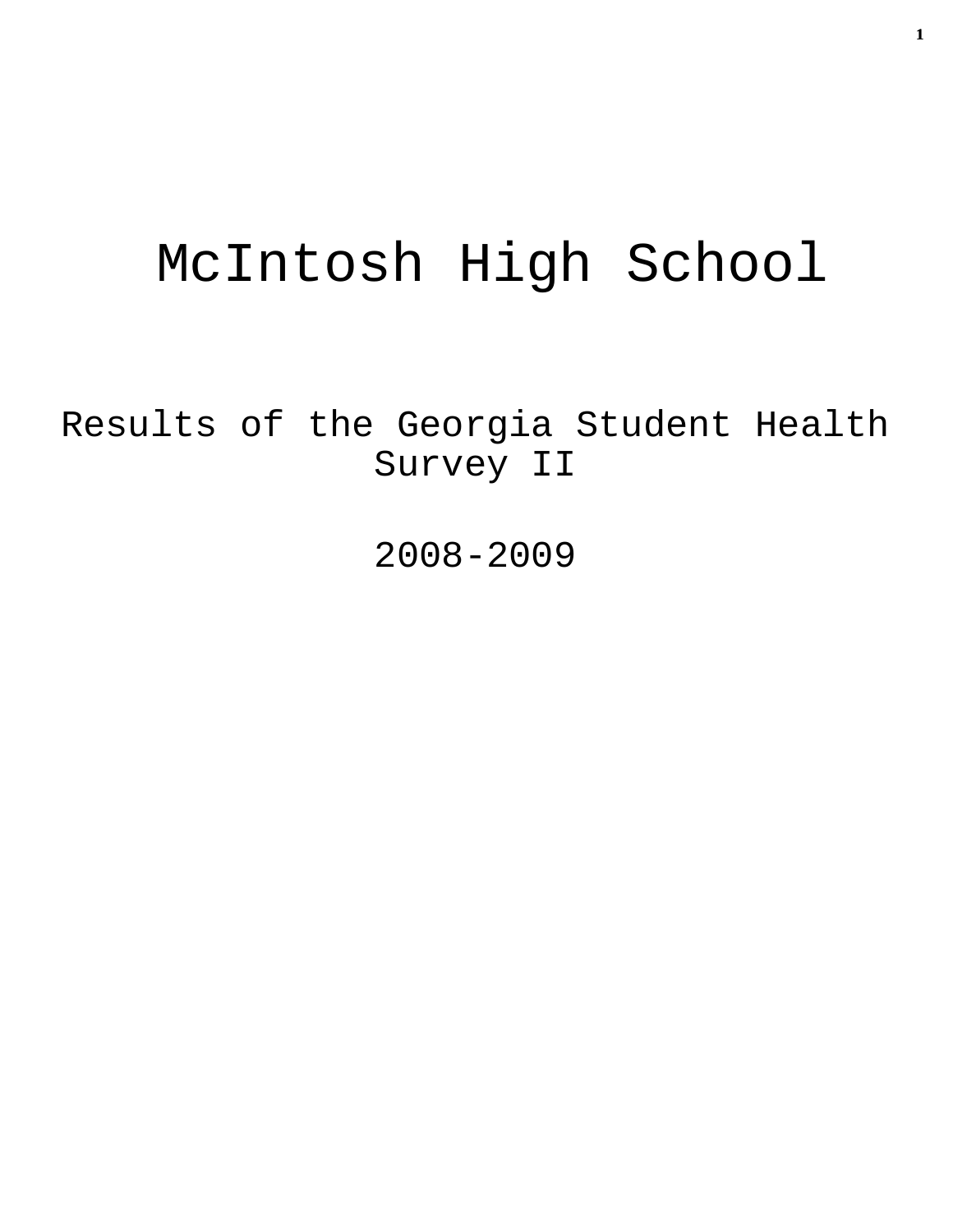# *Demographics* **2**

| Grade                    |     |  |  |  |
|--------------------------|-----|--|--|--|
| <b>Grade   Frequency</b> |     |  |  |  |
| 10                       | 332 |  |  |  |
| 12                       | 180 |  |  |  |

| <b>Frequency</b> | <b>Table of Gender by Grade</b> |              |             |              |  |  |
|------------------|---------------------------------|--------------|-------------|--------------|--|--|
| <b>Col Pct</b>   |                                 | Grade(Grade) |             |              |  |  |
|                  | Gender(Gender)                  | 10           | 12          | <b>Total</b> |  |  |
|                  | <b>Female</b>                   | 161<br>48.49 | 91<br>50.56 | 252          |  |  |
|                  | <b>Male</b>                     | 171<br>51.51 | 89<br>49.44 | 260          |  |  |
|                  | <b>Total</b>                    | 332          | 180         | 512          |  |  |

| <b>Frequency</b><br>Col Pct |
|-----------------------------|

|  | <b>Table of Ethnicity by Grade</b> |              |              |              |  |  |  |  |
|--|------------------------------------|--------------|--------------|--------------|--|--|--|--|
|  |                                    | Grade(Grade) |              |              |  |  |  |  |
|  | <b>Ethnicity</b> (Ethnicity)       | 10           | 12           | <b>Total</b> |  |  |  |  |
|  | <b>Black</b>                       | 37<br>11.14  | 18<br>10.00  | 55           |  |  |  |  |
|  | <b>Hispanic</b>                    | 17<br>5.12   | 12<br>6.67   | 29           |  |  |  |  |
|  | White                              | 237<br>71.39 | 139<br>77.22 | 376          |  |  |  |  |
|  | <b>Asian</b>                       | 21<br>6.33   | 6<br>3.33    | 27           |  |  |  |  |
|  | <b>Other</b>                       | 20<br>6.02   | 5<br>2.78    | 25           |  |  |  |  |
|  | <b>Total</b>                       | 332          | 180          | 512          |  |  |  |  |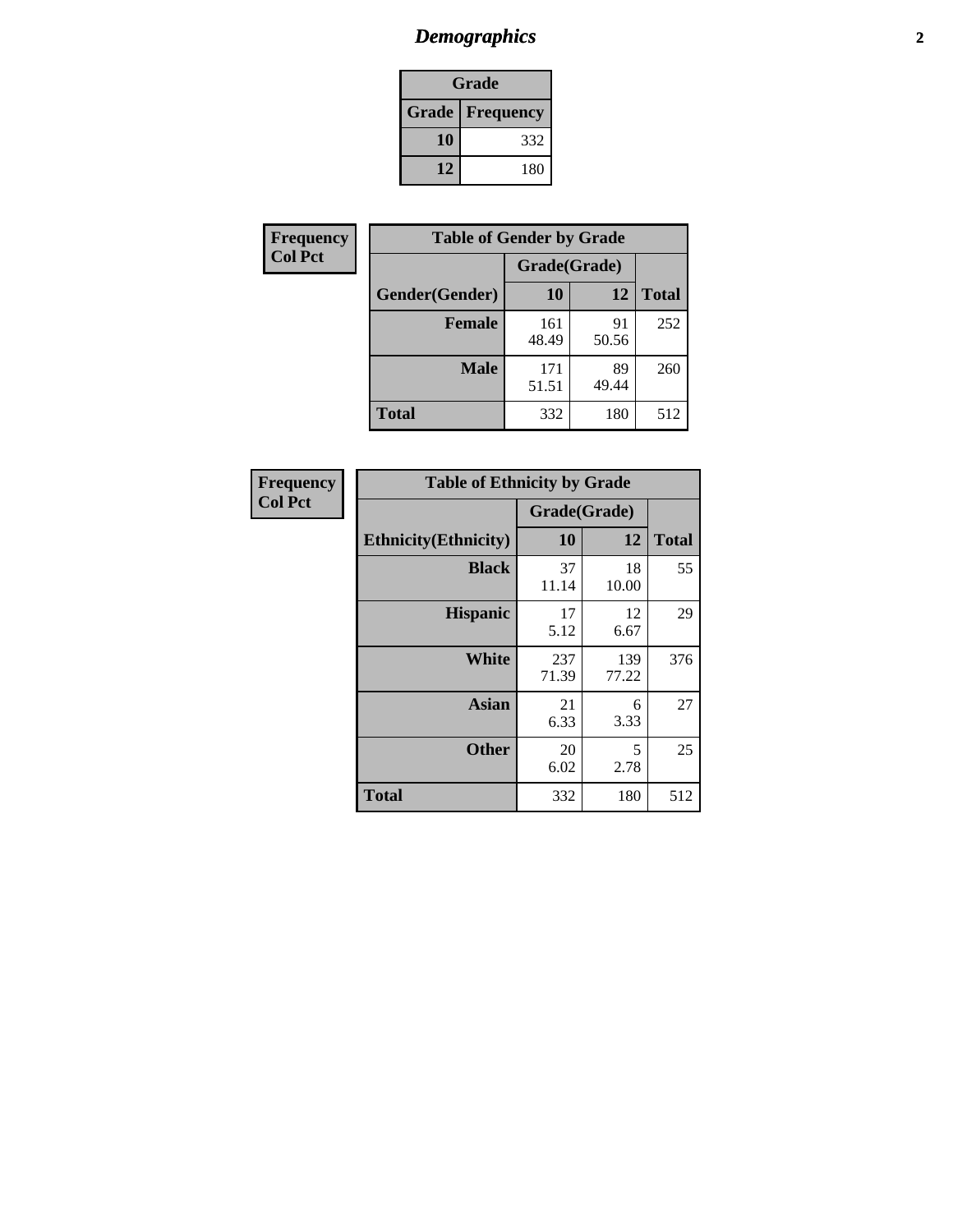#### *Title IV, Part A, Schedule A* **3** *Goal 1: Ensure that all schools are drug-free Baseline Data: Year 2008-2009 Prevalence of Drug Use*

| Frequency<br><b>Col Pct</b> | <b>Table of AlcoholAlt by Grade</b> |              |             |              |  |  |
|-----------------------------|-------------------------------------|--------------|-------------|--------------|--|--|
|                             | AlcoholAlt(Alcohol                  | Grade(Grade) |             |              |  |  |
|                             | use, past 30 days)                  | <b>10</b>    | 12          | <b>Total</b> |  |  |
|                             | <b>Yes</b>                          | 87<br>26.20  | 90<br>50.00 | 177          |  |  |
|                             | N <sub>0</sub>                      | 245<br>73.80 | 90<br>50.00 | 335          |  |  |
|                             | Total                               | 332          | 180         | 512          |  |  |

| <b>Frequency</b> | <b>Table of TobaccoAny by Grade</b> |              |              |              |  |  |
|------------------|-------------------------------------|--------------|--------------|--------------|--|--|
| <b>Col Pct</b>   | TobaccoAny(Tobacco                  | Grade(Grade) |              |              |  |  |
|                  | use, past 30 days)                  | 10           | 12           | <b>Total</b> |  |  |
|                  | Yes                                 | 48<br>14.46  | 73<br>40.56  | 121          |  |  |
|                  | N <sub>0</sub>                      | 284<br>85.54 | 107<br>59.44 | 391          |  |  |
|                  | Total                               | 332          | 180          | 512          |  |  |

| Frequency<br><b>Col Pct</b> | <b>Table of MarijuanaAlt by Grade</b> |              |              |     |  |
|-----------------------------|---------------------------------------|--------------|--------------|-----|--|
|                             | MarijuanaAlt(Marijuana                | Grade(Grade) |              |     |  |
| use, past 30 days)          | 10                                    | 12           | <b>Total</b> |     |  |
|                             | Yes                                   | 31<br>9.34   | 55<br>30.56  | 86  |  |
|                             | N <sub>0</sub>                        | 301<br>90.66 | 125<br>69.44 | 426 |  |
|                             | <b>Total</b>                          | 332          | 180          | 512 |  |

| <b>Frequency</b> | <b>Table of OtherDrugAny by Grade</b>  |              |              |              |  |
|------------------|----------------------------------------|--------------|--------------|--------------|--|
| <b>Col Pct</b>   | <b>OtherDrugAny(Other</b><br>drug use, | Grade(Grade) |              |              |  |
|                  | past 30 days)                          | 10           | 12           | <b>Total</b> |  |
|                  | Yes                                    | 27<br>8.13   | 41<br>22.78  | 68           |  |
|                  | N <sub>0</sub>                         | 305<br>91.87 | 139<br>77.22 | 444          |  |
|                  | <b>Total</b>                           | 332          | 180          | 512          |  |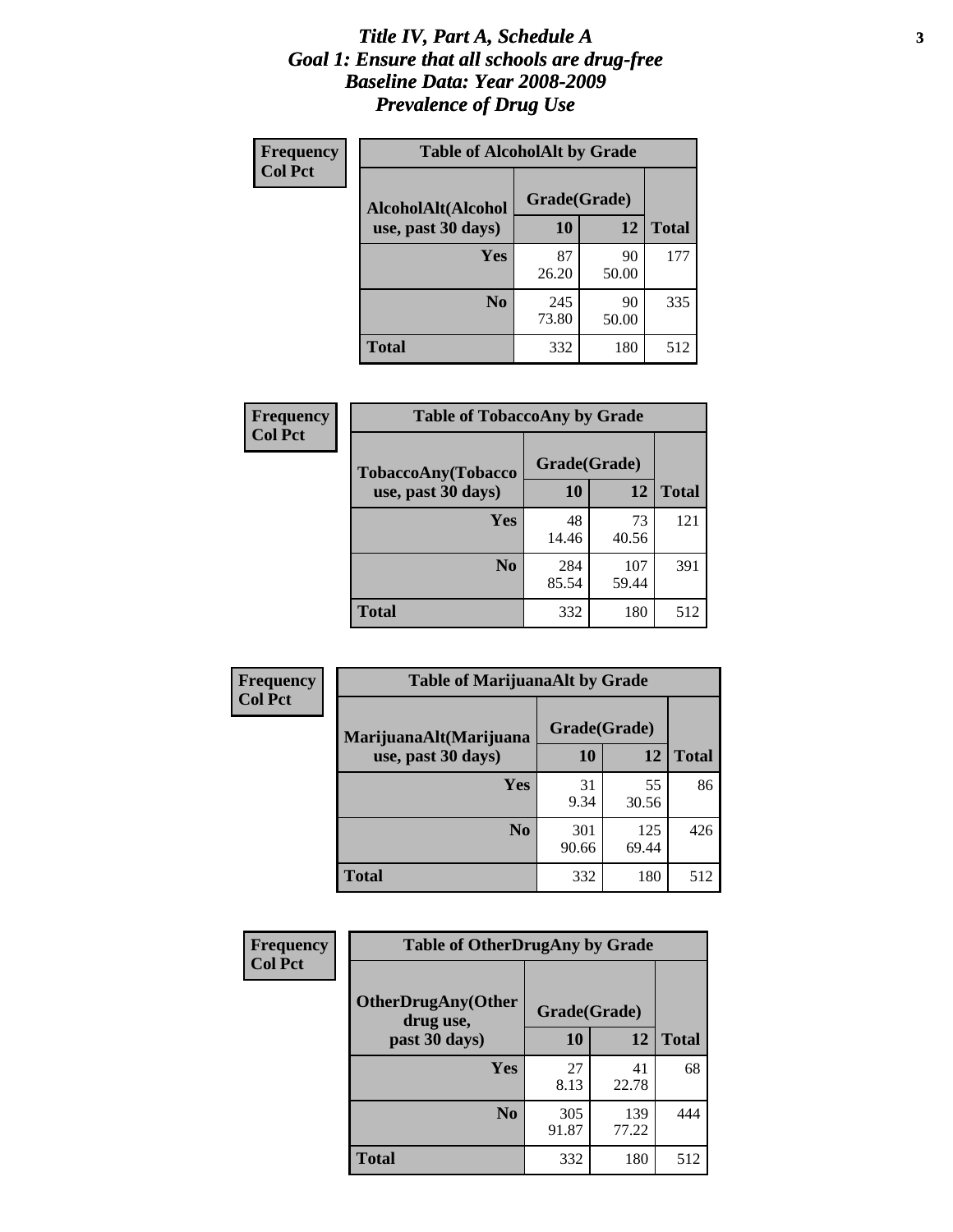#### *Average Age of Onset of Use* **4** *Results for "Average Age of Onset of Use" questions exclude students who said they did not use that substance*

| <b>Variable</b>    | Label                                                              | <b>Mean</b> |
|--------------------|--------------------------------------------------------------------|-------------|
| Alcoholinit2       | I started using alcohol when I was                                 | 13.92       |
| Cigarettesinit2    | I started smoking tobacco when I was                               | 14.26       |
| Smokelessinit2     | I started chewing tobacco when I was                               | 13.64       |
| Marijuanainit2     | I started using marijuana when I was                               | 14.49       |
| Cocaineinit2       | I started using cocaine when I was                                 | 13.65       |
| Inhalantsinit2     | I started using inhalants when I was                               | 12.58       |
| Steroidsinit2      | I started using steroids when I was                                | 12.00       |
| Ecstasyinit2       | I started using ecstasy when I was                                 | 14.00       |
| Methinit2          | I started using methamphetamines when I was                        | 12.22       |
| Hallucinogensinit2 | I started using hallucinogens when I was                           | 13.71       |
| Prescriptioninit2  | I started using prescription drugs not prescribed to me when I was | 14.60       |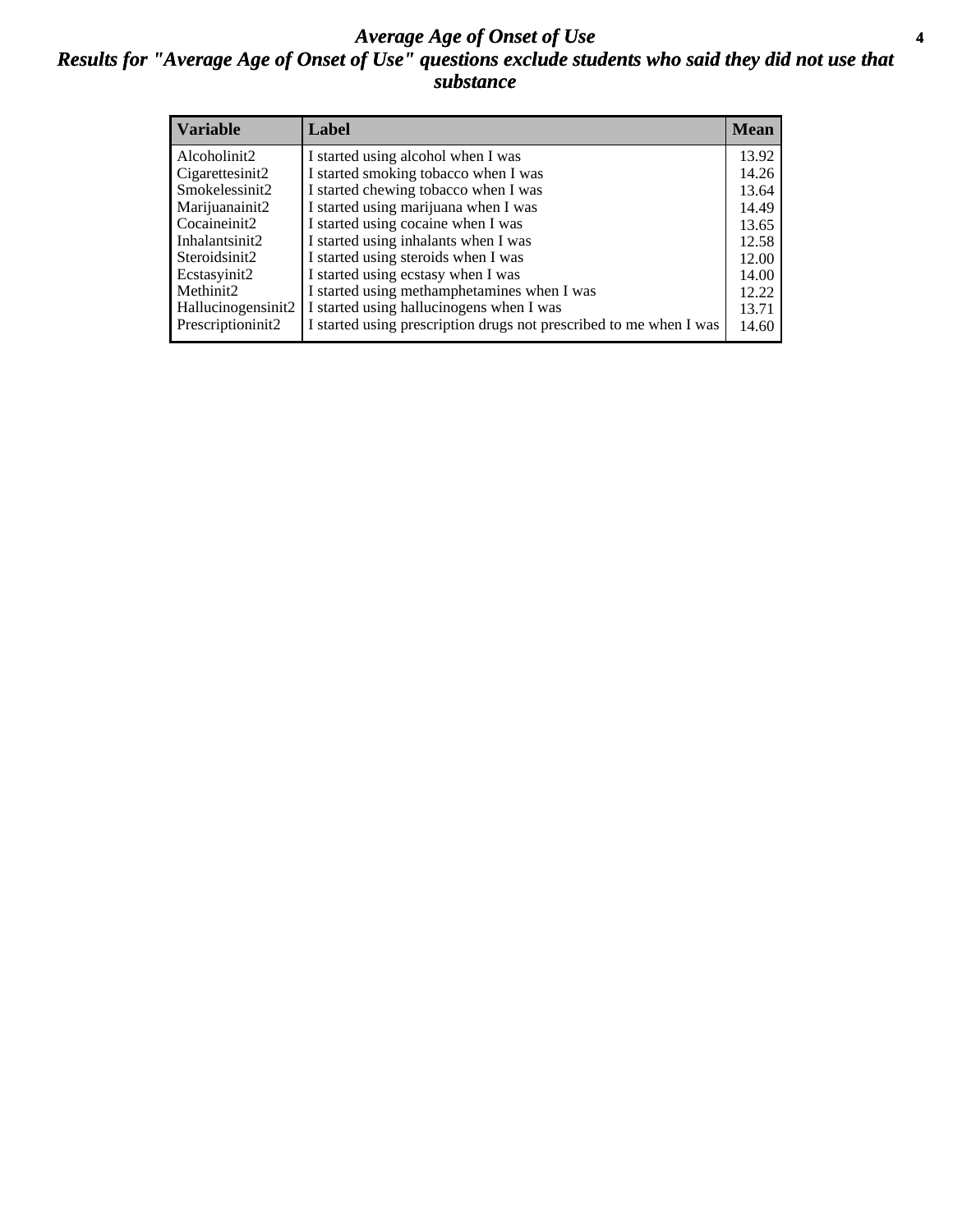# *Perception of Health Risk* **5**

| Frequency      | <b>Table of Alcoholharmdich by Grade</b> |              |              |              |  |
|----------------|------------------------------------------|--------------|--------------|--------------|--|
| <b>Col Pct</b> | Alcoholharmdich(I<br>think alcohol is    | Grade(Grade) |              |              |  |
|                | harmful)                                 | 10           | 12           | <b>Total</b> |  |
|                | Yes                                      | 239<br>71.99 | 121<br>67.22 | 360          |  |
|                | N <sub>0</sub>                           | 93<br>28.01  | 59<br>32.78  | 152          |  |
|                | <b>Total</b>                             | 332          | 180          | 512          |  |

| <b>Frequency</b> | <b>Table of Tobaccoharmdich by Grade</b> |              |              |              |  |
|------------------|------------------------------------------|--------------|--------------|--------------|--|
| <b>Col Pct</b>   | Tobaccoharmdich(I<br>think tobacco is    | Grade(Grade) |              |              |  |
|                  | harmful)                                 | 10           | 12           | <b>Total</b> |  |
|                  | Yes                                      | 308<br>92.77 | 174<br>96.67 | 482          |  |
|                  | N <sub>0</sub>                           | 24<br>7.23   | 6<br>3.33    | 30           |  |
|                  | <b>Total</b>                             | 332          | 180          | 512          |  |

| Frequency      | <b>Table of Marijuanaharmdich by Grade</b> |              |              |              |  |  |
|----------------|--------------------------------------------|--------------|--------------|--------------|--|--|
| <b>Col Pct</b> | Marijuanaharmdich(I<br>think marijuana is  | Grade(Grade) |              |              |  |  |
|                | harmful)                                   | 10           | 12           | <b>Total</b> |  |  |
|                | Yes                                        | 276<br>83.13 | 116<br>64.44 | 392          |  |  |
|                | N <sub>0</sub>                             | 56<br>16.87  | 64<br>35.56  | 120          |  |  |
|                | <b>Total</b>                               | 332          | 180          | 512          |  |  |

| Frequency      | <b>Table of Otherdrugharmdich by Grade</b>   |              |              |              |  |  |  |
|----------------|----------------------------------------------|--------------|--------------|--------------|--|--|--|
| <b>Col Pct</b> | Otherdrugharmdich(I<br>think other drugs are | Grade(Grade) |              |              |  |  |  |
|                | harmful)                                     | 10           | <b>12</b>    | <b>Total</b> |  |  |  |
|                | <b>Yes</b>                                   | 318<br>95.78 | 177<br>98.33 | 495          |  |  |  |
|                | N <sub>0</sub>                               | 14<br>4.22   | 3<br>1.67    | 17           |  |  |  |
|                | <b>Total</b>                                 | 332          | 180          | 512          |  |  |  |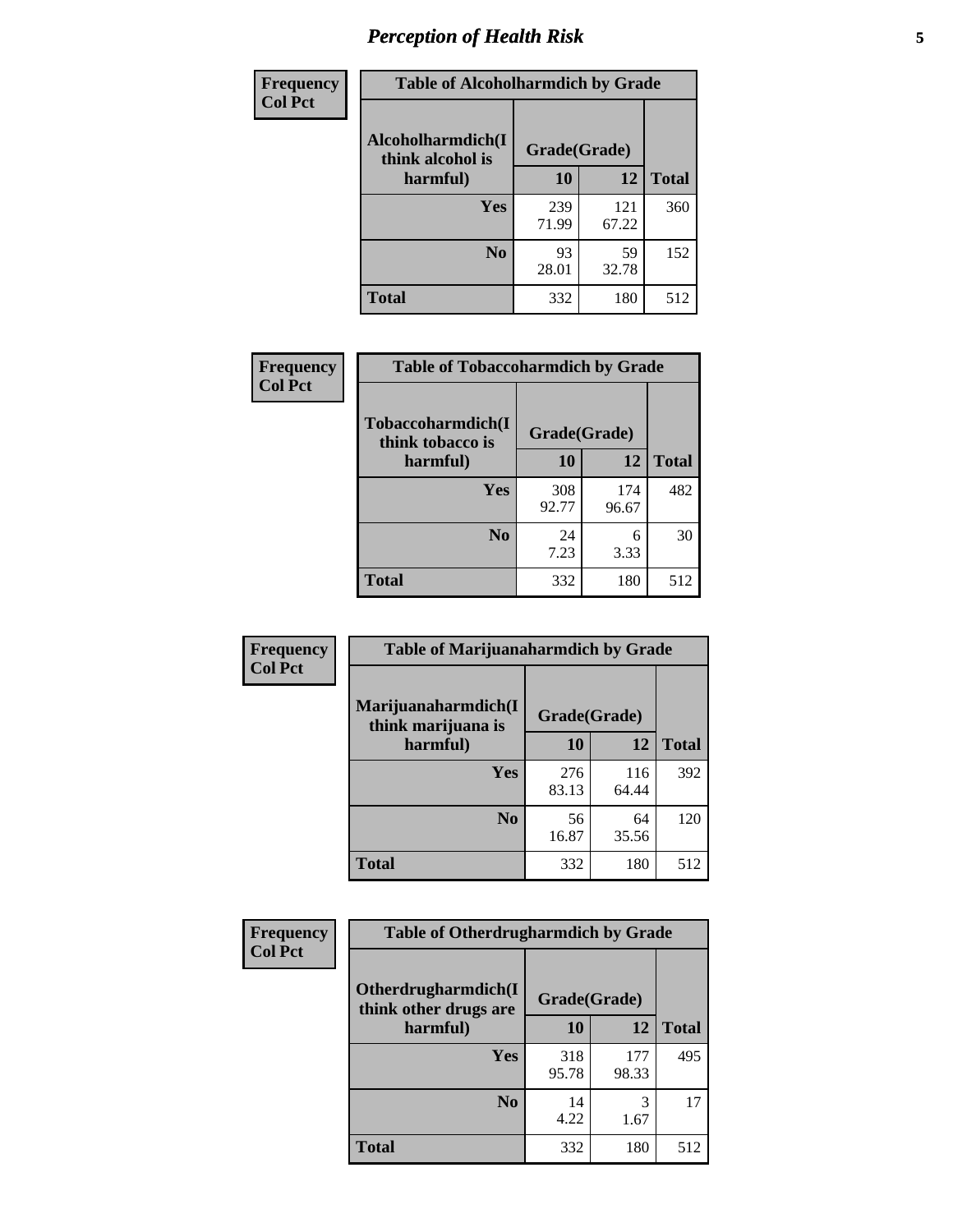# *Social Disapproval* **6**

| Frequency      | <b>Table of Alcoholpeerdich by Grade</b>                    |              |              |              |
|----------------|-------------------------------------------------------------|--------------|--------------|--------------|
| <b>Col Pct</b> | Alcoholpeerdich(My<br>friends would<br>disapprove if I used | Grade(Grade) |              |              |
|                | alcohol)                                                    | 10           | 12           | <b>Total</b> |
|                | <b>Yes</b>                                                  | 166<br>50.00 | 38<br>21.11  | 204          |
|                | N <sub>0</sub>                                              | 166<br>50.00 | 142<br>78.89 | 308          |
|                | <b>Total</b>                                                | 332          | 180          | 512          |

| <b>Frequency</b> |
|------------------|
| <b>Col Pct</b>   |

|                                                                    | <b>Table of Tobaccopeerdich by Grade</b> |              |              |  |  |  |
|--------------------------------------------------------------------|------------------------------------------|--------------|--------------|--|--|--|
| <b>Tobaccopeerdich(My</b><br>friends would<br>disapprove if I used | Grade(Grade)                             |              |              |  |  |  |
| tobacco)                                                           | 10                                       | 12           | <b>Total</b> |  |  |  |
| Yes                                                                | 216<br>65.06                             | 80<br>44.44  | 296          |  |  |  |
| N <sub>0</sub>                                                     | 116<br>34.94                             | 100<br>55.56 | 216          |  |  |  |
| <b>Total</b>                                                       | 332                                      | 180          | 512          |  |  |  |

| Frequency                                                                                                                                                                                   |              |              |              |              |
|---------------------------------------------------------------------------------------------------------------------------------------------------------------------------------------------|--------------|--------------|--------------|--------------|
| <b>Table of Marijuanapeerdich by Grade</b><br><b>Col Pct</b><br>Marijuanapeerdich(My<br>friends would<br>disapprove if I used<br>marijuana)<br><b>Yes</b><br>N <sub>0</sub><br><b>Total</b> | Grade(Grade) |              |              |              |
|                                                                                                                                                                                             |              | 10           | 12           | <b>Total</b> |
|                                                                                                                                                                                             |              | 216<br>65.06 | 77<br>42.78  | 293          |
|                                                                                                                                                                                             |              | 116<br>34.94 | 103<br>57.22 | 219          |
|                                                                                                                                                                                             |              | 332          | 180          | 512          |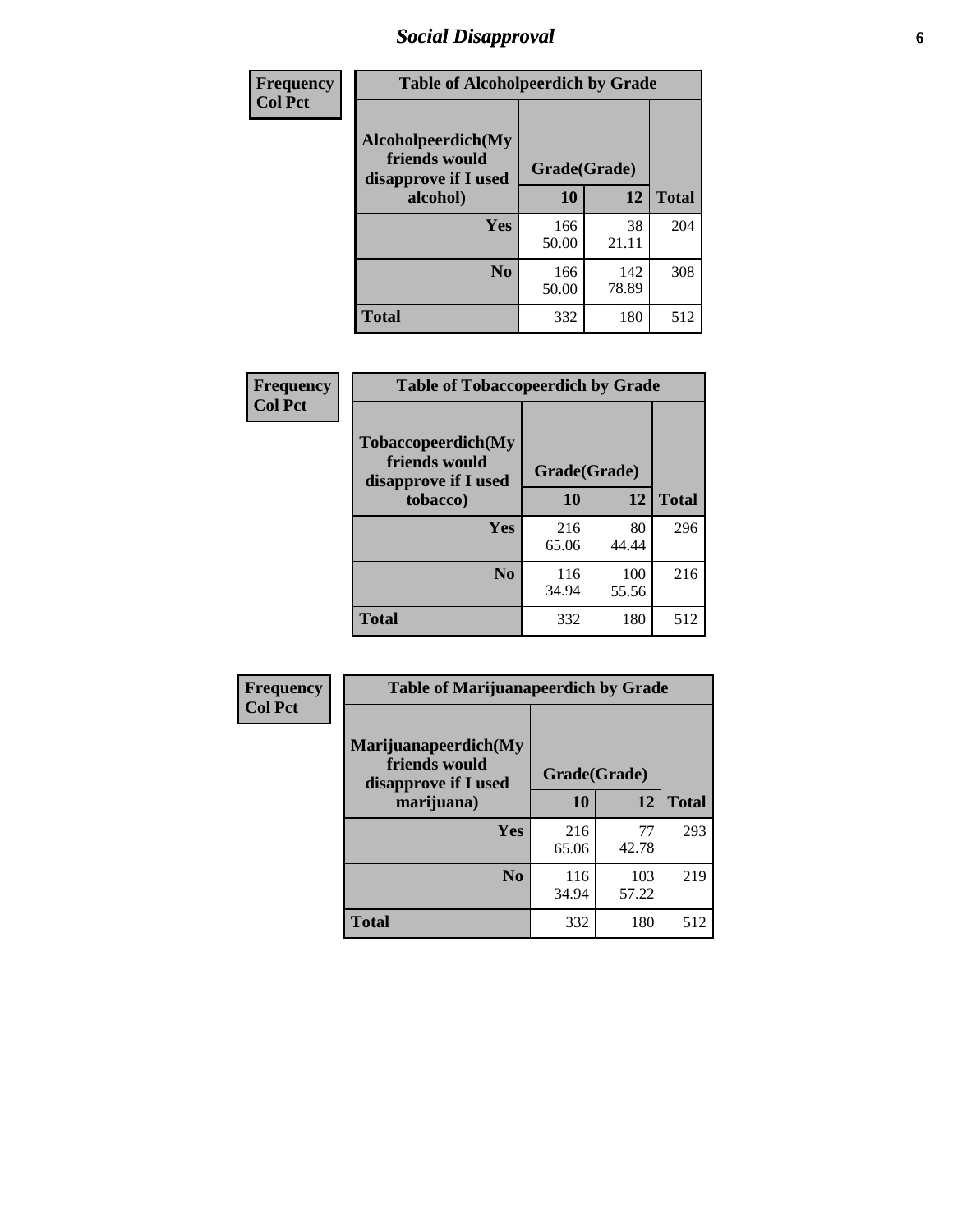# *Social Disapproval* **7**

| Frequency      | <b>Table of Otherdrugpeerdich by Grade</b>                    |              |              |              |  |  |
|----------------|---------------------------------------------------------------|--------------|--------------|--------------|--|--|
| <b>Col Pct</b> | Otherdrugpeerdich(My<br>friends would<br>disapprove if I used | Grade(Grade) |              |              |  |  |
|                | other drugs)                                                  | 10           | 12           | <b>Total</b> |  |  |
|                | <b>Yes</b>                                                    | 253<br>76.20 | 116<br>64.44 | 369          |  |  |
|                | N <sub>0</sub>                                                | 79<br>23.80  | 64<br>35.56  | 143          |  |  |
|                | <b>Total</b>                                                  | 332          | 180          | 512          |  |  |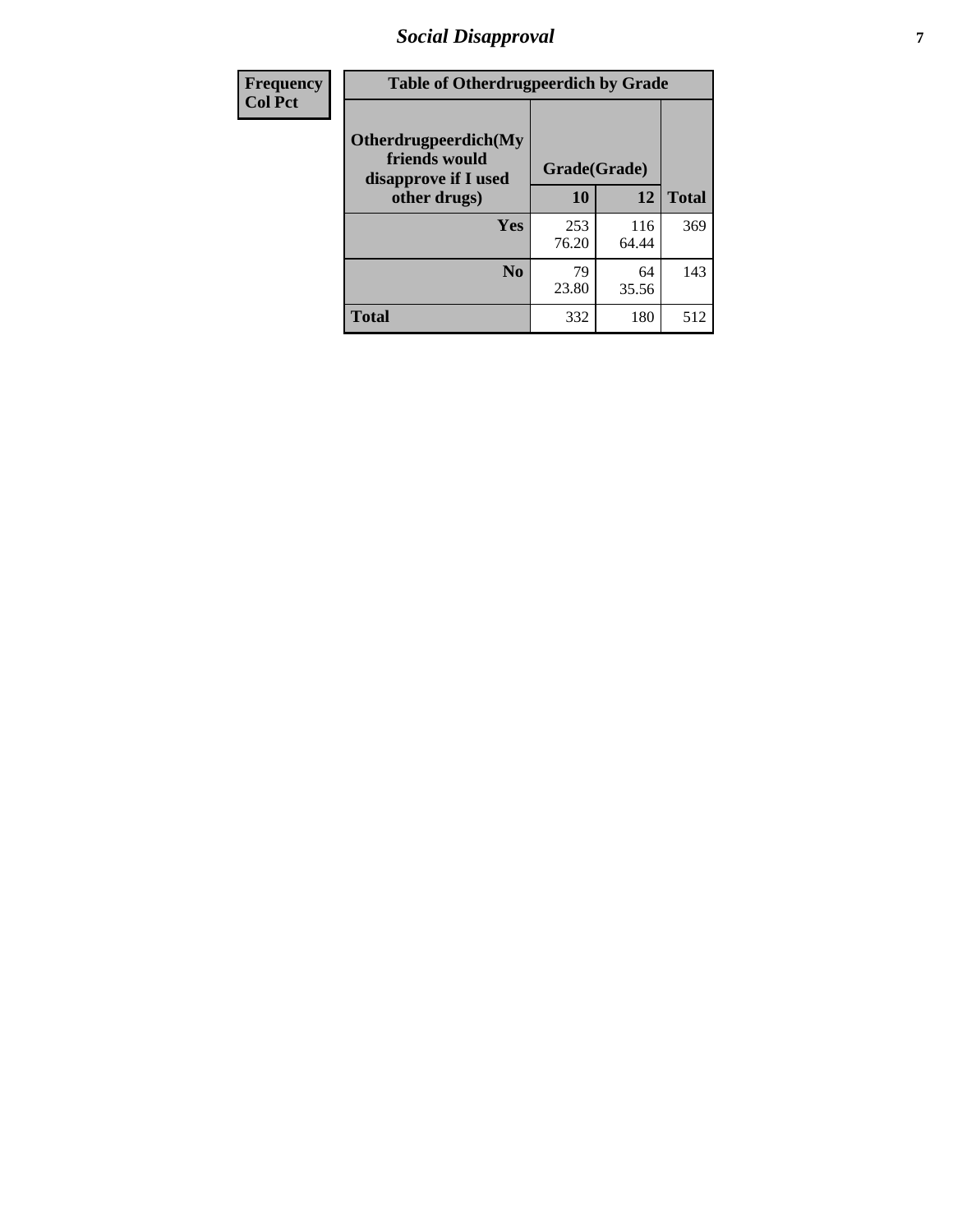### Title IV, Part A, Schedule A **8** *Goal 2: To help ensure that all schools are safe and disciplined Baseline Data: Year 2008-2009 Student Involvement in Gang Activity*

| Frequency      |                                                                                                           | <b>Table of Gangself by Grade</b> |              |              |
|----------------|-----------------------------------------------------------------------------------------------------------|-----------------------------------|--------------|--------------|
| <b>Col Pct</b> | <b>Gangself</b> (I<br>have<br>participated<br>in illegal<br>gang<br>activities in<br>the past 30<br>days) | Grade(Grade)<br>10                | 12           | <b>Total</b> |
|                | Yes                                                                                                       | 15<br>4.52                        | 9<br>5.00    | 24           |
|                | N <sub>0</sub>                                                                                            | 317<br>95.48                      | 171<br>95.00 | 488          |
|                | <b>Total</b>                                                                                              | 332                               | 180          | 512          |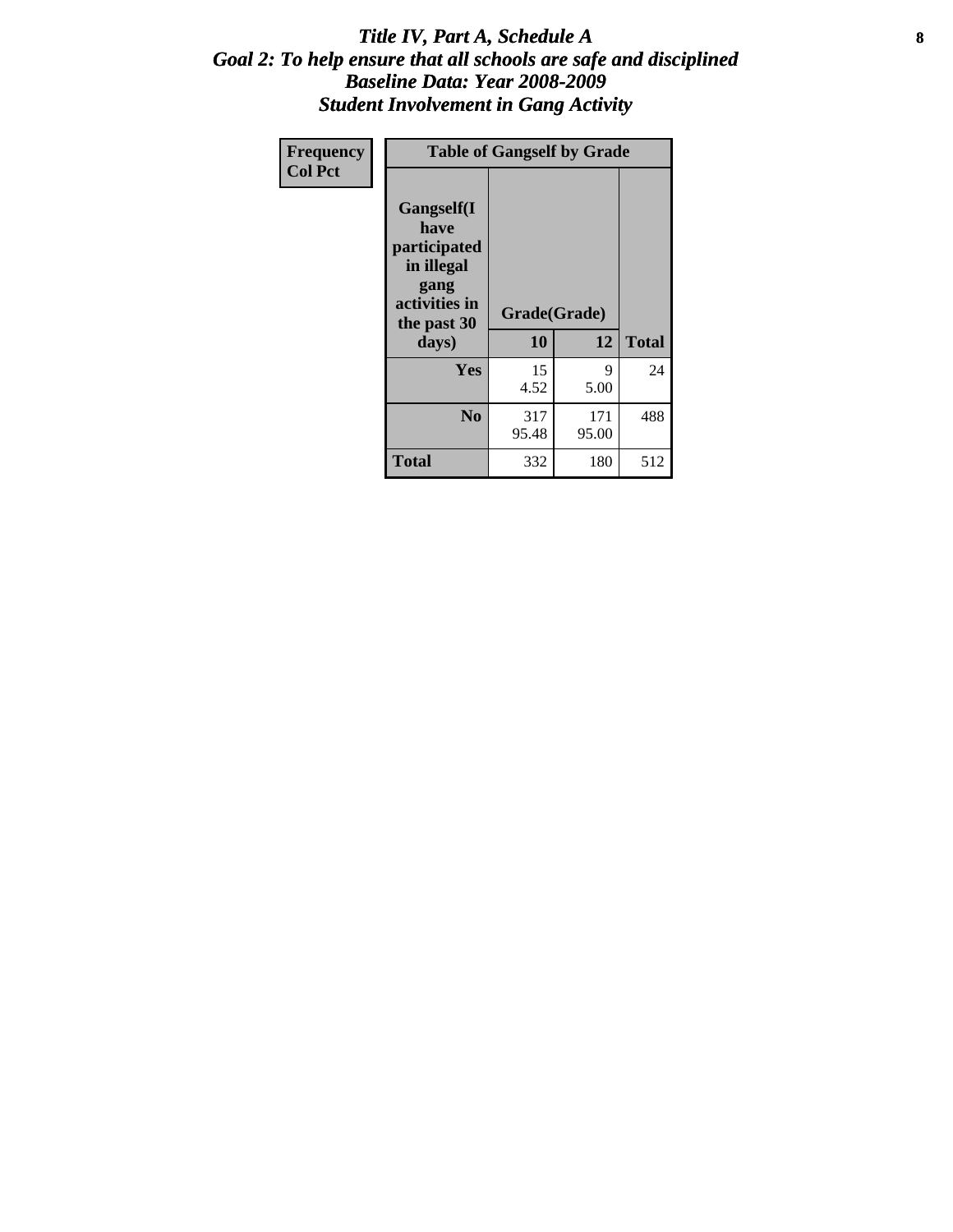# *Student Perception of School Safety* **9**

| Frequency           |
|---------------------|
| I<br><b>Row Pct</b> |

| <b>Table of Grade by Safeschool</b> |                          |                                                        |                             |                                    |              |  |  |
|-------------------------------------|--------------------------|--------------------------------------------------------|-----------------------------|------------------------------------|--------------|--|--|
|                                     |                          | Safeschool (School is a place at which I feel<br>safe) |                             |                                    |              |  |  |
| Grade(Grade)                        | <b>Strongly</b><br>Agree | <b>Somewhat</b><br>Agree                               | <b>Somewhat</b><br>Disagree | <b>Strongly</b><br><b>Disagree</b> | <b>Total</b> |  |  |
| 10                                  | 71<br>21.39              | 187<br>56.33                                           | 54<br>16.27                 | 20<br>6.02                         | 332          |  |  |
| 12                                  | 48<br>26.67              | 107<br>59.44                                           | 19<br>10.56                 | 6<br>3.33                          | 180          |  |  |
| <b>Total</b>                        | 119                      | 294                                                    | 73                          | 26                                 | 512          |  |  |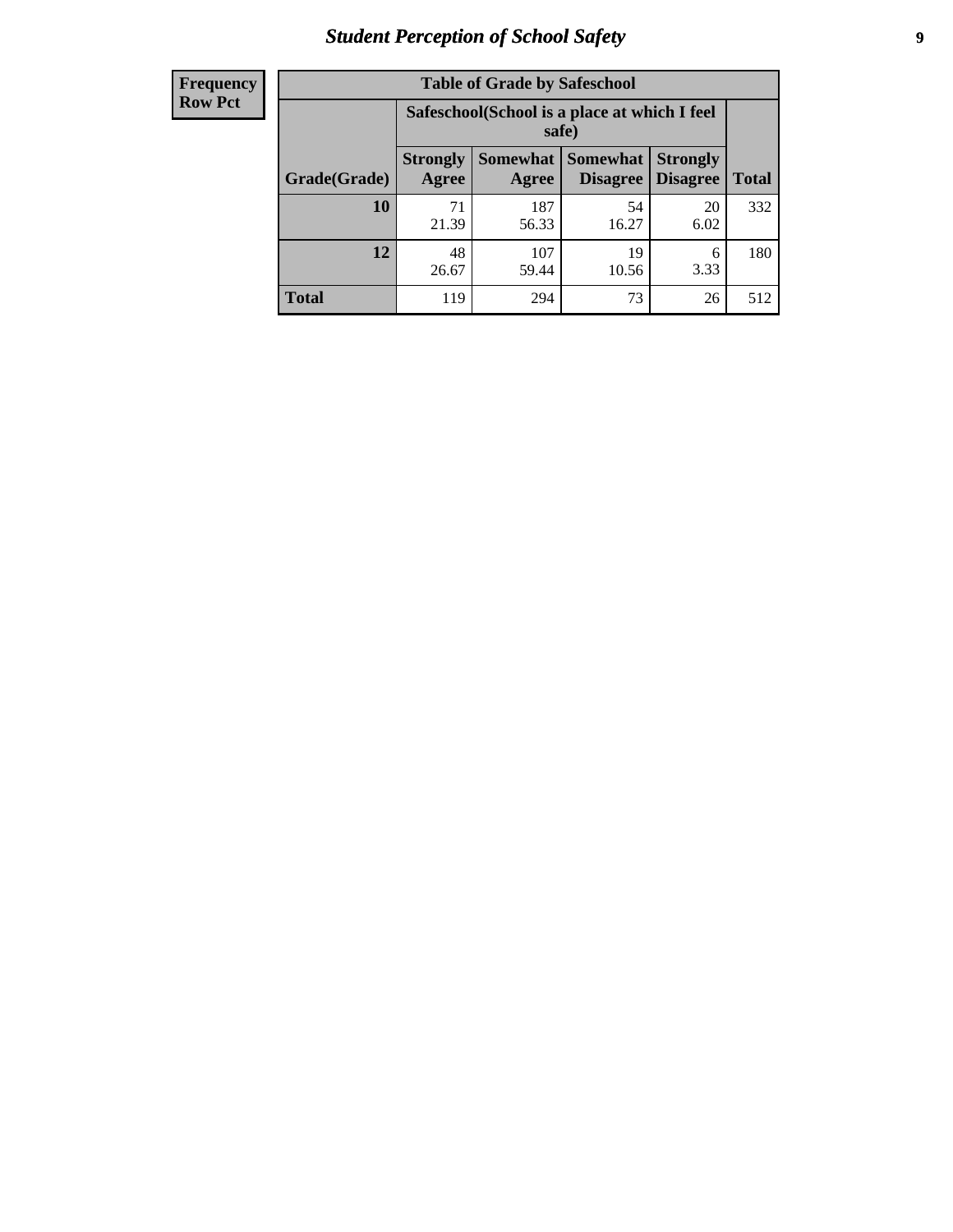### *Students Who Have Been Bullied* **10**

| <b>Frequency</b> | <b>Table of Grade by Bullied</b> |                                                                               |            |                                     |           |                       |            |              |
|------------------|----------------------------------|-------------------------------------------------------------------------------|------------|-------------------------------------|-----------|-----------------------|------------|--------------|
| <b>Row Pct</b>   |                                  | <b>Bullied</b> (I have been bullied by other<br>students in the past 30 days) |            |                                     |           |                       |            |              |
|                  |                                  | $\mathbf{0}$                                                                  | 1 or<br>2  | 3 <sub>to</sub>                     | 6 to<br>g | <b>10</b><br>to<br>19 | All<br>30  |              |
|                  | Grade(Grade)                     | <b>Days</b>                                                                   | days       | days                                | days      | days                  | days       | <b>Total</b> |
|                  | 10                               | 286<br>86.14                                                                  | 14<br>4.22 | 12<br>3.61                          | 5<br>1.51 | 4<br>1.20             | 11<br>3.31 | 332          |
|                  | 12                               | 171<br>95.00                                                                  | 4<br>2.22  | $\mathcal{D}_{\mathcal{L}}$<br>1.11 | 0<br>0.00 | 0.56                  | 2<br>1.11  | 180          |
|                  | <b>Total</b>                     | 457                                                                           | 18         | 14                                  | 5         | 5                     | 13         | 512          |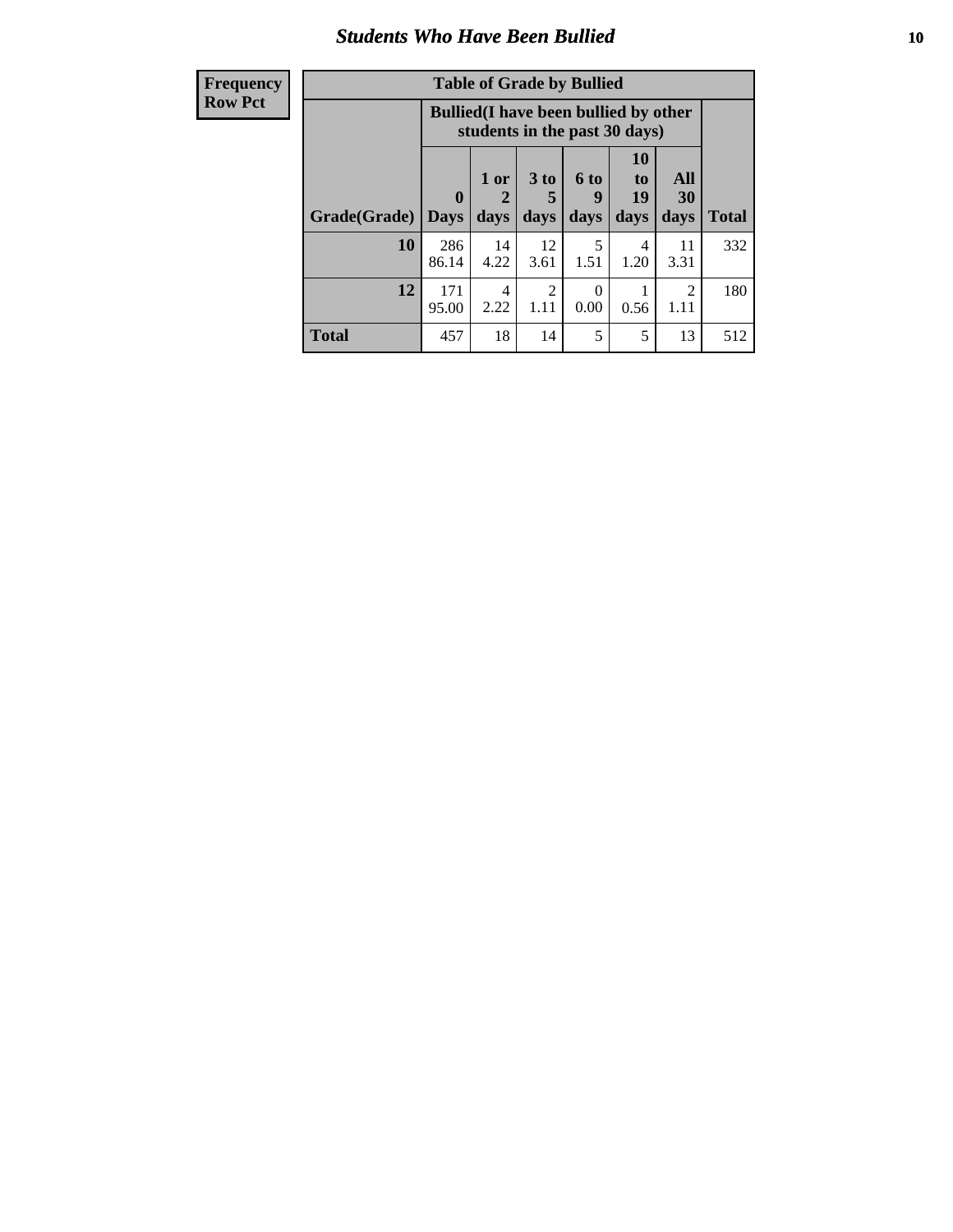### *School Climate* **11**

| Frequency      | <b>Table of SchoolClimate1 by Grade</b> |                    |             |              |  |  |
|----------------|-----------------------------------------|--------------------|-------------|--------------|--|--|
| <b>Col Pct</b> | SchoolClimate1(I<br>like school)        | Grade(Grade)<br>10 | 12          | <b>Total</b> |  |  |
|                | <b>Strongly Agree</b>                   | 31<br>9.34         | 9<br>5.00   | 40           |  |  |
|                | <b>Somewhat Agree</b>                   | 196<br>59.04       | 89<br>49.44 | 285          |  |  |
|                | <b>Somewhat Disagree</b>                | 69<br>20.78        | 54<br>30.00 | 123          |  |  |
|                | <b>Strongly Disagree</b>                | 36<br>10.84        | 28<br>15.56 | 64           |  |  |
|                | <b>Total</b>                            | 332                | 180         | 512          |  |  |

| Frequency<br>Col Pct |  |
|----------------------|--|

| <b>Table of SchoolClimate2 by Grade</b>           |                    |              |              |
|---------------------------------------------------|--------------------|--------------|--------------|
| SchoolClimate2(I<br>feel successful at<br>school) | Grade(Grade)<br>10 | 12           | <b>Total</b> |
| <b>Strongly Agree</b>                             | 81<br>24.40        | 22<br>12.22  | 103          |
| <b>Somewhat Agree</b>                             | 195<br>58.73       | 110<br>61.11 | 305          |
| <b>Somewhat Disagree</b>                          | 37<br>11.14        | 35<br>19.44  | 72           |
| <b>Strongly Disagree</b>                          | 19<br>5.72         | 13<br>7.22   | 32           |
| <b>Total</b>                                      | 332                | 180          | 512          |

| Frequency      | <b>Table of SchoolClimate3 by Grade</b>                                      |                           |              |              |
|----------------|------------------------------------------------------------------------------|---------------------------|--------------|--------------|
| <b>Col Pct</b> | <b>SchoolClimate3(My</b><br>school has high<br>standards for<br>achievement) | Grade(Grade)<br><b>10</b> | 12           | <b>Total</b> |
|                | <b>Strongly Agree</b>                                                        | 194<br>58.43              | 124<br>68.89 | 318          |
|                | <b>Somewhat Agree</b>                                                        | 103<br>31.02              | 51<br>28.33  | 154          |
|                | <b>Somewhat Disagree</b>                                                     | 19<br>5.72                | 0.56         | 20           |
|                | <b>Strongly Disagree</b>                                                     | 16<br>4.82                | 4<br>2.22    | 20           |
|                | Total                                                                        | 332                       | 180          | 512          |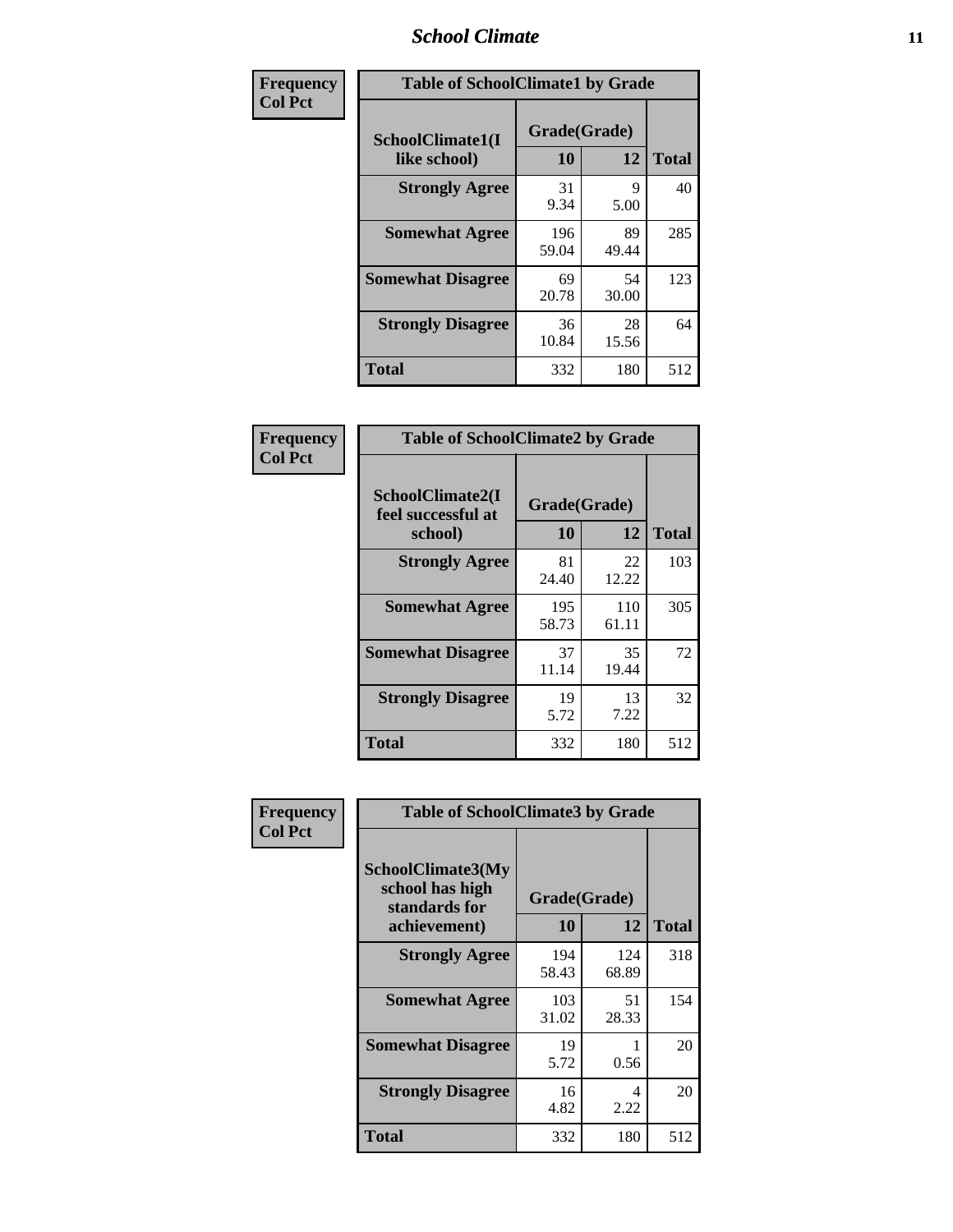### *School Climate* **12**

| Frequency      | <b>Table of SchoolClimate4 by Grade</b>                              |                    |             |              |
|----------------|----------------------------------------------------------------------|--------------------|-------------|--------------|
| <b>Col Pct</b> | <b>SchoolClimate4(My</b><br>school sets clear<br>rules for behavior) | Grade(Grade)<br>10 | 12          | <b>Total</b> |
|                | <b>Strongly Agree</b>                                                | 139<br>41.87       | 93<br>51.67 | 232          |
|                | <b>Somewhat Agree</b>                                                | 149<br>44.88       | 67<br>37.22 | 216          |
|                | <b>Somewhat Disagree</b>                                             | 31<br>9.34         | 13<br>7.22  | 44           |
|                | <b>Strongly Disagree</b>                                             | 13<br>3.92         | 7<br>3.89   | 20           |
|                | <b>Total</b>                                                         | 332                | 180         | 512          |

| <b>Table of SchoolClimate5 by Grade</b>                              |                    |             |              |  |  |
|----------------------------------------------------------------------|--------------------|-------------|--------------|--|--|
| SchoolClimate5(I<br>know what to do in<br>an emergency at<br>school) | Grade(Grade)<br>10 | 12          | <b>Total</b> |  |  |
| <b>Strongly Agree</b>                                                | 112<br>33.73       | 63<br>35.00 | 175          |  |  |
| <b>Somewhat Agree</b>                                                | 155<br>46.69       | 88<br>48.89 | 243          |  |  |
| <b>Somewhat Disagree</b>                                             | 54<br>16.27        | 19<br>10.56 | 73           |  |  |
| <b>Strongly Disagree</b>                                             | 11<br>3.31         | 10<br>5.56  | 21           |  |  |
| Total                                                                | 332                | 180         | 512          |  |  |

| Frequency      | <b>Table of SchoolClimate6 by Grade</b>                  |                    |              |              |
|----------------|----------------------------------------------------------|--------------------|--------------|--------------|
| <b>Col Pct</b> | <b>SchoolClimate6(Teachers</b><br>treat me with respect) | Grade(Grade)<br>10 | 12           | <b>Total</b> |
|                | <b>Strongly Agree</b>                                    | 100<br>30.12       | 38<br>21.11  | 138          |
|                | <b>Somewhat Agree</b>                                    | 143<br>43.07       | 101<br>56.11 | 244          |
|                | <b>Somewhat Disagree</b>                                 | 60<br>18.07        | 31<br>17.22  | 91           |
|                | <b>Strongly Disagree</b>                                 | 29<br>8.73         | 10<br>5.56   | 39           |
|                | <b>Total</b>                                             | 332                | 180          | 512          |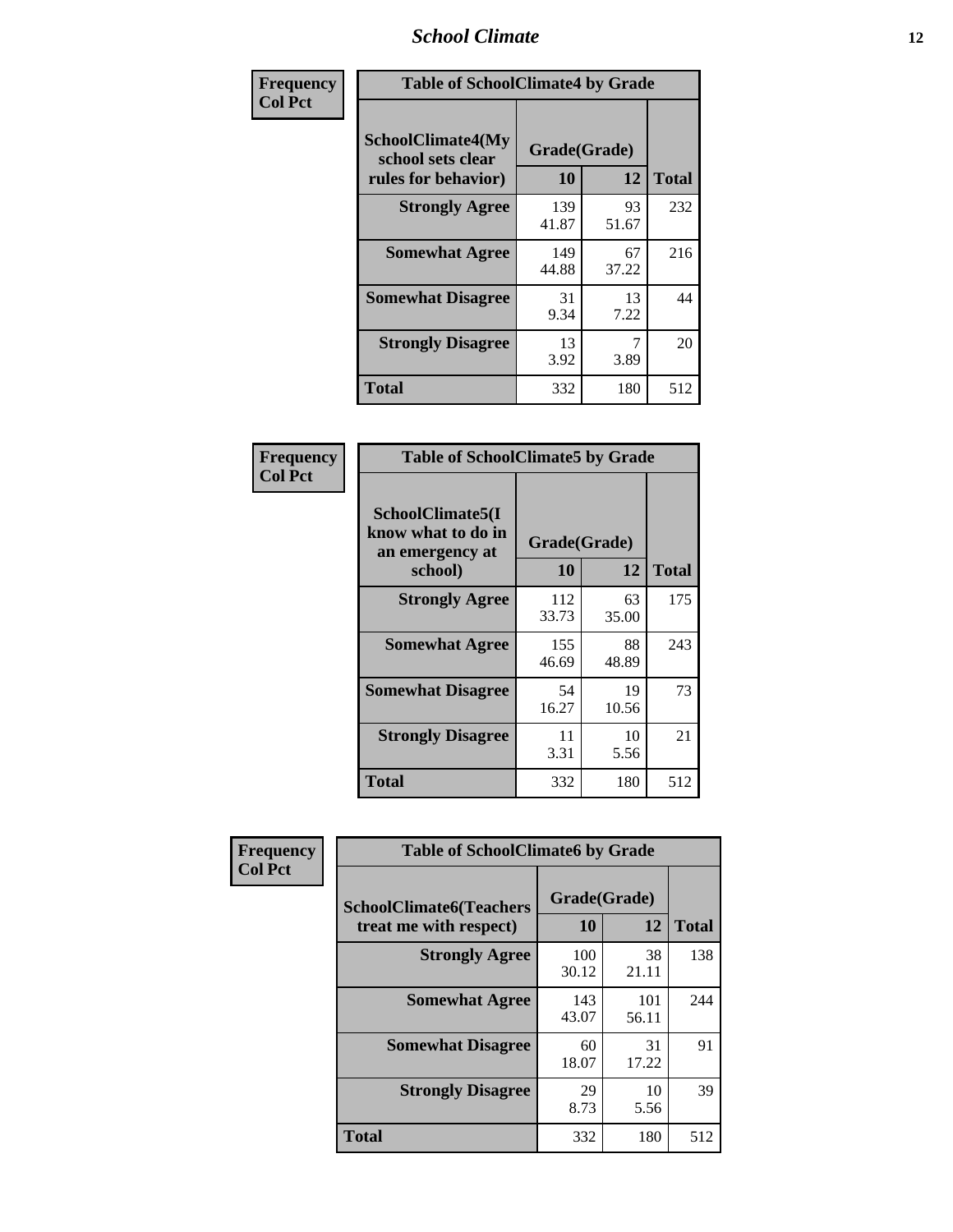### *School Climate* **13**

| Frequency      | <b>Table of SchoolClimate7 by Grade</b>                                       |                           |              |              |
|----------------|-------------------------------------------------------------------------------|---------------------------|--------------|--------------|
| <b>Col Pct</b> | <b>SchoolClimate7(Behaviors</b><br>in my class allow the<br>teacher to teach) | Grade(Grade)<br><b>10</b> | 12           | <b>Total</b> |
|                | <b>Strongly Agree</b>                                                         | 60<br>18.07               | 22<br>12.22  | 82           |
|                | <b>Somewhat Agree</b>                                                         | 168<br>50.60              | 114<br>63.33 | 282          |
|                | <b>Somewhat Disagree</b>                                                      | 82<br>24.70               | 32<br>17.78  | 114          |
|                | <b>Strongly Disagree</b>                                                      | 22<br>6.63                | 12<br>6.67   | 34           |
|                | <b>Total</b>                                                                  | 332                       | 180          | 512          |

| Frequency      | <b>Table of SchoolClimate8 by Grade</b>                                              |                    |             |              |
|----------------|--------------------------------------------------------------------------------------|--------------------|-------------|--------------|
| <b>Col Pct</b> | <b>SchoolClimate8(Students</b><br>are frequently<br>recognized for good<br>behavior) | Grade(Grade)<br>10 | 12          | <b>Total</b> |
|                | <b>Strongly Agree</b>                                                                | 38<br>11.45        | 17<br>9.44  | 55           |
|                | <b>Somewhat Agree</b>                                                                | 116<br>34.94       | 58<br>32.22 | 174          |
|                | <b>Somewhat Disagree</b>                                                             | 106<br>31.93       | 70<br>38.89 | 176          |
|                | <b>Strongly Disagree</b>                                                             | 72<br>21.69        | 35<br>19.44 | 107          |
|                | <b>Total</b>                                                                         | 332                | 180         | 512          |

| Frequency      | <b>Table of SchoolClimate9 by Grade</b>                                           |                    |              |              |
|----------------|-----------------------------------------------------------------------------------|--------------------|--------------|--------------|
| <b>Col Pct</b> | SchoolClimate9(School<br>counselor would be<br>helpful if I needed<br>assistance) | Grade(Grade)<br>10 | 12           | <b>Total</b> |
|                | <b>Strongly Agree</b>                                                             | 143<br>43.07       | 107<br>59.44 | 250          |
|                | <b>Somewhat Agree</b>                                                             | 113<br>34.04       | 40<br>22.22  | 153          |
|                | <b>Somewhat Disagree</b>                                                          | 49<br>14.76        | 25<br>13.89  | 74           |
|                | <b>Strongly Disagree</b>                                                          | 27<br>8.13         | 8<br>4.44    | 35           |
|                | <b>Total</b>                                                                      | 332                | 180          | 512          |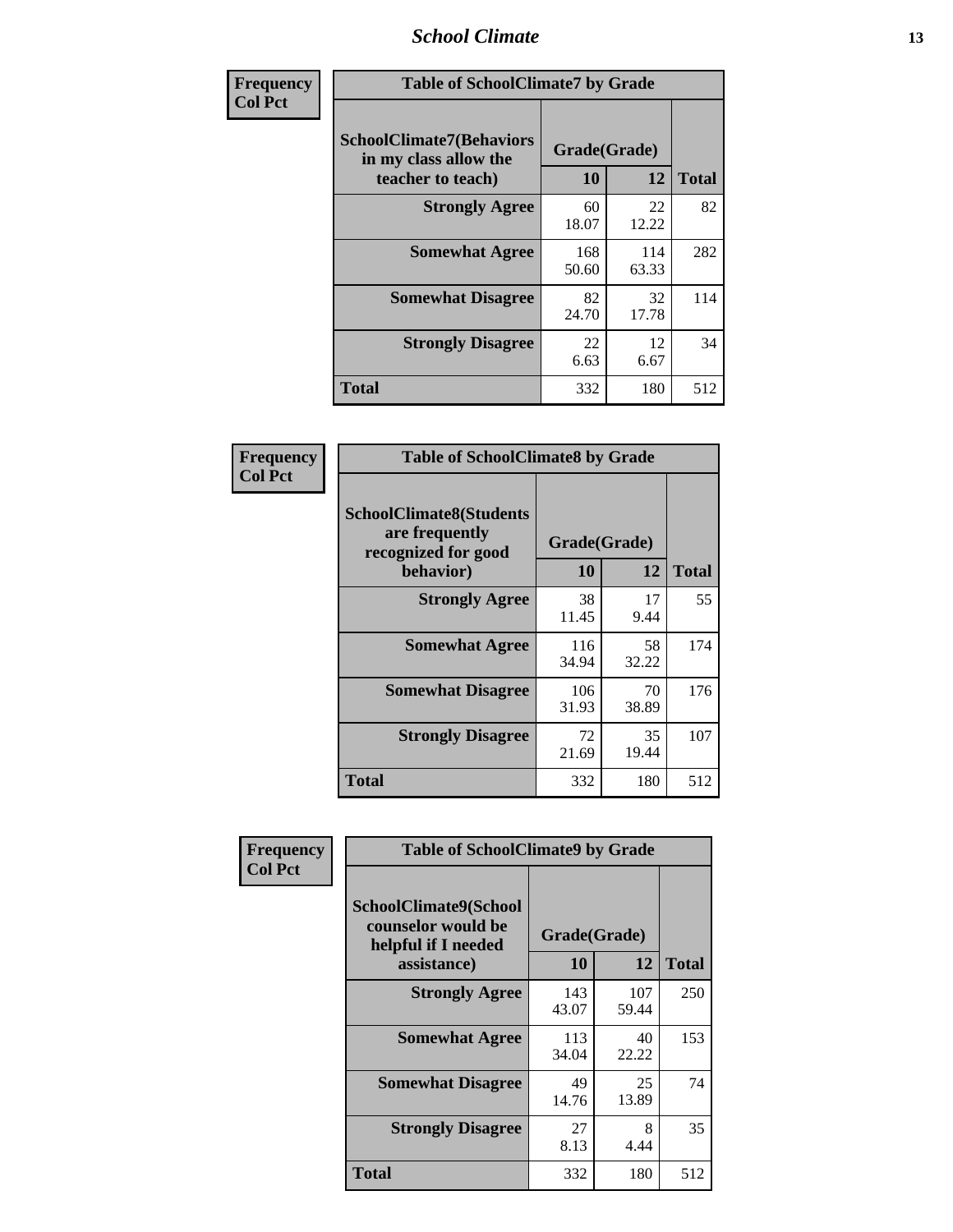### *Reasons for Dropping Out* **14**

| <b>Frequency</b> | <b>Table of Dropoutreason by Grade</b>                                   |                    |              |              |
|------------------|--------------------------------------------------------------------------|--------------------|--------------|--------------|
| <b>Col Pct</b>   | Dropoutreason(If<br>I dropped out the<br>reason would<br>most likely be) | Grade(Grade)<br>10 | 12           | <b>Total</b> |
|                  | <b>Won't Drop out</b>                                                    | 210<br>63.25       | 108<br>60.00 | 318          |
|                  | <b>Bored</b>                                                             | 57<br>17.17        | 26<br>14.44  | 83           |
|                  | <b>Family Reasons</b>                                                    | 26<br>7.83         | 12<br>6.67   | 38           |
|                  | <b>Being Bullied</b>                                                     | 4<br>1.20          | 0.56         | 5            |
|                  | <b>Other</b>                                                             | 35<br>10.54        | 33<br>18.33  | 68           |
|                  | <b>Total</b>                                                             | 332                | 180          | 512          |

| Frequency      | <b>Table of Dropout by Grade</b>                                       |                    |              |              |  |
|----------------|------------------------------------------------------------------------|--------------------|--------------|--------------|--|
| <b>Col Pct</b> | Dropout(I<br>have<br>thought<br>about<br>dropping<br>out of<br>school) | Grade(Grade)<br>10 | 12           | <b>Total</b> |  |
|                | Yes                                                                    | 73<br>21.99        | 45<br>25.00  | 118          |  |
|                | N <sub>0</sub>                                                         | 259<br>78.01       | 135<br>75.00 | 394          |  |
|                | <b>Total</b>                                                           | 332                | 180          | 512          |  |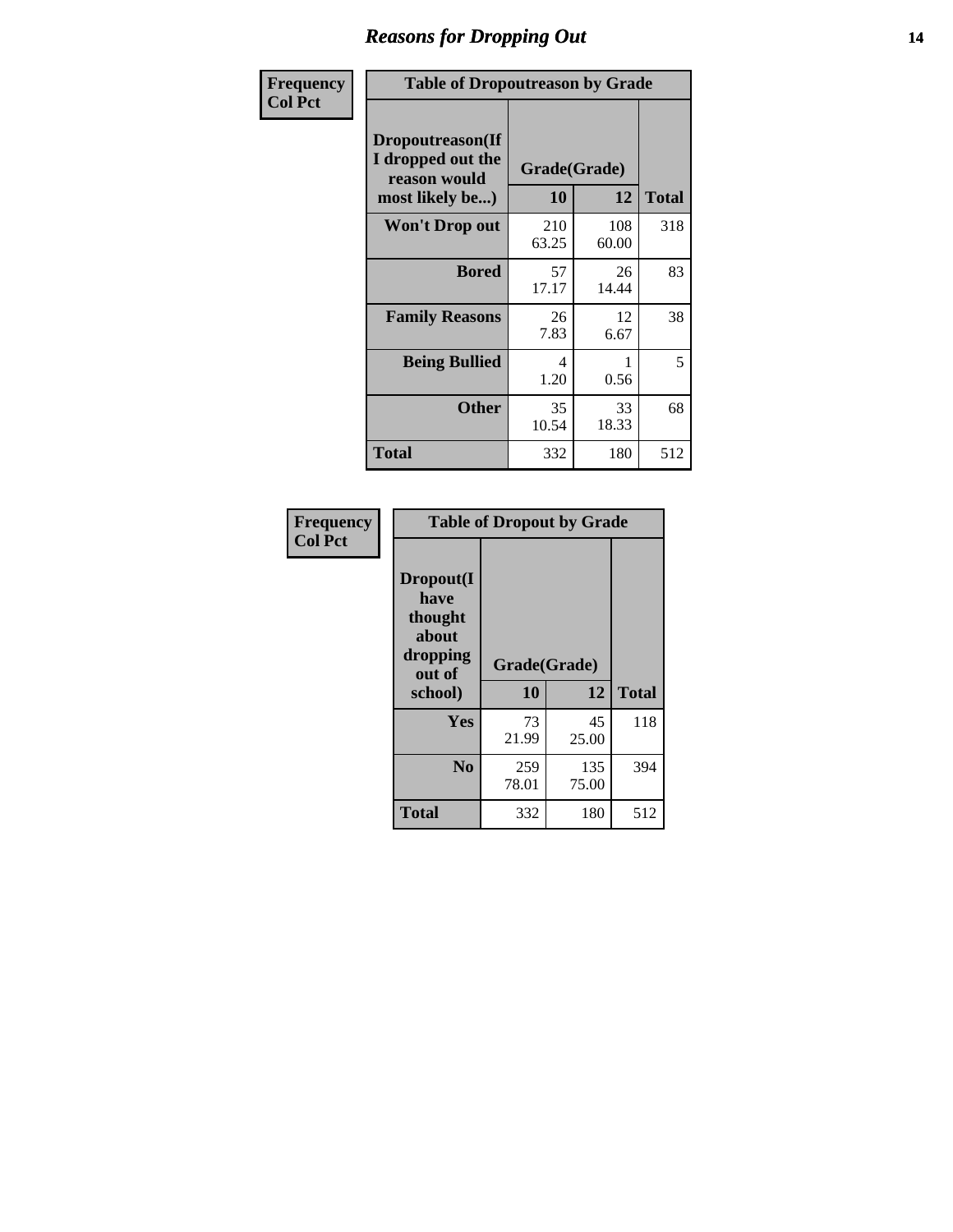*School Safety* **15**

| Frequency      |                                                                                                   | <b>Table of Gangself by Grade</b> |              |              |
|----------------|---------------------------------------------------------------------------------------------------|-----------------------------------|--------------|--------------|
| <b>Col Pct</b> | Gangself(I<br>have<br>participated<br>in illegal<br>gang<br>activities in<br>the past 30<br>days) | Grade(Grade)<br>10                | 12           | <b>Total</b> |
|                | Yes                                                                                               | 15<br>4.52                        | 9<br>5.00    | 24           |
|                | N <sub>0</sub>                                                                                    | 317<br>95.48                      | 171<br>95.00 | 488          |
|                | <b>Total</b>                                                                                      | 332                               | 180          | 512          |

| Frequency<br><b>Col Pct</b> | <b>Table of Gangpeers by Grade</b>                                                                                             |                    |              |              |
|-----------------------------|--------------------------------------------------------------------------------------------------------------------------------|--------------------|--------------|--------------|
|                             | <b>Gangpeers</b> (I<br>have friends<br>who have<br>participated<br>in illegal<br>gang<br>activities in<br>the past 30<br>days) | Grade(Grade)<br>10 | 12           | <b>Total</b> |
|                             | Yes                                                                                                                            | 60<br>18.07        | 26<br>14.44  | 86           |
|                             | N <sub>0</sub>                                                                                                                 | 272<br>81.93       | 154<br>85.56 | 426          |
|                             | <b>Total</b>                                                                                                                   | 332                | 180          | 512          |

| Frequency      |                                                                    | <b>Table of Pickedon by Grade</b> |             |              |  |  |  |  |  |  |
|----------------|--------------------------------------------------------------------|-----------------------------------|-------------|--------------|--|--|--|--|--|--|
| <b>Col Pct</b> | <b>Pickedon(I have</b><br>been picked on or<br>teased at school in | Grade(Grade)                      |             |              |  |  |  |  |  |  |
|                | the past 30 days)                                                  | <b>10</b>                         | 12          | <b>Total</b> |  |  |  |  |  |  |
|                | <b>Strongly Agree</b>                                              | 28<br>8.43                        | 10<br>5.56  | 38           |  |  |  |  |  |  |
|                | <b>Somewhat Agree</b>                                              | 64<br>19.28                       | 25<br>13.89 | 89           |  |  |  |  |  |  |
|                | <b>Somewhat Disagree</b>                                           | 58<br>17.47                       | 23<br>12.78 | 81           |  |  |  |  |  |  |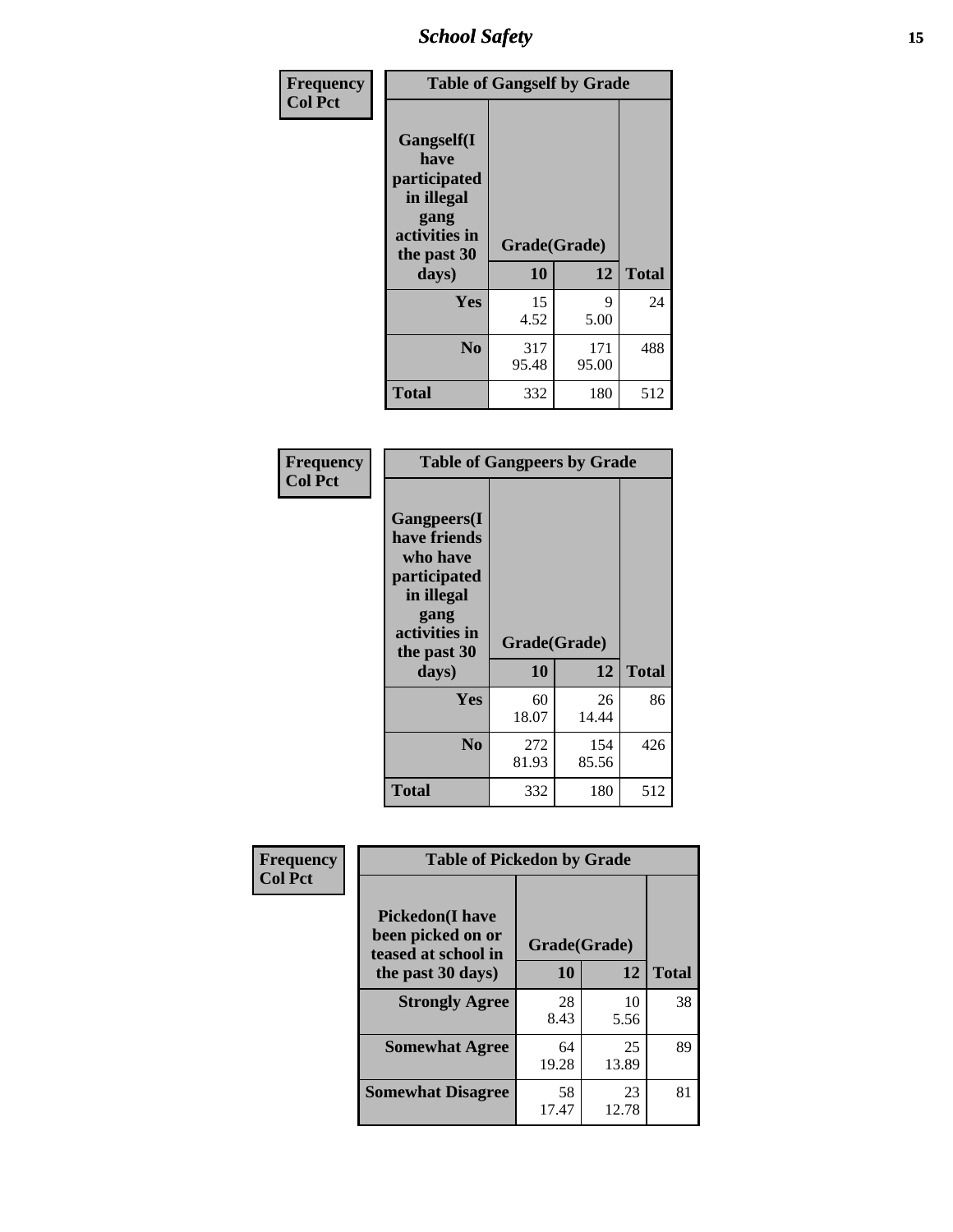# *School Safety* **16**

| <b>Frequency</b> | <b>Table of Pickedon by Grade</b>                                                       |                    |              |              |
|------------------|-----------------------------------------------------------------------------------------|--------------------|--------------|--------------|
| <b>Col Pct</b>   | <b>Pickedon(I have</b><br>been picked on or<br>teased at school in<br>the past 30 days) | Grade(Grade)<br>10 | 12           | <b>Total</b> |
|                  | <b>Strongly Disagree</b>                                                                | 182<br>54.82       | 122<br>67.78 | 304          |
|                  | Total                                                                                   | 332                | 180          | 512          |

| Frequency      | <b>Table of Safeschool by Grade</b>                      |              |                    |     |  |  |
|----------------|----------------------------------------------------------|--------------|--------------------|-----|--|--|
| <b>Col Pct</b> | Safeschool(School<br>is a place at which I<br>feel safe) | 10           | Grade(Grade)<br>12 |     |  |  |
|                | <b>Strongly Agree</b>                                    | 71<br>21.39  | 48<br>26.67        | 119 |  |  |
|                | <b>Somewhat Agree</b>                                    | 187<br>56.33 | 107<br>59.44       | 294 |  |  |
|                | <b>Somewhat Disagree</b>                                 | 54<br>16.27  | 19<br>10.56        | 73  |  |  |
|                | <b>Strongly Disagree</b>                                 | 20<br>6.02   | 6<br>3.33          | 26  |  |  |
|                | <b>Total</b>                                             | 332          | 180                | 512 |  |  |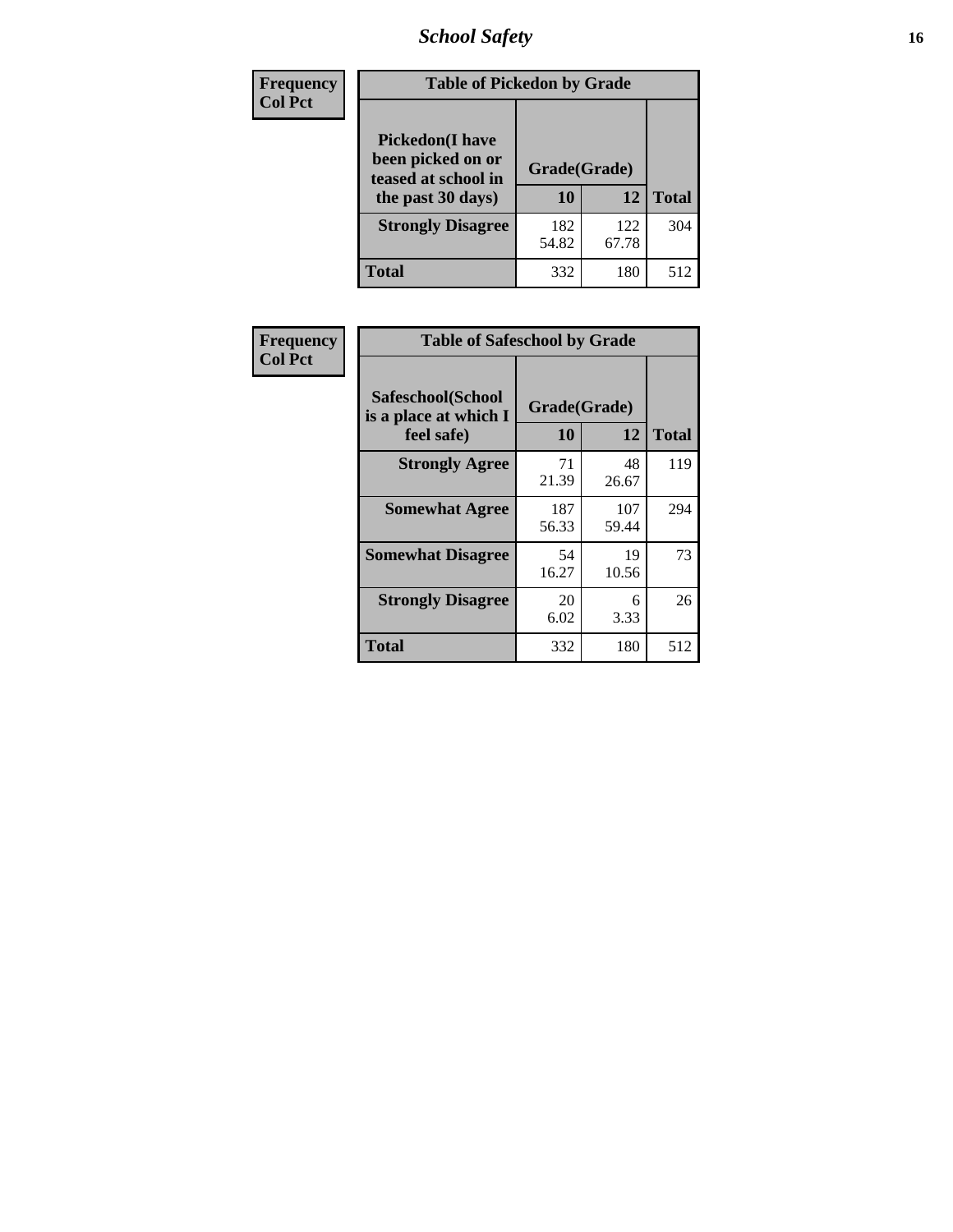*School Safety* **17**

| <b>Frequency</b> | <b>Table of Grade by Bullied</b> |              |                                                                               |                        |           |                       |            |              |  |  |  |
|------------------|----------------------------------|--------------|-------------------------------------------------------------------------------|------------------------|-----------|-----------------------|------------|--------------|--|--|--|
| <b>Row Pct</b>   |                                  |              | <b>Bullied</b> (I have been bullied by other<br>students in the past 30 days) |                        |           |                       |            |              |  |  |  |
|                  |                                  | $\mathbf{0}$ | 1 or<br>2                                                                     | 3 <sub>to</sub><br>5   | 6 to<br>9 | <b>10</b><br>to<br>19 | All<br>30  |              |  |  |  |
|                  | Grade(Grade)                     | <b>Days</b>  | days                                                                          | days                   | days      | days                  | days       | <b>Total</b> |  |  |  |
|                  | 10                               | 286<br>86.14 | 14<br>4.22                                                                    | 12<br>3.61             | 5<br>1.51 | 4<br>1.20             | 11<br>3.31 | 332          |  |  |  |
|                  | 12                               | 171<br>95.00 | 4<br>2.22                                                                     | $\mathfrak{D}$<br>1.11 | 0<br>0.00 | 0.56                  | 2<br>1.11  | 180          |  |  |  |
|                  | <b>Total</b>                     | 457          | 18                                                                            | 14                     | 5         | 5                     | 13         | 512          |  |  |  |

| Frequency      |              |                                                                | <b>Table of Grade by Bulliedothers</b> |                      |           |                  |                       |                        |              |
|----------------|--------------|----------------------------------------------------------------|----------------------------------------|----------------------|-----------|------------------|-----------------------|------------------------|--------------|
| <b>Row Pct</b> |              | <b>Bulliedothers</b> (I bullied others in the past<br>30 days) |                                        |                      |           |                  |                       |                        |              |
|                |              | $\mathbf{0}$                                                   | 1 or                                   | 3 <sub>to</sub><br>5 | 6 to<br>9 | 10<br>to<br>19   | <b>20</b><br>to<br>29 | All<br>30              |              |
|                | Grade(Grade) | <b>Days</b>                                                    | days                                   | days                 | days      | days             | days                  | days                   | <b>Total</b> |
|                | 10           | 297<br>89.46                                                   | 17<br>5.12                             | 3<br>0.90            | 5<br>1.51 | 3<br>0.90        | 3<br>0.90             | $\overline{4}$<br>1.20 | 332          |
|                | 12           | 172<br>95.56                                                   | 6<br>3.33                              | 2<br>1.11            | 0<br>0.00 | $\Omega$<br>0.00 | $\Omega$<br>0.00      | $\Omega$<br>0.00       | 180          |
|                | <b>Total</b> | 469                                                            | 23                                     | 5                    | 5         | $\mathcal{R}$    | 3                     | $\overline{4}$         | 512          |

| <b>Frequency</b> |              | <b>Table of Grade by Weaponschool</b> |                                                                    |           |                                     |                                   |                        |              |
|------------------|--------------|---------------------------------------|--------------------------------------------------------------------|-----------|-------------------------------------|-----------------------------------|------------------------|--------------|
| <b>Row Pct</b>   |              |                                       | Weaponschool (I brought a weapon<br>to school in the past 30 days) |           |                                     |                                   |                        |              |
|                  |              | $\bf{0}$                              | 1 or                                                               | 6 to<br>9 | 10<br>to<br>19                      | <b>20</b><br>t <sub>0</sub><br>29 | All<br>30              |              |
|                  | Grade(Grade) | <b>Days</b>                           | days                                                               | days      | days                                | days                              | days                   | <b>Total</b> |
|                  | 10           | 323<br>97.29                          | 5<br>1.51                                                          | 0<br>0.00 | $\mathcal{D}_{\mathcal{L}}$<br>0.60 | $\Omega$<br>0.00                  | $\overline{2}$<br>0.60 | 332          |
|                  | 12           | 176<br>97.78                          | $\mathfrak{D}$<br>1.11                                             | 0.56      | 0<br>0.00                           | 0.56                              | $\Omega$<br>0.00       | 180          |
|                  | <b>Total</b> | 499                                   | 7                                                                  |           | $\mathcal{D}_{\mathcal{A}}$         |                                   | $\overline{2}$         | 512          |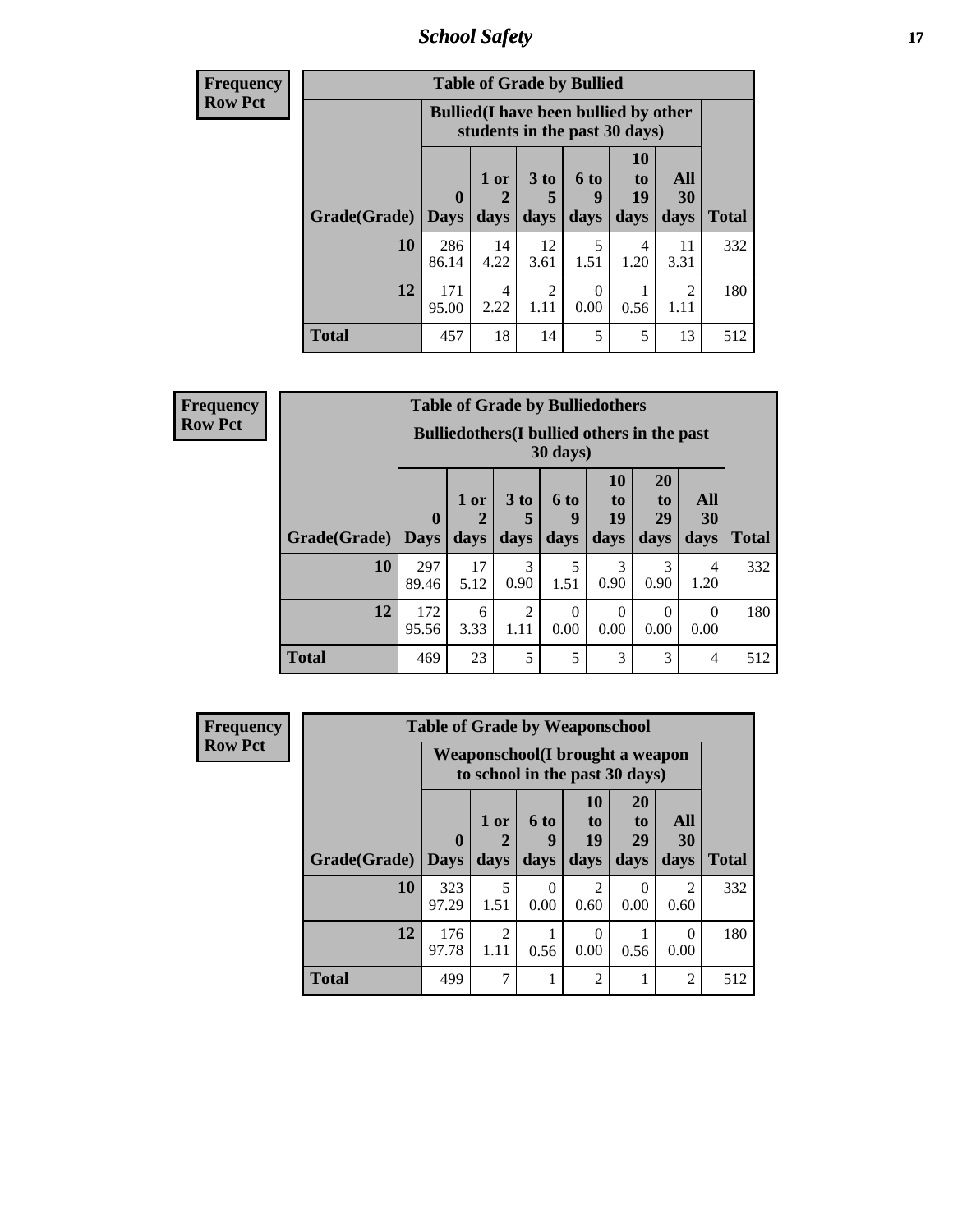*School Safety* **18**

| <b>Frequency</b> | <b>Table of Grade by Absentunsafe</b> |                                                                                  |                   |                   |                        |              |  |  |  |  |
|------------------|---------------------------------------|----------------------------------------------------------------------------------|-------------------|-------------------|------------------------|--------------|--|--|--|--|
| <b>Row Pct</b>   |                                       | <b>Absentunsafe(I have</b><br>missed school because I<br>felt unsafe in the past |                   |                   |                        |              |  |  |  |  |
|                  | Grade(Grade)                          | $\mathbf{0}$<br><b>Days</b>                                                      | 1 or<br>2<br>days | 3 to<br>5<br>days | 20<br>to<br>29<br>days | <b>Total</b> |  |  |  |  |
|                  | 10                                    | 318<br>95.78                                                                     | 10<br>3.01        | 4<br>1.20         | 0<br>0.00              | 332          |  |  |  |  |
|                  | 12                                    | 173<br>96.11                                                                     | 3<br>1.67         | 3<br>1.67         | 0.56                   | 180          |  |  |  |  |
|                  | <b>Total</b>                          | 491                                                                              | 13                | 7                 | 1                      | 512          |  |  |  |  |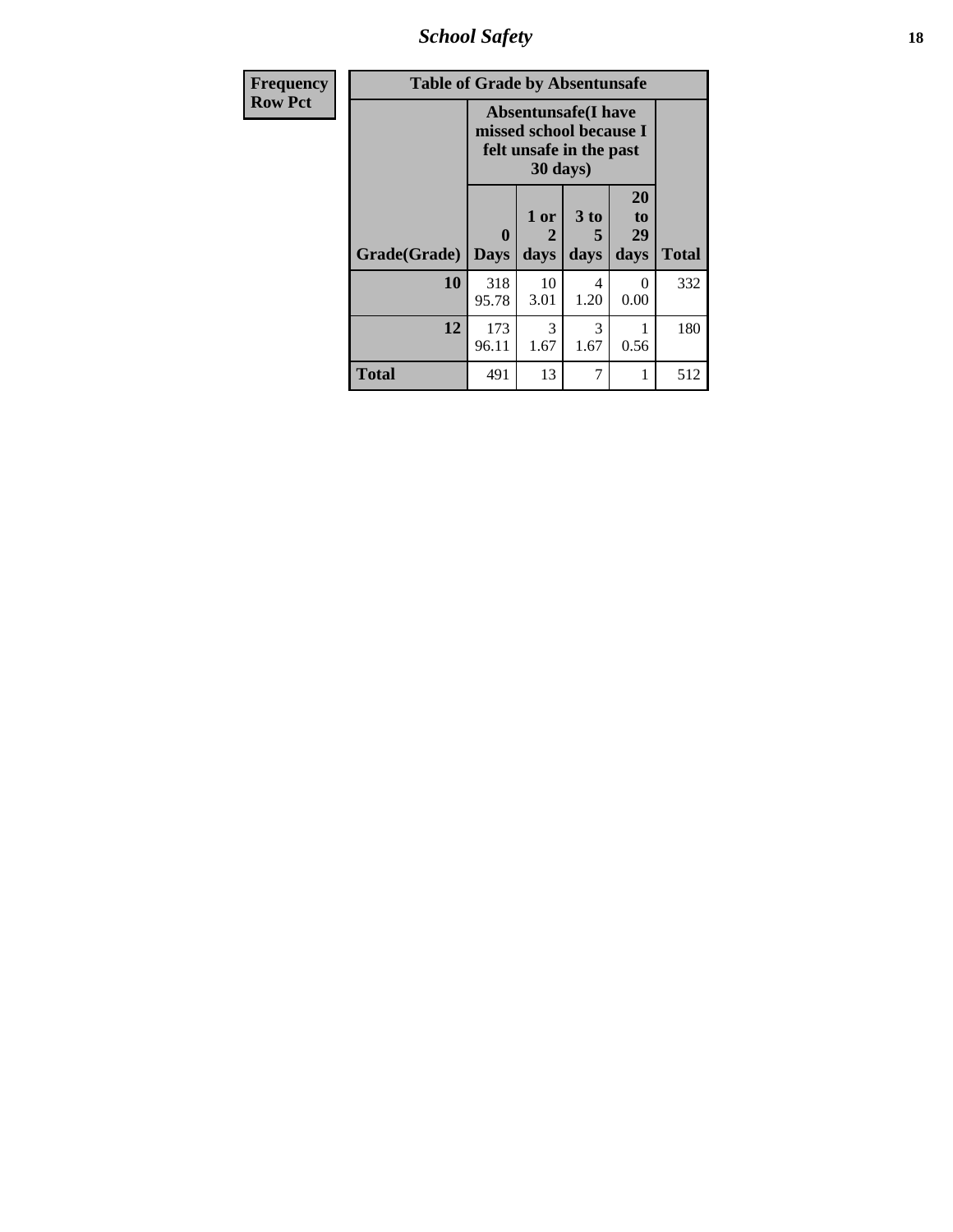### *Drug Use During Last 30 Days* **19**

#### **Frequency Row Pct**

| <b>Table of Grade by Alcohol</b> |                                 |                                    |                 |               |                 |                   |                        |       |  |  |  |
|----------------------------------|---------------------------------|------------------------------------|-----------------|---------------|-----------------|-------------------|------------------------|-------|--|--|--|
|                                  |                                 | Alcohol(Alcohol use, past 30 days) |                 |               |                 |                   |                        |       |  |  |  |
| Grade(Grade)                     | <b>Did</b><br>not<br><b>use</b> | $1-2$<br>days                      | $3 - 5$<br>days | $6-9$<br>days | $10-19$<br>days | $20 - 29$<br>days | Every<br>day           | Total |  |  |  |
| 10                               | 245<br>73.80                    | 28<br>8.43                         | 20<br>6.02      | 9<br>2.71     | 14<br>4.22      | 9<br>2.71         | 7<br>2.11              | 332   |  |  |  |
| 12                               | 90<br>50.00                     | 25<br>13.89                        | 30<br>16.67     | 8<br>4.44     | 20<br>11.11     | 5<br>2.78         | $\overline{2}$<br>1.11 | 180   |  |  |  |
| <b>Total</b>                     | 335                             | 53                                 | 50              | 17            | 34              | 14                | 9                      | 512   |  |  |  |

#### **Frequency Row Pct**

| <b>Table of Grade by Cigarettes</b> |                          |                                                |                 |                 |                 |                        |                     |       |  |  |  |
|-------------------------------------|--------------------------|------------------------------------------------|-----------------|-----------------|-----------------|------------------------|---------------------|-------|--|--|--|
|                                     |                          | Cigarettes (Smoking tobacco use, past 30 days) |                 |                 |                 |                        |                     |       |  |  |  |
| Grade(Grade)                        | Did<br>not<br><b>use</b> | $1 - 2$<br>days                                | $3 - 5$<br>days | $6 - 9$<br>days | $10-19$<br>days | 20-29<br>days          | <b>Every</b><br>day | Total |  |  |  |
| <b>10</b>                           | 287<br>86.45             | 18<br>5.42                                     | 3<br>0.90       | 4<br>1.20       | 10<br>3.01      | $\mathfrak{D}$<br>0.60 | 8<br>2.41           | 332   |  |  |  |
| 12                                  | 112<br>62.22             | 20<br>11.11                                    | 11<br>6.11      | 6<br>3.33       | 10<br>5.56      | 11<br>6.11             | 10<br>5.56          | 180   |  |  |  |
| <b>Total</b>                        | 399                      | 38                                             | 14              | 10              | 20              | 13                     | 18                  | 512   |  |  |  |

**Frequency Row Pct**

| <b>Table of Grade by Smokeless</b> |                                 |                                                         |                        |                        |                 |               |                     |              |  |  |
|------------------------------------|---------------------------------|---------------------------------------------------------|------------------------|------------------------|-----------------|---------------|---------------------|--------------|--|--|
|                                    |                                 | <b>Smokeless</b> (Chewing tobacco use,<br>past 30 days) |                        |                        |                 |               |                     |              |  |  |
| Grade(Grade)                       | <b>Did</b><br>not<br><b>use</b> | $1 - 2$<br>days                                         | $3 - 5$<br>days        | $6 - 9$<br>days        | $10-19$<br>days | 20-29<br>days | <b>Every</b><br>day | <b>Total</b> |  |  |
| 10                                 | 306<br>92.17                    | 10<br>3.01                                              | $\overline{2}$<br>0.60 | 0.30                   | 6<br>1.81       | 4<br>1.20     | 3<br>0.90           | 332          |  |  |
| 12                                 | 160<br>88.89                    | 8<br>4.44                                               | 0.56                   | $\mathfrak{D}$<br>1.11 | 3<br>1.67       | 2.78          | 0.56                | 180          |  |  |
| <b>Total</b>                       | 466                             | 18                                                      | 3                      | 3                      | 9               | 9             | 4                   | 512          |  |  |

| <b>Table of Grade by Marijuana</b> |                                 |                                         |                 |               |                 |               |                     |              |  |
|------------------------------------|---------------------------------|-----------------------------------------|-----------------|---------------|-----------------|---------------|---------------------|--------------|--|
|                                    |                                 | Marijuana (Marijuana use, past 30 days) |                 |               |                 |               |                     |              |  |
| Grade(Grade)                       | <b>Did</b><br>not<br><b>use</b> | $1 - 2$<br>days                         | $3 - 5$<br>days | $6-9$<br>days | $10-19$<br>days | 20-29<br>days | <b>Every</b><br>day | <b>Total</b> |  |
| 10                                 | 301<br>90.66                    | 9<br>2.71                               | 3<br>0.90       | 4<br>1.20     | 4<br>1.20       | 0.60          | 9<br>2.71           | 332          |  |
| 12                                 | 125<br>69.44                    | 22<br>12.22                             | 11<br>6.11      | 2<br>1.11     | 5<br>2.78       | 2.78          | 10<br>5.56          | 180          |  |
| <b>Total</b>                       | 426                             | 31                                      | 14              | 6             | 9               | 7             | 19                  | 512          |  |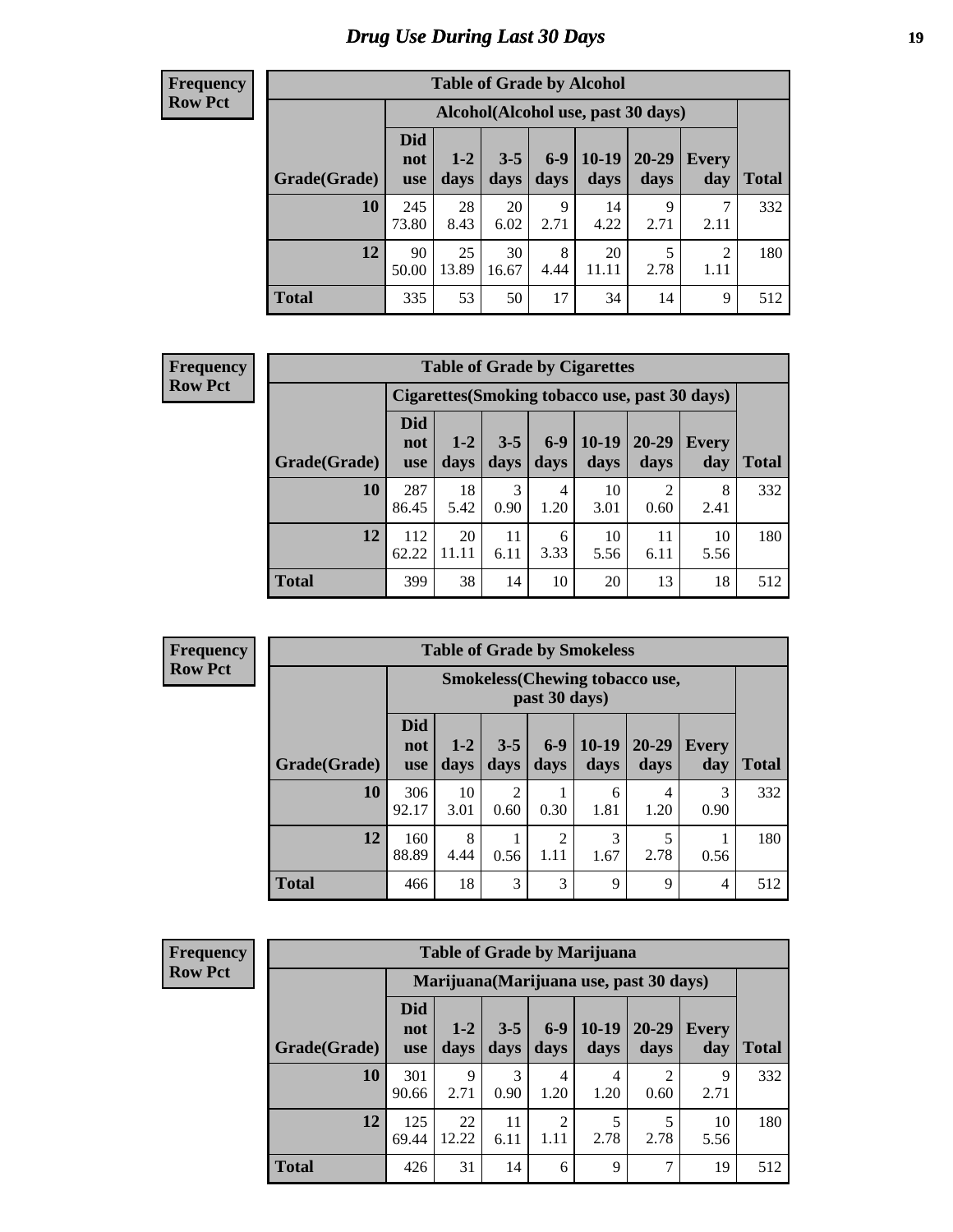| <b>Table of Grade by Cocaine</b> |                                 |                                     |                  |                  |                  |               |                  |              |  |  |  |  |
|----------------------------------|---------------------------------|-------------------------------------|------------------|------------------|------------------|---------------|------------------|--------------|--|--|--|--|
|                                  |                                 | Cocaine (Cocaine use, past 30 days) |                  |                  |                  |               |                  |              |  |  |  |  |
| Grade(Grade)                     | <b>Did</b><br>not<br><b>use</b> | $1 - 2$<br>days                     | $3 - 5$<br>days  | $6-9$<br>days    | $10-19$<br>days  | 20-29<br>days | Every<br>day     | <b>Total</b> |  |  |  |  |
| 10                               | 317<br>95.48                    | 3<br>0.90                           | 0.30             | $\theta$<br>0.00 | 7<br>2.11        | 3<br>0.90     | 0.30             | 332          |  |  |  |  |
| 12                               | 175<br>97.22                    | 4<br>2.22                           | $\Omega$<br>0.00 | 0.56             | $\theta$<br>0.00 | 0.00          | $\theta$<br>0.00 | 180          |  |  |  |  |
| <b>Total</b>                     | 492                             | $\tau$                              |                  | 1                | 7                | 3             |                  | 512          |  |  |  |  |

| <b>Frequency</b> | <b>Table of Grade by Inhalants</b> |                                 |                                        |                |                       |                   |                     |              |
|------------------|------------------------------------|---------------------------------|----------------------------------------|----------------|-----------------------|-------------------|---------------------|--------------|
| <b>Row Pct</b>   |                                    |                                 | Inhalants (Inhalant use, past 30 days) |                |                       |                   |                     |              |
|                  | Grade(Grade)                       | <b>Did</b><br>not<br><b>use</b> | $1 - 2$<br>days                        | <b>days</b>    | $3-5$   10-19<br>days | $20 - 29$<br>days | <b>Every</b><br>day | <b>Total</b> |
|                  | 10                                 | 318<br>95.78                    | 3<br>0.90                              | ↑<br>0.60      | 0.30                  | 1.51              | 3<br>0.90           | 332          |
|                  | 12                                 | 176<br>97.78                    | 3<br>1.67                              | 0<br>0.00      | 0.56                  | 0.00              | $\Omega$<br>0.00    | 180          |
|                  | <b>Total</b>                       | 494                             | 6                                      | $\overline{2}$ | $\overline{2}$        | 5                 | 3                   | 512          |

| <b>Frequency</b> |
|------------------|
| <b>Row Pct</b>   |

| <b>Table of Grade by Steroids</b>    |                   |               |                 |                 |                   |                     |       |  |
|--------------------------------------|-------------------|---------------|-----------------|-----------------|-------------------|---------------------|-------|--|
| Steroids (Steroid use, past 30 days) |                   |               |                 |                 |                   |                     |       |  |
| Grade(Grade)                         | Did<br>not<br>use | $1-2$<br>days | $3 - 5$<br>days | $10-19$<br>days | $20 - 29$<br>days | <b>Every</b><br>day | Total |  |
| <b>10</b>                            | 319<br>96.08      | 3<br>0.90     | 0.30            | 3<br>0.90       | 5<br>1.51         | 0.30                | 332   |  |
| 12                                   | 176<br>97.78      | 4<br>2.22     | 0<br>0.00       | 0<br>0.00       | $\Omega$<br>0.00  | 0.00                | 180   |  |
| <b>Total</b>                         | 495               | 7             |                 | 3               | 5                 |                     | 512   |  |

| <b>Frequency</b> |  |
|------------------|--|
| <b>Row Pct</b>   |  |

| <b>Table of Grade by Ecstasy</b> |                                 |                                     |                 |               |                 |                   |                        |              |  |
|----------------------------------|---------------------------------|-------------------------------------|-----------------|---------------|-----------------|-------------------|------------------------|--------------|--|
|                                  |                                 | Ecstasy (Ecstasy use, past 30 days) |                 |               |                 |                   |                        |              |  |
| Grade(Grade)                     | <b>Did</b><br>not<br><b>use</b> | $1 - 2$<br>days                     | $3 - 5$<br>days | $6-9$<br>days | $10-19$<br>days | $20 - 29$<br>days | <b>Every</b><br>day    | <b>Total</b> |  |
| 10                               | 319<br>96.08                    | 0.30                                | 3<br>0.90       | 3<br>0.90     | 0.30            | 3<br>0.90         | $\mathfrak{D}$<br>0.60 | 332          |  |
| 12                               | 175<br>97.22                    | $\mathcal{D}$<br>1.11               | 0<br>0.00       | 0.56          | 0<br>0.00       | 2<br>1.11         | 0<br>0.00              | 180          |  |
| <b>Total</b>                     | 494                             | 3                                   | 3               | 4             |                 | 5                 | 2                      | 512          |  |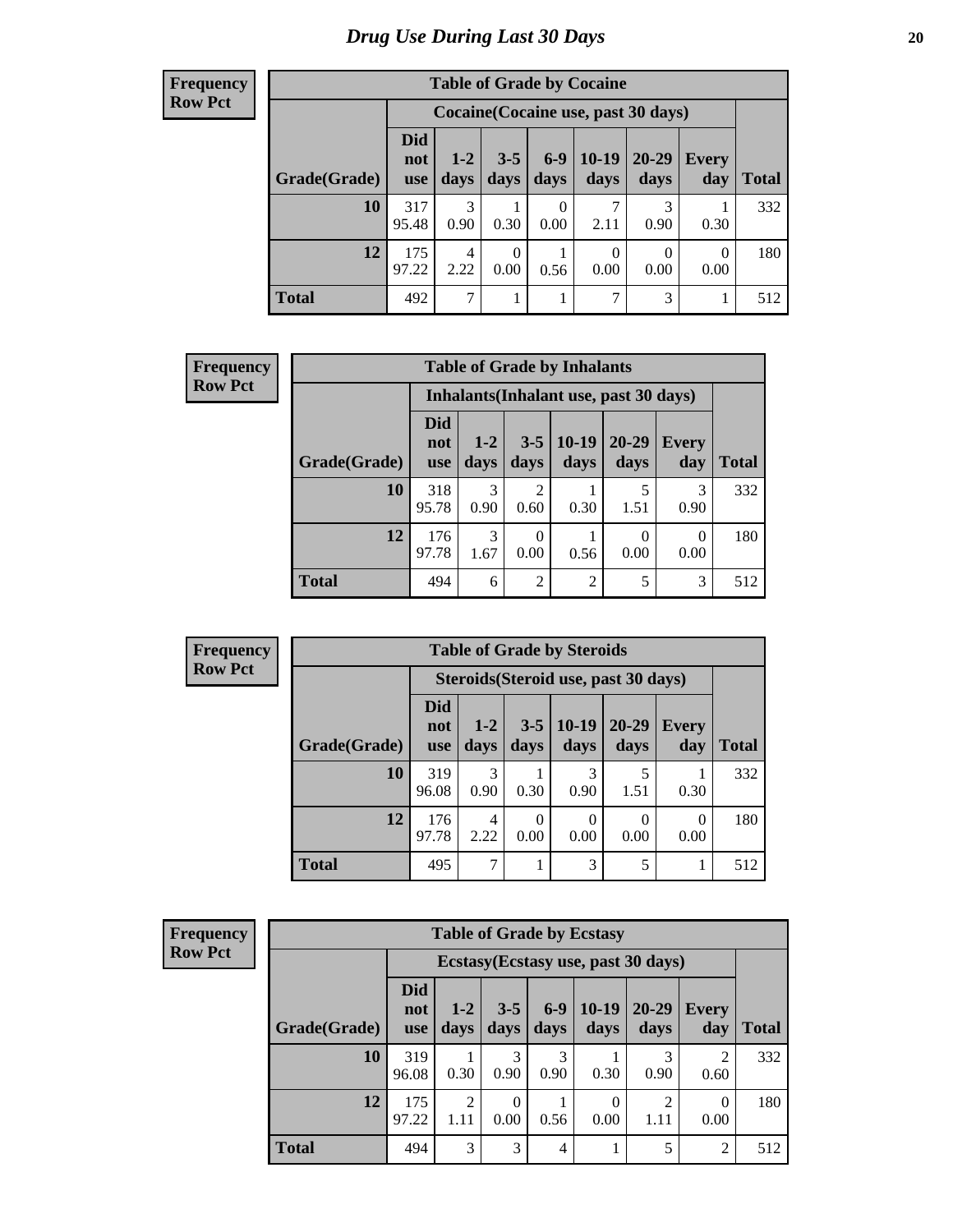#### **Frequency Row Pct**

| <b>Table of Grade by Meth</b> |                                                                                                                                    |                                                                            |      |           |      |           |     |  |  |
|-------------------------------|------------------------------------------------------------------------------------------------------------------------------------|----------------------------------------------------------------------------|------|-----------|------|-----------|-----|--|--|
|                               |                                                                                                                                    | Meth (Methamphetamine use,<br>past 30 days)                                |      |           |      |           |     |  |  |
| Grade(Grade)                  | <b>Did</b><br>$10-19$<br>$6-9$<br>$20 - 29$<br>$1 - 2$<br><b>Every</b><br>not<br>days<br>days<br>day<br>days<br>days<br><b>use</b> |                                                                            |      |           |      |           |     |  |  |
| 10                            | 319<br>96.08                                                                                                                       | 3<br>0.90                                                                  | 0.30 | 4<br>1.20 | 0.30 | 4<br>1.20 | 332 |  |  |
| 12                            | 175<br>97.22                                                                                                                       | 3<br>$\overline{2}$<br>0<br>∩<br>0<br>1.67<br>0.00<br>0.00<br>0.00<br>1.11 |      |           |      |           |     |  |  |
| <b>Total</b>                  | 494                                                                                                                                | 6                                                                          |      | 6         |      | 4         | 512 |  |  |

**Frequency Row Pct**

| <b>Table of Grade by Hallucinogens</b> |                                 |                                                                                                                                  |           |                |                |      |           |     |  |
|----------------------------------------|---------------------------------|----------------------------------------------------------------------------------------------------------------------------------|-----------|----------------|----------------|------|-----------|-----|--|
|                                        |                                 | Hallucinogens (Hallucinogen use,<br>past 30 days)                                                                                |           |                |                |      |           |     |  |
| Grade(Grade)                           | <b>Did</b><br>not<br><b>use</b> | $6 - 9$<br>$10-19$<br>20-29<br>$3 - 5$<br>$1 - 2$<br><b>Every</b><br>days<br><b>Total</b><br>days<br>days<br>day<br>days<br>days |           |                |                |      |           |     |  |
| <b>10</b>                              | 317<br>95.48                    | 3<br>0.90                                                                                                                        | 3<br>0.90 | 0.30           | 0.30           | 1.51 | 2<br>0.60 | 332 |  |
| 12                                     | 168<br>93.33                    | 8<br>4.44                                                                                                                        | 0<br>0.00 | 0.56           | 0.56           | 0.56 | 0.56      | 180 |  |
| <b>Total</b>                           | 485                             | 11                                                                                                                               | 3         | $\overline{c}$ | $\overline{2}$ | 6    | 3         | 512 |  |

| <b>Table of Grade by Prescription</b> |                                 |                                                                                |                 |                       |                 |                   |              |              |  |
|---------------------------------------|---------------------------------|--------------------------------------------------------------------------------|-----------------|-----------------------|-----------------|-------------------|--------------|--------------|--|
|                                       |                                 | <b>Prescription</b> (Prescription drugs not<br>prescribed to me, past 30 days) |                 |                       |                 |                   |              |              |  |
| Grade(Grade)                          | <b>Did</b><br>not<br><b>use</b> | $1 - 2$<br>days                                                                | $3 - 5$<br>days | $6-9$<br>days         | $10-19$<br>days | $20 - 29$<br>days | Every<br>day | <b>Total</b> |  |
| 10                                    | 312<br>93.98                    | 6<br>1.81                                                                      | 3<br>0.90       | 3<br>0.90             | 0.30            | 4<br>1.20         | 3<br>0.90    | 332          |  |
| 12                                    | 142<br>78.89                    | 20<br>11.11                                                                    | 7<br>3.89       | $\mathcal{D}$<br>1.11 | 3<br>1.67       | 1.67              | 3<br>1.67    | 180          |  |
| <b>Total</b>                          | 454                             | 26                                                                             | 10              | 5                     | $\overline{4}$  | 7                 | 6            | 512          |  |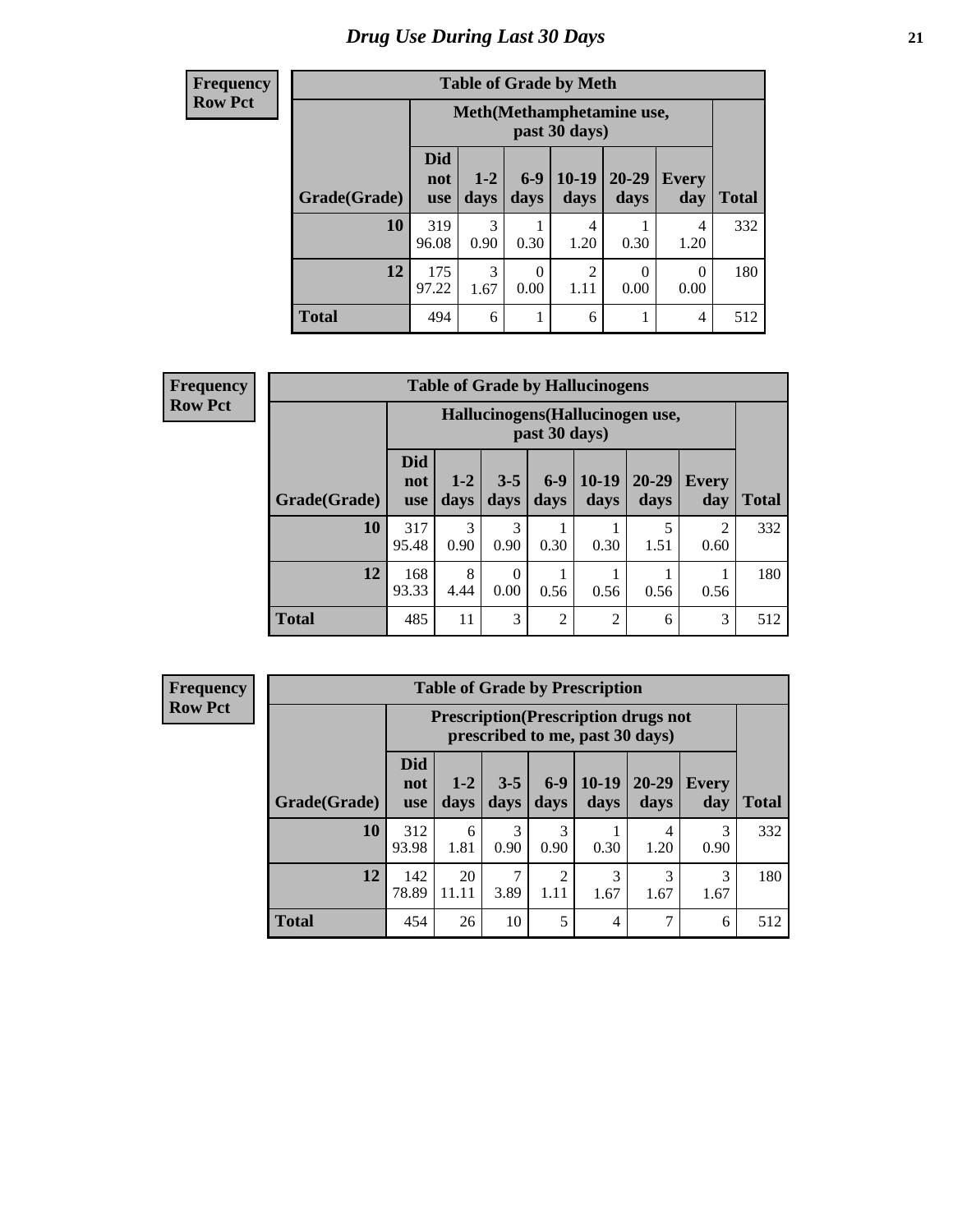| Frequency      | <b>Table of Alcoholease by Grade</b>              |                    |             |              |  |  |  |
|----------------|---------------------------------------------------|--------------------|-------------|--------------|--|--|--|
| <b>Col Pct</b> | <b>Alcoholease</b> (It is<br>easy to get alcohol) | Grade(Grade)<br>10 | 12          | <b>Total</b> |  |  |  |
|                | <b>Strongly Agree</b>                             | 155<br>46.69       | 80<br>44.44 | 235          |  |  |  |
|                | <b>Somewhat Agree</b>                             | 95<br>28.61        | 77<br>42.78 | 172          |  |  |  |
|                | <b>Somewhat Disagree</b>                          | 44<br>13.25        | 15<br>8.33  | 59           |  |  |  |
|                | <b>Strongly Disagree</b>                          | 38<br>11.45        | 8<br>4.44   | 46           |  |  |  |
|                | <b>Total</b>                                      | 332                | 180         | 512          |  |  |  |

| Frequency      | <b>Table of Cigarettesease by Grade</b>                  |                    |              |              |  |  |
|----------------|----------------------------------------------------------|--------------------|--------------|--------------|--|--|
| <b>Col Pct</b> | Cigarettesease (It is<br>easy to get smoking<br>tobacco) | Grade(Grade)<br>10 | 12           | <b>Total</b> |  |  |
|                | <b>Strongly Agree</b>                                    | 132<br>39.76       | 118<br>65.56 | 250          |  |  |
|                | <b>Somewhat Agree</b>                                    | 92<br>27.71        | 41<br>22.78  | 133          |  |  |
|                | <b>Somewhat Disagree</b>                                 | 55<br>16.57        | 8<br>4.44    | 63           |  |  |
|                | <b>Strongly Disagree</b>                                 | 53<br>15.96        | 13<br>7.22   | 66           |  |  |
|                | <b>Total</b>                                             | 332                | 180          | 512          |  |  |

| Frequency      |                                                                | <b>Table of Smokelessease by Grade</b> |             |              |  |  |
|----------------|----------------------------------------------------------------|----------------------------------------|-------------|--------------|--|--|
| <b>Col Pct</b> | <b>Smokelessease</b> (It is<br>easy to get chewing<br>tobacco) | Grade(Grade)<br>10                     | 12          | <b>Total</b> |  |  |
|                | <b>Strongly Agree</b>                                          | 99<br>29.82                            | 99<br>55.00 | 198          |  |  |
|                | <b>Somewhat Agree</b>                                          | 76<br>22.89                            | 45<br>25.00 | 121          |  |  |
|                | <b>Somewhat Disagree</b>                                       | 84<br>25.30                            | 19<br>10.56 | 103          |  |  |
|                | <b>Strongly Disagree</b>                                       | 73<br>21.99                            | 17<br>9.44  | 90           |  |  |
|                | Total                                                          | 332                                    | 180         | 512          |  |  |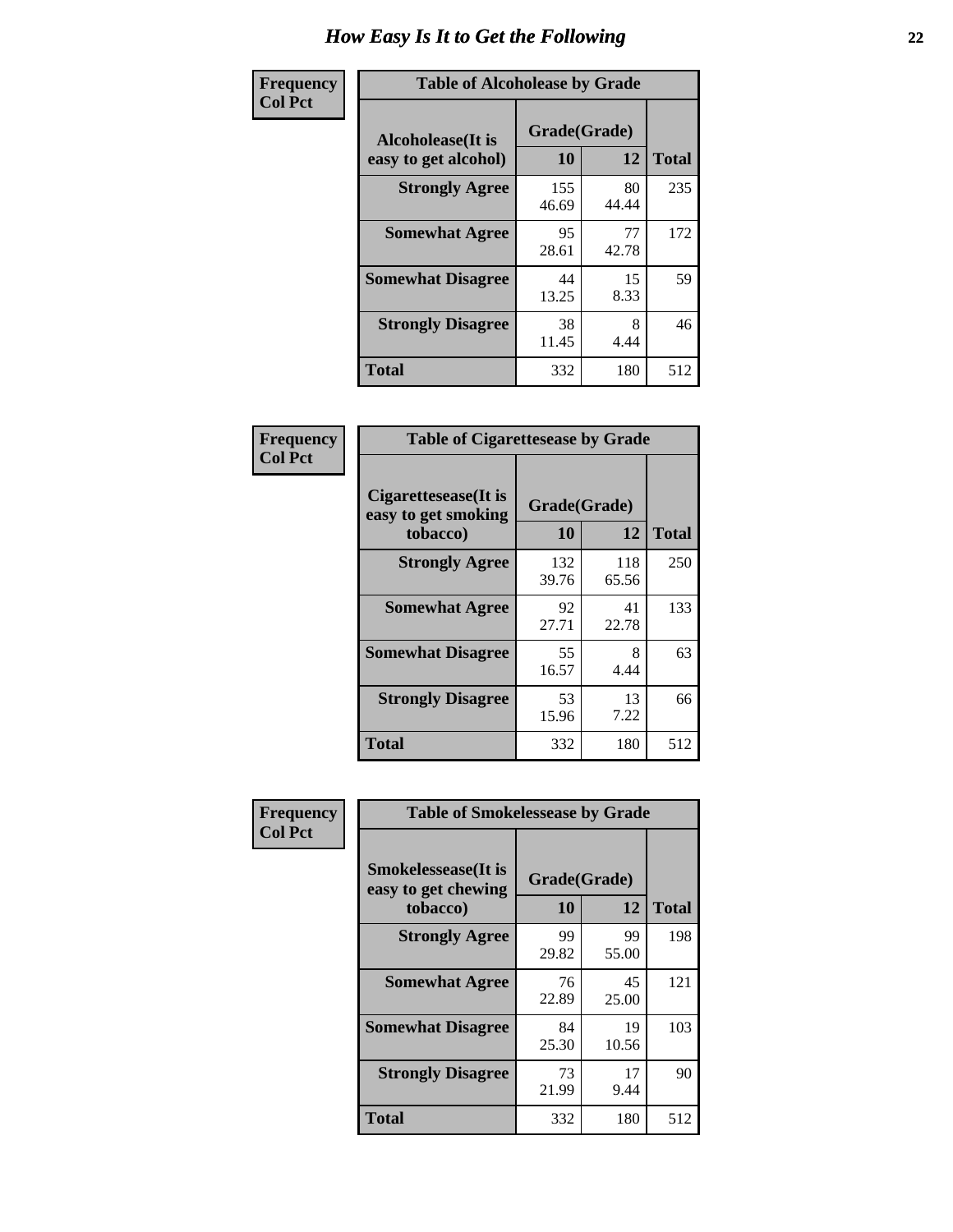| Frequency      | <b>Table of Marijuanaease by Grade</b>           |                    |             |              |  |  |  |
|----------------|--------------------------------------------------|--------------------|-------------|--------------|--|--|--|
| <b>Col Pct</b> | Marijuanaease(It is<br>easy to get<br>marijuana) | Grade(Grade)<br>10 | 12          | <b>Total</b> |  |  |  |
|                | <b>Strongly Agree</b>                            | 107<br>32.23       | 88<br>48.89 | 195          |  |  |  |
|                | <b>Somewhat Agree</b>                            | 79<br>23.80        | 59<br>32.78 | 138          |  |  |  |
|                | <b>Somewhat Disagree</b>                         | 64<br>19.28        | 18<br>10.00 | 82           |  |  |  |
|                | <b>Strongly Disagree</b>                         | 82<br>24.70        | 15<br>8.33  | 97           |  |  |  |
|                | <b>Total</b>                                     | 332                | 180         | 512          |  |  |  |

#### **Frequency Col Pct**

| <b>Table of Cocaineease by Grade</b>      |              |                    |     |  |  |  |  |  |  |  |
|-------------------------------------------|--------------|--------------------|-----|--|--|--|--|--|--|--|
| Cocaineease(It is<br>easy to get cocaine) | 10           | Grade(Grade)<br>12 |     |  |  |  |  |  |  |  |
| <b>Strongly Agree</b>                     | 36<br>10.84  | 13<br>7.22         | 49  |  |  |  |  |  |  |  |
| <b>Somewhat Agree</b>                     | 58<br>17.47  | 45<br>25.00        | 103 |  |  |  |  |  |  |  |
| <b>Somewhat Disagree</b>                  | 117<br>35.24 | 65<br>36.11        | 182 |  |  |  |  |  |  |  |
| <b>Strongly Disagree</b>                  | 121<br>36.45 | 57<br>31.67        | 178 |  |  |  |  |  |  |  |
| <b>Total</b>                              | 332          | 180                | 512 |  |  |  |  |  |  |  |

٠

| Frequency      | <b>Table of Inhalantsease by Grade</b>                   |                    |              |     |
|----------------|----------------------------------------------------------|--------------------|--------------|-----|
| <b>Col Pct</b> | <b>Inhalantsease</b> (It is<br>easy to get<br>inhalants) | Grade(Grade)<br>10 | <b>Total</b> |     |
|                | <b>Strongly Agree</b>                                    | 120<br>36.14       | 78<br>43.33  | 198 |
|                | <b>Somewhat Agree</b>                                    | 72<br>21.69        | 45<br>25.00  | 117 |
|                | <b>Somewhat Disagree</b>                                 | 64<br>19.28        | 20<br>11.11  | 84  |
|                | <b>Strongly Disagree</b>                                 | 76<br>22.89        | 37<br>20.56  | 113 |
|                | Total                                                    | 332                | 180          | 512 |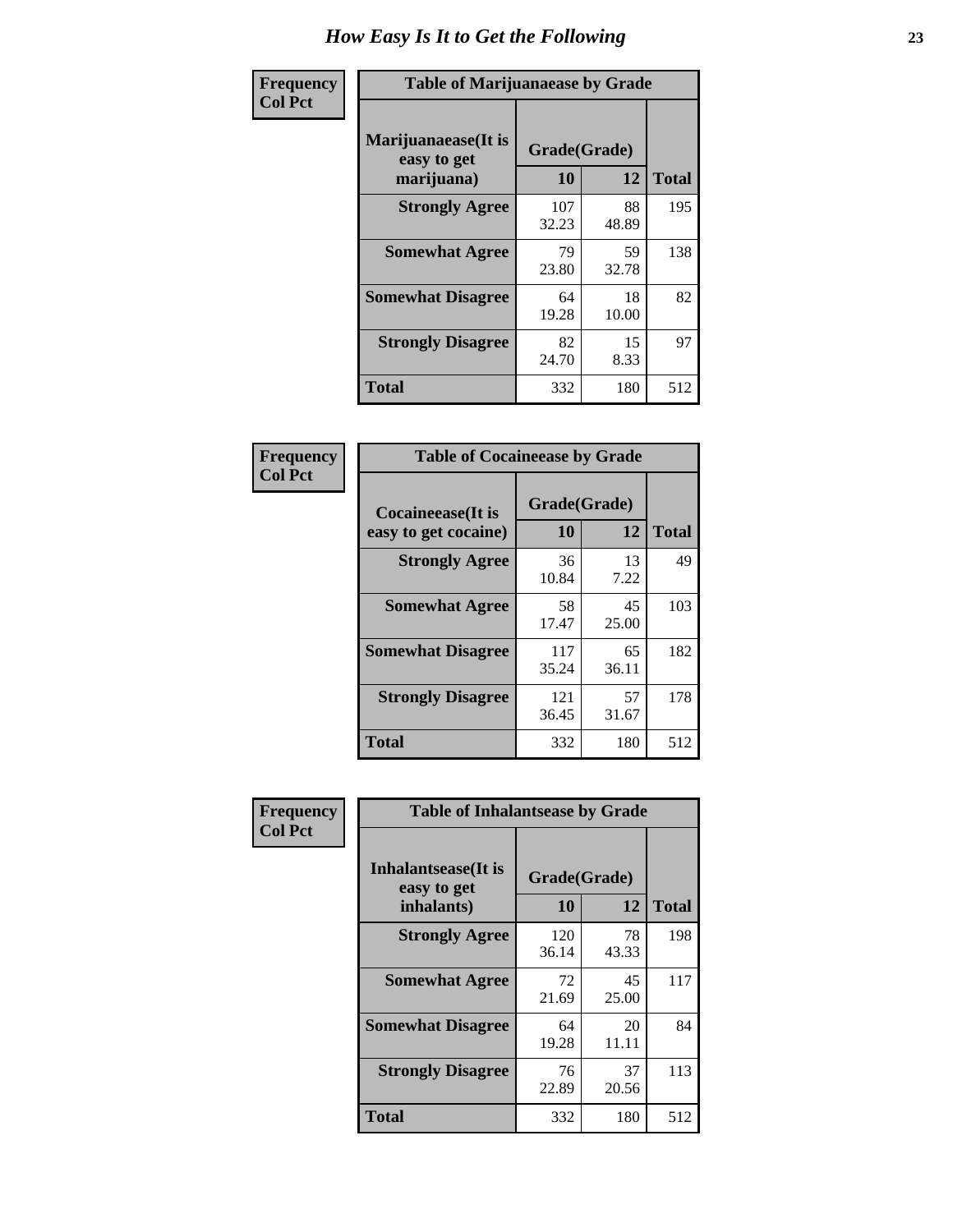| Frequency      | <b>Table of Steroidsease by Grade</b>               |                    |             |              |  |  |  |  |  |  |  |
|----------------|-----------------------------------------------------|--------------------|-------------|--------------|--|--|--|--|--|--|--|
| <b>Col Pct</b> | <b>Steroidsease</b> (It is<br>easy to get steroids) | Grade(Grade)<br>10 | 12          | <b>Total</b> |  |  |  |  |  |  |  |
|                | <b>Strongly Agree</b>                               | 27<br>8.13         | 24<br>13.33 | 51           |  |  |  |  |  |  |  |
|                | <b>Somewhat Agree</b>                               | 73<br>21.99        | 39<br>21.67 | 112          |  |  |  |  |  |  |  |
|                | <b>Somewhat Disagree</b>                            | 95<br>28.61        | 64<br>35.56 | 159          |  |  |  |  |  |  |  |
|                | <b>Strongly Disagree</b>                            | 137<br>41.27       | 53<br>29.44 | 190          |  |  |  |  |  |  |  |
|                | <b>Total</b>                                        | 332                | 180         | 512          |  |  |  |  |  |  |  |

| Frequency      | <b>Table of Ecstasyease by Grade</b>              |                    |             |              |  |  |  |  |  |  |
|----------------|---------------------------------------------------|--------------------|-------------|--------------|--|--|--|--|--|--|
| <b>Col Pct</b> | <b>Ecstasyease</b> (It is<br>easy to get ecstasy) | Grade(Grade)<br>10 | 12          | <b>Total</b> |  |  |  |  |  |  |
|                | <b>Strongly Agree</b>                             | 30<br>9.04         | 23<br>12.78 | 53           |  |  |  |  |  |  |
|                | <b>Somewhat Agree</b>                             | 57<br>17.17        | 37<br>20.56 | 94           |  |  |  |  |  |  |
|                | <b>Somewhat Disagree</b>                          | 95<br>28.61        | 69<br>38.33 | 164          |  |  |  |  |  |  |
|                | <b>Strongly Disagree</b>                          | 150<br>45.18       | 51<br>28.33 | 201          |  |  |  |  |  |  |
|                | <b>Total</b>                                      | 332                | 180         | 512          |  |  |  |  |  |  |

| Frequency      | <b>Table of Methease by Grade</b>                          |                    |              |     |  |  |  |  |  |  |  |
|----------------|------------------------------------------------------------|--------------------|--------------|-----|--|--|--|--|--|--|--|
| <b>Col Pct</b> | <b>Methease</b> (It is easy<br>to get<br>methamphetamines) | Grade(Grade)<br>10 | <b>Total</b> |     |  |  |  |  |  |  |  |
|                | <b>Strongly Agree</b>                                      | 28<br>8.43         | 11<br>6.11   | 39  |  |  |  |  |  |  |  |
|                | <b>Somewhat Agree</b>                                      | 54<br>16.27        | 28<br>15.56  | 82  |  |  |  |  |  |  |  |
|                | <b>Somewhat Disagree</b>                                   | 109<br>32.83       | 64<br>35.56  | 173 |  |  |  |  |  |  |  |
|                | <b>Strongly Disagree</b>                                   | 141<br>42.47       | 77<br>42.78  | 218 |  |  |  |  |  |  |  |
|                | Total                                                      | 332                | 180          | 512 |  |  |  |  |  |  |  |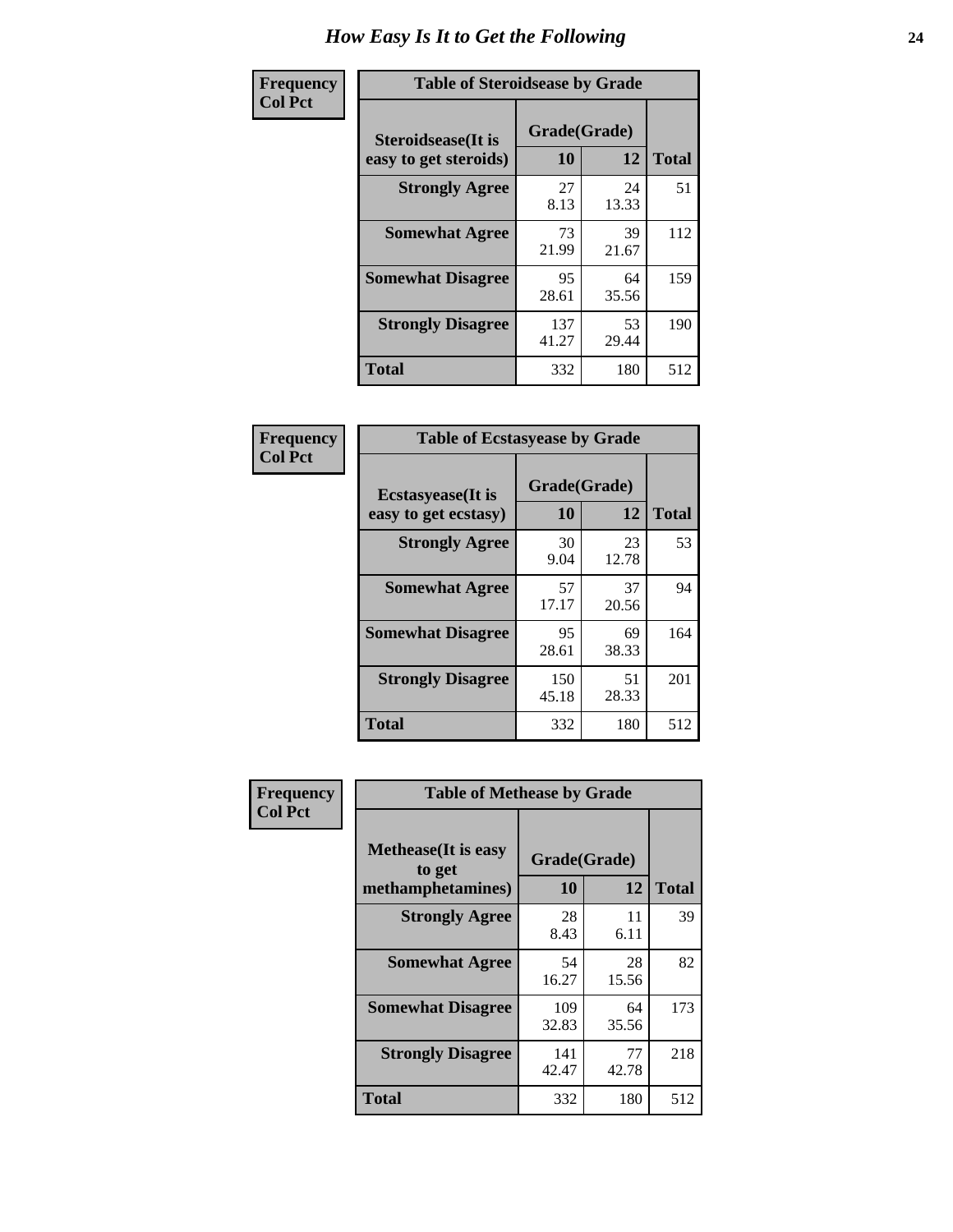| <b>Frequency</b> | <b>Table of Hallucinogensease by Grade</b>               |                    |             |              |  |  |  |  |  |  |  |  |
|------------------|----------------------------------------------------------|--------------------|-------------|--------------|--|--|--|--|--|--|--|--|
| <b>Col Pct</b>   | Hallucinogensease(It<br>is easy to get<br>hallucinogens) | Grade(Grade)<br>10 | 12          | <b>Total</b> |  |  |  |  |  |  |  |  |
|                  | <b>Strongly Agree</b>                                    | 32<br>9.64         | 15<br>8.33  | 47           |  |  |  |  |  |  |  |  |
|                  | <b>Somewhat Agree</b>                                    | 63<br>18.98        | 48<br>26.67 | 111          |  |  |  |  |  |  |  |  |
|                  | <b>Somewhat Disagree</b>                                 | 101<br>30.42       | 53<br>29.44 | 154          |  |  |  |  |  |  |  |  |
|                  | <b>Strongly Disagree</b>                                 | 136<br>40.96       | 64<br>35.56 | 200          |  |  |  |  |  |  |  |  |
|                  | <b>Total</b>                                             | 332                | 180         | 512          |  |  |  |  |  |  |  |  |

| Frequency<br>  Col Pct |
|------------------------|
|                        |

| <b>Table of Prescriptionease by Grade</b>                                               |             |                    |              |  |  |  |  |  |  |  |
|-----------------------------------------------------------------------------------------|-------------|--------------------|--------------|--|--|--|--|--|--|--|
| <b>Prescriptionease(It</b><br>is easy to get<br>prescription drugs<br>not prescribed to | 10          | Grade(Grade)<br>12 | <b>Total</b> |  |  |  |  |  |  |  |
| me)<br><b>Strongly Agree</b>                                                            | 130         | 84                 | 214          |  |  |  |  |  |  |  |
|                                                                                         | 39.16       | 46.67              |              |  |  |  |  |  |  |  |
| <b>Somewhat Agree</b>                                                                   | 85<br>25.60 | 51<br>28.33        | 136          |  |  |  |  |  |  |  |
| <b>Somewhat Disagree</b>                                                                | 50<br>15.06 | 22<br>12.22        | 72           |  |  |  |  |  |  |  |
| <b>Strongly Disagree</b>                                                                | 67<br>20.18 | 23<br>12.78        | 90           |  |  |  |  |  |  |  |
| <b>Total</b>                                                                            | 332         | 180                | 512          |  |  |  |  |  |  |  |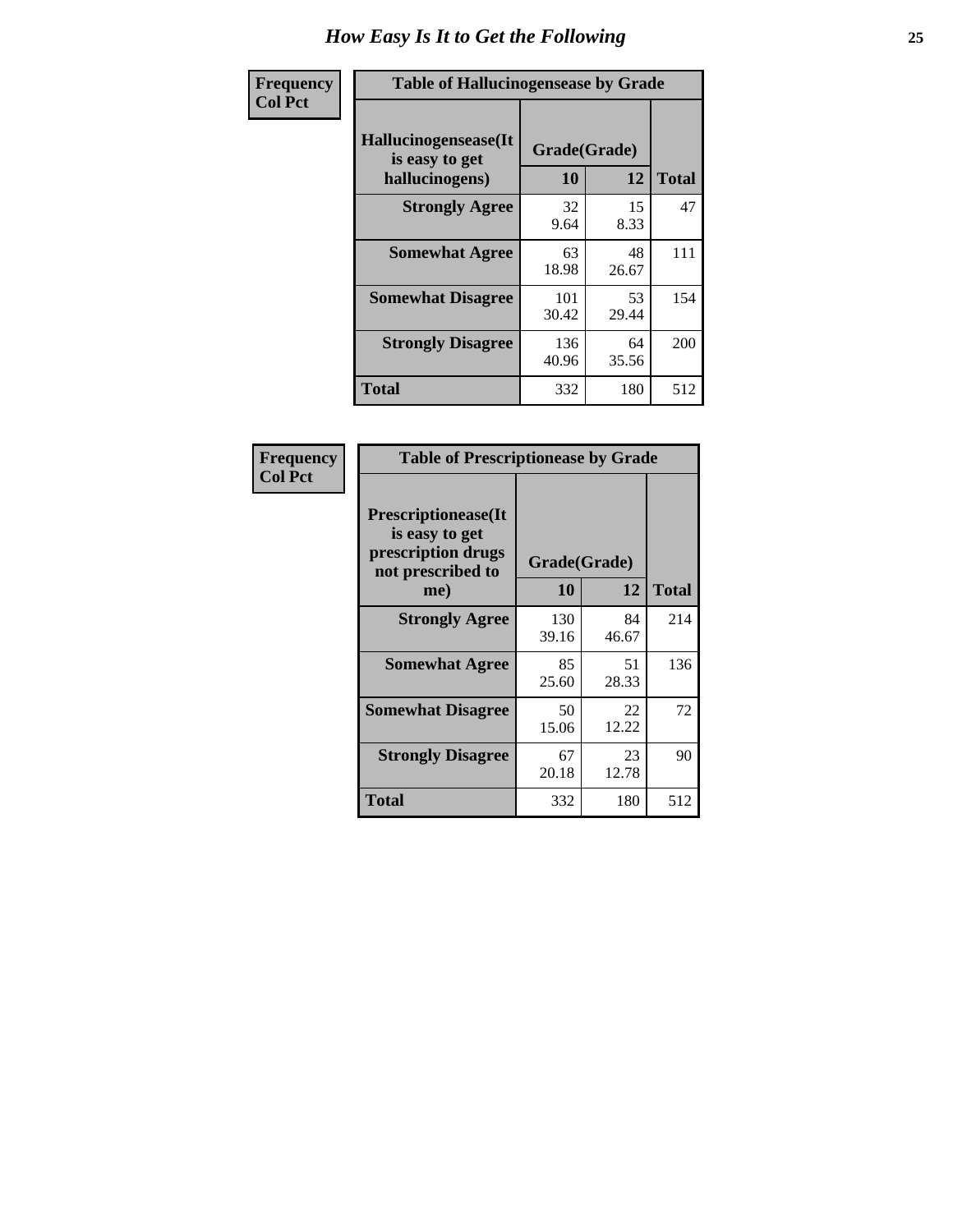### *Age at Onset of Use* **26** *Results for "Age at Onset of Use" questions exclude students who said they did not use that substance*

| Frequency      | <b>Table of Grade by Alcoholinit</b> |                        |                  |           |                      |           |                           |                                                  |             |             |                        |                        |              |
|----------------|--------------------------------------|------------------------|------------------|-----------|----------------------|-----------|---------------------------|--------------------------------------------------|-------------|-------------|------------------------|------------------------|--------------|
| <b>Row Pct</b> |                                      |                        |                  |           |                      |           |                           | Alcoholinit (I started using alcohol when I was) |             |             |                        |                        |              |
|                | Grade(Grade)                         | <b>8 or</b><br>vounger | 9                | 10        | 11                   | 12        | 13                        | 14                                               | 15          | <b>16</b>   | 17                     | <b>18 or</b><br>older  | <b>Total</b> |
|                | 10                                   | 10<br>9.09             | $\theta$<br>0.00 | 5<br>4.55 | 2<br>1.82            | 4<br>3.64 | 20<br>18.18               | 30<br>27.27                                      | 36<br>32.73 | 3<br>2.73   | $\theta$<br>$0.00\,$   | $\overline{0}$<br>0.00 | 110          |
|                | 12                                   | $\mathcal{I}$<br>5.69  | 2<br>1.63        | 0.81      | $\Omega$<br>$0.00\,$ | 3<br>2.44 | 13<br>10.57               | 26<br>21.14                                      | 27<br>21.95 | 34<br>27.64 | 7 <sup>1</sup><br>5.69 | 3<br>2.44              | 123          |
|                | <b>Total</b>                         | 17                     | $\overline{c}$   | 6         | $\overline{2}$       | 7         | 33                        | 56                                               | 63          | 37          | 7 <sub>1</sub>         | 3                      | 233          |
|                |                                      |                        |                  |           |                      |           | Frequency Missing $= 279$ |                                                  |             |             |                        |                        |              |

| <b>Frequency</b> | <b>Table of Grade by Cigarettesinit</b> |                          |                |                |           |                  |                                                       |             |             |             |                  |                       |              |
|------------------|-----------------------------------------|--------------------------|----------------|----------------|-----------|------------------|-------------------------------------------------------|-------------|-------------|-------------|------------------|-----------------------|--------------|
| <b>Row Pct</b>   |                                         |                          |                |                |           |                  | Cigarettesinit (I started smoking tobacco when I was) |             |             |             |                  |                       |              |
|                  | Grade(Grade)                            | <b>8 or</b><br>  vounger | 9              | 10             | 11        | 12               | 13                                                    | 14          | 15          | <b>16</b>   | 17               | <b>18 or</b><br>older | <b>Total</b> |
|                  | 10                                      | 6<br>11.11               | 1.85           | 1.85           | 0<br>0.00 | $\Omega$<br>0.00 | 12<br>22.22                                           | 10<br>18.52 | 20<br>37.04 | 4<br>7.41   | $\theta$<br>0.00 | $\theta$<br>0.00      | 54           |
|                  | 12                                      | $\overline{c}$<br>2.41   | .20            | 1.20           | 1.20      | 4<br>4.82        | 11<br>13.25                                           | 10<br>12.05 | 19<br>22.89 | 17<br>20.48 | 13<br>15.66      | 4<br>4.82             | 83           |
|                  | <b>Total</b>                            | 8                        | $\overline{2}$ | $\overline{2}$ |           | 4                | 23                                                    | 20          | 39          | 21          | 13               | 4                     | 137          |
|                  |                                         |                          |                |                |           |                  | Frequency Missing $= 375$                             |             |             |             |                  |                       |              |

**Frequency Row Pct**

| <b>Table of Grade by Smokelessinit</b> |                        |                                                      |                  |                |                        |                        |                           |             |            |                  |                       |       |  |
|----------------------------------------|------------------------|------------------------------------------------------|------------------|----------------|------------------------|------------------------|---------------------------|-------------|------------|------------------|-----------------------|-------|--|
|                                        |                        | Smokelessinit (I started chewing tobacco when I was) |                  |                |                        |                        |                           |             |            |                  |                       |       |  |
| Grade(Grade)                           | 8 or<br>younger        | 9                                                    | 10               | 11             | 12                     | 13                     | 14                        | 15          | 16         | 17               | <b>18 or</b><br>older | Total |  |
| 10                                     | 4<br>14.29             | $\Omega$<br>0.00                                     | $\Omega$<br>0.00 | 3.57           | 3.57                   | 2<br>7.14              | 7<br>25.00                | 11<br>39.29 | 2<br>7.14  | $\Omega$<br>0.00 | $\Omega$<br>0.00      | 28    |  |
| 12                                     | $\overline{c}$<br>6.45 | $\overline{2}$<br>6.45                               | 3.23             | 3.23           | $\overline{2}$<br>6.45 | $\overline{2}$<br>6.45 | 5<br>16.13                | 6<br>19.35  | 7<br>22.58 | 2<br>6.45        | 3.23                  | 31    |  |
| <b>Total</b>                           | 6                      | 2                                                    |                  | $\overline{2}$ | 3                      | 4                      | 12                        | 17          | 9          | 2                |                       | 59    |  |
|                                        |                        |                                                      |                  |                |                        |                        | Frequency Missing $= 453$ |             |            |                  |                       |       |  |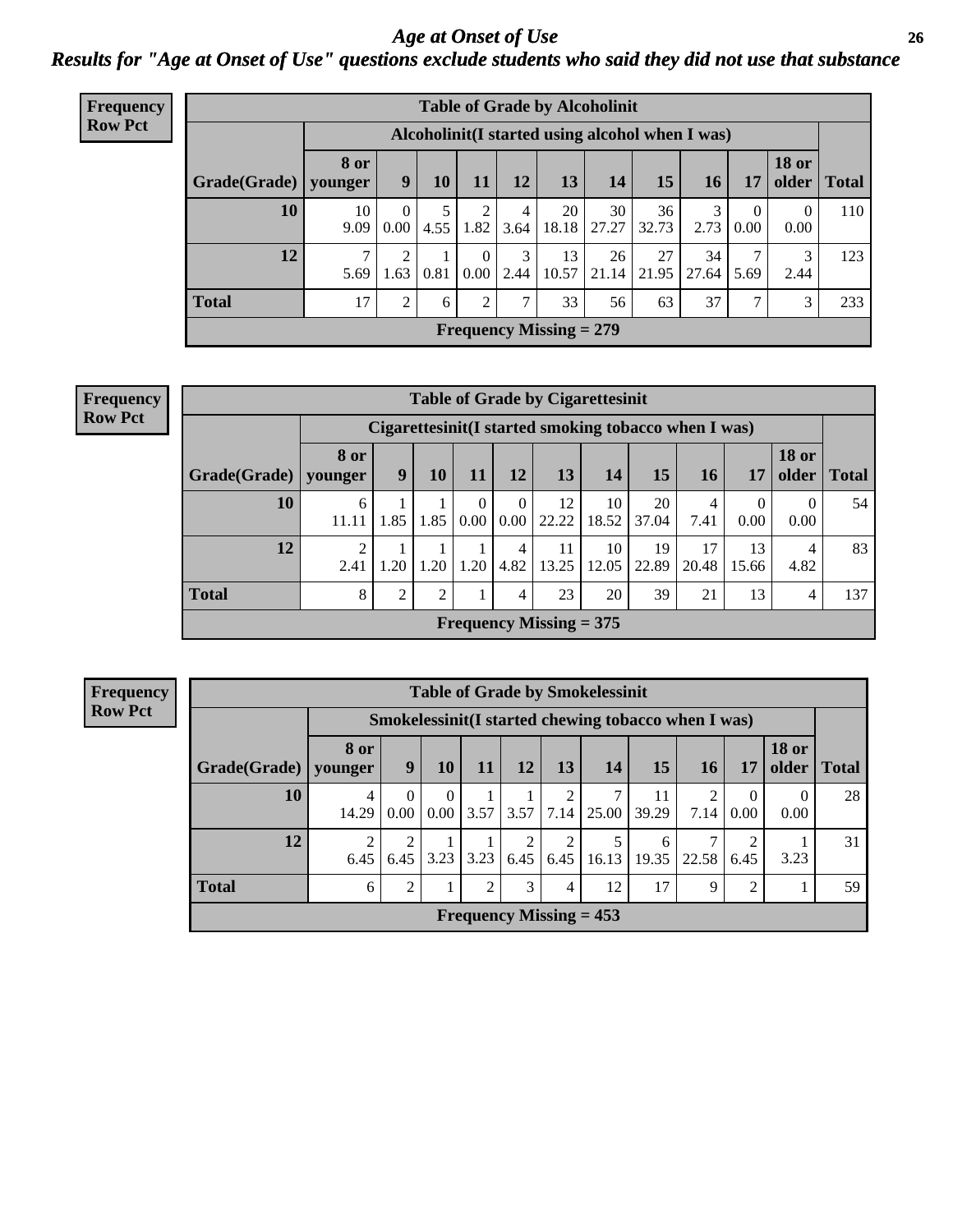#### *Age at Onset of Use* **27**

*Results for "Age at Onset of Use" questions exclude students who said they did not use that substance*

| Frequency      |              | <b>Table of Grade by Marijuanainit</b> |           |            |                                                         |             |             |             |              |
|----------------|--------------|----------------------------------------|-----------|------------|---------------------------------------------------------|-------------|-------------|-------------|--------------|
| <b>Row Pct</b> |              |                                        |           |            | Marijuanainit (I started using marijuana<br>when I was) |             |             |             |              |
|                | Grade(Grade) | 8 or<br>younger                        | <b>12</b> | 13         | 14                                                      | 15          | <b>16</b>   | 17          | <b>Total</b> |
|                | 10           | 5<br>10.00                             | 4<br>8.00 | 6<br>12.00 | 14<br>28.00                                             | 16<br>32.00 | 4<br>8.00   | 2.00        | 50           |
|                | 12           | 1.33                                   | 1.33      | 7<br>9.33  | 17<br>22.67                                             | 18<br>24.00 | 18<br>24.00 | 13<br>17.33 | 75           |
|                | <b>Total</b> | 6                                      | 5         | 13         | 31                                                      | 34          | 22          | 14          | 125          |
|                |              |                                        |           |            | Frequency Missing $=$ 387                               |             |             |             |              |

| <b>Frequency</b> | <b>Table of Grade by Cocaineinit</b> |                                                    |                           |                         |            |             |           |                        |              |
|------------------|--------------------------------------|----------------------------------------------------|---------------------------|-------------------------|------------|-------------|-----------|------------------------|--------------|
| <b>Row Pct</b>   |                                      | Cocaine in it (I started using cocaine when I was) |                           |                         |            |             |           |                        |              |
|                  | Grade(Grade)   younger               | 8 or                                               | 12                        | 13                      | <b>14</b>  | 15          | <b>16</b> | 17                     | <b>Total</b> |
|                  | 10                                   | 4<br>26.67                                         | $\mathfrak{D}$<br>13.33   | $\theta$<br>0.00        | 3<br>20.00 | 26.67       | 6.67      | 6.67                   | 15           |
|                  | 12                                   | $\overline{2}$<br>12.50                            | $\theta$<br>0.00          | $\overline{2}$<br>12.50 | 6.25       | 18.75 31.25 |           | $\mathcal{R}$<br>18.75 | 16           |
|                  | <b>Total</b>                         | 6                                                  | $\overline{2}$            | $\overline{2}$          | 4          |             | 6         | 4                      | 31           |
|                  |                                      |                                                    | Frequency Missing $= 481$ |                         |            |             |           |                        |              |

| <b>Table of Grade by Inhalantsinit</b> |                         |                                                         |                         |            |                         |            |           |              |  |  |  |
|----------------------------------------|-------------------------|---------------------------------------------------------|-------------------------|------------|-------------------------|------------|-----------|--------------|--|--|--|
|                                        |                         | Inhalantsinit (I started using inhalants when I<br>was) |                         |            |                         |            |           |              |  |  |  |
| Grade(Grade)                           | 8 or<br>younger         | <b>11</b>                                               | 12                      | 13         | 14                      | 16         | 17        | <b>Total</b> |  |  |  |
| 10                                     | 4<br>28.57              | 3<br>21.43                                              | $\mathfrak{D}$<br>14.29 | 2<br>14.29 | 7.14                    | 2<br>14.29 | 0<br>0.00 | 14           |  |  |  |
| 12                                     | $\overline{c}$<br>16.67 | 0<br>0.00                                               | 8.33                    | 8.33       | $\mathfrak{D}$<br>16.67 | 5<br>41.67 | 8.33      | 12           |  |  |  |
| <b>Total</b>                           | 6                       | 3                                                       | 3                       | 3          | 3                       | 7          |           | 26           |  |  |  |
| Frequency Missing $= 486$              |                         |                                                         |                         |            |                         |            |           |              |  |  |  |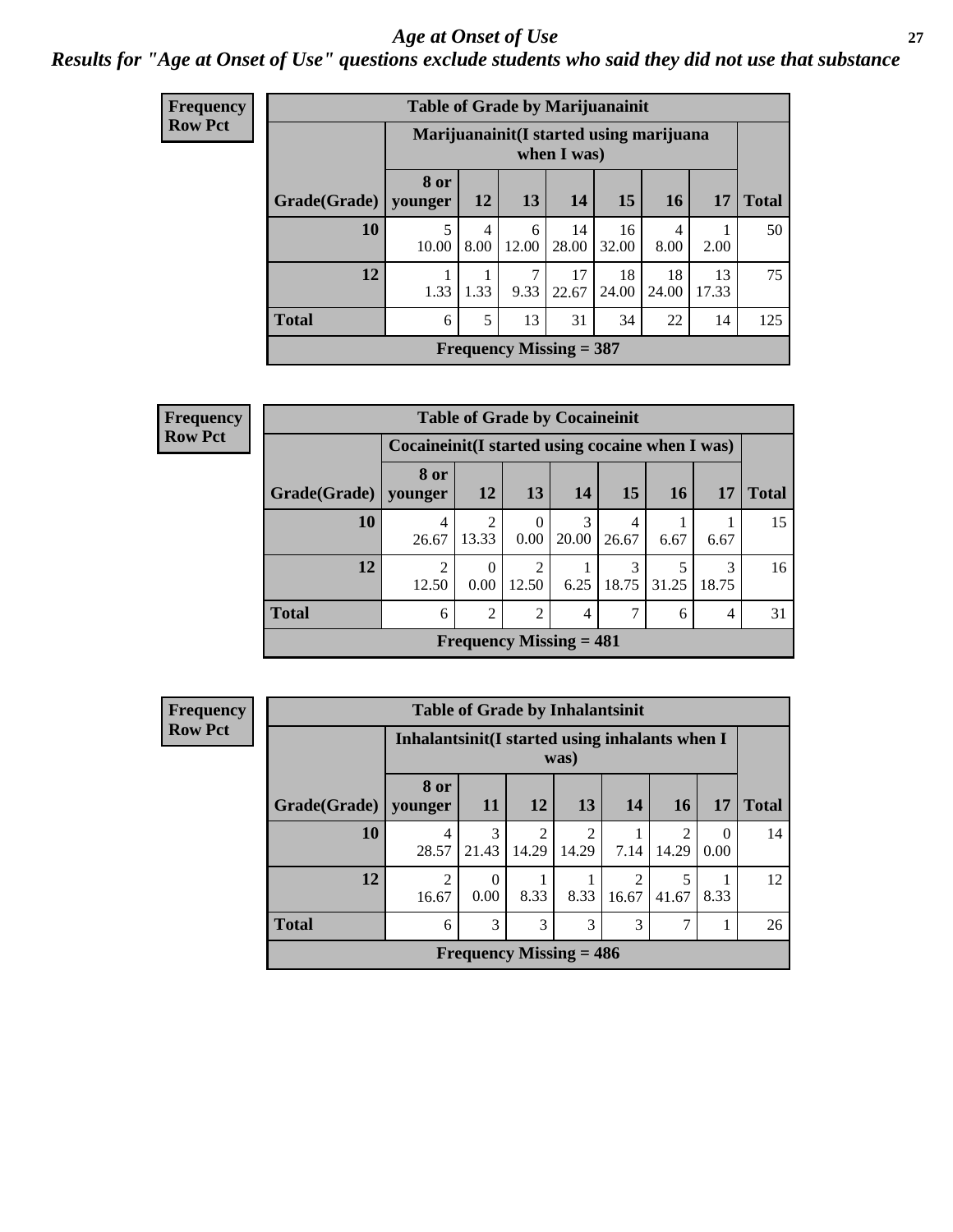#### *Age at Onset of Use* **28**

### *Results for "Age at Onset of Use" questions exclude students who said they did not use that substance*

| Frequency      |              | <b>Table of Grade by Steroidsinit</b>        |                  |             |                           |           |                         |              |
|----------------|--------------|----------------------------------------------|------------------|-------------|---------------------------|-----------|-------------------------|--------------|
| <b>Row Pct</b> |              | <b>Steroidsinit(I started using steroids</b> |                  | when I was) |                           |           |                         |              |
|                | Grade(Grade) | 8 or<br>younger                              | <b>11</b>        | <b>12</b>   | 13                        | 14        | <b>16</b>               | <b>Total</b> |
|                | 10           | 4<br>36.36                                   | 9.09             | 0<br>0.00   | 3<br>27.27                | 0<br>0.00 | 3<br>27.27              | 11           |
|                | 12           | $\overline{2}$<br>33.33                      | $\Omega$<br>0.00 | 16.67       | 0<br>0.00                 | 16.67     | $\mathfrak{D}$<br>33.33 | 6            |
|                | <b>Total</b> | 6                                            |                  |             | 3                         |           | 5                       | 17           |
|                |              |                                              |                  |             | Frequency Missing $= 495$ |           |                         |              |

| Frequency      |                        | <b>Table of Grade by Ecstasyinit</b> |                  |                            |                                |      |       |                 |                                                  |                       |              |
|----------------|------------------------|--------------------------------------|------------------|----------------------------|--------------------------------|------|-------|-----------------|--------------------------------------------------|-----------------------|--------------|
| <b>Row Pct</b> |                        |                                      |                  |                            |                                |      |       |                 | Ecstasyinit (I started using ecstasy when I was) |                       |              |
|                | Grade(Grade)   younger | 8 or                                 | <b>10</b>        | 12                         | 13                             | 14   | 15    | 16 <sup>1</sup> | 17                                               | <b>18 or</b><br>older | <b>Total</b> |
|                | <b>10</b>              | 4<br>26.67                           | 2<br>13.33       | 6.67                       | 13.33                          | 6.67 | 20.00 | 6.67            | 6.67                                             | $\theta$<br>0.00      | 15           |
|                | 12                     | ി<br>10.53                           | $\Omega$<br>0.00 | $\theta$<br>$0.00^{\circ}$ | $\Omega$<br>0.00               | 5.26 | 5.26  | 36.84           | 36.84                                            | 5.26                  | 19           |
|                | <b>Total</b>           | 6                                    | $\overline{2}$   | 1                          | 2                              | 2    | 4     | 8               | 8                                                |                       | 34           |
|                |                        |                                      |                  |                            | <b>Frequency Missing = 478</b> |      |       |                 |                                                  |                       |              |

| <b>Frequency</b> | <b>Table of Grade by Methinit</b> |                                                    |                            |           |                           |                         |                |           |              |  |
|------------------|-----------------------------------|----------------------------------------------------|----------------------------|-----------|---------------------------|-------------------------|----------------|-----------|--------------|--|
| <b>Row Pct</b>   |                                   | <b>Methinit (I started using methamphetamines)</b> |                            |           | when I was)               |                         |                |           |              |  |
|                  | Grade(Grade)                      | 8 or<br>younger                                    | <b>10</b>                  | 13        | 14                        | 15                      | <b>16</b>      | 17        | <b>Total</b> |  |
|                  | 10                                | 5<br>45.45                                         | $\Omega$<br>$0.00^{\circ}$ | 9.09      | $\overline{2}$<br>18.18   | $\overline{2}$<br>18.18 | 9.09           | 0<br>0.00 | 11           |  |
|                  | 12                                | 2<br>28.57                                         | 14.29                      | 0<br>0.00 | $\theta$<br>0.00          | $\Omega$<br>0.00        | 14.29          | 42.86     | $\tau$       |  |
|                  | <b>Total</b>                      | 7                                                  |                            |           | $\overline{2}$            | $\overline{2}$          | $\overline{2}$ | 3         | 18           |  |
|                  |                                   |                                                    |                            |           | Frequency Missing $= 494$ |                         |                |           |              |  |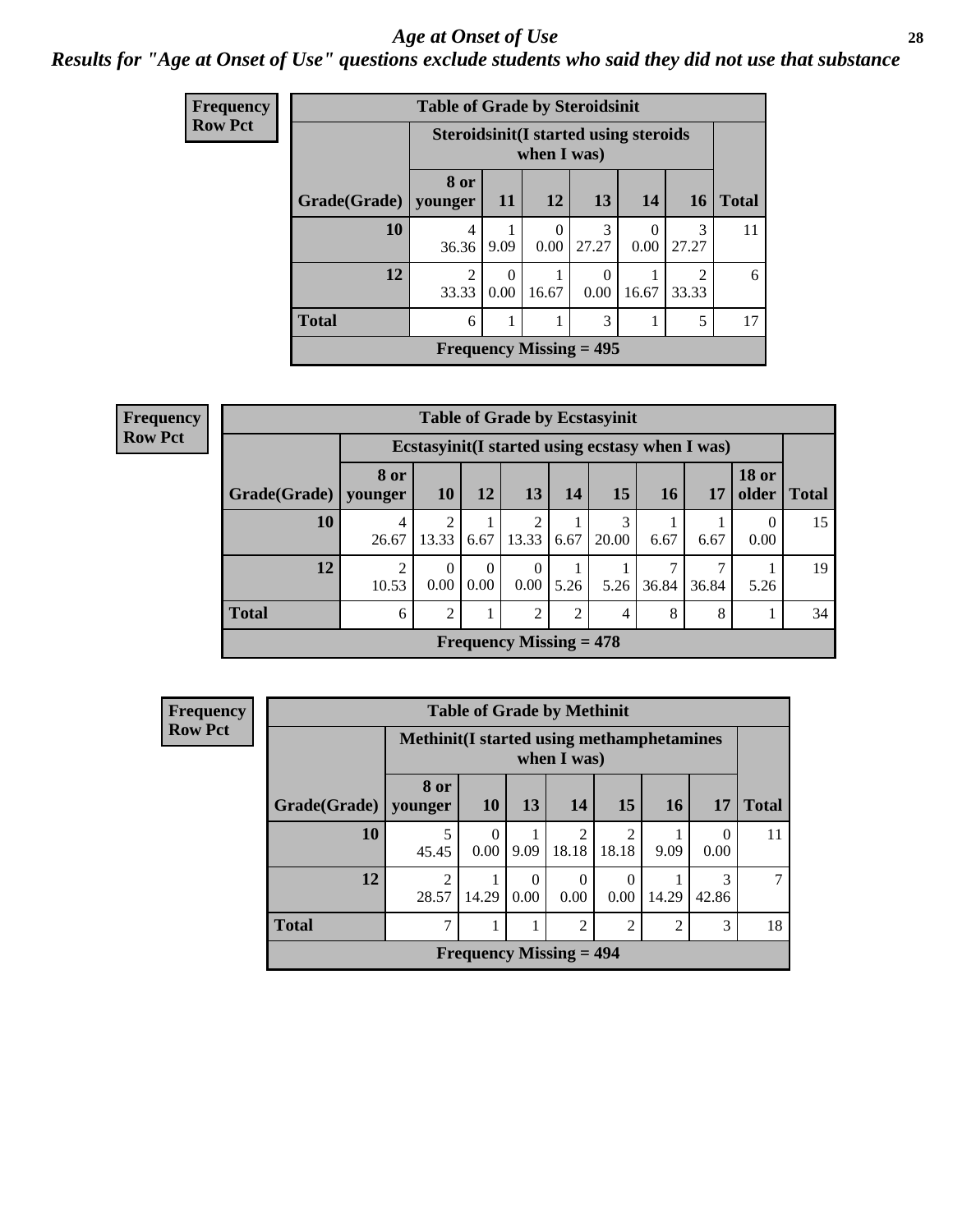#### *Age at Onset of Use* **29**

### *Results for "Age at Onset of Use" questions exclude students who said they did not use that substance*

| <b>Frequency</b> | <b>Table of Grade by Hallucinogensinit</b> |                                                       |                  |                        |            |                                |            |                  |                       |              |  |
|------------------|--------------------------------------------|-------------------------------------------------------|------------------|------------------------|------------|--------------------------------|------------|------------------|-----------------------|--------------|--|
| <b>Row Pct</b>   |                                            | Hallucinogensinit (I started using hallucinogens when |                  |                        | I was)     |                                |            |                  |                       |              |  |
|                  | Grade(Grade)   younger                     | 8 or                                                  | 9                | 12                     | 13         | 15                             | 16         | 17               | <b>18 or</b><br>older | <b>Total</b> |  |
|                  | 10                                         | $\overline{4}$<br>25.00                               | 3<br>18.75       | 6.25                   | 3<br>18.75 | 4<br>25.00                     | 6.25       | $\theta$<br>0.00 | $\theta$<br>0.00      | 16           |  |
|                  | 12                                         | 2<br>10.53                                            | $\Omega$<br>0.00 | $\overline{0}$<br>0.00 | 5.26       | 5.26                           | 6<br>31.58 | 8<br>42.11       | 5.26                  | 19           |  |
|                  | <b>Total</b>                               | 6                                                     | 3                |                        | 4          | 5                              | 7          | 8                |                       | 35           |  |
|                  |                                            |                                                       |                  |                        |            | <b>Frequency Missing = 477</b> |            |                  |                       |              |  |

| <b>Frequency</b> |
|------------------|
| <b>Row Pct</b>   |

|                                | <b>Table of Grade by Prescriptioninit</b> |                                                                                         |                      |                  |                  |                        |             |                  |             |                       |       |
|--------------------------------|-------------------------------------------|-----------------------------------------------------------------------------------------|----------------------|------------------|------------------|------------------------|-------------|------------------|-------------|-----------------------|-------|
|                                |                                           | Prescriptioninit(I started using prescription drugs not prescribed<br>to me when I was) |                      |                  |                  |                        |             |                  |             |                       |       |
| Grade(Grade)                   | 8 or<br>younger                           | 9                                                                                       | 10                   | 12               | 13               | 14                     | 15          | 16               | 17          | <b>18 or</b><br>older | Total |
| 10                             | ◠<br>7.41                                 | 3.70                                                                                    | $\theta$<br>$0.00\,$ | 3<br>11.11       | 5<br>18.52       | 4<br>14.81             | 12<br>44.44 | $\Omega$<br>0.00 | 0.00        | $\theta$<br>0.00      | 27    |
| 12                             | $\overline{2}$<br>4.35                    | $\Omega$<br>0.00                                                                        | 3<br>6.52            | $\Omega$<br>0.00 | $\Omega$<br>0.00 | $\overline{4}$<br>8.70 | 9<br>19.57  | 11<br>23.91      | 15<br>32.61 | ി<br>4.35             | 46    |
| <b>Total</b>                   | 4                                         |                                                                                         | 3                    | 3                | 5                | 8                      | 21          | 11               | 15          | 2                     | 73    |
| <b>Frequency Missing = 439</b> |                                           |                                                                                         |                      |                  |                  |                        |             |                  |             |                       |       |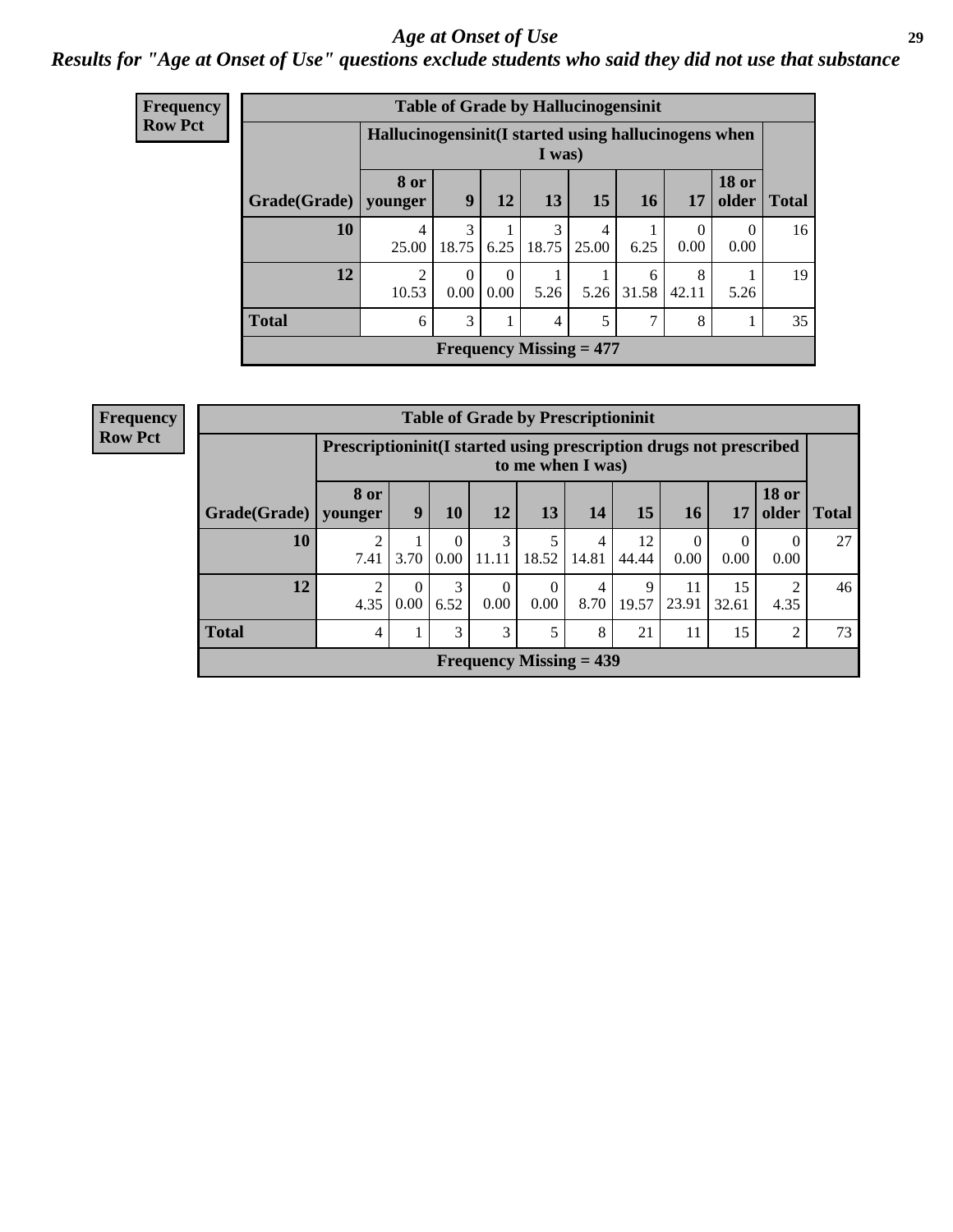| Frequency      |                                               | <b>Table of Alcoholharm by Grade</b> |             |              |  |  |  |  |  |
|----------------|-----------------------------------------------|--------------------------------------|-------------|--------------|--|--|--|--|--|
| <b>Col Pct</b> | Alcoholharm(I<br>think alcohol is<br>harmful) | Grade(Grade)<br>10                   | 12          | <b>Total</b> |  |  |  |  |  |
|                | <b>Strongly Agree</b>                         | 140<br>42.17                         | 43<br>23.89 | 183          |  |  |  |  |  |
|                | <b>Somewhat Agree</b>                         | 99<br>29.82                          | 78<br>43.33 | 177          |  |  |  |  |  |
|                | <b>Somewhat Disagree</b>                      | 68<br>20.48                          | 44<br>24.44 | 112          |  |  |  |  |  |
|                | <b>Strongly Disagree</b>                      | 25<br>7.53                           | 15<br>8.33  | 40           |  |  |  |  |  |
|                | <b>Total</b>                                  | 332                                  | 180         | 512          |  |  |  |  |  |

|                                                          | <b>Table of Cigarettesharm by Grade</b> |              |              |  |  |  |  |  |  |
|----------------------------------------------------------|-----------------------------------------|--------------|--------------|--|--|--|--|--|--|
| Cigarettesharm(I<br>think smoking<br>tobacco is harmful) | Grade(Grade)<br>10                      | 12           | <b>Total</b> |  |  |  |  |  |  |
| <b>Strongly Agree</b>                                    | 265<br>79.82                            | 135<br>75.00 | 400          |  |  |  |  |  |  |
| <b>Somewhat Agree</b>                                    | 41<br>12.35                             | 35<br>19.44  | 76           |  |  |  |  |  |  |
| <b>Somewhat Disagree</b>                                 | 15<br>4.52                              | 4<br>2.22    | 19           |  |  |  |  |  |  |
| <b>Strongly Disagree</b>                                 | 11<br>3.31                              | 6<br>3.33    | 17           |  |  |  |  |  |  |
| <b>Total</b>                                             | 332                                     | 180          | 512          |  |  |  |  |  |  |

| Frequency      | <b>Table of Smokelessharm by Grade</b>       |                    |              |                     |
|----------------|----------------------------------------------|--------------------|--------------|---------------------|
| <b>Col Pct</b> | Smokelessharm(I<br>think chewing             | Grade(Grade)<br>10 | 12           |                     |
|                | tobacco is harmful)<br><b>Strongly Agree</b> | 267<br>80.42       | 133<br>73.89 | <b>Total</b><br>400 |
|                | <b>Somewhat Agree</b>                        | 34<br>10.24        | 34<br>18.89  | 68                  |
|                | <b>Somewhat Disagree</b>                     | 19<br>5.72         | 5<br>2.78    | 24                  |
|                | <b>Strongly Disagree</b>                     | 12<br>3.61         | 8<br>4.44    | 20                  |
|                | <b>Total</b>                                 | 332                | 180          | 512                 |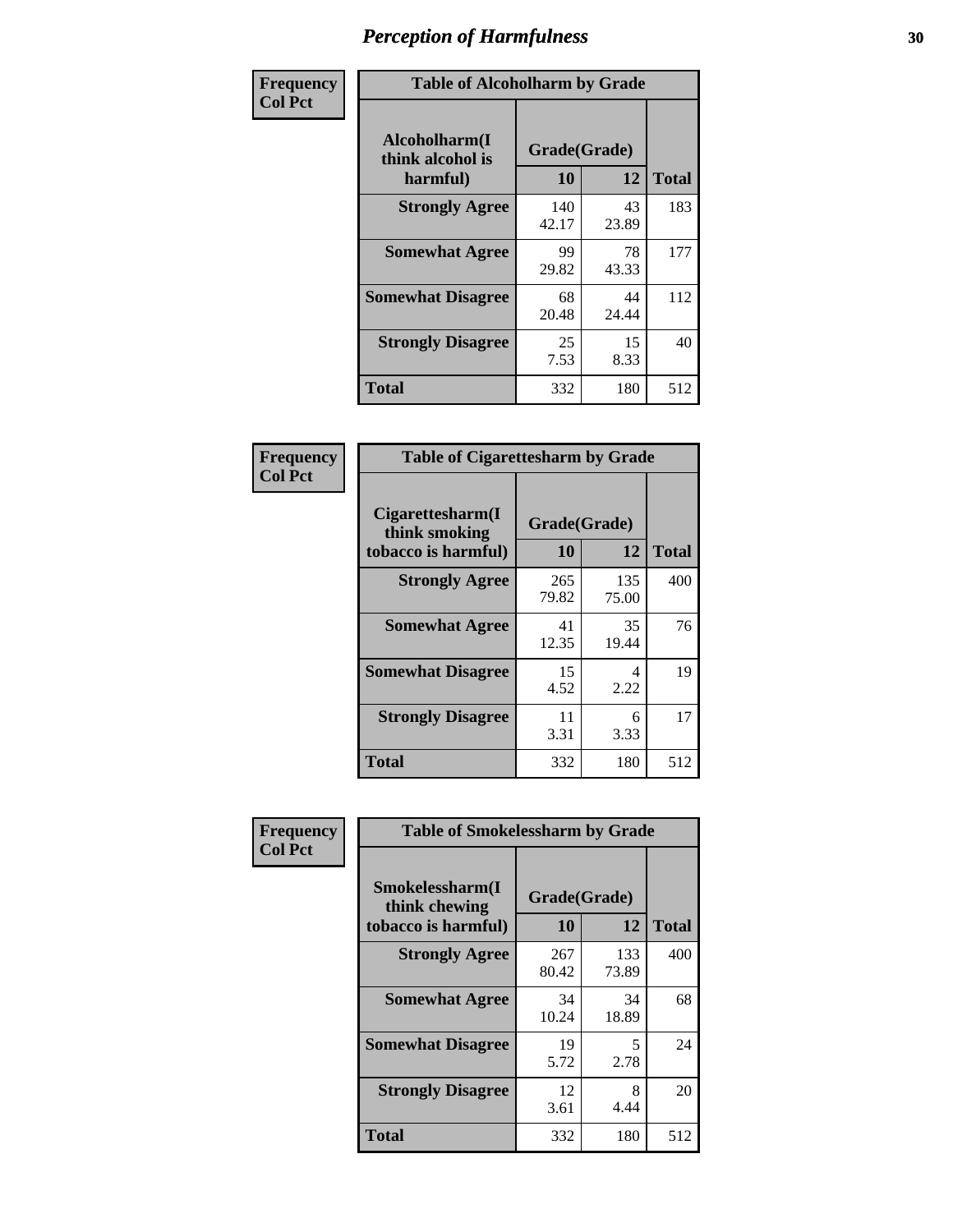| Frequency      |                                                   | <b>Table of Marijuanaharm by Grade</b> |             |              |  |  |  |  |  |  |
|----------------|---------------------------------------------------|----------------------------------------|-------------|--------------|--|--|--|--|--|--|
| <b>Col Pct</b> | Marijuanaharm(I<br>think marijuana is<br>harmful) | Grade(Grade)<br>10                     | 12          | <b>Total</b> |  |  |  |  |  |  |
|                | <b>Strongly Agree</b>                             | 222<br>66.87                           | 77<br>42.78 | 299          |  |  |  |  |  |  |
|                | <b>Somewhat Agree</b>                             | 54<br>16.27                            | 39<br>21.67 | 93           |  |  |  |  |  |  |
|                | <b>Somewhat Disagree</b>                          | 31<br>9.34                             | 35<br>19.44 | 66           |  |  |  |  |  |  |
|                | <b>Strongly Disagree</b>                          | 25<br>7.53                             | 29<br>16.11 | 54           |  |  |  |  |  |  |
|                | <b>Total</b>                                      | 332                                    | 180         | 512          |  |  |  |  |  |  |

| <b>Table of Cocaineharm by Grade</b>          |                    |                        |              |  |  |  |
|-----------------------------------------------|--------------------|------------------------|--------------|--|--|--|
| Cocaineharm(I<br>think cocaine is<br>harmful) | Grade(Grade)<br>10 | 12                     | <b>Total</b> |  |  |  |
| <b>Strongly Agree</b>                         | 299<br>90.06       | 167<br>92.78           | 466          |  |  |  |
| <b>Somewhat Agree</b>                         | 12<br>3.61         | 8<br>4.44              | 20           |  |  |  |
| <b>Somewhat Disagree</b>                      | 6<br>1.81          | $\mathfrak{D}$<br>1.11 | 8            |  |  |  |
| <b>Strongly Disagree</b>                      | 15<br>4.52         | 3<br>1.67              | 18           |  |  |  |
| <b>Total</b>                                  | 332                | 180                    | 512          |  |  |  |

| Frequency      | <b>Table of Inhalantsharm by Grade</b>             |                    |              |              |
|----------------|----------------------------------------------------|--------------------|--------------|--------------|
| <b>Col Pct</b> | Inhalantsharm(I<br>think inhalants are<br>harmful) | Grade(Grade)<br>10 | 12           | <b>Total</b> |
|                | <b>Strongly Agree</b>                              | 286<br>86.14       | 153<br>85.00 | 439          |
|                | <b>Somewhat Agree</b>                              | 29<br>8.73         | 19<br>10.56  | 48           |
|                | <b>Somewhat Disagree</b>                           | 5<br>1.51          | 3<br>1.67    | 8            |
|                | <b>Strongly Disagree</b>                           | 12<br>3.61         | 5<br>2.78    | 17           |
|                | <b>Total</b>                                       | 332                | 180          | 512          |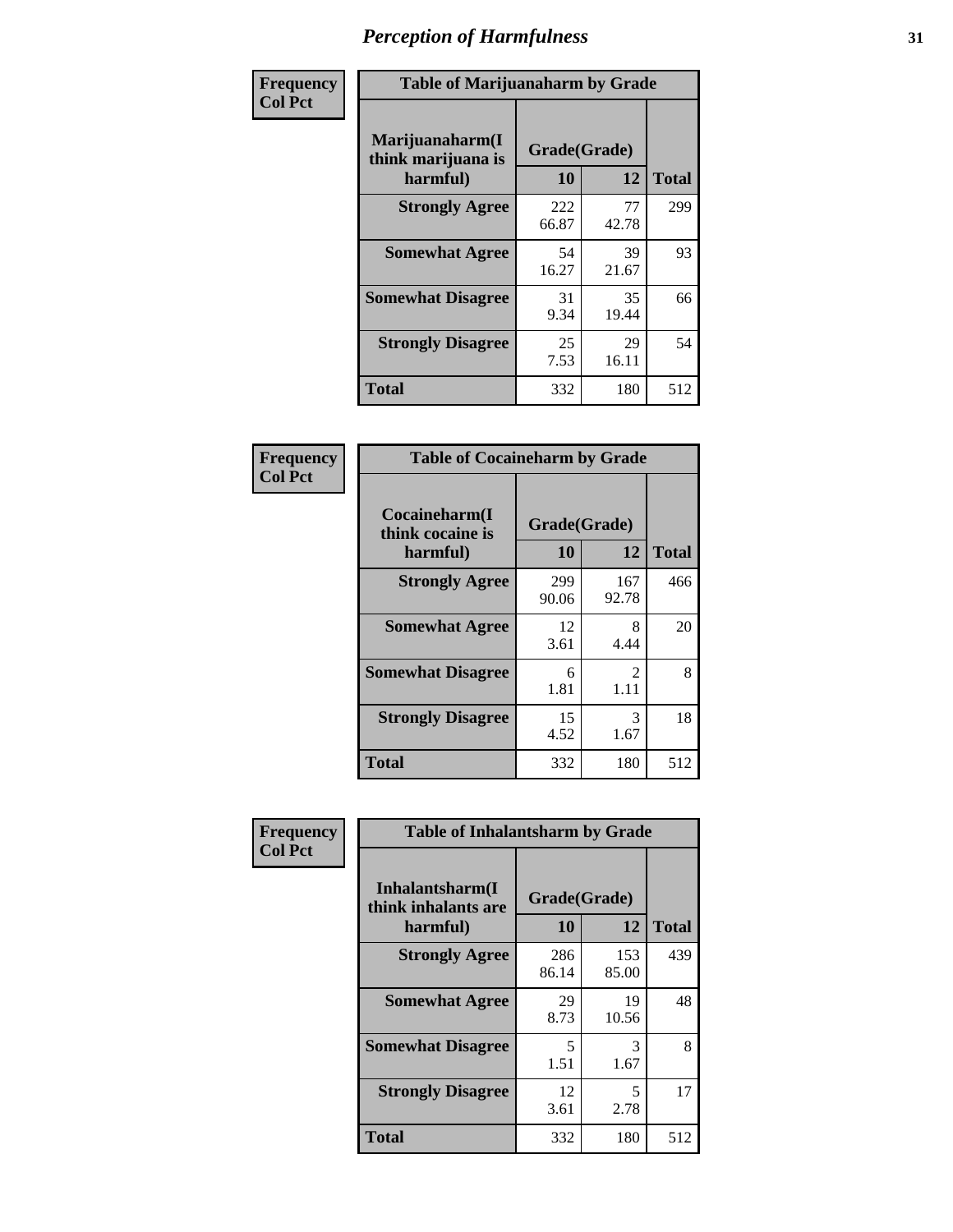| Frequency      | <b>Table of Steroidsharm by Grade</b>            |                    |              |              |
|----------------|--------------------------------------------------|--------------------|--------------|--------------|
| <b>Col Pct</b> | Steroidsharm(I<br>think steroids are<br>harmful) | Grade(Grade)<br>10 | 12           | <b>Total</b> |
|                | <b>Strongly Agree</b>                            | 261<br>78.61       | 140<br>77.78 | 401          |
|                | <b>Somewhat Agree</b>                            | 44<br>13.25        | 28<br>15.56  | 72           |
|                | <b>Somewhat Disagree</b>                         | 12<br>3.61         | 8<br>4.44    | 20           |
|                | <b>Strongly Disagree</b>                         | 15<br>4.52         | 4<br>2.22    | 19           |
|                | <b>Total</b>                                     | 332                | 180          | 512          |

| <b>Table of Ecstasyharm by Grade</b>          |                    |              |              |  |  |
|-----------------------------------------------|--------------------|--------------|--------------|--|--|
| Ecstasyharm(I<br>think ecstasy is<br>harmful) | Grade(Grade)<br>10 | 12           | <b>Total</b> |  |  |
| <b>Strongly Agree</b>                         | 293<br>88.25       | 139<br>77.22 | 432          |  |  |
| <b>Somewhat Agree</b>                         | 17<br>5.12         | 20<br>11.11  | 37           |  |  |
| <b>Somewhat Disagree</b>                      | 7<br>2.11          | 17<br>9.44   | 24           |  |  |
| <b>Strongly Disagree</b>                      | 15<br>4.52         | 4<br>2.22    | 19           |  |  |
| <b>Total</b>                                  | 332                | 180          | 512          |  |  |

| Frequency      | <b>Table of Methharm by Grade</b>                            |                           |                       |              |
|----------------|--------------------------------------------------------------|---------------------------|-----------------------|--------------|
| <b>Col Pct</b> | <b>Methharm</b> (I think<br>methamphetamines<br>are harmful) | Grade(Grade)<br><b>10</b> | 12                    | <b>Total</b> |
|                | <b>Strongly Agree</b>                                        | 301<br>90.66              | 169<br>93.89          | 470          |
|                | <b>Somewhat Agree</b>                                        | 12<br>3.61                | 5<br>2.78             | 17           |
|                | <b>Somewhat Disagree</b>                                     | 4<br>1.20                 | $\mathcal{L}$<br>1.11 | 6            |
|                | <b>Strongly Disagree</b>                                     | 15<br>4.52                | 4<br>2.22             | 19           |
|                | <b>Total</b>                                                 | 332                       | 180                   | 512          |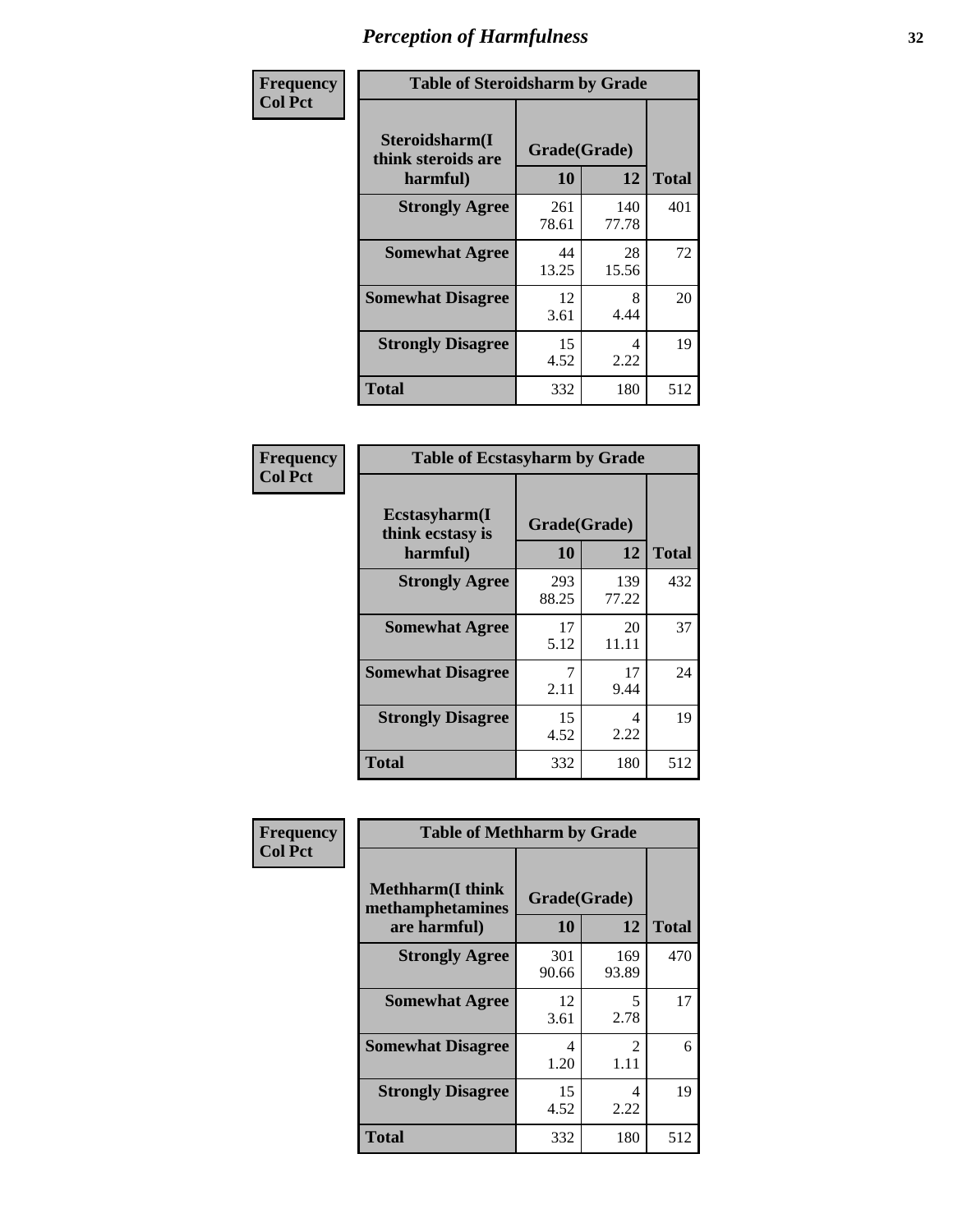| Frequency | <b>Table of Hallucinogensharm by Grade</b>                 |                    |              |              |
|-----------|------------------------------------------------------------|--------------------|--------------|--------------|
| Col Pct   | Hallucinogensharm(I<br>think hallucinogens<br>are harmful) | Grade(Grade)<br>10 | 12           | <b>Total</b> |
|           | <b>Strongly Agree</b>                                      | 290<br>87.35       | 147<br>81.67 | 437          |
|           | <b>Somewhat Agree</b>                                      | 18<br>5.42         | 16<br>8.89   | 34           |
|           | <b>Somewhat Disagree</b>                                   | 5<br>1.51          | 8<br>4.44    | 13           |
|           | <b>Strongly Disagree</b>                                   | 19<br>5.72         | 9<br>5.00    | 28           |
|           | <b>Total</b>                                               | 332                | 180          | 512          |

| <b>Table of Prescriptionharm by Grade</b>                                         |              |              |              |  |
|-----------------------------------------------------------------------------------|--------------|--------------|--------------|--|
| <b>Prescriptionharm</b> (I<br>think prescription<br>drugs not<br>prescribed to me | Grade(Grade) |              |              |  |
| are harmful)                                                                      | 10           | 12           | <b>Total</b> |  |
| <b>Strongly Agree</b>                                                             | 248<br>74.70 | 104<br>57.78 | 352          |  |
| <b>Somewhat Agree</b>                                                             | 53<br>15.96  | 43<br>23.89  | 96           |  |
| <b>Somewhat Disagree</b>                                                          | 16<br>4.82   | 24<br>13.33  | 40           |  |
| <b>Strongly Disagree</b>                                                          | 15<br>4.52   | 9<br>5.00    | 24           |  |
| Total                                                                             | 332          | 180          | 512          |  |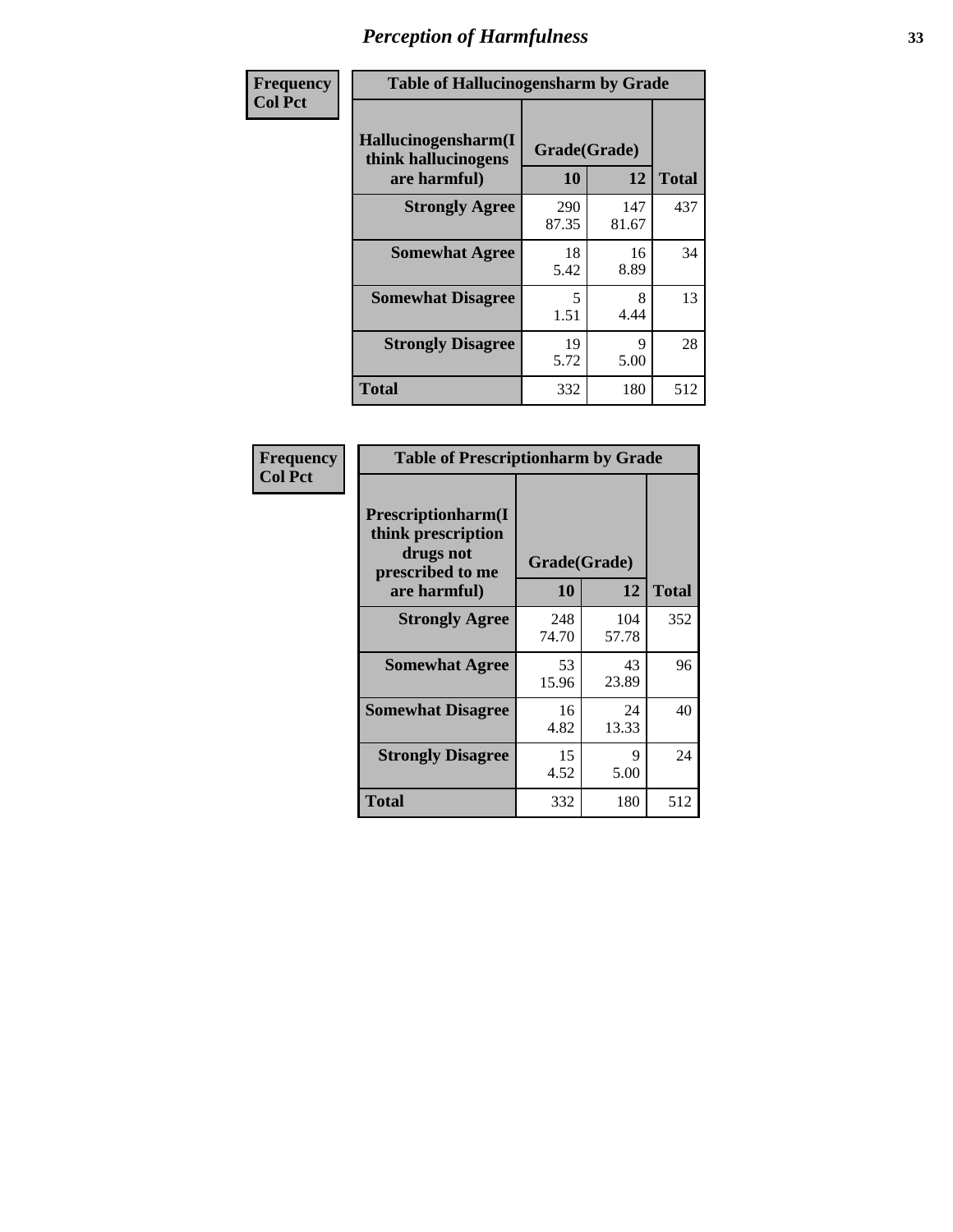# *Disapproval by Adults* **34**

| Frequency      | <b>Table of Alcoholadult by Grade</b>                                 |                    |             |              |
|----------------|-----------------------------------------------------------------------|--------------------|-------------|--------------|
| <b>Col Pct</b> | <b>Alcoholadult</b> (Adults<br>would disapprove if<br>I used alcohol) | Grade(Grade)<br>10 | 12          | <b>Total</b> |
|                | <b>Strongly Agree</b>                                                 | 201<br>60.54       | 68<br>37.78 | 269          |
|                | <b>Somewhat Agree</b>                                                 | 77<br>23.19        | 55<br>30.56 | 132          |
|                | <b>Somewhat Disagree</b>                                              | 39<br>11.75        | 40<br>22.22 | 79           |
|                | <b>Strongly Disagree</b>                                              | 15<br>4.52         | 17<br>9.44  | 32           |
|                | <b>Total</b>                                                          | 332                | 180         | 512          |

|                                                                       | <b>Table of Tobaccoadult by Grade</b> |              |              |  |  |  |
|-----------------------------------------------------------------------|---------------------------------------|--------------|--------------|--|--|--|
| <b>Tobaccoadult</b> (Adults<br>would disapprove if<br>I used tobacco) | Grade(Grade)<br>10                    | 12           | <b>Total</b> |  |  |  |
| <b>Strongly Agree</b>                                                 | 281<br>84.64                          | 120<br>66.67 | 401          |  |  |  |
| <b>Somewhat Agree</b>                                                 | 28<br>8.43                            | 36<br>20.00  | 64           |  |  |  |
| <b>Somewhat Disagree</b>                                              | 12<br>3.61                            | 17<br>9.44   | 29           |  |  |  |
| <b>Strongly Disagree</b>                                              | 11<br>3.31                            | 3.89         | 18           |  |  |  |
| Total                                                                 | 332                                   | 180          | 512          |  |  |  |

| Frequency<br><b>Col Pct</b> | <b>Table of Marijuanaadult by Grade</b>                           |                    |              |              |
|-----------------------------|-------------------------------------------------------------------|--------------------|--------------|--------------|
|                             | Marijuanaadult(Adults<br>would disapprove if I<br>used marijuana) | Grade(Grade)<br>10 | 12           | <b>Total</b> |
|                             | <b>Strongly Agree</b>                                             | 297<br>89.46       | 139<br>77.22 | 436          |
|                             | <b>Somewhat Agree</b>                                             | 13<br>3.92         | 21<br>11.67  | 34           |
|                             | <b>Somewhat Disagree</b>                                          | 9<br>2.71          | 16<br>8.89   | 25           |
|                             | <b>Strongly Disagree</b>                                          | 13<br>3.92         | 4<br>2.22    | 17           |
|                             | <b>Total</b>                                                      | 332                | 180          | 512          |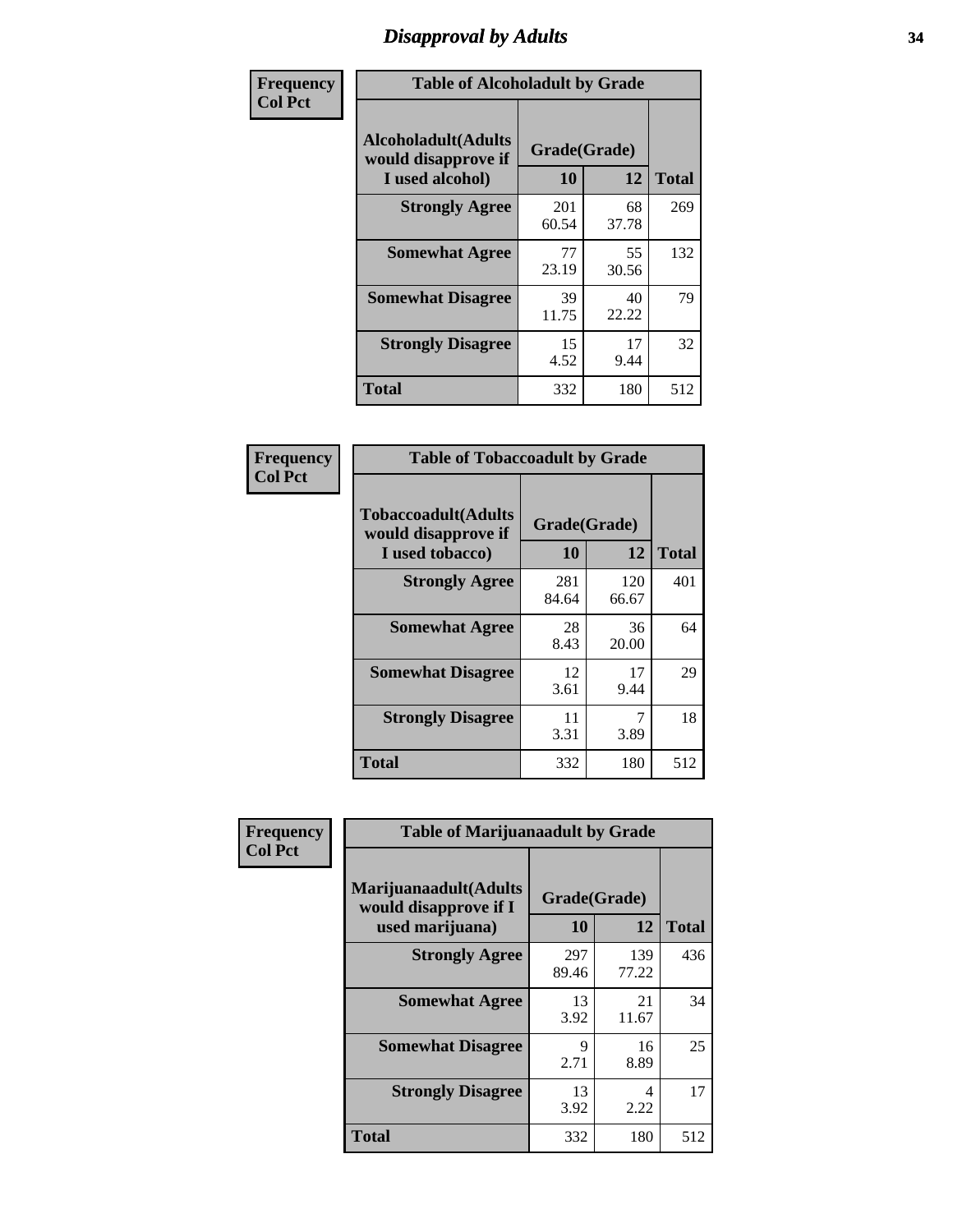# *Disapproval by Adults* **35**

| Frequency      | <b>Table of Otherdrugadult by Grade</b>                                     |                    |              |              |
|----------------|-----------------------------------------------------------------------------|--------------------|--------------|--------------|
| <b>Col Pct</b> | <b>Otherdrugadult</b> (Adults<br>would disapprove if I<br>used other drugs) | Grade(Grade)<br>10 | 12           | <b>Total</b> |
|                | <b>Strongly Agree</b>                                                       | 304<br>91.57       | 168<br>93.33 | 472          |
|                | <b>Somewhat Agree</b>                                                       | 11<br>3.31         | 6<br>3.33    | 17           |
|                | <b>Somewhat Disagree</b>                                                    | 4<br>1.20          | 3<br>1.67    | 7            |
|                | <b>Strongly Disagree</b>                                                    | 13<br>3.92         | 3<br>1.67    | 16           |
|                | <b>Total</b>                                                                | 332                | 180          | 512          |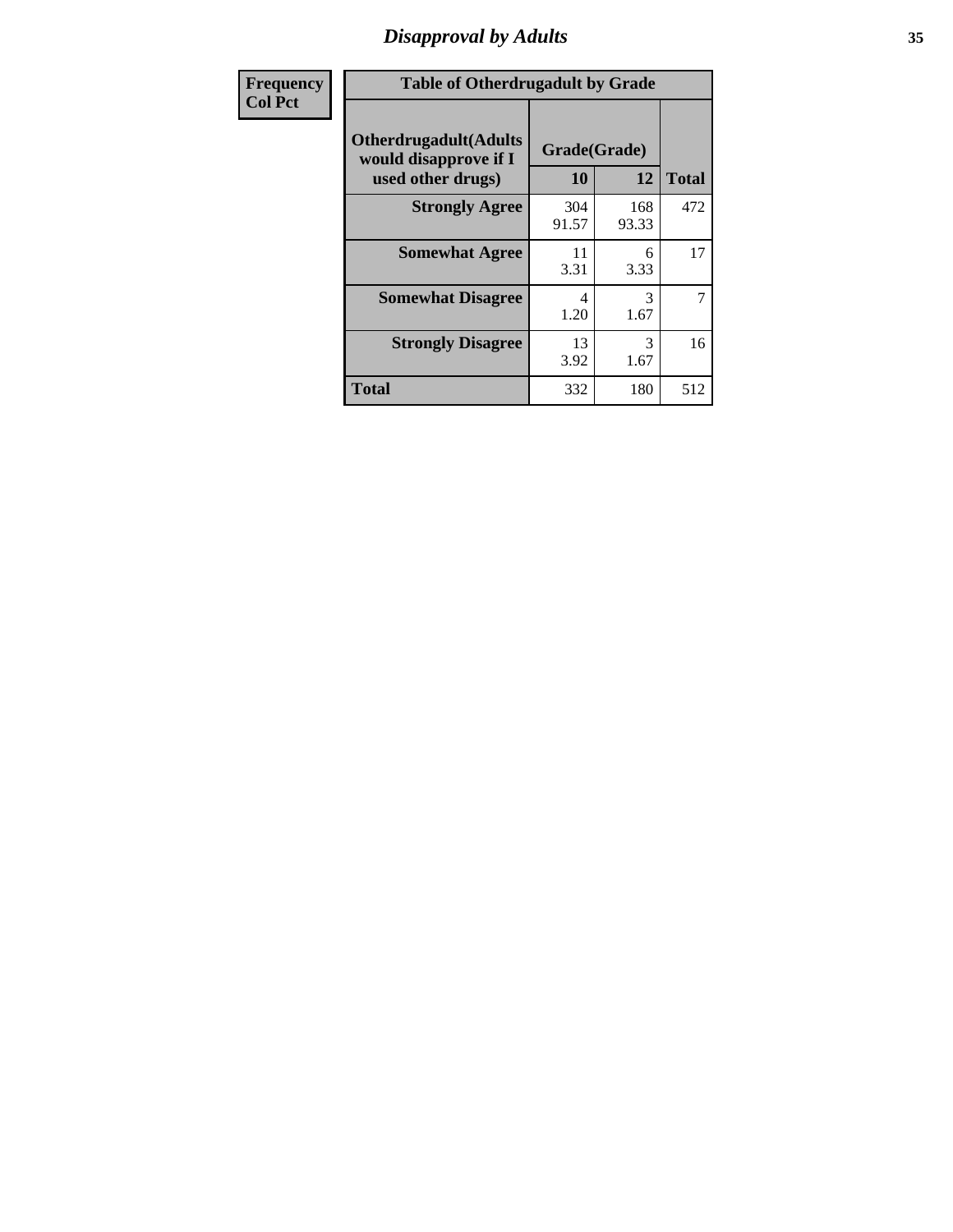# *Disapproval by Peers* **36**

| Frequency      |                                                         | <b>Table of Alcoholpeer by Grade</b> |              |              |
|----------------|---------------------------------------------------------|--------------------------------------|--------------|--------------|
| <b>Col Pct</b> | Alcoholpeer(My<br>friends would<br>disapprove if I used | Grade(Grade)                         |              |              |
|                | alcohol)                                                | 10                                   | 12           | <b>Total</b> |
|                | <b>Strongly Agree</b>                                   | 78<br>23.49                          | 22<br>12.22  | 100          |
|                | <b>Somewhat Agree</b>                                   | 88<br>26.51                          | 16<br>8.89   | 104          |
|                | <b>Somewhat Disagree</b>                                | 53<br>15.96                          | 39<br>21.67  | 92           |
|                | <b>Strongly Disagree</b>                                | 113<br>34.04                         | 103<br>57.22 | 216          |
|                | Total                                                   | 332                                  | 180          | 512          |

| Frequency      | <b>Table of Tobaccopeer by Grade</b>                                |                    |             |              |  |
|----------------|---------------------------------------------------------------------|--------------------|-------------|--------------|--|
| <b>Col Pct</b> | Tobaccopeer(My<br>friends would<br>disapprove if I used<br>tobacco) | Grade(Grade)<br>10 | 12          | <b>Total</b> |  |
|                | <b>Strongly Agree</b>                                               | 154<br>46.39       | 43<br>23.89 | 197          |  |
|                | <b>Somewhat Agree</b>                                               | 62<br>18.67        | 37<br>20.56 | 99           |  |
|                | <b>Somewhat Disagree</b>                                            | 48<br>14.46        | 45<br>25.00 | 93           |  |
|                | <b>Strongly Disagree</b>                                            | 68<br>20.48        | 55<br>30.56 | 123          |  |
|                | <b>Total</b>                                                        | 332                | 180         | 512          |  |

| Frequency      | <b>Table of Marijuanapeer by Grade</b> |              |             |              |  |
|----------------|----------------------------------------|--------------|-------------|--------------|--|
| <b>Col Pct</b> | Marijuanapeer(My<br>friends would      | Grade(Grade) |             |              |  |
|                | disapprove if I used<br>marijuana)     | 10           | 12          | <b>Total</b> |  |
|                | <b>Strongly Agree</b>                  | 156<br>46.99 | 50<br>27.78 | 206          |  |
|                | <b>Somewhat Agree</b>                  | 60<br>18.07  | 27<br>15.00 | 87           |  |
|                | <b>Somewhat Disagree</b>               | 37<br>11.14  | 44<br>24.44 | 81           |  |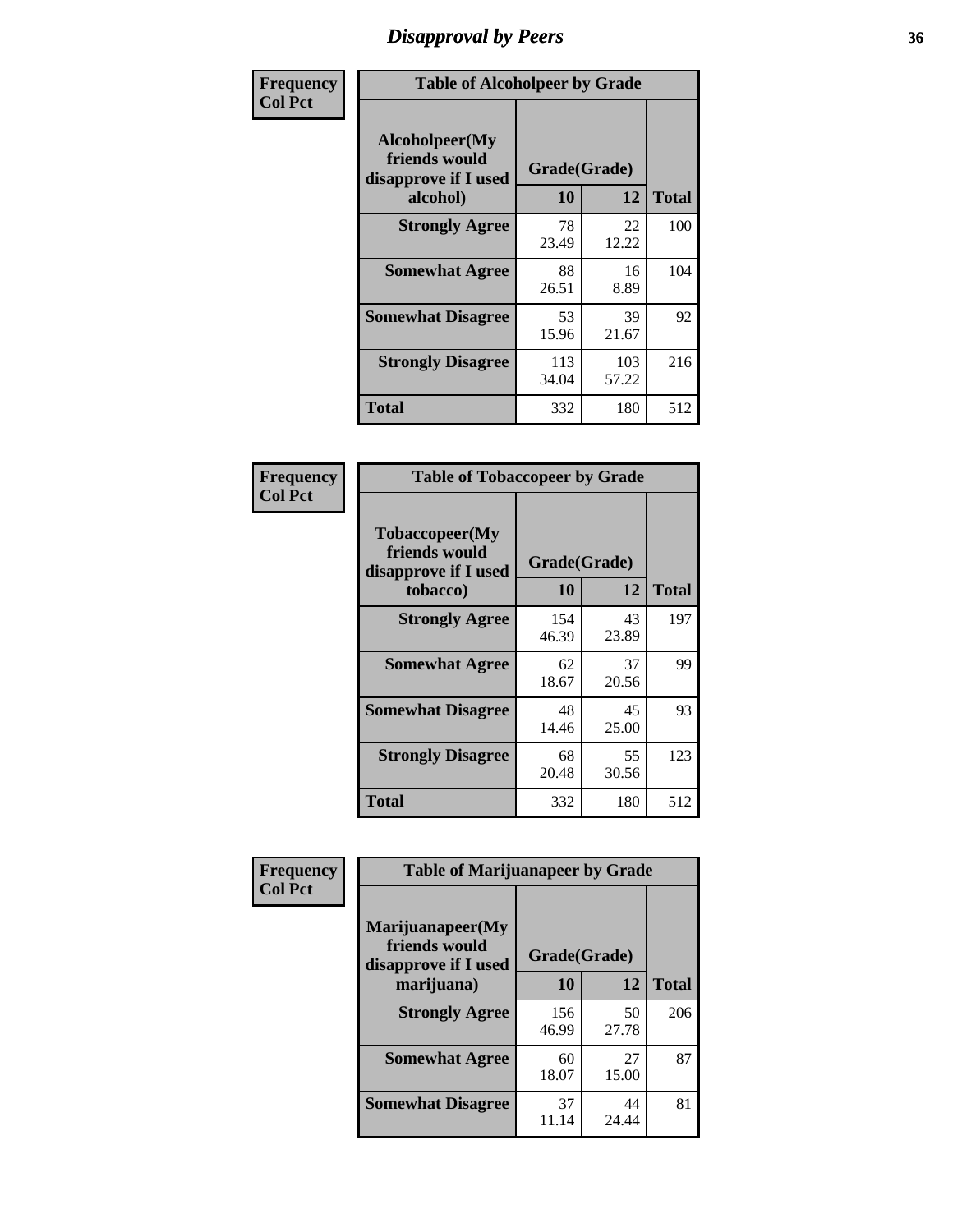# *Disapproval by Peers* **37**

| Frequency<br><b>Col Pct</b> | <b>Table of Marijuanapeer by Grade</b>                                  |                    |             |              |
|-----------------------------|-------------------------------------------------------------------------|--------------------|-------------|--------------|
|                             | Marijuanapeer(My<br>friends would<br>disapprove if I used<br>marijuana) | Grade(Grade)<br>10 | 12          | <b>Total</b> |
|                             | <b>Strongly Disagree</b>                                                | 79<br>23.80        | 59<br>32.78 | 138          |
|                             | Total                                                                   | 332                | 180         | 512          |

| Frequency      | <b>Table of Otherdrugpeer by Grade</b>                                    |                    |             |              |
|----------------|---------------------------------------------------------------------------|--------------------|-------------|--------------|
| <b>Col Pct</b> | Otherdrugpeer(My<br>friends would<br>disapprove if I used<br>other drugs) | Grade(Grade)<br>10 | 12          | <b>Total</b> |
|                | <b>Strongly Agree</b>                                                     | 198<br>59.64       | 88<br>48.89 | 286          |
|                | <b>Somewhat Agree</b>                                                     | 55<br>16.57        | 28<br>15.56 | 83           |
|                | <b>Somewhat Disagree</b>                                                  | 23<br>6.93         | 22<br>12.22 | 45           |
|                | <b>Strongly Disagree</b>                                                  | 56<br>16.87        | 42<br>23.33 | 98           |
|                | <b>Total</b>                                                              | 332                | 180         | 512          |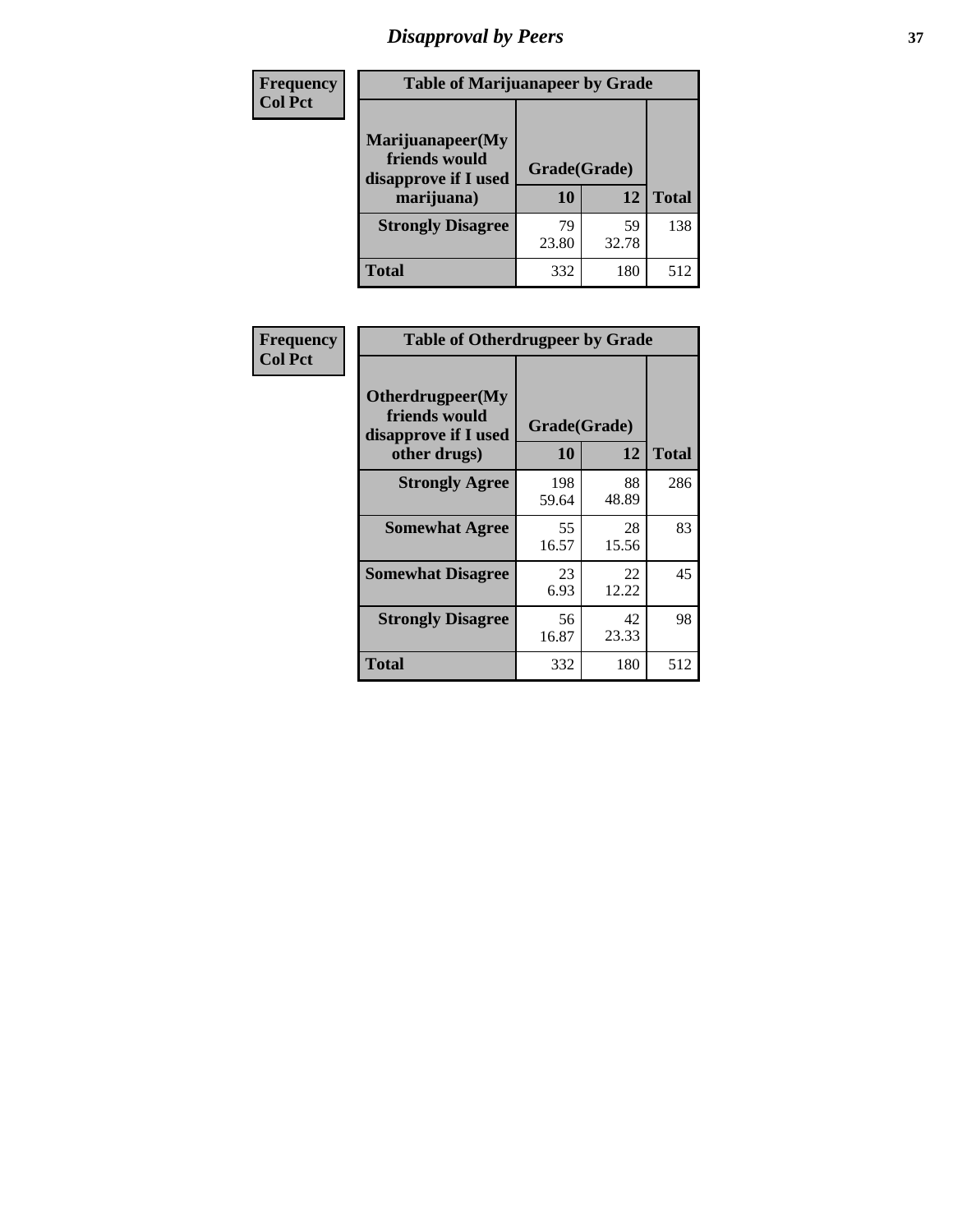| Frequency<br><b>Col Pct</b> | <b>Table of Alcohollocation1 by Grade</b> |                                                |              |              |  |
|-----------------------------|-------------------------------------------|------------------------------------------------|--------------|--------------|--|
|                             |                                           | Grade(Grade)<br><b>Alcohollocation1(Places</b> |              |              |  |
|                             | <b>Friends Use Alcohol)</b>               | 10                                             | 12           | <b>Total</b> |  |
|                             |                                           | 191<br>57.53                                   | 144<br>80.00 | 335          |  |
|                             | Do Not Use                                | 141<br>42.47                                   | 36<br>20.00  | 177          |  |
|                             | <b>Total</b>                              | 332                                            | 180          | 512          |  |

| Frequency      | <b>Table of Alcohollocation2 by Grade</b>                     |                    |              |              |
|----------------|---------------------------------------------------------------|--------------------|--------------|--------------|
| <b>Col Pct</b> | <b>Alcohollocation2(Places</b><br><b>Friends Use Alcohol)</b> | Grade(Grade)<br>10 | 12           | <b>Total</b> |
|                |                                                               | 200<br>60.24       | 75<br>41.67  | 275          |
|                | Home                                                          | 132<br>39.76       | 105<br>58.33 | 237          |
|                | Total                                                         | 332                | 180          | 512          |

| Frequency<br><b>Col Pct</b> | <b>Table of Alcohollocation 3 by Grade</b>                    |                    |              |              |
|-----------------------------|---------------------------------------------------------------|--------------------|--------------|--------------|
|                             | <b>Alcohollocation3(Places</b><br><b>Friends Use Alcohol)</b> | Grade(Grade)<br>10 | 12           | <b>Total</b> |
|                             |                                                               | 301<br>90.66       | 166<br>92.22 | 467          |
|                             | <b>School</b>                                                 | 31<br>9.34         | 14<br>7.78   | 45           |
|                             | Total                                                         | 332                | 180          | 512          |

| Frequency      | <b>Table of Alcohollocation4 by Grade</b> |              |              |              |  |
|----------------|-------------------------------------------|--------------|--------------|--------------|--|
| <b>Col Pct</b> | <b>Alcohollocation4(Places</b>            | Grade(Grade) |              |              |  |
|                | <b>Friends Use Alcohol)</b>               | 10           | 12           | <b>Total</b> |  |
|                |                                           | 281<br>84.64 | 145<br>80.56 | 426          |  |
|                | Car                                       | 51<br>15.36  | 35<br>19.44  | 86           |  |
|                | <b>Total</b>                              | 332          | 180          | 512          |  |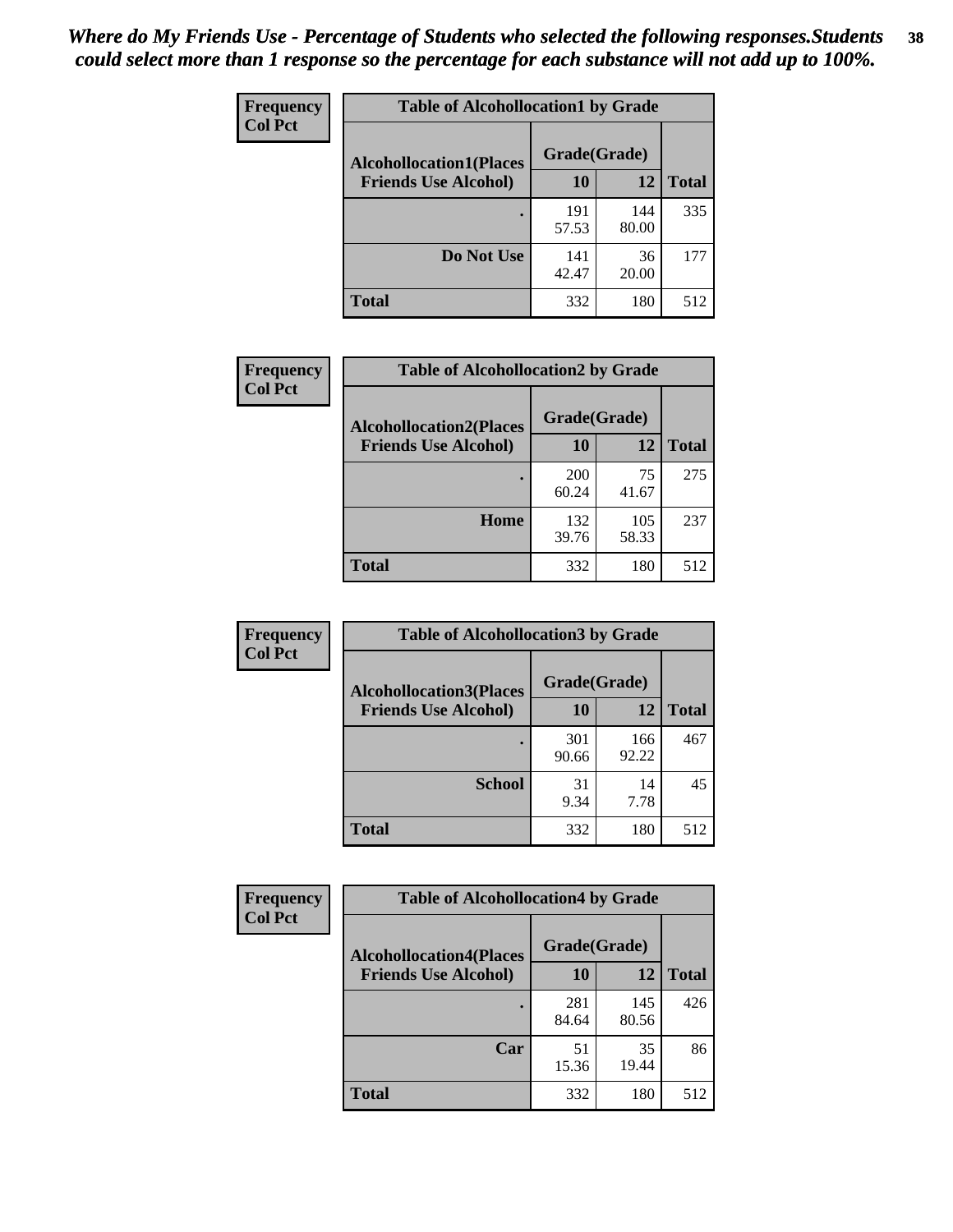| Frequency<br><b>Col Pct</b> | <b>Table of Alcohollocation5 by Grade</b>      |              |              |              |  |
|-----------------------------|------------------------------------------------|--------------|--------------|--------------|--|
|                             | Grade(Grade)<br><b>Alcohollocation5(Places</b> |              |              |              |  |
|                             | <b>Friends Use Alcohol)</b>                    | 10           | 12           | <b>Total</b> |  |
|                             |                                                | 150<br>45.18 | 43<br>23.89  | 193          |  |
|                             | <b>Friend's House</b>                          | 182<br>54.82 | 137<br>76.11 | 319          |  |
|                             | <b>Total</b>                                   | 332          | 180          | 512          |  |

| <b>Frequency</b> | <b>Table of Alcohollocation6 by Grade</b>                     |                           |             |              |
|------------------|---------------------------------------------------------------|---------------------------|-------------|--------------|
| <b>Col Pct</b>   | <b>Alcohollocation6(Places</b><br><b>Friends Use Alcohol)</b> | Grade(Grade)<br><b>10</b> | 12          | <b>Total</b> |
|                  |                                                               | 238<br>71.69              | 96<br>53.33 | 334          |
|                  | <b>Other</b>                                                  | 94<br>28.31               | 84<br>46.67 | 178          |
|                  | <b>Total</b>                                                  | 332                       | 180         | 512          |

| <b>Frequency</b> | <b>Table of Tobaccolocation1 by Grade</b> |              |              |              |
|------------------|-------------------------------------------|--------------|--------------|--------------|
| <b>Col Pct</b>   | <b>Tobaccolocation1(Places</b>            | Grade(Grade) |              |              |
|                  | <b>Friends Use Tobacco)</b>               | 10           | 12           | <b>Total</b> |
|                  |                                           | 126<br>37.95 | 118<br>65.56 | 244          |
|                  | Do Not Use                                | 206<br>62.05 | 62<br>34.44  | 268          |
|                  | <b>Total</b>                              | 332          | 180          | 512          |

| <b>Frequency</b> | <b>Table of Tobaccolocation2 by Grade</b> |              |             |              |  |
|------------------|-------------------------------------------|--------------|-------------|--------------|--|
| <b>Col Pct</b>   | <b>Tobaccolocation2(Places</b>            | Grade(Grade) |             |              |  |
|                  | <b>Friends Use Tobacco)</b>               | 10           | 12          | <b>Total</b> |  |
|                  |                                           | 254<br>76.51 | 92<br>51.11 | 346          |  |
|                  | Home                                      | 78<br>23.49  | 88<br>48.89 | 166          |  |
|                  | <b>Total</b>                              | 332          | 180         | 512          |  |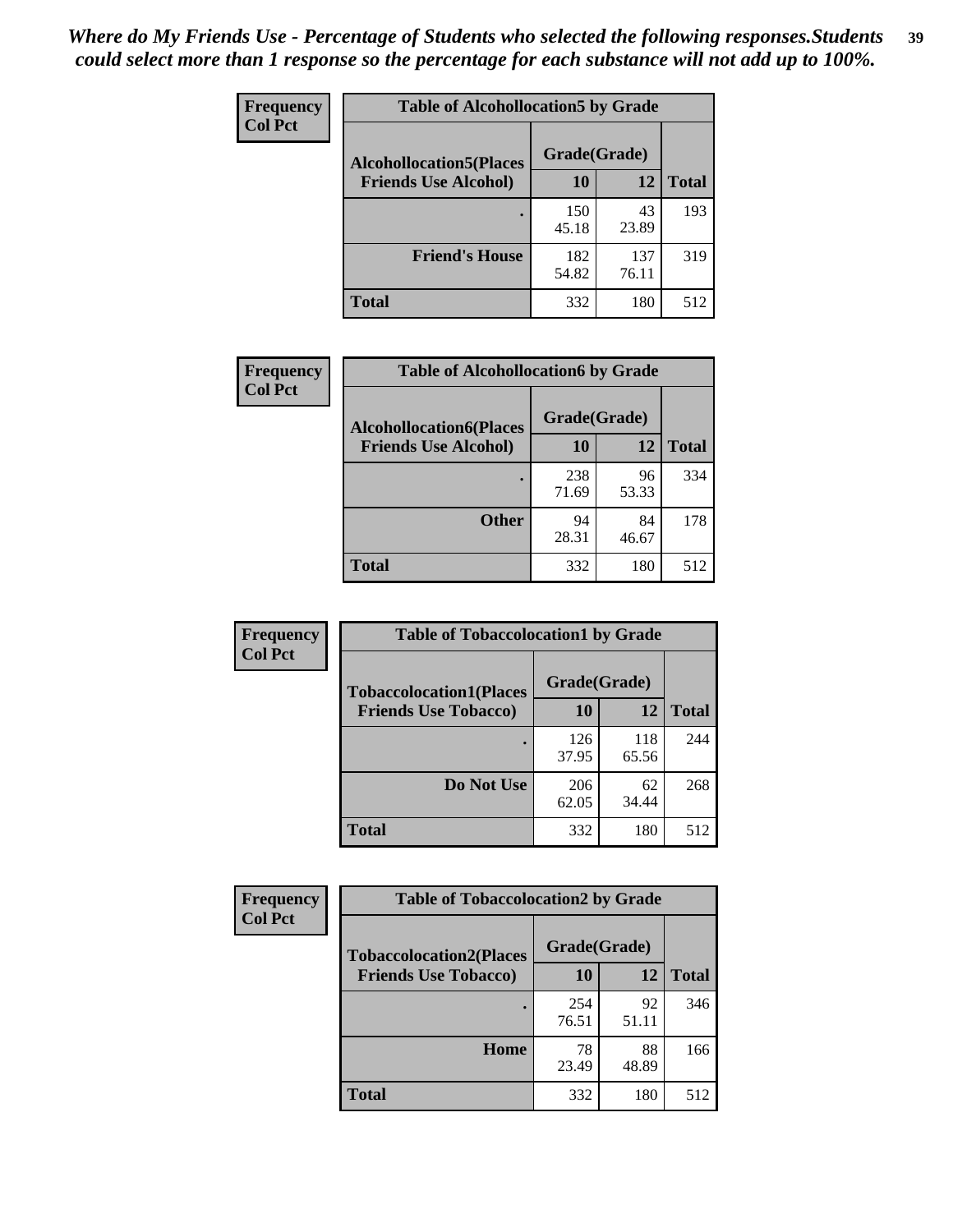| Frequency      | <b>Table of Tobaccolocation 3 by Grade</b> |              |              |              |
|----------------|--------------------------------------------|--------------|--------------|--------------|
| <b>Col Pct</b> | <b>Tobaccolocation3(Places</b>             | Grade(Grade) |              |              |
|                | <b>Friends Use Tobacco)</b>                | 10           | 12           | <b>Total</b> |
|                |                                            | 291<br>87.65 | 153<br>85.00 | 444          |
|                | <b>School</b>                              | 41<br>12.35  | 27<br>15.00  | 68           |
|                | <b>Total</b>                               | 332          | 180          | 512          |

| Frequency      | <b>Table of Tobaccolocation4 by Grade</b> |              |             |              |
|----------------|-------------------------------------------|--------------|-------------|--------------|
| <b>Col Pct</b> | <b>Tobaccolocation4(Places</b>            | Grade(Grade) |             |              |
|                | <b>Friends Use Tobacco)</b>               | 10           | 12          | <b>Total</b> |
|                |                                           | 273<br>82.23 | 92<br>51.11 | 365          |
|                | Car                                       | 59<br>17.77  | 88<br>48.89 | 147          |
|                | <b>Total</b>                              | 332          | 180         | 512          |

| Frequency      | <b>Table of Tobaccolocation5 by Grade</b> |              |             |              |
|----------------|-------------------------------------------|--------------|-------------|--------------|
| <b>Col Pct</b> | <b>Tobaccolocation5(Places</b>            | Grade(Grade) |             |              |
|                | <b>Friends Use Tobacco)</b>               | 10           | 12          | <b>Total</b> |
|                |                                           | 241<br>72.59 | 83<br>46.11 | 324          |
|                | <b>Friend's House</b>                     | 91<br>27.41  | 97<br>53.89 | 188          |
|                | <b>Total</b>                              | 332          | 180         | 512          |

| Frequency      | <b>Table of Tobaccolocation6 by Grade</b> |              |             |              |  |  |
|----------------|-------------------------------------------|--------------|-------------|--------------|--|--|
| <b>Col Pct</b> | <b>Tobaccolocation6(Places</b>            | Grade(Grade) |             |              |  |  |
|                | <b>Friends Use Tobacco)</b>               | 10           | 12          | <b>Total</b> |  |  |
|                |                                           | 245<br>73.80 | 92<br>51.11 | 337          |  |  |
|                | <b>Other</b>                              | 87<br>26.20  | 88<br>48.89 | 175          |  |  |
|                | <b>Total</b>                              | 332          | 180         | 512          |  |  |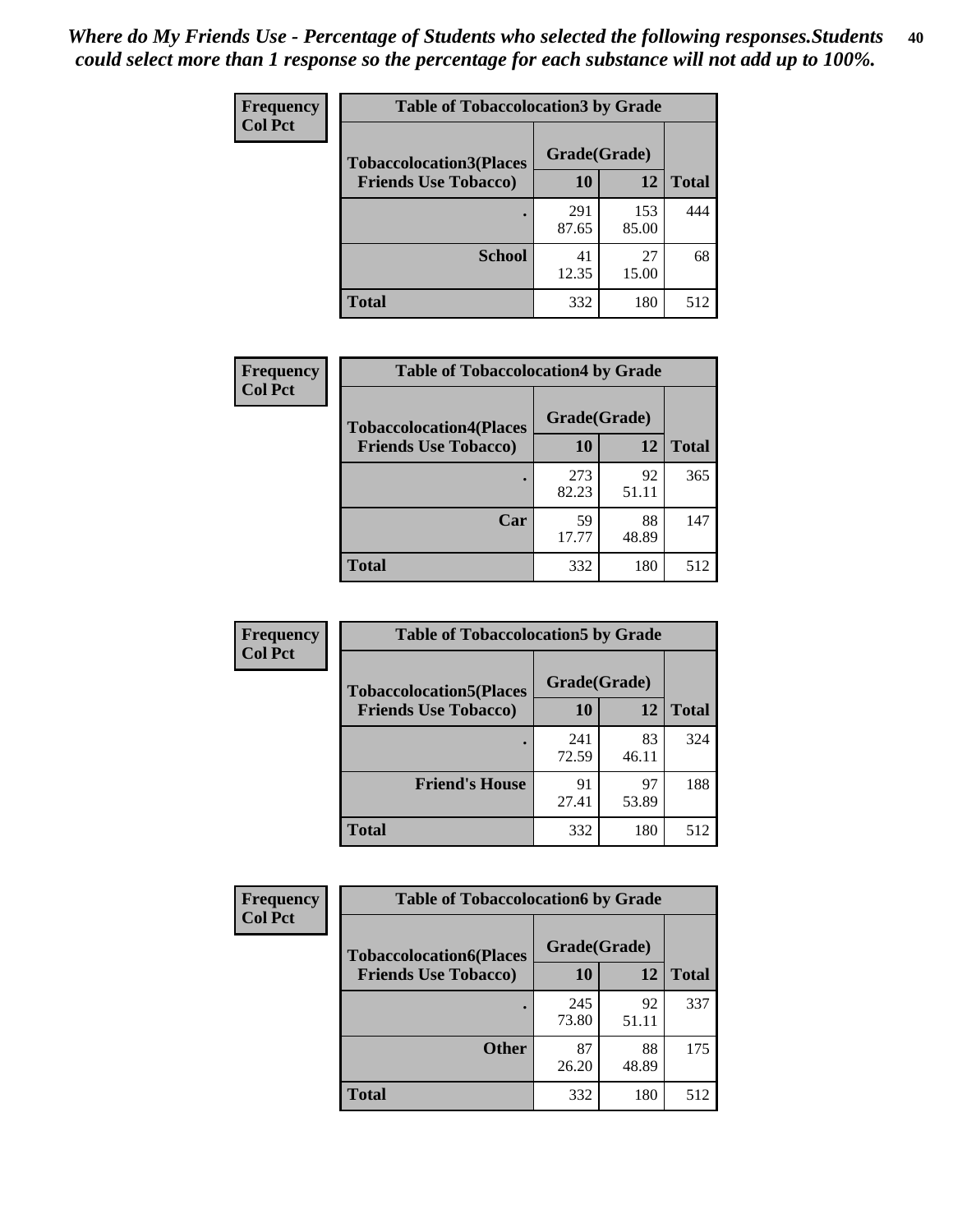| <b>Frequency</b>               | <b>Table of Marijuanalocation1 by Grade</b> |              |              |     |
|--------------------------------|---------------------------------------------|--------------|--------------|-----|
| <b>Col Pct</b>                 | <b>Marijuanalocation1(Places</b>            | Grade(Grade) |              |     |
| <b>Friends Use Marijuana</b> ) | 10                                          | 12           | <b>Total</b> |     |
|                                |                                             | 119<br>35.84 | 117<br>65.00 | 236 |
|                                | Do Not Use                                  | 213<br>64.16 | 63<br>35.00  | 276 |
|                                | <b>Total</b>                                | 332          | 180          | 512 |

| <b>Frequency</b> | <b>Table of Marijuanalocation2 by Grade</b> |              |             |              |
|------------------|---------------------------------------------|--------------|-------------|--------------|
| <b>Col Pct</b>   | <b>Marijuanalocation2(Places</b>            | Grade(Grade) |             |              |
|                  | <b>Friends Use Marijuana</b> )              | 10           | 12          | <b>Total</b> |
|                  |                                             | 255<br>76.81 | 94<br>52.22 | 349          |
|                  | Home                                        | 77<br>23.19  | 86<br>47.78 | 163          |
|                  | <b>Total</b>                                | 332          | 180         | 512          |

| Frequency<br><b>Col Pct</b> | <b>Table of Marijuanalocation3 by Grade</b> |              |              |       |
|-----------------------------|---------------------------------------------|--------------|--------------|-------|
|                             | <b>Marijuanalocation3</b> (Places           | Grade(Grade) |              |       |
|                             | <b>Friends Use Marijuana</b> )              | 10           | 12           | Total |
|                             |                                             | 298<br>89.76 | 166<br>92.22 | 464   |
|                             | <b>School</b>                               | 34<br>10.24  | 14<br>7.78   | 48    |
|                             | <b>Total</b>                                | 332          | 180          | 512   |

| <b>Frequency</b> | <b>Table of Marijuanalocation4 by Grade</b> |              |              |              |  |
|------------------|---------------------------------------------|--------------|--------------|--------------|--|
| <b>Col Pct</b>   | <b>Marijuanalocation4(Places</b>            | Grade(Grade) |              |              |  |
|                  | <b>Friends Use Marijuana</b> )              | <b>10</b>    | 12           | <b>Total</b> |  |
|                  |                                             | 276<br>83.13 | 100<br>55.56 | 376          |  |
|                  | Car                                         | 56<br>16.87  | 80<br>44.44  | 136          |  |
|                  | <b>Total</b>                                | 332          | 180          | 512          |  |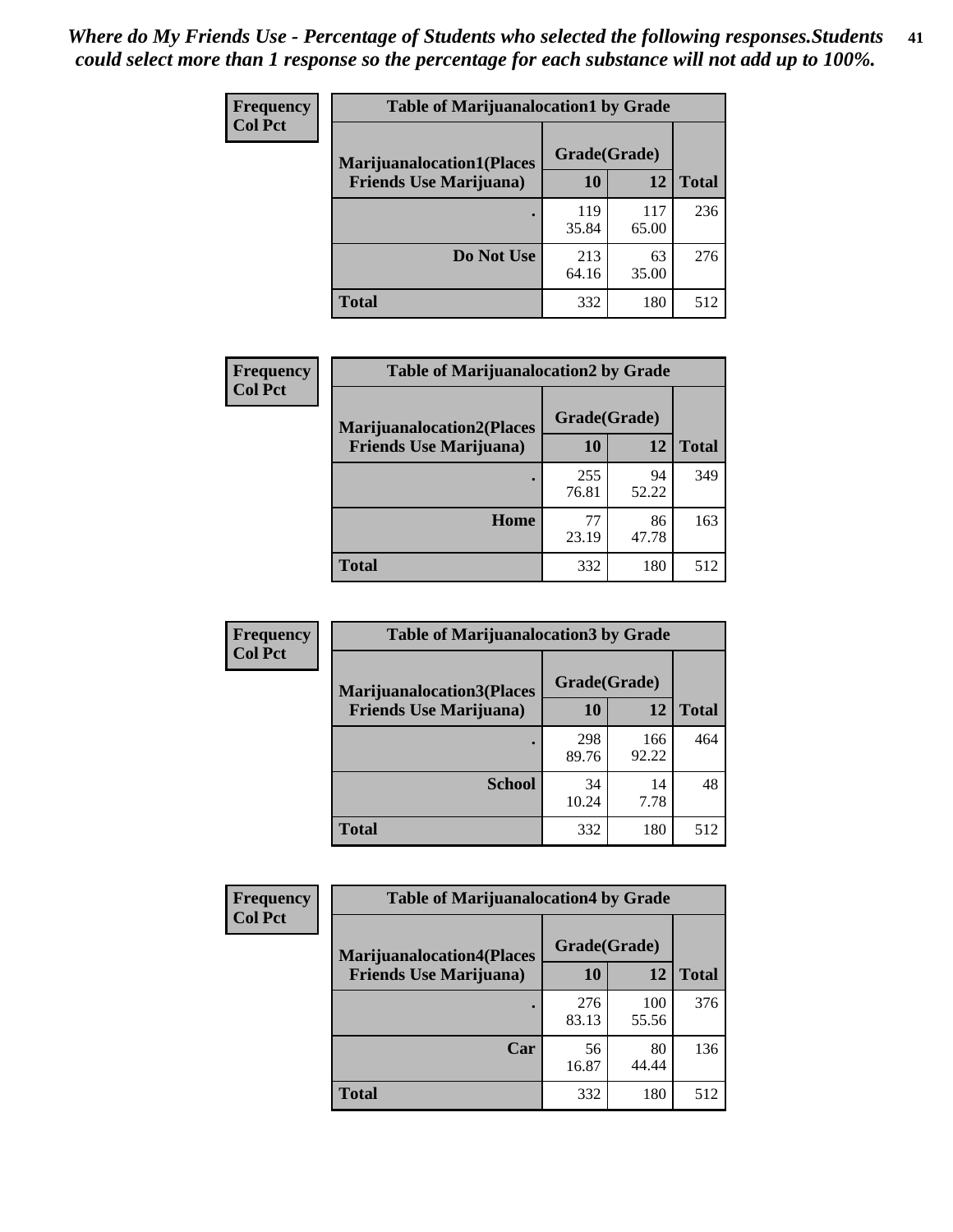| <b>Frequency</b> | <b>Table of Marijuanalocation5 by Grade</b> |              |              |              |
|------------------|---------------------------------------------|--------------|--------------|--------------|
| <b>Col Pct</b>   | <b>Marijuanalocation5</b> (Places           | Grade(Grade) |              |              |
|                  | <b>Friends Use Marijuana</b> )              | 10           | 12           | <b>Total</b> |
|                  |                                             | 238<br>71.69 | 76<br>42.22  | 314          |
|                  | <b>Friend's House</b>                       | 94<br>28.31  | 104<br>57.78 | 198          |
|                  | <b>Total</b>                                | 332          | 180          | 512          |

| <b>Frequency</b> | <b>Table of Marijuanalocation6 by Grade</b>                        |                    |             |              |
|------------------|--------------------------------------------------------------------|--------------------|-------------|--------------|
| <b>Col Pct</b>   | <b>Marijuanalocation6(Places</b><br><b>Friends Use Marijuana</b> ) | Grade(Grade)<br>10 | 12          | <b>Total</b> |
|                  |                                                                    | 252<br>75.90       | 97<br>53.89 | 349          |
|                  | <b>Other</b>                                                       | 80<br>24.10        | 83<br>46.11 | 163          |
|                  | <b>Total</b>                                                       | 332                | 180         | 512          |

| <b>Frequency</b> | <b>Table of Otherdruglocation1 by Grade</b>                          |              |              |              |  |
|------------------|----------------------------------------------------------------------|--------------|--------------|--------------|--|
| <b>Col Pct</b>   | <b>Otherdruglocation1(Places</b><br><b>Friends Use Other Illegal</b> | Grade(Grade) |              |              |  |
|                  | Drugs)                                                               | 10           | 12           | <b>Total</b> |  |
|                  |                                                                      | 84<br>25.30  | 78<br>43.33  | 162          |  |
|                  | Do Not Use                                                           | 248<br>74.70 | 102<br>56.67 | 350          |  |
|                  | <b>Total</b>                                                         | 332          | 180          | 512          |  |

| Frequency      | <b>Table of Otherdruglocation2 by Grade</b>                          |              |              |              |  |
|----------------|----------------------------------------------------------------------|--------------|--------------|--------------|--|
| <b>Col Pct</b> | <b>Otherdruglocation2(Places</b><br><b>Friends Use Other Illegal</b> | Grade(Grade) |              |              |  |
|                | Drugs)                                                               | 10           | 12           | <b>Total</b> |  |
|                |                                                                      | 284<br>85.54 | 128<br>71.11 | 412          |  |
|                | Home                                                                 | 48<br>14.46  | 52<br>28.89  | 100          |  |
|                | <b>Total</b>                                                         | 332          | 180          | 512          |  |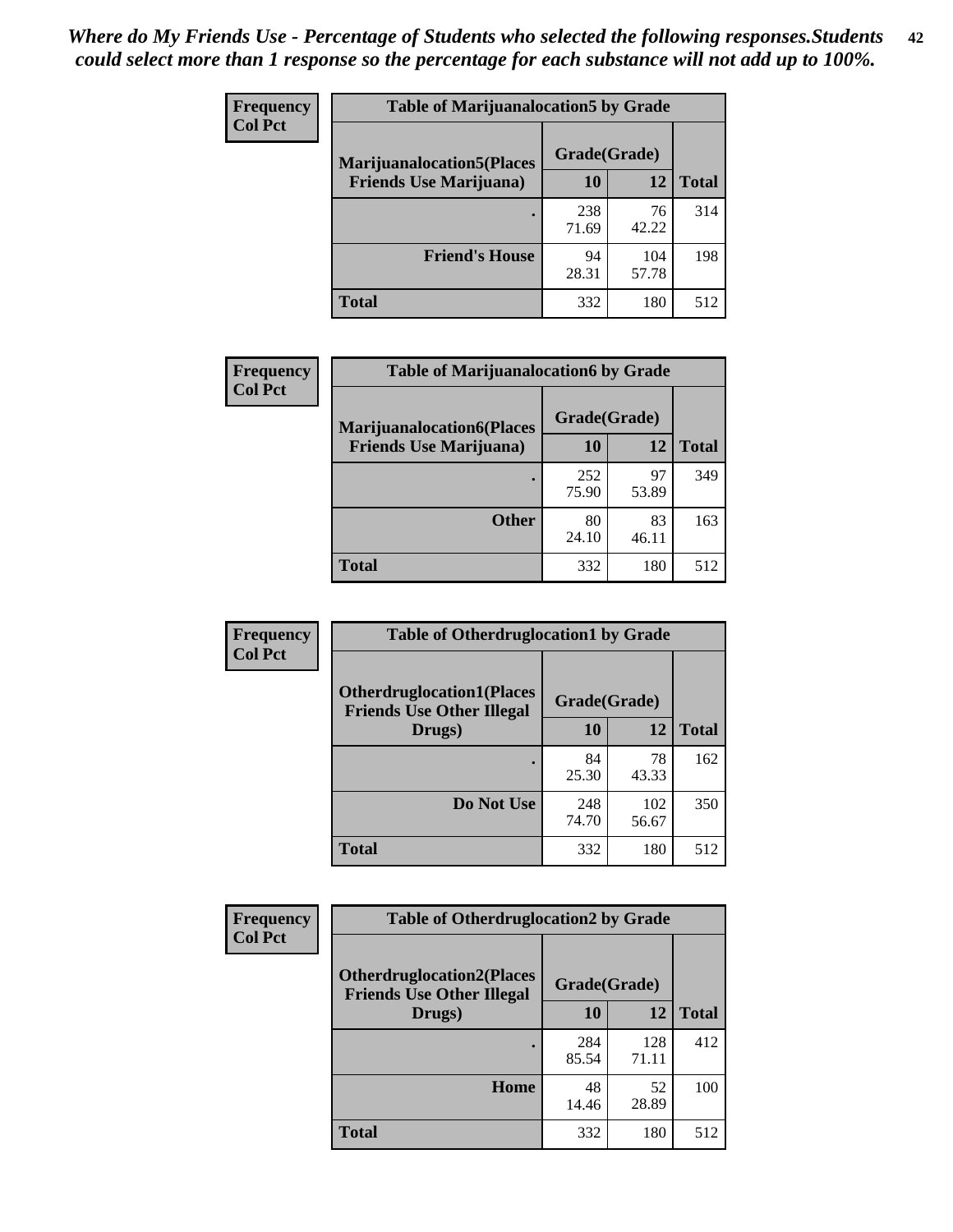| <b>Frequency</b> | <b>Table of Otherdruglocation 3 by Grade</b>                         |              |              |              |
|------------------|----------------------------------------------------------------------|--------------|--------------|--------------|
| <b>Col Pct</b>   | <b>Otherdruglocation3(Places</b><br><b>Friends Use Other Illegal</b> | Grade(Grade) |              |              |
|                  | Drugs)                                                               | <b>10</b>    | 12           | <b>Total</b> |
|                  |                                                                      | 306<br>92.17 | 168<br>93.33 | 474          |
|                  | <b>School</b>                                                        | 26<br>7.83   | 12<br>6.67   | 38           |
|                  | <b>Total</b>                                                         | 332          | 180          | 512          |

| <b>Frequency</b> | <b>Table of Otherdruglocation4 by Grade</b>                          |              |              |              |
|------------------|----------------------------------------------------------------------|--------------|--------------|--------------|
| <b>Col Pct</b>   | <b>Otherdruglocation4(Places</b><br><b>Friends Use Other Illegal</b> | Grade(Grade) |              |              |
|                  | Drugs)                                                               | 10           | 12           | <b>Total</b> |
|                  |                                                                      | 296<br>89.16 | 153<br>85.00 | 449          |
|                  | Car                                                                  | 36<br>10.84  | 27<br>15.00  | 63           |
|                  | <b>Total</b>                                                         | 332          | 180          | 512          |

| Frequency      | <b>Table of Otherdruglocation5 by Grade</b>                          |              |              |              |
|----------------|----------------------------------------------------------------------|--------------|--------------|--------------|
| <b>Col Pct</b> | <b>Otherdruglocation5(Places</b><br><b>Friends Use Other Illegal</b> | Grade(Grade) |              |              |
|                | Drugs)                                                               | 10           | 12           | <b>Total</b> |
|                |                                                                      | 273<br>82.23 | 114<br>63.33 | 387          |
|                | <b>Friend's House</b>                                                | 59<br>17.77  | 66<br>36.67  | 125          |
|                | <b>Total</b>                                                         | 332          | 180          | 512          |

| <b>Frequency</b> | <b>Table of Otherdruglocation6 by Grade</b>                          |              |              |              |
|------------------|----------------------------------------------------------------------|--------------|--------------|--------------|
| <b>Col Pct</b>   | <b>Otherdruglocation6(Places</b><br><b>Friends Use Other Illegal</b> | Grade(Grade) |              |              |
|                  | Drugs)                                                               | 10           | 12           | <b>Total</b> |
|                  |                                                                      | 265<br>79.82 | 121<br>67.22 | 386          |
|                  | <b>Other</b>                                                         | 67<br>20.18  | 59<br>32.78  | 126          |
|                  | <b>Total</b>                                                         | 332          | 180          | 512          |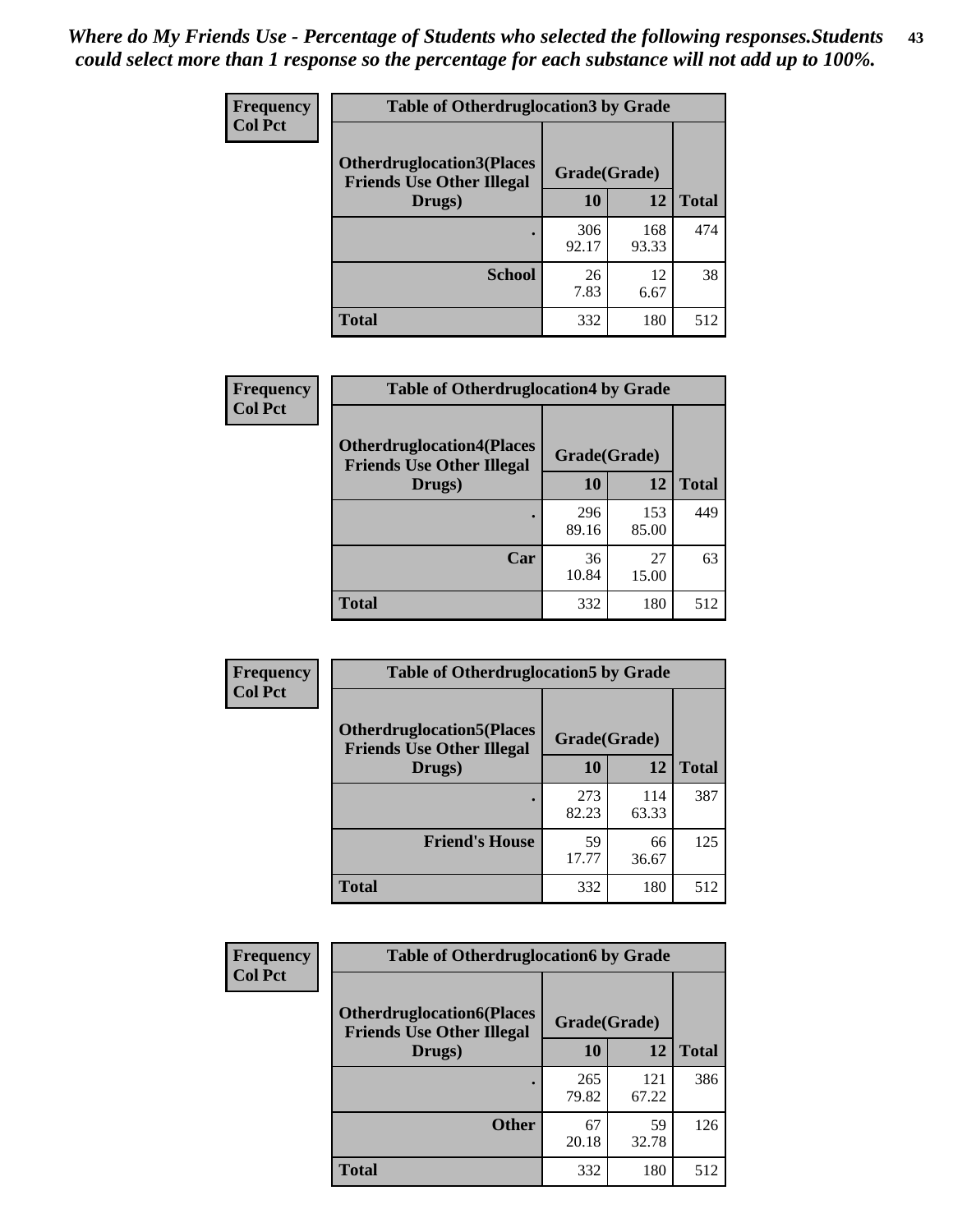| Frequency      | <b>Table of Alcoholtime1 by Grade</b>           |              |              |              |
|----------------|-------------------------------------------------|--------------|--------------|--------------|
| <b>Col Pct</b> | <b>Alcoholtime1(Times</b><br><b>Friends Use</b> | Grade(Grade) |              |              |
|                | Alcohol)                                        | 10           | 12           | <b>Total</b> |
|                |                                                 | 196<br>59.04 | 147<br>81.67 | 343          |
|                | Do Not Use                                      | 136<br>40.96 | 33<br>18.33  | 169          |
|                | <b>Total</b>                                    | 332          | 180          | 512          |

| Frequency      | <b>Table of Alcoholtime2 by Grade</b>           |              |              |              |  |
|----------------|-------------------------------------------------|--------------|--------------|--------------|--|
| <b>Col Pct</b> | <b>Alcoholtime2(Times</b><br><b>Friends Use</b> | Grade(Grade) |              |              |  |
|                | Alcohol)                                        | 10           | 12           | <b>Total</b> |  |
|                |                                                 | 309<br>93.07 | 163<br>90.56 | 472          |  |
|                | <b>On Way to School</b>                         | 23<br>6.93   | 17<br>9.44   | 40           |  |
|                | <b>Total</b>                                    | 332          | 180          | 512          |  |

| <b>Frequency</b> | <b>Table of Alcoholtime3 by Grade</b>           |              |              |              |  |
|------------------|-------------------------------------------------|--------------|--------------|--------------|--|
| <b>Col Pct</b>   | <b>Alcoholtime3(Times</b><br><b>Friends Use</b> | Grade(Grade) |              |              |  |
|                  | Alcohol)                                        | 10           | 12           | <b>Total</b> |  |
|                  |                                                 | 311<br>93.67 | 168<br>93.33 | 479          |  |
|                  | <b>During School</b>                            | 21<br>6.33   | 12<br>6.67   | 33           |  |
|                  | <b>Total</b>                                    | 332          | 180          | 512          |  |

| <b>Frequency</b><br><b>Col Pct</b> | <b>Table of Alcoholtime4 by Grade</b> |              |              |              |  |
|------------------------------------|---------------------------------------|--------------|--------------|--------------|--|
|                                    | <b>Alcoholtime4(Times</b>             | Grade(Grade) |              |              |  |
|                                    | <b>Friends Use Alcohol)</b>           | 10           | 12           | <b>Total</b> |  |
|                                    |                                       | 305<br>91.87 | 164<br>91.11 | 469          |  |
|                                    | <b>On Way Home From School</b>        | 27<br>8.13   | 16<br>8.89   | 43           |  |
|                                    | <b>Total</b>                          | 332          | 180          | 512          |  |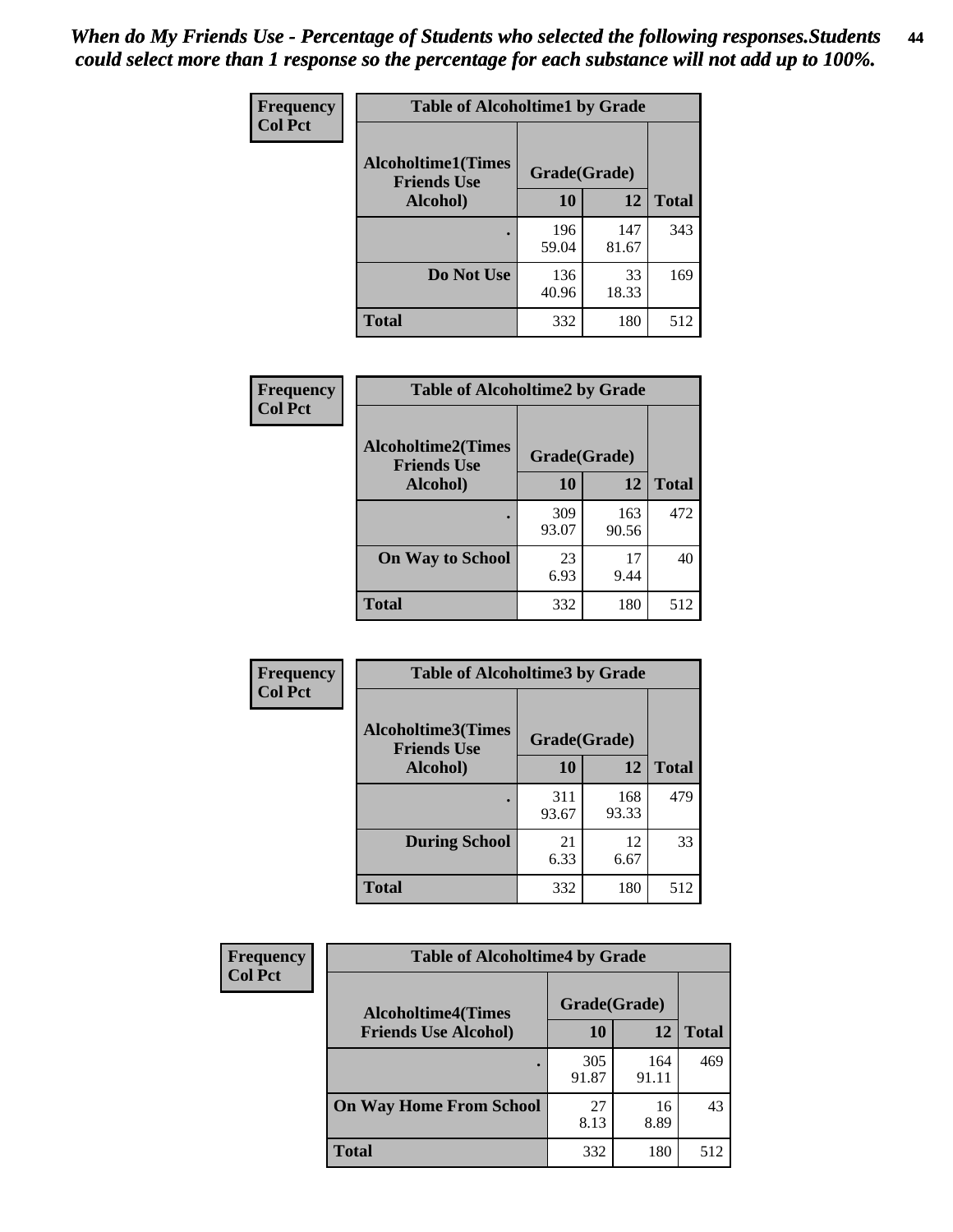*When do My Friends Use - Percentage of Students who selected the following responses.Students could select more than 1 response so the percentage for each substance will not add up to 100%.* **45**

| Frequency      | <b>Table of Alcoholtime5 by Grade</b>           |              |              |              |
|----------------|-------------------------------------------------|--------------|--------------|--------------|
| <b>Col Pct</b> | <b>Alcoholtime5(Times</b><br><b>Friends Use</b> | Grade(Grade) |              |              |
|                | Alcohol)                                        | 10           | 12           | <b>Total</b> |
|                |                                                 | 254<br>76.51 | 124<br>68.89 | 378          |
|                | Weeknights                                      | 78<br>23.49  | 56<br>31.11  | 134          |
|                | <b>Total</b>                                    | 332          | 180          | 512          |

| Frequency      | <b>Table of Alcoholtime6 by Grade</b>           |              |              |              |  |
|----------------|-------------------------------------------------|--------------|--------------|--------------|--|
| <b>Col Pct</b> | <b>Alcoholtime6(Times</b><br><b>Friends Use</b> | Grade(Grade) |              |              |  |
|                | Alcohol)                                        | 10           | 12           | <b>Total</b> |  |
|                |                                                 | 130<br>39.16 | 29<br>16.11  | 159          |  |
|                | Weekends                                        | 202<br>60.84 | 151<br>83.89 | 353          |  |
|                | <b>Total</b>                                    | 332          | 180          | 512          |  |

| Frequency<br><b>Col Pct</b> | <b>Table of Tobaccotime1 by Grade</b>           |              |              |              |
|-----------------------------|-------------------------------------------------|--------------|--------------|--------------|
|                             | <b>Tobaccotime1(Times</b><br><b>Friends Use</b> | Grade(Grade) |              |              |
|                             | <b>Tobacco</b> )                                | 10           | 12           | <b>Total</b> |
|                             |                                                 | 133<br>40.06 | 121<br>67.22 | 254          |
|                             | Do Not Use                                      | 199<br>59.94 | 59<br>32.78  | 258          |
|                             | <b>Total</b>                                    | 332          | 180          | 512          |

| <b>Frequency</b> | <b>Table of Tobaccotime2 by Grade</b>  |              |              |              |
|------------------|----------------------------------------|--------------|--------------|--------------|
| <b>Col Pct</b>   | <b>Tobaccotime2(Times</b>              | Grade(Grade) |              |              |
|                  | <b>Friends Use</b><br><b>Tobacco</b> ) | 10           | 12           | <b>Total</b> |
|                  |                                        | 284<br>85.54 | 109<br>60.56 | 393          |
|                  | <b>On Way to School</b>                | 48<br>14.46  | 71<br>39.44  | 119          |
|                  | <b>Total</b>                           | 332          | 180          | 512          |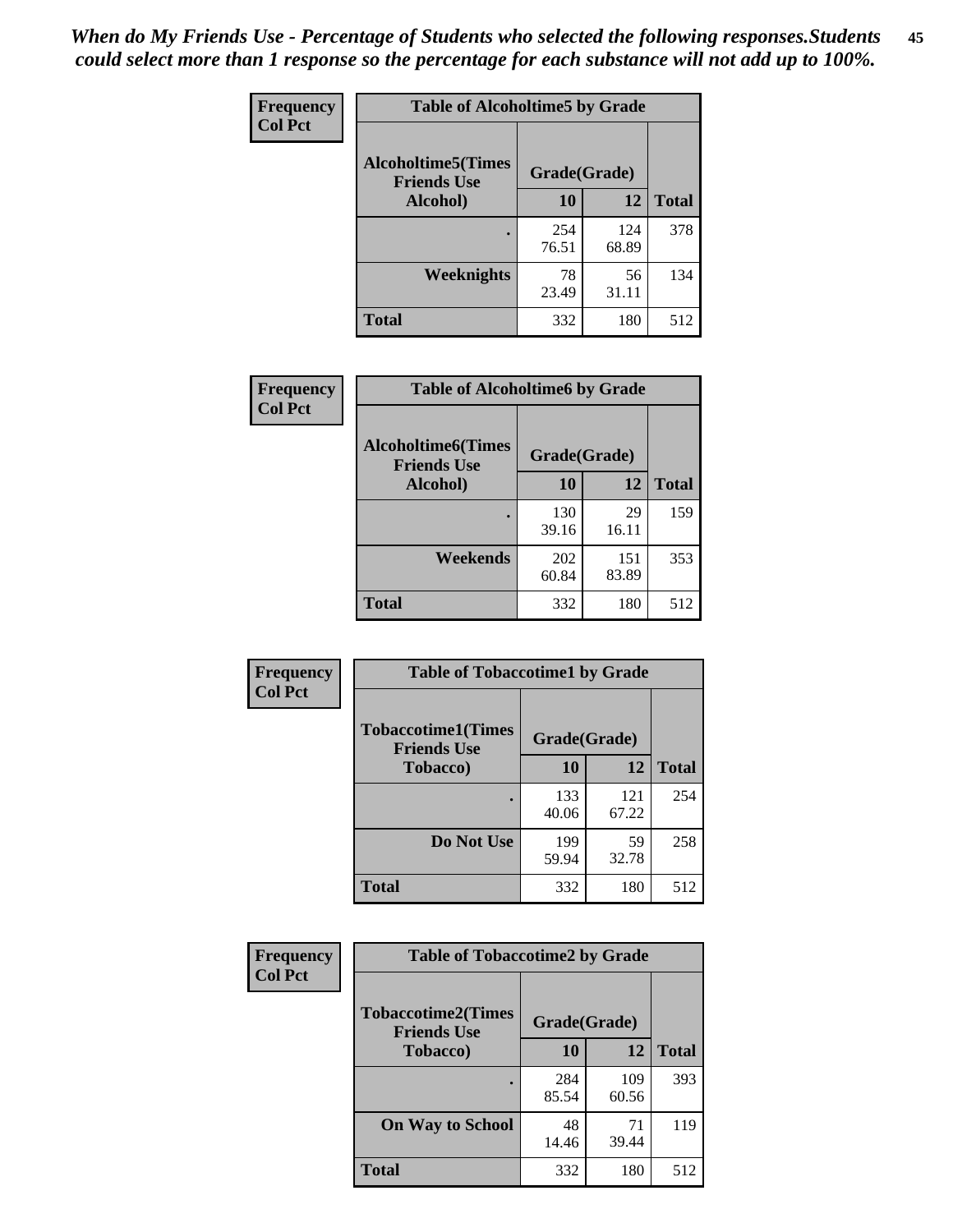*When do My Friends Use - Percentage of Students who selected the following responses.Students could select more than 1 response so the percentage for each substance will not add up to 100%.* **46**

| <b>Frequency</b> | <b>Table of Tobaccotime3 by Grade</b>           |              |              |              |
|------------------|-------------------------------------------------|--------------|--------------|--------------|
| <b>Col Pct</b>   | <b>Tobaccotime3(Times</b><br><b>Friends Use</b> | Grade(Grade) |              |              |
|                  | <b>Tobacco</b> )                                | 10           | 12           | <b>Total</b> |
|                  |                                                 | 312<br>93.98 | 160<br>88.89 | 472          |
|                  | <b>During School</b>                            | 20<br>6.02   | 20<br>11.11  | 40           |
|                  | <b>Total</b>                                    | 332          | 180          | 512          |

| <b>Frequency</b><br><b>Col Pct</b> | <b>Table of Tobaccotime4 by Grade</b> |              |              |              |  |
|------------------------------------|---------------------------------------|--------------|--------------|--------------|--|
|                                    | <b>Tobaccotime4(Times</b>             | Grade(Grade) |              |              |  |
|                                    | <b>Friends Use Tobacco)</b>           | 10           | 12           | <b>Total</b> |  |
|                                    |                                       | 305<br>91.87 | 164<br>91.11 | 469          |  |
|                                    | <b>On Way Home From School</b>        | 27<br>8.13   | 16<br>8.89   | 43           |  |
|                                    | Total                                 | 332          | 180          | 512          |  |

| Frequency      | <b>Table of Tobaccotime5 by Grade</b>           |              |             |              |
|----------------|-------------------------------------------------|--------------|-------------|--------------|
| <b>Col Pct</b> | <b>Tobaccotime5(Times</b><br><b>Friends Use</b> | Grade(Grade) |             |              |
|                | <b>Tobacco</b> )                                | 10           | 12          | <b>Total</b> |
|                |                                                 | 259<br>78.01 | 82<br>45.56 | 341          |
|                | Weeknights                                      | 73<br>21.99  | 98<br>54.44 | 171          |
|                | <b>Total</b>                                    | 332          | 180         | 512          |

| Frequency      | <b>Table of Tobaccotime6 by Grade</b>           |              |              |              |
|----------------|-------------------------------------------------|--------------|--------------|--------------|
| <b>Col Pct</b> | <b>Tobaccotime6(Times</b><br><b>Friends Use</b> | Grade(Grade) |              |              |
|                | <b>Tobacco</b> )                                | 10           | 12           | <b>Total</b> |
|                | ٠                                               | 203<br>61.14 | 60<br>33.33  | 263          |
|                | Weekends                                        | 129<br>38.86 | 120<br>66.67 | 249          |
|                | <b>Total</b>                                    | 332          | 180          | 512          |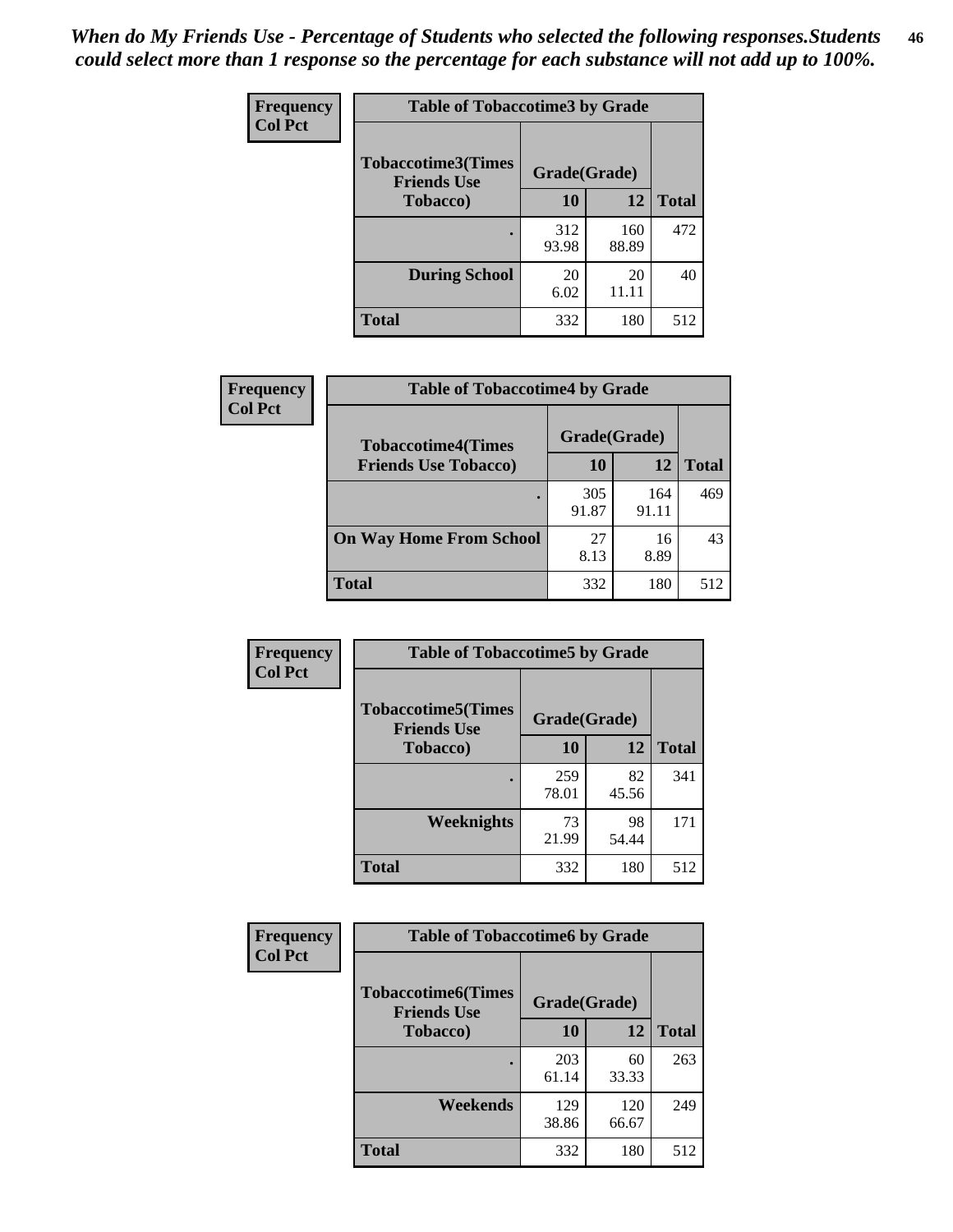| Frequency      | <b>Table of Marijuanatime1 by Grade</b>           |              |              |              |  |
|----------------|---------------------------------------------------|--------------|--------------|--------------|--|
| <b>Col Pct</b> | <b>Marijuanatime1(Times</b><br><b>Friends Use</b> | Grade(Grade) |              |              |  |
|                | Marijuana)                                        | 10           | 12           | <b>Total</b> |  |
|                |                                                   | 124<br>37.35 | 122<br>67.78 | 246          |  |
|                | Do Not Use                                        | 208<br>62.65 | 58<br>32.22  | 266          |  |
|                | <b>Total</b>                                      | 332          | 180          | 512          |  |

| <b>Frequency</b> | <b>Table of Marijuanatime2 by Grade</b>           |              |              |              |  |
|------------------|---------------------------------------------------|--------------|--------------|--------------|--|
| <b>Col Pct</b>   | <b>Marijuanatime2(Times</b><br><b>Friends Use</b> | Grade(Grade) |              |              |  |
|                  | Marijuana)                                        | 10           | 12           | <b>Total</b> |  |
|                  | ٠                                                 | 292<br>87.95 | 125<br>69.44 | 417          |  |
|                  | <b>On Way to School</b>                           | 40<br>12.05  | 55<br>30.56  | 95           |  |
|                  | <b>Total</b>                                      | 332          | 180          | 512          |  |

| Frequency      | <b>Table of Marijuanatime3 by Grade</b>    |              |              |              |
|----------------|--------------------------------------------|--------------|--------------|--------------|
| <b>Col Pct</b> | Marijuanatime3(Times<br><b>Friends Use</b> | Grade(Grade) |              |              |
|                | Marijuana)                                 | 10           | 12           | <b>Total</b> |
|                |                                            | 314<br>94.58 | 170<br>94.44 | 484          |
|                | <b>During School</b>                       | 18<br>5.42   | 10<br>5.56   | 28           |
|                | <b>Total</b>                               | 332          | 180          | 512          |

| <b>Frequency</b> | <b>Table of Marijuanatime4 by Grade</b>                        |              |              |              |
|------------------|----------------------------------------------------------------|--------------|--------------|--------------|
| <b>Col Pct</b>   | <b>Marijuanatime4</b> (Times<br><b>Friends Use Marijuana</b> ) | Grade(Grade) |              |              |
|                  |                                                                | 10           | 12           | <b>Total</b> |
|                  |                                                                | 293<br>88.25 | 126<br>70.00 | 419          |
|                  | <b>On Way Home From School</b>                                 | 39<br>11.75  | 54<br>30.00  | 93           |
|                  | <b>Total</b>                                                   | 332          | 180          | 512          |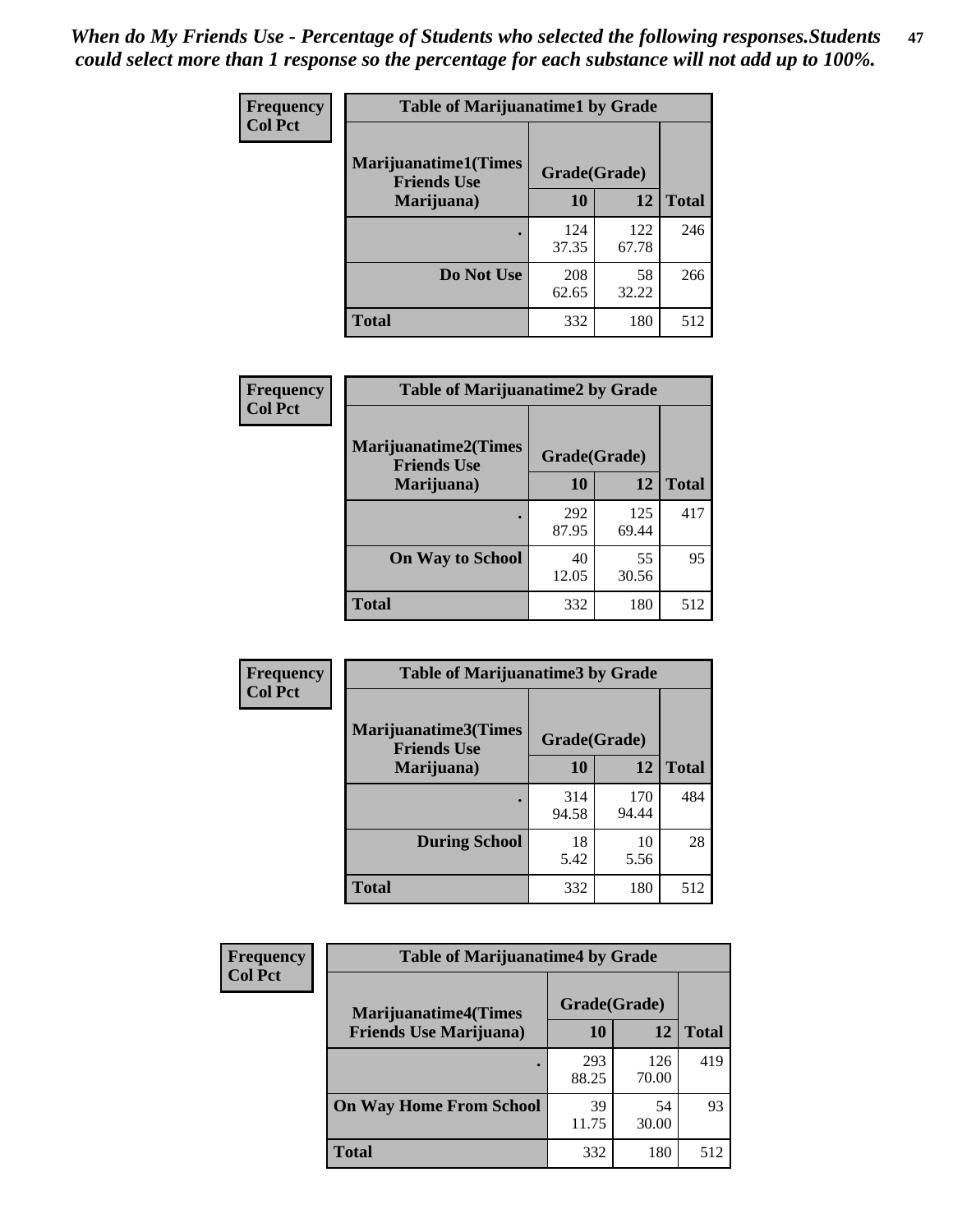| Frequency      | <b>Table of Marijuanatime5 by Grade</b>            |              |             |              |  |
|----------------|----------------------------------------------------|--------------|-------------|--------------|--|
| <b>Col Pct</b> | <b>Marijuanatime5</b> (Times<br><b>Friends Use</b> | Grade(Grade) |             |              |  |
|                | Marijuana)                                         | 10           | 12          | <b>Total</b> |  |
|                |                                                    | 271<br>81.63 | 89<br>49.44 | 360          |  |
|                | Weeknights                                         | 61<br>18.37  | 91<br>50.56 | 152          |  |
|                | <b>Total</b>                                       | 332          | 180         | 512          |  |

| <b>Frequency</b> | <b>Table of Marijuanatime6 by Grade</b>            |              |              |              |
|------------------|----------------------------------------------------|--------------|--------------|--------------|
| <b>Col Pct</b>   | <b>Marijuanatime6</b> (Times<br><b>Friends Use</b> | Grade(Grade) |              |              |
|                  | Marijuana)                                         | 10           | 12           | <b>Total</b> |
|                  |                                                    | 206<br>62.05 | 54<br>30.00  | 260          |
|                  | Weekends                                           | 126<br>37.95 | 126<br>70.00 | 252          |
|                  | <b>Total</b>                                       | 332          | 180          | 512          |

| <b>Frequency</b> | <b>Table of Otherdrugtime1 by Grade</b>                  |              |              |              |  |
|------------------|----------------------------------------------------------|--------------|--------------|--------------|--|
| <b>Col Pct</b>   | <b>Otherdrugtime1</b> (Times<br><b>Friends Use Other</b> | Grade(Grade) |              |              |  |
|                  | <b>Illegal Drugs</b> )                                   | 10           | 12           | <b>Total</b> |  |
|                  |                                                          | 84<br>25.30  | 75<br>41.67  | 159          |  |
|                  | Do Not Use                                               | 248<br>74.70 | 105<br>58.33 | 353          |  |
|                  | Total                                                    | 332          | 180          | 512          |  |

| <b>Frequency</b> | <b>Table of Otherdrugtime2 by Grade</b>                 |              |              |              |
|------------------|---------------------------------------------------------|--------------|--------------|--------------|
| <b>Col Pct</b>   | <b>Otherdrugtime2(Times</b><br><b>Friends Use Other</b> | Grade(Grade) |              |              |
|                  | <b>Illegal Drugs</b> )                                  | 10           | 12           | <b>Total</b> |
|                  |                                                         | 310<br>93.37 | 160<br>88.89 | 470          |
|                  | <b>On Way to School</b>                                 | 22<br>6.63   | 20<br>11.11  | 42           |
|                  | Total                                                   | 332          | 180          | 512          |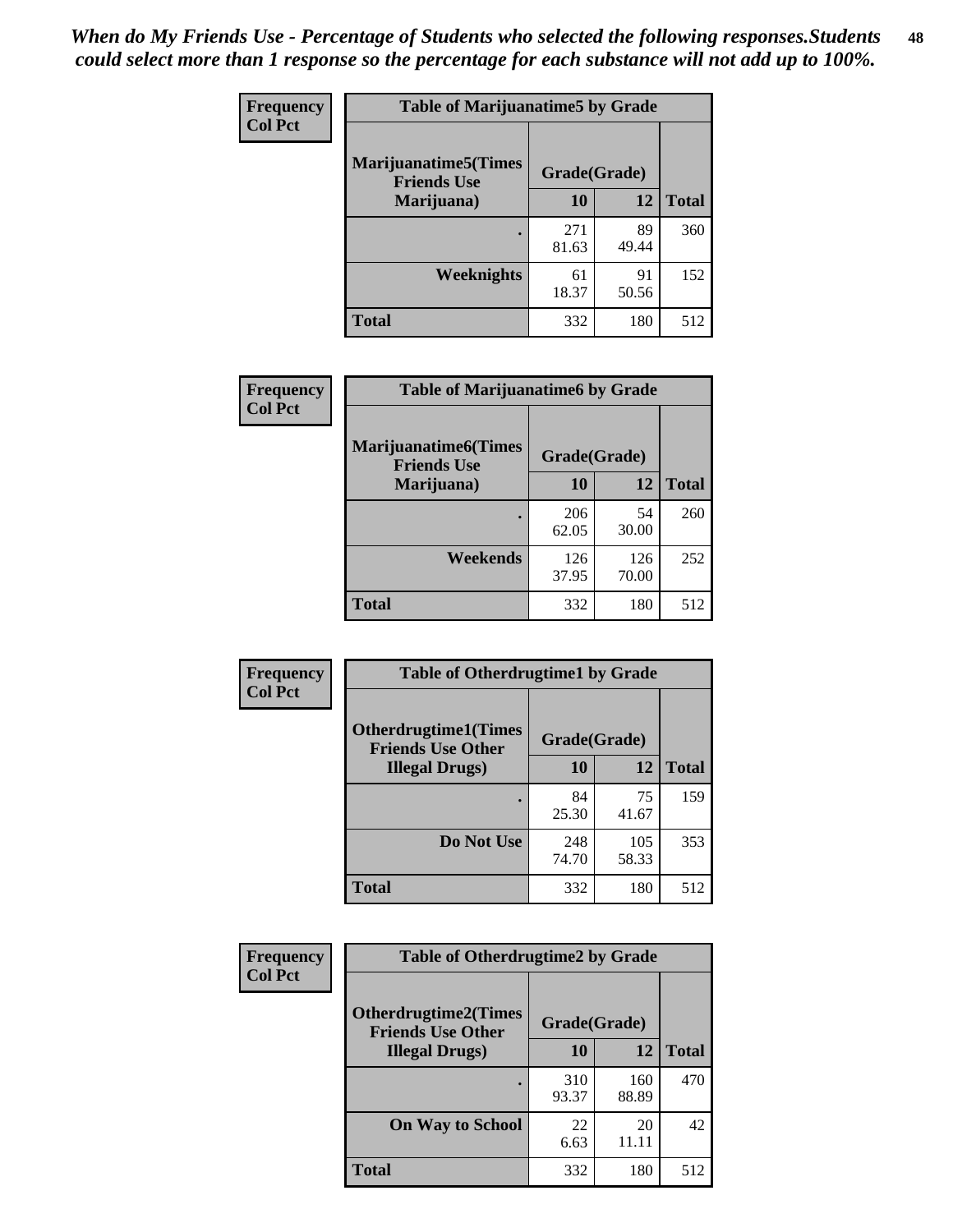| <b>Frequency</b> | <b>Table of Otherdrugtime3 by Grade</b>          |              |              |              |
|------------------|--------------------------------------------------|--------------|--------------|--------------|
| <b>Col Pct</b>   | Otherdrugtime3(Times<br><b>Friends Use Other</b> | Grade(Grade) |              |              |
|                  | <b>Illegal Drugs</b> )                           | 10           | 12           | <b>Total</b> |
|                  |                                                  | 314<br>94.58 | 167<br>92.78 | 481          |
|                  | <b>During School</b>                             | 18<br>5.42   | 13<br>7.22   | 31           |
|                  | <b>Total</b>                                     | 332          | 180          | 512          |

| <b>Frequency</b> | <b>Table of Otherdrugtime4 by Grade</b>                         |              |              |              |
|------------------|-----------------------------------------------------------------|--------------|--------------|--------------|
| <b>Col Pct</b>   | <b>Otherdrugtime4(Times</b><br><b>Friends Use Other Illegal</b> | Grade(Grade) |              |              |
|                  | Drugs)                                                          | 10           | 12           | <b>Total</b> |
|                  |                                                                 | 303<br>91.27 | 161<br>89.44 | 464          |
|                  | <b>On Way Home From School</b>                                  | 29<br>8.73   | 19<br>10.56  | 48           |
|                  | <b>Total</b>                                                    | 332          | 180          | 512          |

| <b>Frequency</b><br><b>Col Pct</b> | <b>Table of Otherdrugtime5 by Grade</b>                  |              |              |              |  |  |  |
|------------------------------------|----------------------------------------------------------|--------------|--------------|--------------|--|--|--|
|                                    | <b>Otherdrugtime5</b> (Times<br><b>Friends Use Other</b> | Grade(Grade) |              |              |  |  |  |
|                                    | <b>Illegal Drugs</b> )                                   | 10           | 12           | <b>Total</b> |  |  |  |
|                                    |                                                          | 285<br>85.84 | 142<br>78.89 | 427          |  |  |  |
|                                    | <b>Weeknights</b>                                        | 47<br>14.16  | 38<br>21.11  | 85           |  |  |  |
|                                    | Total                                                    | 332          | 180          | 512          |  |  |  |

| Frequency<br><b>Col Pct</b> | <b>Table of Otherdrugtime6 by Grade</b>                                 |              |              |              |  |  |
|-----------------------------|-------------------------------------------------------------------------|--------------|--------------|--------------|--|--|
|                             | <b>Otherdrugtime6(Times</b><br>Grade(Grade)<br><b>Friends Use Other</b> |              |              |              |  |  |
|                             | <b>Illegal Drugs</b> )                                                  | 10           | 12           | <b>Total</b> |  |  |
|                             |                                                                         | 249<br>75.00 | 100<br>55.56 | 349          |  |  |
|                             | Weekends                                                                | 83<br>25.00  | 80<br>44.44  | 163          |  |  |
|                             | <b>Total</b>                                                            | 332          | 180          | 512          |  |  |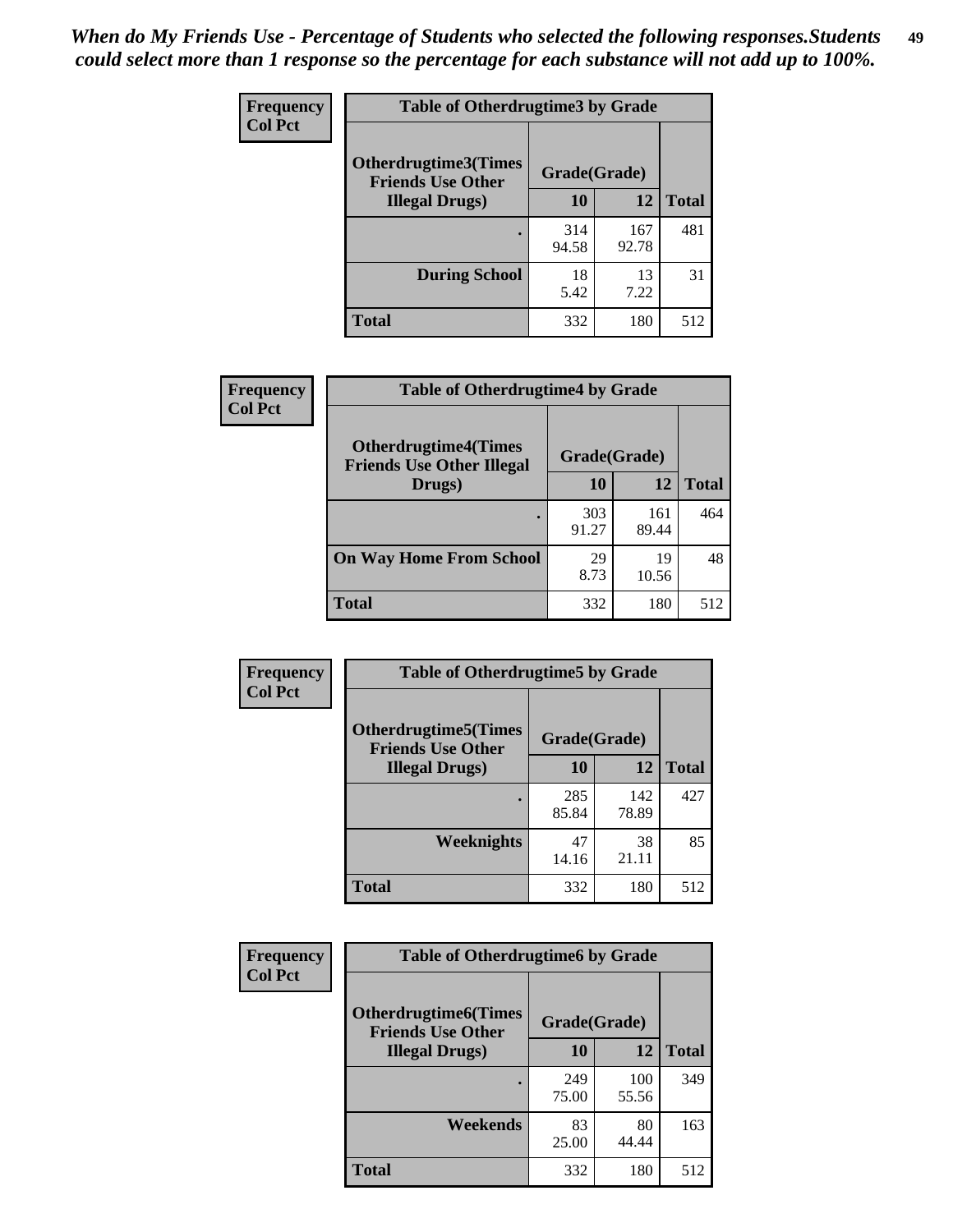| Frequency      | <b>Table of Educationalcohol by Grade</b>                                                                  |              |              |              |  |  |  |
|----------------|------------------------------------------------------------------------------------------------------------|--------------|--------------|--------------|--|--|--|
| <b>Col Pct</b> | Educationalcohol(I<br>have been taught<br>about alcohol,<br>tobacco,<br>and other drugs<br>within the last | Grade(Grade) |              |              |  |  |  |
|                | year at school)                                                                                            | 10           | 12           | <b>Total</b> |  |  |  |
|                | Yes                                                                                                        | 308<br>92.77 | 58<br>32.22  | 366          |  |  |  |
|                | N <sub>0</sub>                                                                                             | 24<br>7.23   | 122<br>67.78 | 146          |  |  |  |
|                | <b>Total</b>                                                                                               | 332          | 180          | 512          |  |  |  |

| Frequency      | <b>Table of Eversmoked by Grade</b> |              |             |              |  |  |  |
|----------------|-------------------------------------|--------------|-------------|--------------|--|--|--|
| <b>Col Pct</b> | Eversmoked(I<br>have smoked         |              |             |              |  |  |  |
|                | a cigarette)                        | 10           | 12          | <b>Total</b> |  |  |  |
|                | <b>Yes</b>                          | 72<br>21.69  | 92<br>51.11 | 164          |  |  |  |
|                | N <sub>0</sub>                      | 260<br>78.31 | 88<br>48.89 | 348          |  |  |  |
|                | <b>Total</b>                        | 332          | 180         | 512          |  |  |  |

| Frequency      | <b>Table of Drovedrinking by Grade</b>                                                                              |              |                    |     |  |  |  |
|----------------|---------------------------------------------------------------------------------------------------------------------|--------------|--------------------|-----|--|--|--|
| <b>Col Pct</b> | Drovedrinking(In<br>the past 30 days I<br>have driven a car<br>or other vehicle<br>while I was<br>drinking alcohol) | 10           | Grade(Grade)<br>12 |     |  |  |  |
|                | <b>Yes</b>                                                                                                          | 31<br>9.34   | 23<br>12.78        | 54  |  |  |  |
|                | N <sub>0</sub>                                                                                                      | 301<br>90.66 | 157<br>87.22       | 458 |  |  |  |
|                | <b>Total</b>                                                                                                        | 332          | 180                | 512 |  |  |  |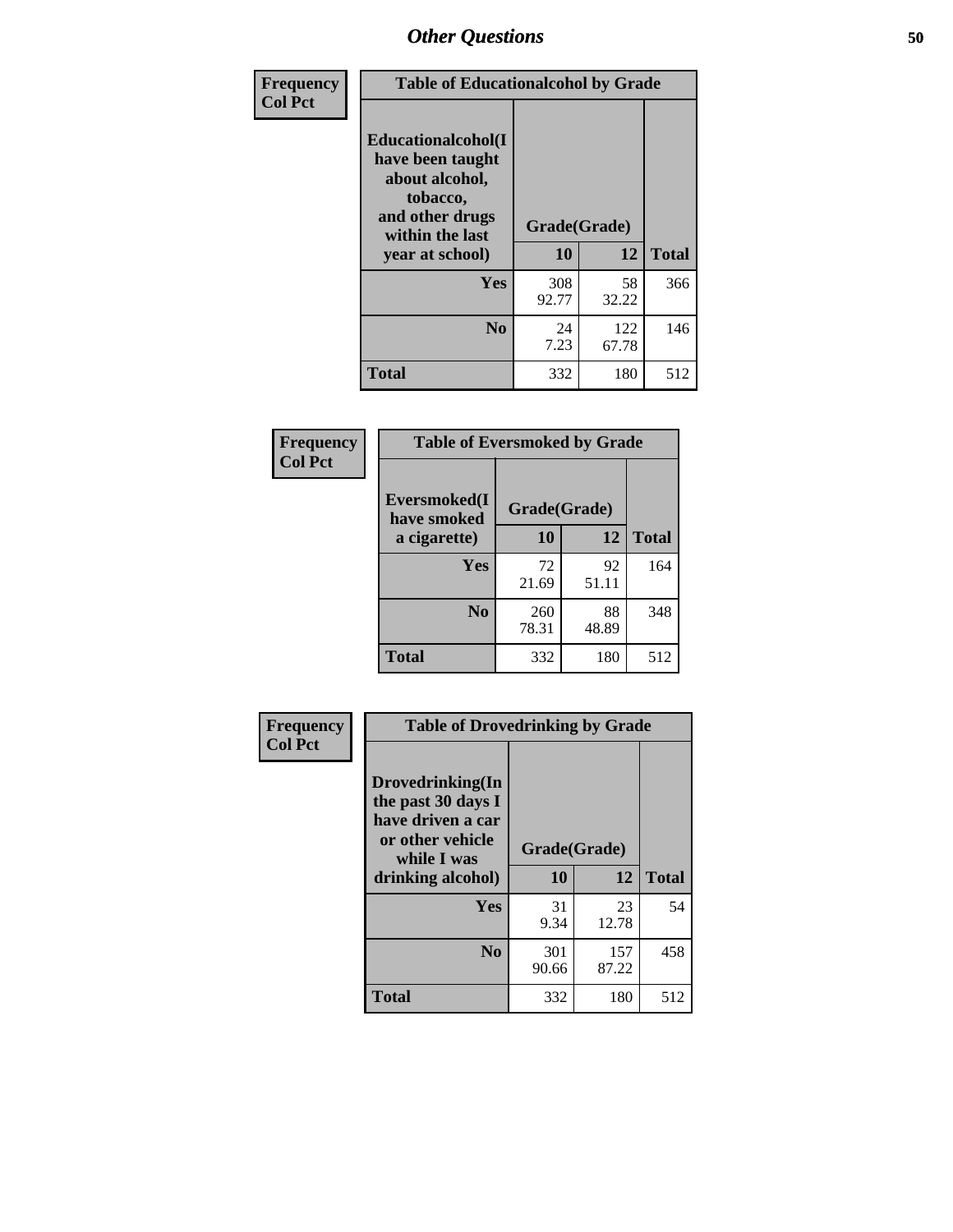| Frequency<br><b>Col Pct</b> | <b>Table of Rodedrinking by Grade</b>                                                                      |              |              |              |  |  |  |
|-----------------------------|------------------------------------------------------------------------------------------------------------|--------------|--------------|--------------|--|--|--|
|                             | Rodedrinking(In<br>the past 30 days<br>I have ridden in<br>a car with a<br>driver who had<br>been drinking | Grade(Grade) |              |              |  |  |  |
|                             | alcohol)                                                                                                   | 10           | 12           | <b>Total</b> |  |  |  |
|                             | <b>Yes</b>                                                                                                 | 57<br>17.17  | 34<br>18.89  | 91           |  |  |  |
|                             | N <sub>0</sub>                                                                                             | 275<br>82.83 | 146<br>81.11 | 421          |  |  |  |
|                             | <b>Total</b>                                                                                               | 332          | 180          | 512          |  |  |  |

#### **Frequency Col Pct**

| <b>Table of Drugsschool by Grade</b>                                                                                      |              |              |              |  |  |  |
|---------------------------------------------------------------------------------------------------------------------------|--------------|--------------|--------------|--|--|--|
| <b>Drugsschool</b> (During<br>the past 12 months,<br>I have been offered,<br>sold,<br>or given illegal<br>drugs on school | Grade(Grade) |              |              |  |  |  |
| property)                                                                                                                 | 10           | 12           | <b>Total</b> |  |  |  |
| Yes                                                                                                                       | 73<br>21.99  | 39<br>21.67  | 112          |  |  |  |
| N <sub>0</sub>                                                                                                            | 259<br>78.01 | 141<br>78.33 | 400          |  |  |  |
| <b>Total</b>                                                                                                              | 332          | 180          | 512          |  |  |  |

| Frequency      | <b>Table of Helpbullied by Grade</b>                 |              |             |              |  |  |  |  |
|----------------|------------------------------------------------------|--------------|-------------|--------------|--|--|--|--|
| <b>Col Pct</b> | $Helpb$ ullied $(I$<br>would help<br>someone who was | Grade(Grade) |             |              |  |  |  |  |
|                | being bullied)                                       | 10           | 12          | <b>Total</b> |  |  |  |  |
|                | <b>Strongly Agree</b>                                | 118<br>35.54 | 74<br>41.11 | 192          |  |  |  |  |
|                | <b>Somewhat Agree</b>                                | 165<br>49.70 | 92<br>51.11 | 257          |  |  |  |  |
|                | <b>Somewhat Disagree</b>                             | 38<br>11.45  | 11<br>6.11  | 49           |  |  |  |  |
|                | <b>Strongly Disagree</b>                             | 11<br>3.31   | 3<br>1.67   | 14           |  |  |  |  |
|                | <b>Total</b>                                         | 332          | 180         | 512          |  |  |  |  |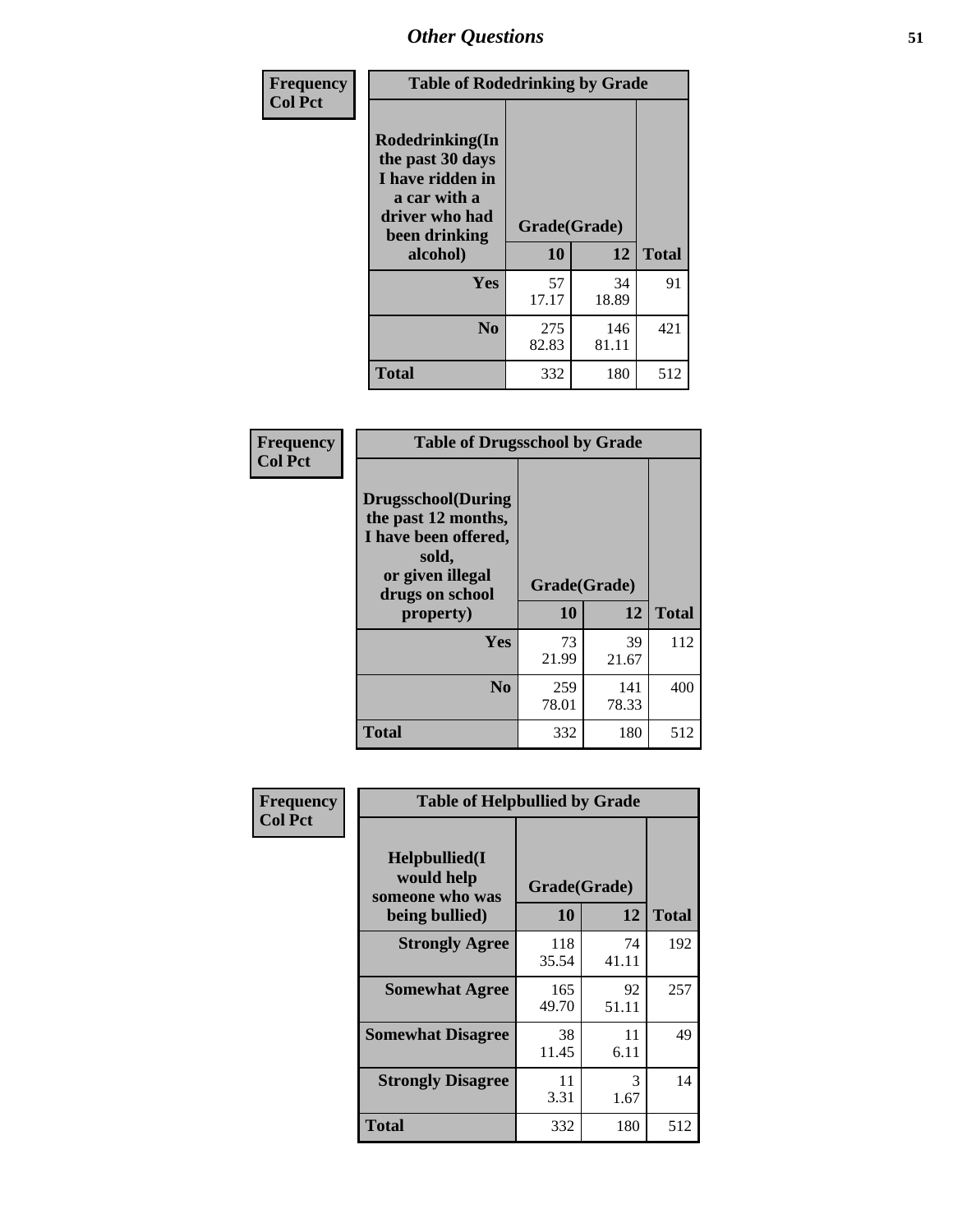| Frequency<br>Row Pct |
|----------------------|
|                      |

| <b>Table of Grade by Bingedrinking</b> |                            |                                                                                                         |                   |                   |                                           |                        |                   |              |
|----------------------------------------|----------------------------|---------------------------------------------------------------------------------------------------------|-------------------|-------------------|-------------------------------------------|------------------------|-------------------|--------------|
|                                        |                            | Bingedrinking(I have drunk five or more<br>drinks of alcohol at one sitting during the<br>last 30 days) |                   |                   |                                           |                        |                   |              |
| Grade(Grade)                           | $\mathbf 0$<br><b>Days</b> | 1 or<br>2<br>days                                                                                       | 3 to<br>5<br>days | 6 to<br>9<br>days | <b>10</b><br>t <sub>0</sub><br>19<br>days | 20<br>to<br>29<br>days | All<br>30<br>days | <b>Total</b> |
| 10                                     | 281<br>84.64               | 11<br>3.31                                                                                              | 9<br>2.71         | 11<br>3.31        | 2.11                                      | 9<br>2.71              | 4<br>1.20         | 332          |
| 12                                     | 106<br>58.89               | 21<br>11.67                                                                                             | 27<br>15.00       | 10<br>5.56        | 10<br>5.56                                | 5<br>2.78              | 0.56              | 180          |
| <b>Total</b>                           | 387                        | 32                                                                                                      | 36                | 21                | 17                                        | 14                     | 5                 | 512          |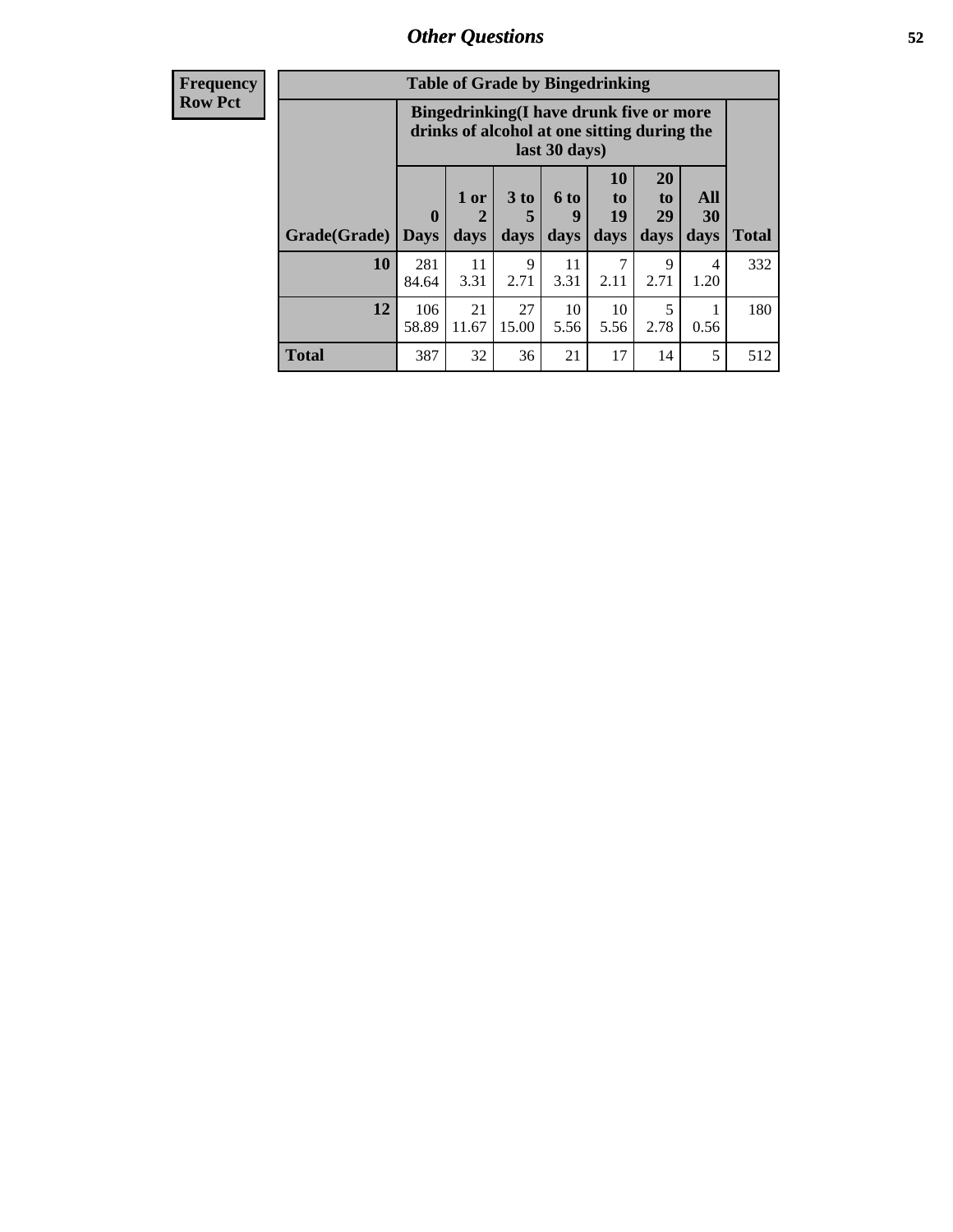## *Nutrition* **53**

| <b>Frequency</b> |
|------------------|
| <b>Row Pct</b>   |

| <b>Table of Grade by Dairy</b> |                                                                                                                                      |                                                                 |             |            |     |  |  |
|--------------------------------|--------------------------------------------------------------------------------------------------------------------------------------|-----------------------------------------------------------------|-------------|------------|-----|--|--|
|                                |                                                                                                                                      | Dairy (I eat at least 3 servings of dairy<br>products each day) |             |            |     |  |  |
| Grade(Grade)                   | Somewhat  <br><b>Somewhat</b><br><b>Strongly</b><br><b>Strongly</b><br><b>Disagree</b><br>Disagree<br><b>Total</b><br>Agree<br>Agree |                                                                 |             |            |     |  |  |
| <b>10</b>                      | 137<br>41.27                                                                                                                         | 118<br>35.54                                                    | 52<br>15.66 | 25<br>7.53 | 332 |  |  |
| 12                             | 54<br>30.00                                                                                                                          | 75<br>41.67                                                     | 38<br>21.11 | 13<br>7.22 | 180 |  |  |
| <b>Total</b>                   | 191                                                                                                                                  | 193                                                             | 90          | 38         | 512 |  |  |

| <b>Frequency</b> |  |
|------------------|--|
| <b>Row Pct</b>   |  |

| <b>Table of Grade by Fruitveg</b>                                        |                          |              |                                        |                                    |              |  |  |
|--------------------------------------------------------------------------|--------------------------|--------------|----------------------------------------|------------------------------------|--------------|--|--|
| Fruitveg(I eat at least 5 servings of fruits<br>and vegetables each day) |                          |              |                                        |                                    |              |  |  |
| Grade(Grade)                                                             | <b>Strongly</b><br>Agree | Agree        | Somewhat   Somewhat<br><b>Disagree</b> | <b>Strongly</b><br><b>Disagree</b> | <b>Total</b> |  |  |
| 10                                                                       | 63<br>18.98              | 114<br>34.34 | 117<br>35.24                           | 38<br>11.45                        | 332          |  |  |
| 12                                                                       | 22<br>12.22              | 56<br>31.11  | 75<br>41.67                            | 27<br>15.00                        | 180          |  |  |
| <b>Total</b>                                                             | 85                       | 170          | 192                                    | 65                                 | 512          |  |  |

| <b>Frequency</b> | <b>Table of Grade by Cafeteriahealthy</b> |                          |             |                                                                       |                                    |              |  |
|------------------|-------------------------------------------|--------------------------|-------------|-----------------------------------------------------------------------|------------------------------------|--------------|--|
| <b>Row Pct</b>   |                                           |                          |             | Cafeteriahealthy (School meals in my<br>school cafeteria are healthy) |                                    |              |  |
|                  | Grade(Grade)                              | <b>Strongly</b><br>Agree | Agree       | Somewhat   Somewhat<br><b>Disagree</b>                                | <b>Strongly</b><br><b>Disagree</b> | <b>Total</b> |  |
|                  | 10                                        | 16<br>4.82               | 77<br>23.19 | 101<br>30.42                                                          | 138<br>41.57                       | 332          |  |
|                  | 12                                        | 13<br>7.22               | 56<br>31.11 | 55<br>30.56                                                           | 56<br>31.11                        | 180          |  |
|                  | <b>Total</b>                              | 29                       | 133         | 156                                                                   | 194                                | 512          |  |

| <b>Frequency</b> |
|------------------|
| <b>Row Pct</b>   |

| <b>Table of Grade by Cafeterianutrition</b>                                               |                          |             |                                        |                                    |              |  |  |
|-------------------------------------------------------------------------------------------|--------------------------|-------------|----------------------------------------|------------------------------------|--------------|--|--|
| <b>Cafeterianutrition</b> (Facts about nutrition<br>are available in my school cafeteria) |                          |             |                                        |                                    |              |  |  |
| Grade(Grade)                                                                              | <b>Strongly</b><br>Agree | Agree       | Somewhat   Somewhat<br><b>Disagree</b> | <b>Strongly</b><br><b>Disagree</b> | <b>Total</b> |  |  |
| 10                                                                                        | 27<br>8.13               | 75<br>22.59 | 112<br>33.73                           | 118<br>35.54                       | 332          |  |  |
| 12                                                                                        | 14<br>7.78               | 39<br>21.67 | 68<br>37.78                            | 59<br>32.78                        | 180          |  |  |
| <b>Total</b>                                                                              | 41                       | 114         | 180                                    | 177                                | 512          |  |  |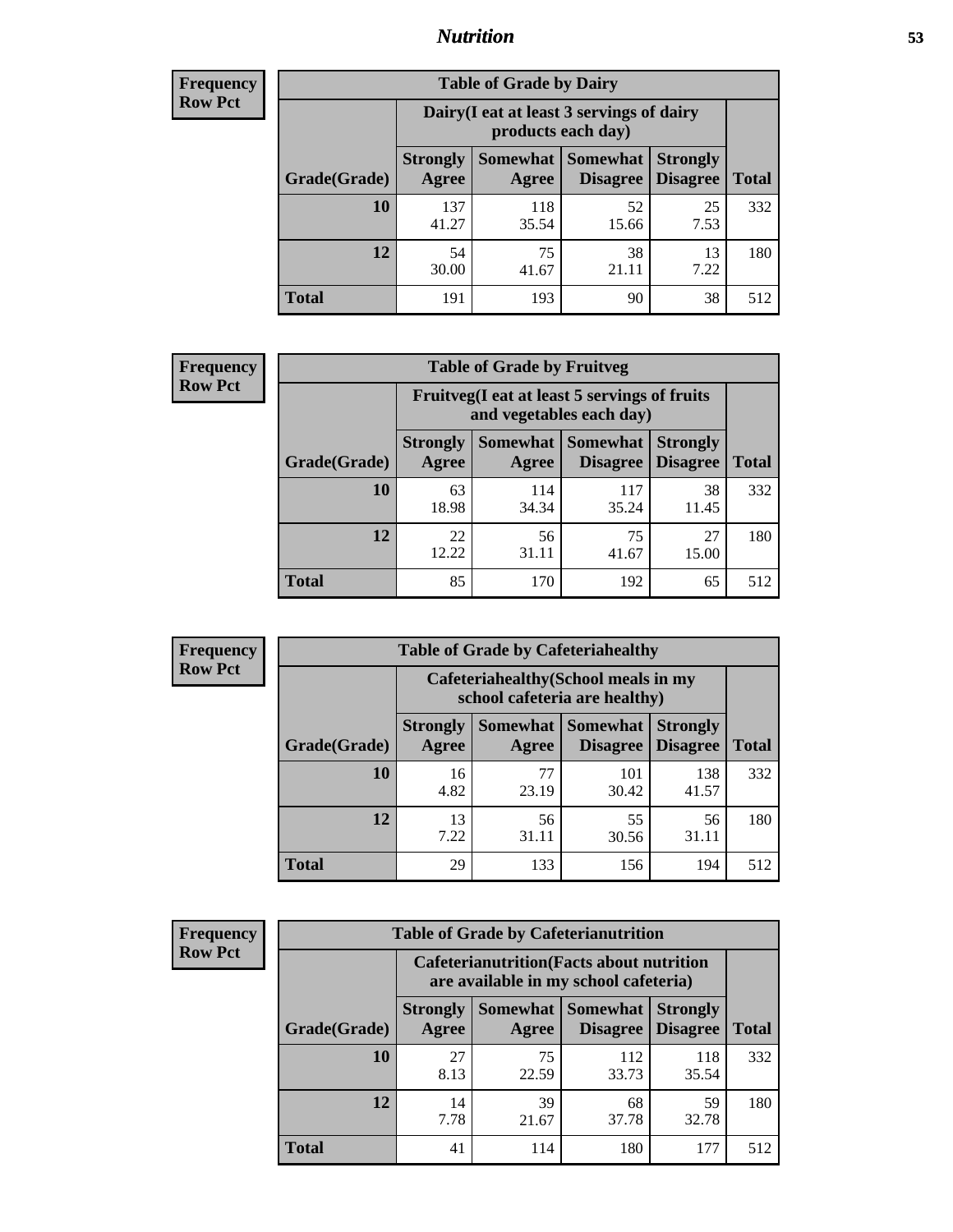## *Nutrition* **54**

| <b>Frequency</b> |
|------------------|
| <b>Row Pct</b>   |

| <b>Table of Grade by Schoollunch</b> |                                                                                                            |                                                                 |            |              |     |  |  |
|--------------------------------------|------------------------------------------------------------------------------------------------------------|-----------------------------------------------------------------|------------|--------------|-----|--|--|
|                                      |                                                                                                            | Schoollunch(I eat school lunch three or<br>more times per week) |            |              |     |  |  |
| Grade(Grade)                         | Somewhat   Somewhat<br><b>Strongly</b><br><b>Strongly</b><br><b>Disagree</b><br>Disagree<br>Agree<br>Agree |                                                                 |            |              |     |  |  |
| 10                                   | 119<br>35.84                                                                                               | 38<br>11.45                                                     | 31<br>9.34 | 144<br>43.37 | 332 |  |  |
| 12                                   | 76<br>42.22                                                                                                | 27<br>15.00                                                     | 12<br>6.67 | 65<br>36.11  | 180 |  |  |
| <b>Total</b>                         | 195                                                                                                        | 65                                                              | 43         | 209          | 512 |  |  |

| <b>Frequency</b> |  |
|------------------|--|
| <b>Row Pct</b>   |  |

| <b>Table of Grade by Foodchoices</b>                                       |                          |              |                                        |                                    |              |  |  |
|----------------------------------------------------------------------------|--------------------------|--------------|----------------------------------------|------------------------------------|--------------|--|--|
| <b>Foodchoices</b> (I make healthy food choices in<br>my school cafeteria) |                          |              |                                        |                                    |              |  |  |
| Grade(Grade)                                                               | <b>Strongly</b><br>Agree | Agree        | <b>Somewhat   Somewhat</b><br>Disagree | <b>Strongly</b><br><b>Disagree</b> | <b>Total</b> |  |  |
| 10                                                                         | 34<br>10.24              | 123<br>37.05 | 83<br>25.00                            | 92<br>27.71                        | 332          |  |  |
| 12                                                                         | 33<br>18.33              | 56<br>31.11  | 54<br>30.00                            | 37<br>20.56                        | 180          |  |  |
| <b>Total</b>                                                               | 67                       | 179          | 137                                    | 129                                | 512          |  |  |

| <b>Frequency</b> | <b>Table of Grade by Wholewheat</b> |                                                                                                             |                     |                             |                                    |              |  |  |
|------------------|-------------------------------------|-------------------------------------------------------------------------------------------------------------|---------------------|-----------------------------|------------------------------------|--------------|--|--|
| <b>Row Pct</b>   |                                     | Wholewheat (There are whole wheat and<br>multigrain breads and cereals available in<br>my school cafeteria) |                     |                             |                                    |              |  |  |
|                  | Grade(Grade)                        | <b>Strongly</b><br>Agree                                                                                    | Somewhat  <br>Agree | Somewhat<br><b>Disagree</b> | <b>Strongly</b><br><b>Disagree</b> | <b>Total</b> |  |  |
|                  | 10                                  | 38<br>11.45                                                                                                 | 62<br>18.67         | 100<br>30.12                | 132<br>39.76                       | 332          |  |  |
|                  | 12                                  | 14<br>7.78                                                                                                  | 60<br>33.33         | 51<br>28.33                 | 55<br>30.56                        | 180          |  |  |
|                  | <b>Total</b>                        | 52                                                                                                          | 122                 | 151                         | 187                                | 512          |  |  |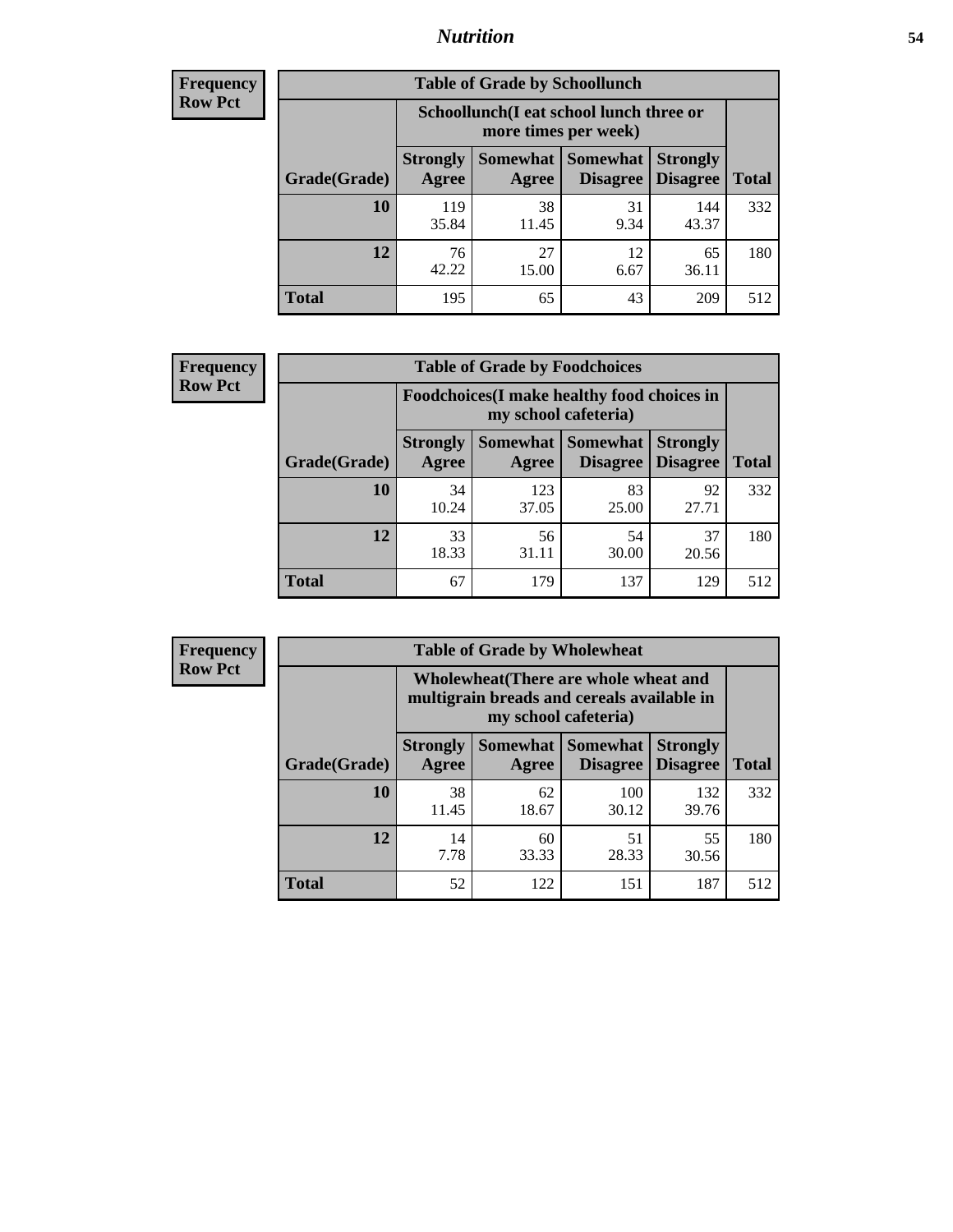## *Nutrition* **55**

**Frequency Row Pct**

| <b>Table of Grade by Healthyvending</b> |                                                                                                                                               |                          |                                    |                                    |              |  |  |  |
|-----------------------------------------|-----------------------------------------------------------------------------------------------------------------------------------------------|--------------------------|------------------------------------|------------------------------------|--------------|--|--|--|
|                                         | Healthyvending (If only healthy snacks and<br>beverages were available in the vending<br>machines during the school day,<br>I would buy them) |                          |                                    |                                    |              |  |  |  |
| Grade(Grade)                            | <b>Strongly</b><br>Agree                                                                                                                      | <b>Somewhat</b><br>Agree | <b>Somewhat</b><br><b>Disagree</b> | <b>Strongly</b><br><b>Disagree</b> | <b>Total</b> |  |  |  |
| 10                                      | 58<br>17.47                                                                                                                                   | 108<br>32.53             | 64<br>19.28                        | 102<br>30.72                       | 332          |  |  |  |
| 12                                      | 26<br>14.44                                                                                                                                   | 49<br>27.22              | 49<br>27.22                        | 56<br>31.11                        | 180          |  |  |  |
| <b>Total</b>                            | 84                                                                                                                                            | 157                      | 113                                | 158                                | 512          |  |  |  |

**Frequency Row Pct**

| <b>Table of Grade by Schoolbreakfast</b> |                                                                                                                                        |              |                                        |                                    |              |  |  |  |
|------------------------------------------|----------------------------------------------------------------------------------------------------------------------------------------|--------------|----------------------------------------|------------------------------------|--------------|--|--|--|
|                                          | Schoolbreakfast(If breakfast were<br>available at school,<br>but outside the cafeteria,<br>I would eat breakfast at school more often) |              |                                        |                                    |              |  |  |  |
| Grade(Grade)                             | <b>Strongly</b><br><b>Agree</b>                                                                                                        | Agree        | Somewhat   Somewhat<br><b>Disagree</b> | <b>Strongly</b><br><b>Disagree</b> | <b>Total</b> |  |  |  |
| 10                                       | 91<br>27.41                                                                                                                            | 110<br>33.13 | 56<br>16.87                            | 75<br>22.59                        | 332          |  |  |  |
| 12                                       | 51<br>28.33                                                                                                                            | 60<br>33.33  | 29<br>16.11                            | 40<br>22.22                        | 180          |  |  |  |
| <b>Total</b>                             | 142                                                                                                                                    | 170          | 85                                     | 115                                | 512          |  |  |  |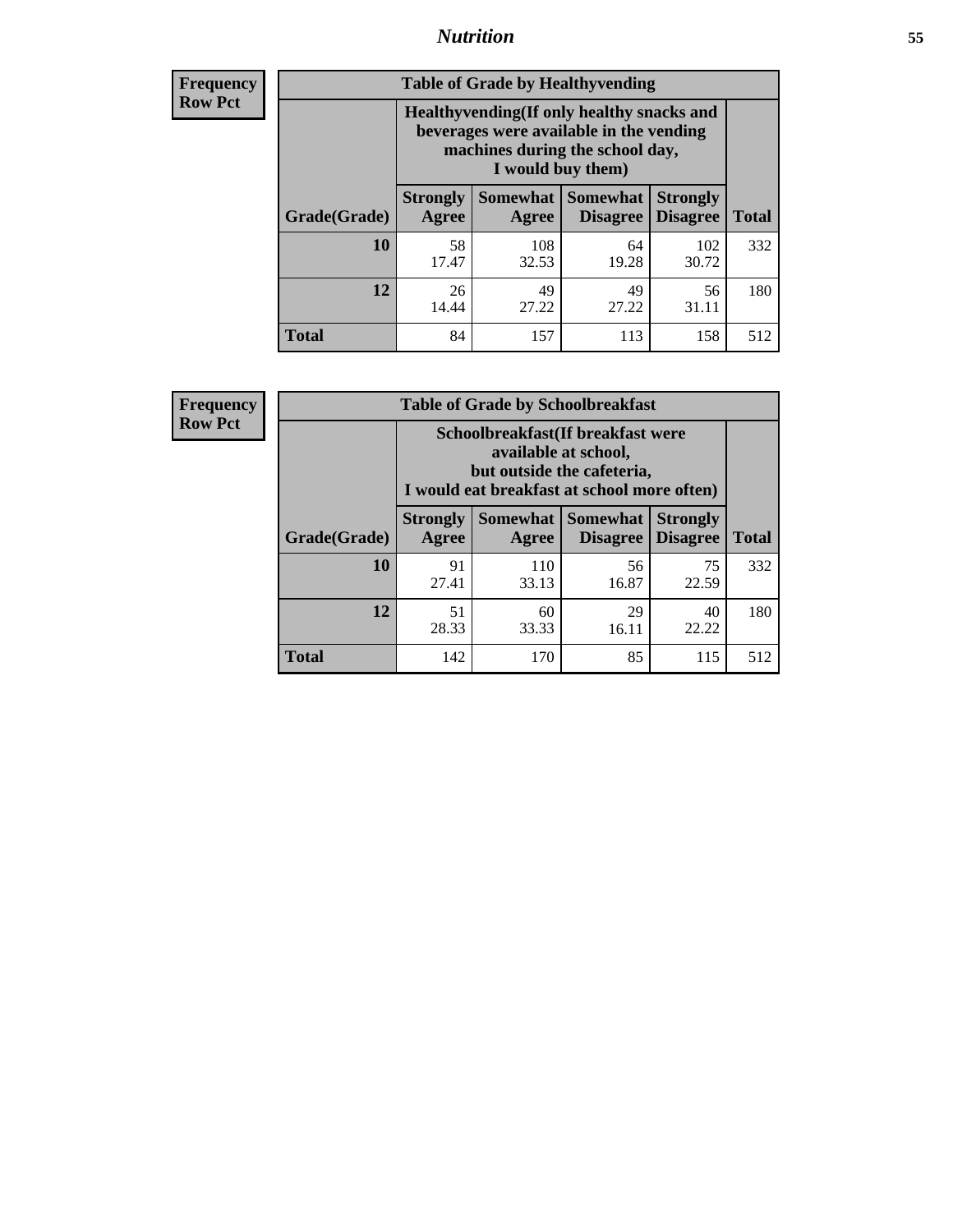| Frequency<br><b>Col Pct</b> | <b>Table of Educationaids by Grade</b>                                                                    |                    |              |              |
|-----------------------------|-----------------------------------------------------------------------------------------------------------|--------------------|--------------|--------------|
|                             | <b>Educationaids</b> (I<br>have been<br>taught about<br><b>HIV/AIDS</b> at<br>school in the<br>past year) | Grade(Grade)<br>10 | 12           | <b>Total</b> |
|                             | Yes                                                                                                       | 306<br>92.17       | 62<br>34.44  | 368          |
|                             | N <sub>0</sub>                                                                                            | 26<br>7.83         | 118<br>65.56 | 144          |
|                             | <b>Total</b>                                                                                              | 332                | 180          | 512          |

| Frequency      | <b>Table of Educationcharacter by Grade</b>                 |              |             |              |  |
|----------------|-------------------------------------------------------------|--------------|-------------|--------------|--|
| <b>Col Pct</b> | Educationcharacter(I<br>have been taught<br>about character |              |             |              |  |
|                | education in the past                                       | Grade(Grade) |             |              |  |
|                | year at school)                                             | 10           | 12          | <b>Total</b> |  |
|                | Yes                                                         | 253<br>76.20 | 93<br>51.67 | 346          |  |
|                | N <sub>0</sub>                                              | 79<br>23.80  | 87<br>48.33 | 166          |  |
|                | <b>Total</b>                                                | 332          | 180         | 512          |  |

| Frequency      | <b>Table of Gradcoach1 by Grade</b>              |              |              |              |
|----------------|--------------------------------------------------|--------------|--------------|--------------|
| <b>Col Pct</b> | Gradcoach1(I<br>know who my<br><b>Graduation</b> | Grade(Grade) |              |              |
|                | Coach is)                                        | 10           | 12           | <b>Total</b> |
|                | Yes                                              | 37<br>11.14  | 64<br>35.56  | 101          |
|                | N <sub>0</sub>                                   | 295<br>88.86 | 116<br>64.44 | 411          |
|                | <b>Total</b>                                     | 332          | 180          | 512          |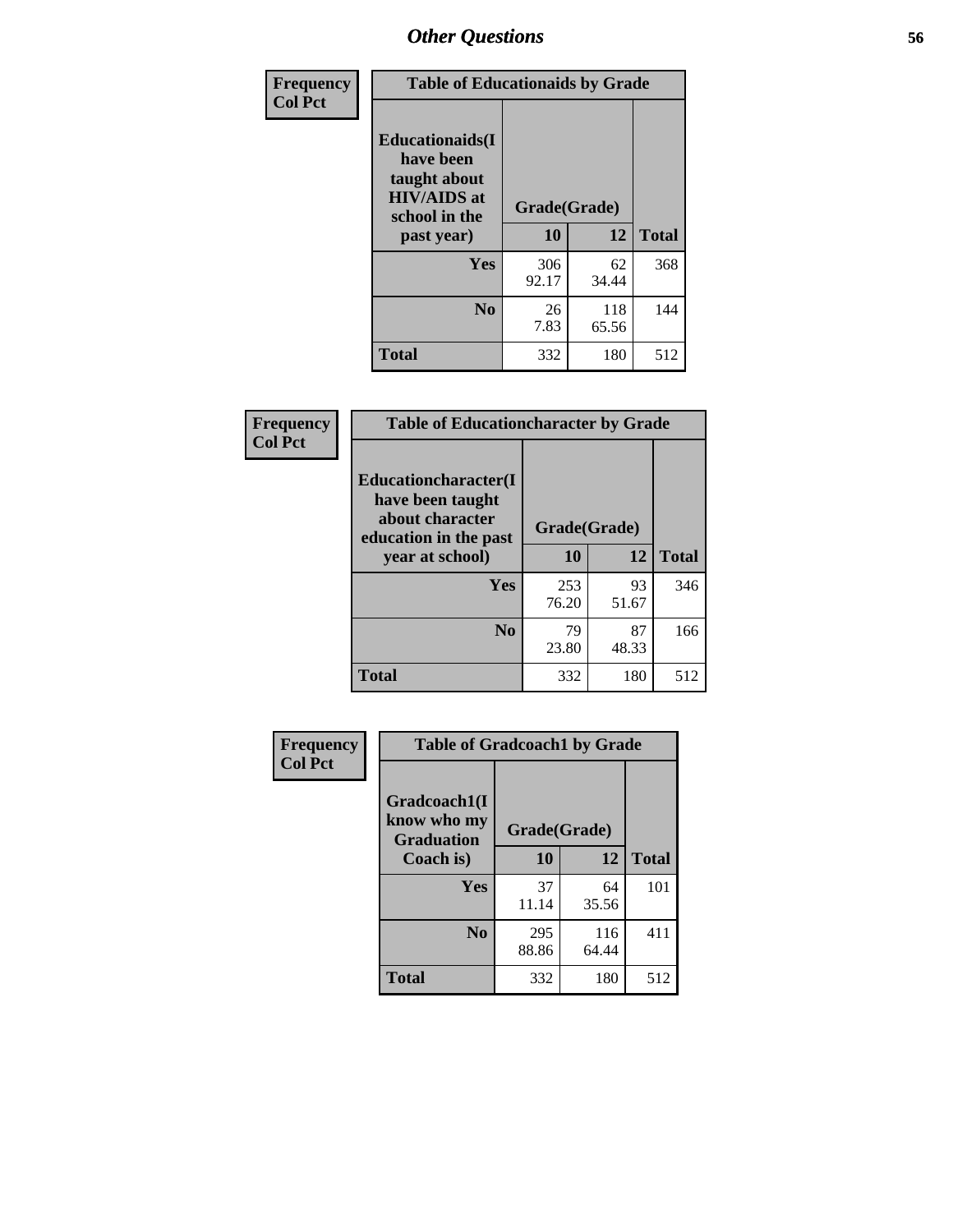| Frequency      | <b>Table of Gradcoach2 by Grade</b> |              |              |              |
|----------------|-------------------------------------|--------------|--------------|--------------|
| <b>Col Pct</b> | Gradcoach2(I<br>have                |              |              |              |
|                | contacted my<br><b>Graduation</b>   | Grade(Grade) |              |              |
|                | Coach)                              | 10           | 12           | <b>Total</b> |
|                | Yes                                 | 13<br>3.92   | 37<br>20.56  | 50           |
|                | N <sub>0</sub>                      | 319<br>96.08 | 143<br>79.44 | 462          |
|                | <b>Total</b>                        | 332          | 180          | 512          |

| Frequency<br><b>Col Pct</b> | <b>Table of Gradcoach3 by Grade</b>                                         |              |              |              |
|-----------------------------|-----------------------------------------------------------------------------|--------------|--------------|--------------|
|                             | Gradcoach3(I<br>have received<br>assistance<br>from my<br><b>Graduation</b> | Grade(Grade) |              |              |
|                             | Coach)                                                                      | 10           | 12           | <b>Total</b> |
|                             | Yes                                                                         | 11<br>3.31   | 34<br>18.89  | 45           |
|                             | N <sub>0</sub>                                                              | 60<br>18.07  | 38<br>21.11  | 98           |
|                             | Don't know                                                                  | 261<br>78.61 | 108<br>60.00 | 369          |
|                             | <b>Total</b>                                                                | 332          | 180          | 512          |

| Frequency<br><b>Col Pct</b> | <b>Table of Selfharm by Grade</b><br><b>Selfharm</b> (During<br>the past 12<br>months,<br>I harmed myself<br>on purpose<br><b>Suicideconsider</b><br>During the past |                    |              |              |
|-----------------------------|----------------------------------------------------------------------------------------------------------------------------------------------------------------------|--------------------|--------------|--------------|
|                             | 12 months,<br>I seriously<br>considered<br>suicide)                                                                                                                  | Grade(Grade)<br>10 | 12           | <b>Total</b> |
|                             | Yes                                                                                                                                                                  | 33<br>9.94         | 26<br>14.44  | 59           |
|                             | N <sub>0</sub>                                                                                                                                                       | 299<br>90.06       | 154<br>85.56 | 453          |
|                             | Total                                                                                                                                                                | 332                | 180          | 512          |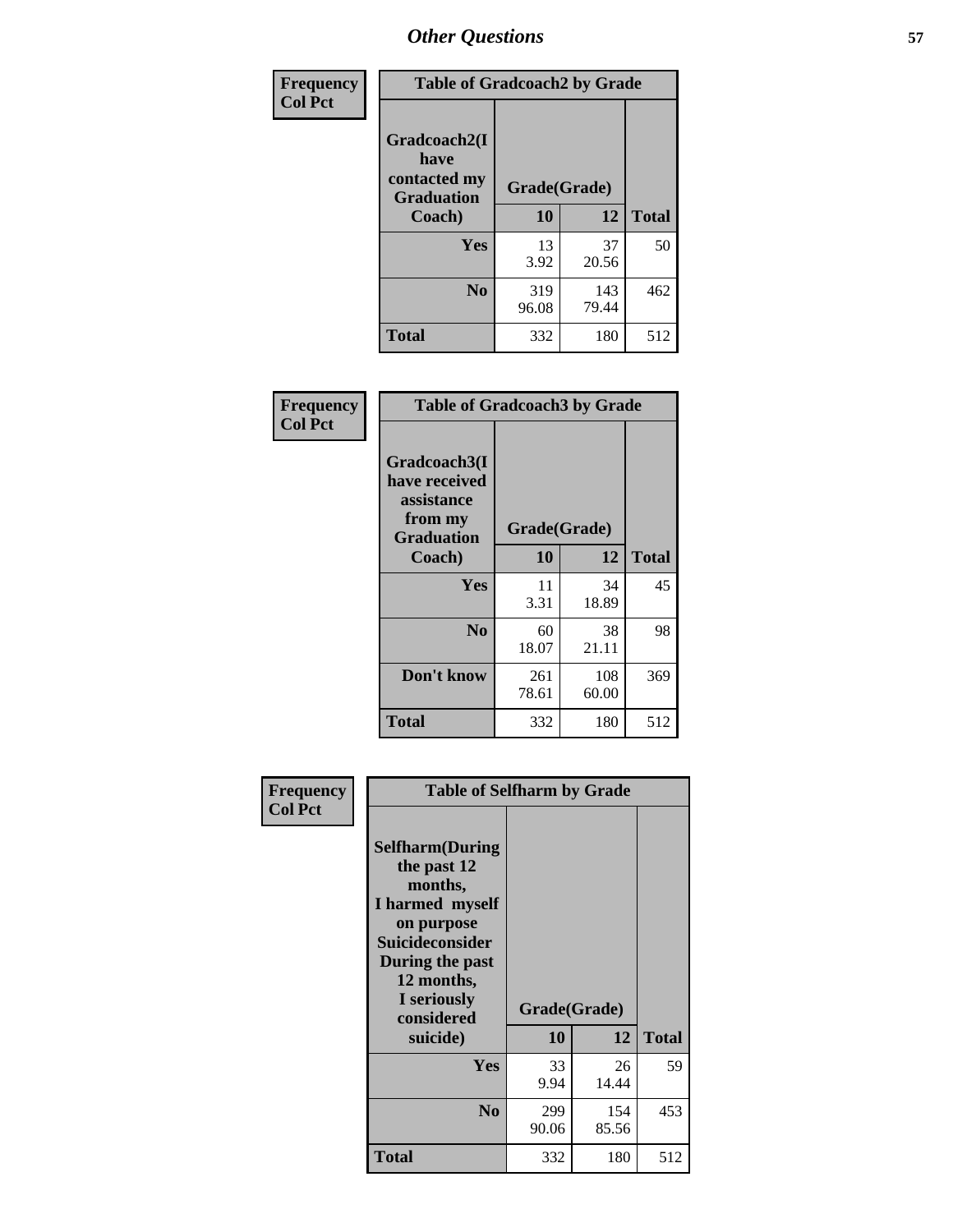| <b>Frequency</b> | <b>Table of Suicideconsider by Grade</b> |              |              |              |
|------------------|------------------------------------------|--------------|--------------|--------------|
| <b>Col Pct</b>   |                                          | Grade(Grade) |              |              |
|                  | <b>Suicideconsider</b>                   | <b>10</b>    | 12           | <b>Total</b> |
|                  | Yes                                      | 34<br>10.24  | 18<br>10.00  | 52           |
|                  | N <sub>0</sub>                           | 298<br>89.76 | 162<br>90.00 | 460          |
|                  | Total                                    | 332          | 180          | 512          |

| Frequency      | <b>Table of Suicideattempt by Grade</b>              |              |              |              |
|----------------|------------------------------------------------------|--------------|--------------|--------------|
| <b>Col Pct</b> | Suicideattempt(I<br>have attempted<br>suicide in the | Grade(Grade) |              |              |
|                | last year)                                           | 10           | 12           | <b>Total</b> |
|                | Yes                                                  | 8<br>2.41    | 3.89         | 15           |
|                | $\bf No$                                             | 324<br>97.59 | 173<br>96.11 | 497          |
|                | <b>Total</b>                                         | 332          | 180          | 512          |

| Frequency      | <b>Table of Instantmessaged by Grade</b>                       |              |              |              |
|----------------|----------------------------------------------------------------|--------------|--------------|--------------|
| <b>Col Pct</b> | <b>Instantmessaged</b> (I<br>have instant<br>messaged people I | Grade(Grade) |              |              |
|                | do not even know)                                              | 10           | 12           | <b>Total</b> |
|                | Yes                                                            | 117<br>35.24 | 57<br>31.67  | 174          |
|                | N <sub>0</sub>                                                 | 215<br>64.76 | 123<br>68.33 | 338          |
|                | <b>Total</b>                                                   | 332          | 180          | 512          |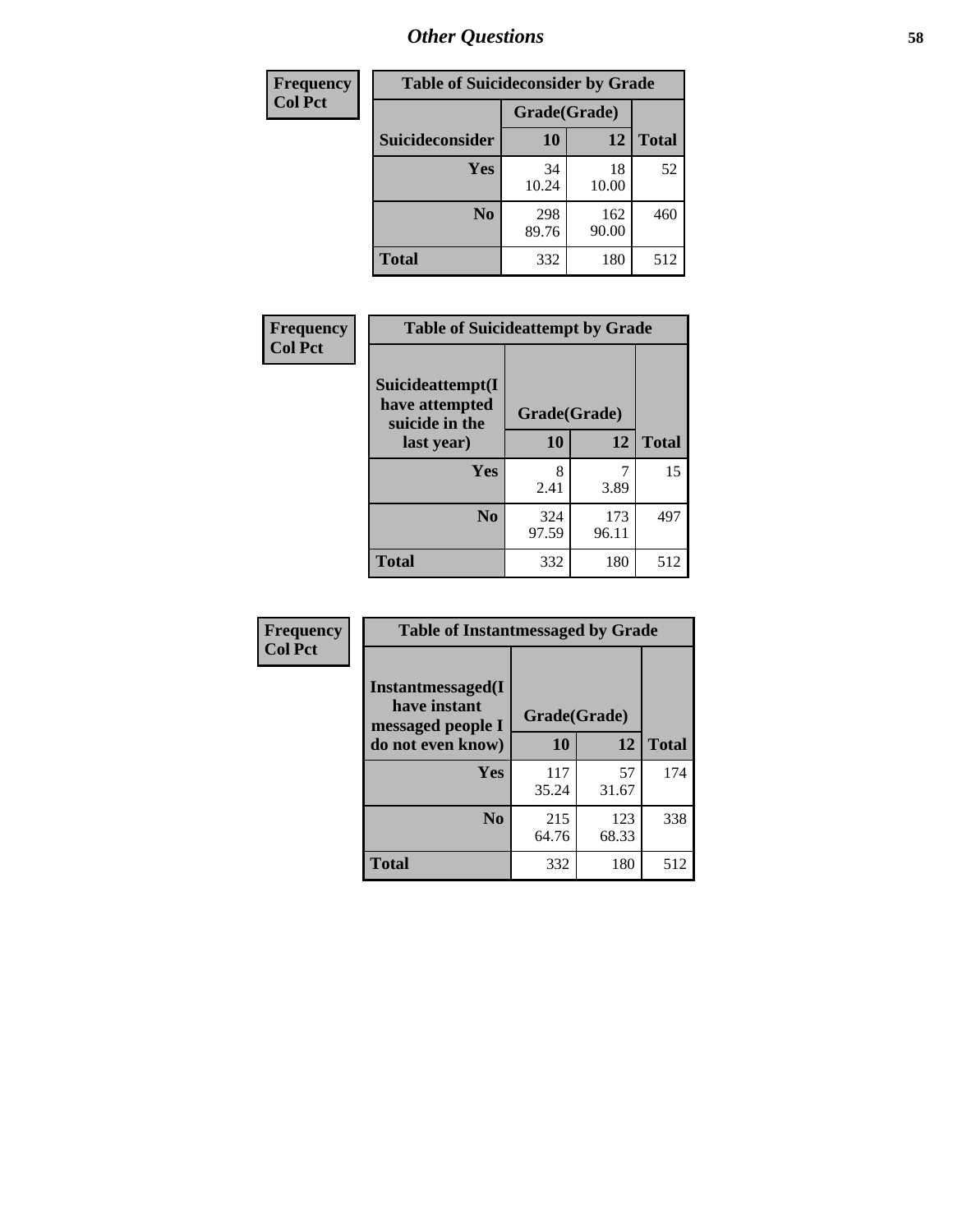| Frequency      | <b>Table of Getsalong by Grade</b>                          |              |             |              |
|----------------|-------------------------------------------------------------|--------------|-------------|--------------|
| <b>Col Pct</b> | <b>Getsalong</b> (I get<br>along with other<br>students and | Grade(Grade) |             |              |
|                | adults)                                                     | 10           | 12          | <b>Total</b> |
|                | <b>Strongly Agree</b>                                       | 157<br>47.29 | 99<br>55.00 | 256          |
|                | <b>Somewhat Agree</b>                                       | 147<br>44.28 | 74<br>41.11 | 221          |
|                | <b>Somewhat Disagree</b>                                    | 19<br>5.72   | 6<br>3.33   | 25           |
|                | <b>Strongly Disagree</b>                                    | 9<br>2.71    | 0.56        | 10           |
|                | <b>Total</b>                                                | 332          | 180         | 512          |

| <b>Frequency</b> |  |
|------------------|--|
| <b>Col Pct</b>   |  |

| <b>Table of Safehome by Grade</b> |                    |              |              |  |  |
|-----------------------------------|--------------------|--------------|--------------|--|--|
| Safehome(I feel<br>safe at home)  | Grade(Grade)<br>10 | 12           | <b>Total</b> |  |  |
| <b>Strongly Agree</b>             | 241<br>72.59       | 137<br>76.11 | 378          |  |  |
| <b>Somewhat Agree</b>             | 66<br>19.88        | 33<br>18.33  | 99           |  |  |
| <b>Somewhat Disagree</b>          | 16<br>4.82         | 3.89         | 23           |  |  |
| <b>Strongly Disagree</b>          | 9<br>2.71          | 3<br>1.67    | 12           |  |  |
| <b>Total</b>                      | 332                | 180          | 512          |  |  |

| Frequency      | <b>Table of Adulttalk by Grade</b>                                                                 |                    |              |              |  |  |  |  |
|----------------|----------------------------------------------------------------------------------------------------|--------------------|--------------|--------------|--|--|--|--|
| <b>Col Pct</b> | <b>Adulttalk</b> (I<br>know an<br>adult at<br>school that<br>I can talk<br>with if I<br>need help) | Grade(Grade)<br>10 | 12           | <b>Total</b> |  |  |  |  |
|                | <b>Yes</b>                                                                                         | 222<br>66.87       | 145<br>80.56 | 367          |  |  |  |  |
|                | N <sub>0</sub>                                                                                     | 110<br>33.13       | 35<br>19.44  | 145          |  |  |  |  |
|                | <b>Total</b>                                                                                       | 332                | 180          | 512          |  |  |  |  |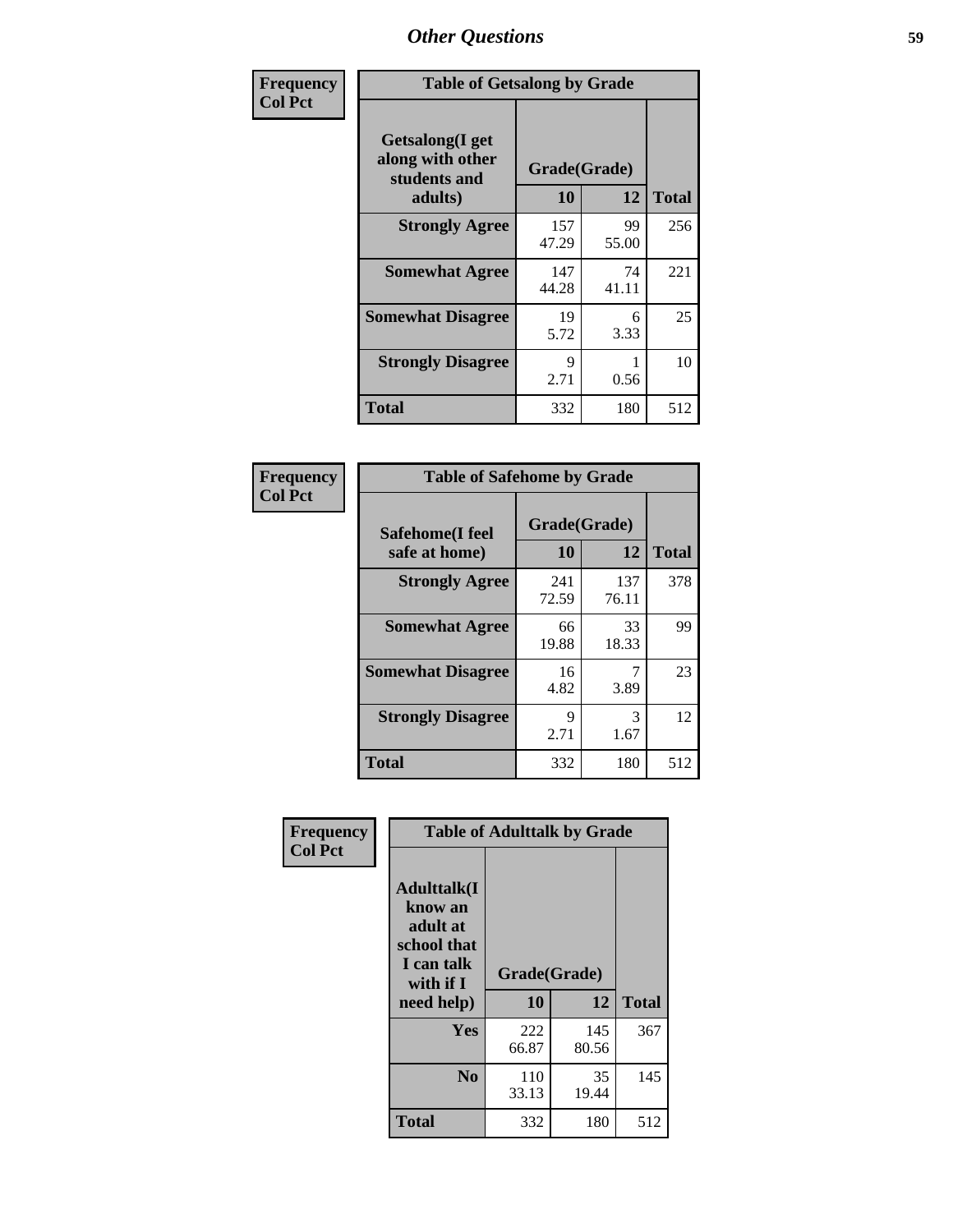**Frequency Row Pct**

| <b>Table of Grade by Tytime</b> |             |                                                                                         |             |             |                       |            |              |  |  |  |
|---------------------------------|-------------|-----------------------------------------------------------------------------------------|-------------|-------------|-----------------------|------------|--------------|--|--|--|
|                                 |             | Tvtime (On an average school day,<br>how much unsupervised time do I spend watching TV) |             |             |                       |            |              |  |  |  |
|                                 |             | <b>Less that</b><br>$2 - 3$<br>$4 - 5$<br>$6+$                                          |             |             |                       |            |              |  |  |  |
| Grade(Grade)   None             |             | hour/day                                                                                | hour/day    | hours/day   | hours/day   hours/day |            | <b>Total</b> |  |  |  |
| 10                              | 48<br>14.46 | 76<br>22.89                                                                             | 81<br>24.40 | 97<br>29.22 | 16<br>4.82            | 14<br>4.22 | 332          |  |  |  |
| 12                              | 27<br>15.00 | 42<br>23.33                                                                             | 39<br>21.67 | 55<br>30.56 | 13<br>7.22            | 2.22       | 180          |  |  |  |
| <b>Total</b>                    | 75          | 118                                                                                     | 120         | 152         | 29                    | 18         | 512          |  |  |  |

**Frequency Row Pct**

| <b>Table of Grade by Computertime</b> |            |                                                                                                              |             |              |            |            |                     |  |  |  |
|---------------------------------------|------------|--------------------------------------------------------------------------------------------------------------|-------------|--------------|------------|------------|---------------------|--|--|--|
|                                       |            | Computertime (On an average school day,<br>how much unsupervised time do I spend on the computer)            |             |              |            |            |                     |  |  |  |
| Grade(Grade)                          | None $ $   | <b>Less that</b><br>$4 - 5$<br>$2 - 3$<br>$6+$<br>hour/day   hour/day<br>hours/day<br>hours/day<br>hours/day |             |              |            |            |                     |  |  |  |
| 10                                    |            |                                                                                                              | 77          |              |            |            | <b>Total</b><br>332 |  |  |  |
|                                       | 29<br>8.73 | 84<br>25.30                                                                                                  | 23.19       | 104<br>31.33 | 19<br>5.72 | 19<br>5.72 |                     |  |  |  |
| 12                                    | ⇁<br>3.89  | 44<br>24.44                                                                                                  | 46<br>25.56 | 64<br>35.56  | 16<br>8.89 | 3<br>1.67  | 180                 |  |  |  |
| <b>Total</b>                          | 36         | 128                                                                                                          | 123         | 168          | 35         | 22         | 512                 |  |  |  |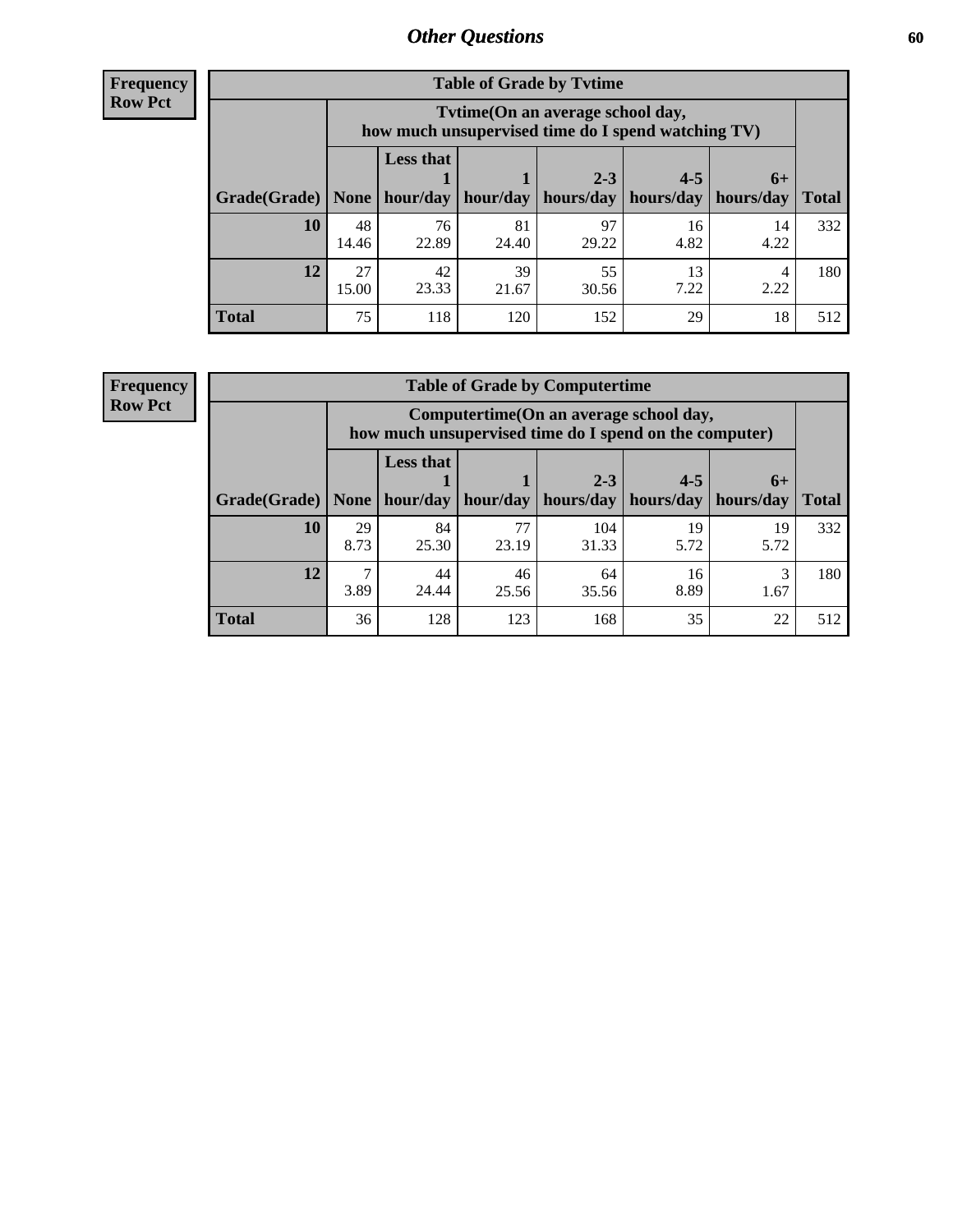#### *Questions about Driving Laws* **61** *Driving Questions were asked only of high school students.*

| <b>Frequency</b> |
|------------------|
| <b>Row Pct</b>   |

| <b>Table of Grade by License1</b> |                  |                                                                                                                                           |                |            |               |              |  |  |  |
|-----------------------------------|------------------|-------------------------------------------------------------------------------------------------------------------------------------------|----------------|------------|---------------|--------------|--|--|--|
|                                   |                  | License1(During the first 6 months of driving<br>with a provisional license,<br>the only passengers who can ride with the<br>driver are:) |                |            |               |              |  |  |  |
| Grade(Grade)                      | <b>Parent or</b> | Family<br><b>Guardian</b>   Members                                                                                                       | <b>Friends</b> | Anyone     | Don't<br>Know | <b>Total</b> |  |  |  |
| 10                                | 70<br>21.08      | 193<br>58.13                                                                                                                              | 6<br>1.81      | 13<br>3.92 | 50<br>15.06   | 332          |  |  |  |
| 12                                | 31<br>17.22      | 136<br>75.56                                                                                                                              | 0.56           | 3<br>1.67  | 9<br>5.00     | 180          |  |  |  |
| Total                             | 101              | 329                                                                                                                                       | 7              | 16         | 59            | 512          |  |  |  |

| <b>Frequency</b> | <b>Table of Grade by License2</b>                                                                        |                           |                              |                              |                                                      |                      |              |  |  |
|------------------|----------------------------------------------------------------------------------------------------------|---------------------------|------------------------------|------------------------------|------------------------------------------------------|----------------------|--------------|--|--|
| <b>Row Pct</b>   | License2(17 yr old drivers with a<br>provisional driver's license cannot<br>drive between the hours of:) |                           |                              |                              |                                                      |                      |              |  |  |
|                  | Grade(Grade)                                                                                             | <b>Midnight</b><br>to 6am | 1am<br>t <sub>0</sub><br>5am | 1am<br>t <sub>0</sub><br>6am | N <sub>0</sub><br>curfew<br>for $17$<br>year<br>olds | Don't<br><b>Know</b> | <b>Total</b> |  |  |
|                  | 10                                                                                                       | 188<br>56.63              | 31<br>9.34                   | 20<br>6.02                   | 22<br>6.63                                           | 71<br>21.39          | 332          |  |  |
|                  | 12                                                                                                       | 143<br>79.44              | 17<br>9.44                   | 6<br>3.33                    | 3<br>1.67                                            | 11<br>6.11           | 180          |  |  |
|                  | <b>Total</b>                                                                                             | 331                       | 48                           | 26                           | 25                                                   | 82                   | 512          |  |  |

| Frequency      | <b>Table of Grade by License3</b> |                                       |                                     |                 |            |            |               |              |  |
|----------------|-----------------------------------|---------------------------------------|-------------------------------------|-----------------|------------|------------|---------------|--------------|--|
| <b>Row Pct</b> |                                   | License3(For drivers under the age of | what level of alcohol is considered | 21,<br>$DUI$ ?) |            |            |               |              |  |
|                | Grade(Grade)                      | Any<br><b>Amount</b>                  | 0.02                                | $\vert$ 0.04    | 0.06       | 0.08       | Don't<br>know | <b>Total</b> |  |
|                | 10                                | 97<br>29.22                           | 109<br>32.83                        | 24<br>7.23      | 16<br>4.82 | 23<br>6.93 | 63<br>18.98   | 332          |  |
|                | 12                                | 54<br>30.00                           | 62<br>34.44                         | 15<br>8.33      | 7<br>3.89  | 14<br>7.78 | 28<br>15.56   | 180          |  |
|                | <b>Total</b>                      | 151                                   | 171                                 | 39              | 23         | 37         | 91            | 512          |  |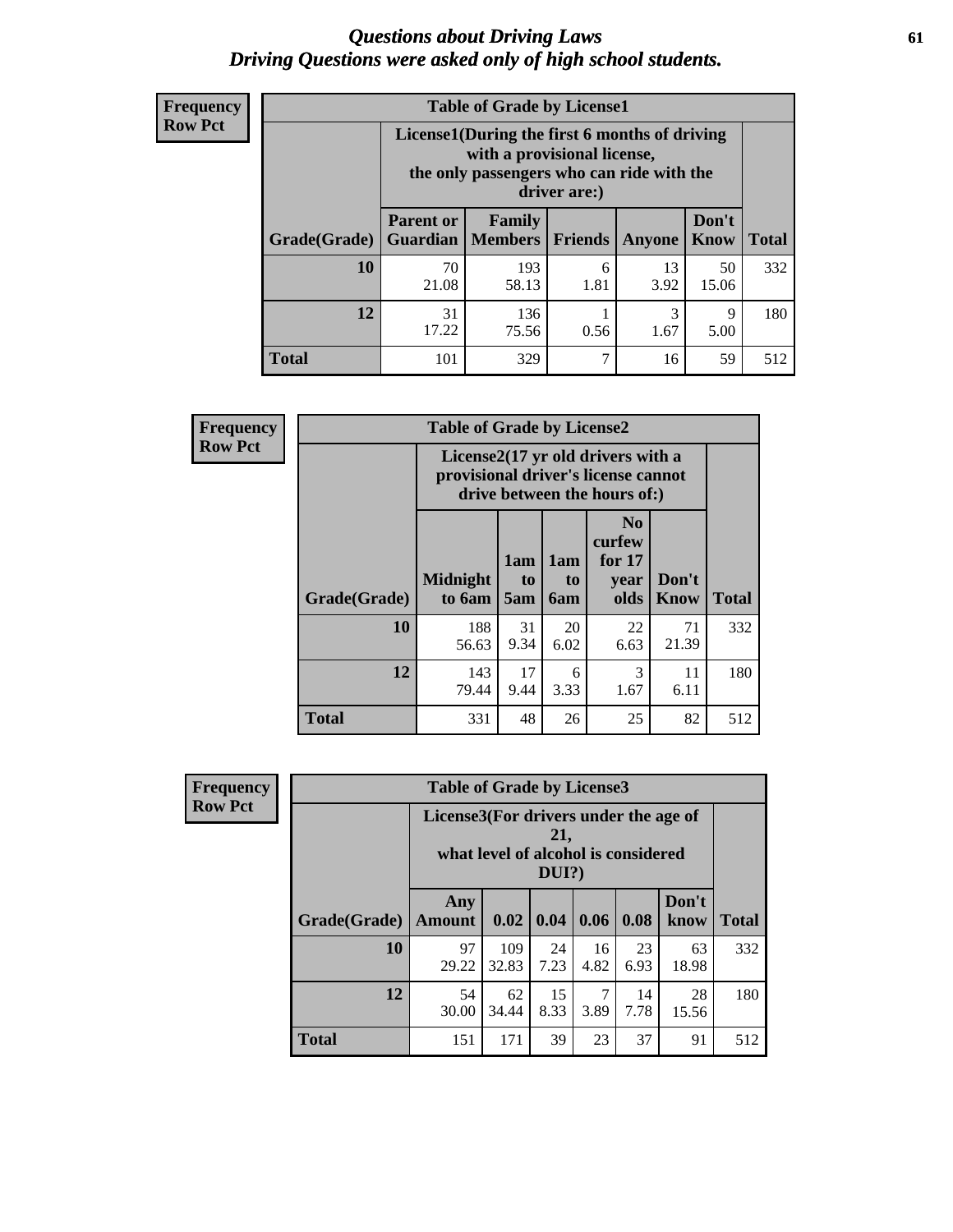#### *Questions about Driving Laws* **62** *Driving Questions were asked only of high school students.*

**Frequency Row Pct**

| <b>Table of Grade by License4</b> |              |                                                                                                                      |              |                                      |                                             |               |              |  |  |
|-----------------------------------|--------------|----------------------------------------------------------------------------------------------------------------------|--------------|--------------------------------------|---------------------------------------------|---------------|--------------|--|--|
|                                   |              | License4(A driver under 21 automatically<br>loses his/her license if caught exceeding the<br>posted speet limit by:) |              |                                      |                                             |               |              |  |  |
| Grade(Grade)                      | $15+$<br>mph | $25+$<br>mph                                                                                                         | $35+$<br>mph | <b>Depends</b><br><b>on</b><br>judge | Can't<br>lose<br>license<br>for<br>speeding | Don't<br>know | <b>Total</b> |  |  |
| 10                                | 56<br>16.87  | 69<br>20.78                                                                                                          | 63<br>18.98  | 17<br>5.12                           | 22<br>6.63                                  | 105<br>31.63  | 332          |  |  |
| 12                                | 22<br>12.22  | 64<br>35.56                                                                                                          | 32<br>17.78  | 12<br>6.67                           | 10<br>5.56                                  | 40<br>22.22   | 180          |  |  |
| <b>Total</b>                      | 78           | 133                                                                                                                  | 95           | 29                                   | 32                                          | 145           | 512          |  |  |

| Frequency      | <b>Table of Grade by License5</b> |             |                                                                                                                                                             |               |       |  |  |  |
|----------------|-----------------------------------|-------------|-------------------------------------------------------------------------------------------------------------------------------------------------------------|---------------|-------|--|--|--|
| <b>Row Pct</b> |                                   |             | License5(A)<br>Georgia teenager<br>with family<br>connections or a<br>good lawyer can<br>break a teen<br>driving law and<br>keep their driver's<br>license) |               |       |  |  |  |
|                | Grade(Grade)                      | <b>Yes</b>  | N <sub>0</sub>                                                                                                                                              | Don't<br>know | Total |  |  |  |
|                | 10                                | 46<br>13.86 | 178<br>53.61                                                                                                                                                | 108<br>32.53  | 332   |  |  |  |
|                | 12                                | 61<br>33.89 | 76<br>42.22                                                                                                                                                 | 43<br>23.89   | 180   |  |  |  |
|                | Total                             | 107         | 254                                                                                                                                                         | 151           | 512   |  |  |  |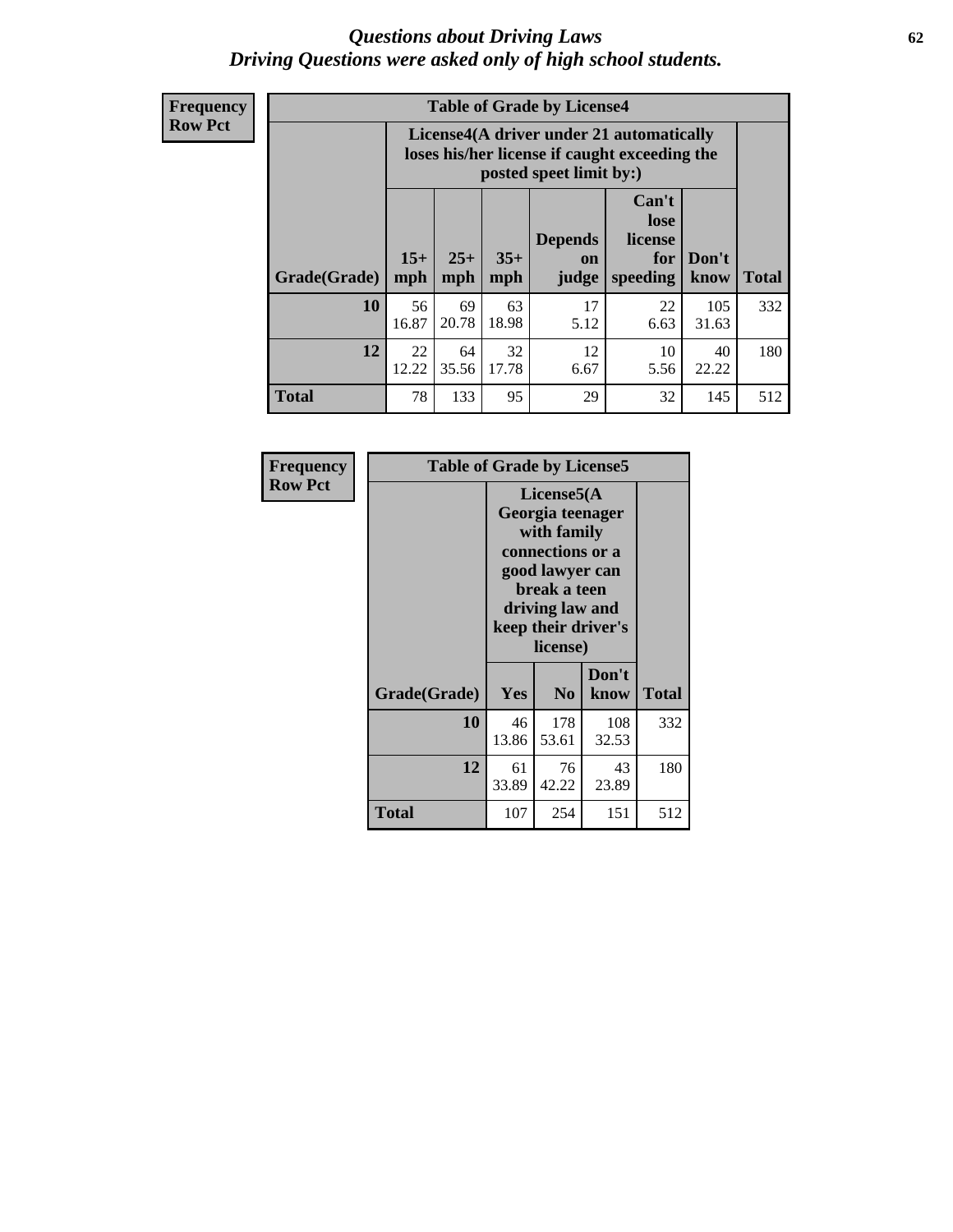#### *Questions about Driving Laws* **63** *Driving Questions were asked only of high school students.*

| <b>Frequency</b> | <b>Table of Grade by License6</b> |             |                                                                                                                                                 |               |              |  |  |  |
|------------------|-----------------------------------|-------------|-------------------------------------------------------------------------------------------------------------------------------------------------|---------------|--------------|--|--|--|
| <b>Row Pct</b>   |                                   |             | License <sub>6</sub> (I know a<br>friend or<br>classmate that<br>broke a teen<br>driving law,<br>but was allowed to<br>keep his/her<br>license) |               |              |  |  |  |
|                  | Grade(Grade)                      | Yes         | N <sub>0</sub>                                                                                                                                  | Don't<br>know | <b>Total</b> |  |  |  |
|                  | 10                                | 86<br>25.90 | 146<br>43.98                                                                                                                                    | 100<br>30.12  | 332          |  |  |  |
|                  | 12                                | 75<br>41.67 | 63<br>35.00                                                                                                                                     | 42<br>23.33   | 180          |  |  |  |
|                  | <b>Total</b>                      | 161         | 209                                                                                                                                             | 142           | 512          |  |  |  |

| <b>Frequency</b> |              | <b>Table of Grade by License7</b>                                           |                                                                                               |                                                   |                        |              |  |  |  |
|------------------|--------------|-----------------------------------------------------------------------------|-----------------------------------------------------------------------------------------------|---------------------------------------------------|------------------------|--------------|--|--|--|
| <b>Row Pct</b>   |              |                                                                             | License7(A student under the age of 18 cam loser<br>his/her driving privileges if he or she:) |                                                   |                        |              |  |  |  |
| Grade(Grade)     |              | <b>Have</b><br>more than<br>10<br>unexcused<br>absences<br>per school<br>yr | Drop out<br>without  <br>graduating                                                           | <b>Bring</b><br>alcohol/drugs/weapon<br>to school | All of<br>the<br>above | <b>Total</b> |  |  |  |
|                  | 10           | 35<br>10.54                                                                 | 20<br>6.02                                                                                    | 12<br>3.61                                        | 265<br>79.82           | 332          |  |  |  |
|                  | 12           | 31<br>17.22                                                                 | $\overline{2}$<br>1.11                                                                        | 4<br>2.22                                         | 143<br>79.44           | 180          |  |  |  |
|                  | <b>Total</b> | 66                                                                          | 22                                                                                            | 16                                                | 408                    | 512          |  |  |  |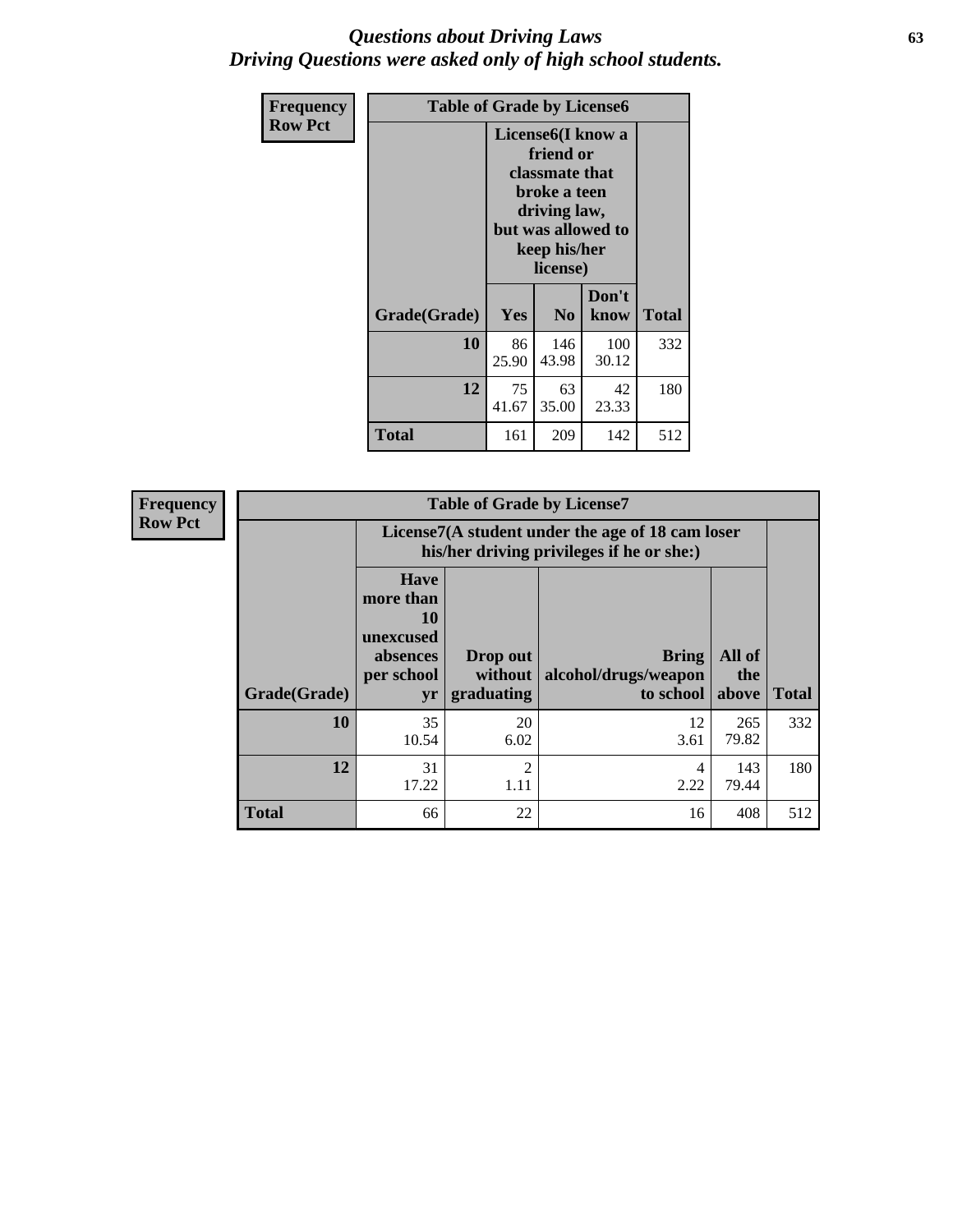# *Select Results by Gender* **64**

| Frequency      |                                                   | <b>Table of SchoolClimate2 by Gender</b> |              |              |  |  |  |  |
|----------------|---------------------------------------------------|------------------------------------------|--------------|--------------|--|--|--|--|
| <b>Col Pct</b> | SchoolClimate2(I<br>feel successful at<br>school) | Gender(Gender)<br><b>Female</b>          | <b>Male</b>  | <b>Total</b> |  |  |  |  |
|                | <b>Strongly Agree</b>                             | 45<br>17.86                              | 58<br>22.31  | 103          |  |  |  |  |
|                | <b>Somewhat Agree</b>                             | 154<br>61.11                             | 151<br>58.08 | 305          |  |  |  |  |
|                | <b>Somewhat Disagree</b>                          | 38<br>15.08                              | 34<br>13.08  | 72           |  |  |  |  |
|                | <b>Strongly Disagree</b>                          | 15<br>5.95                               | 17<br>6.54   | 32           |  |  |  |  |
|                | <b>Total</b>                                      | 252                                      | 260          | 512          |  |  |  |  |

| <b>Frequency</b> | <b>Table of SchoolClimate6 by Gender</b>                 |               |                               |              |  |
|------------------|----------------------------------------------------------|---------------|-------------------------------|--------------|--|
| <b>Col Pct</b>   | <b>SchoolClimate6(Teachers</b><br>treat me with respect) | <b>Female</b> | Gender(Gender)<br><b>Male</b> | <b>Total</b> |  |
|                  | <b>Strongly Agree</b>                                    | 68<br>26.98   | 70<br>26.92                   | 138          |  |
|                  | <b>Somewhat Agree</b>                                    | 128<br>50.79  | 116<br>44.62                  | 244          |  |
|                  | <b>Somewhat Disagree</b>                                 | 41<br>16.27   | 50<br>19.23                   | 91           |  |
|                  | <b>Strongly Disagree</b>                                 | 15<br>5.95    | 24<br>9.23                    | 39           |  |
|                  | <b>Total</b>                                             | 252           | 260                           | 512          |  |

| Frequency      | <b>Table of SchoolClimate8 by Gender</b>                                             |                                 |             |              |
|----------------|--------------------------------------------------------------------------------------|---------------------------------|-------------|--------------|
| <b>Col Pct</b> | <b>SchoolClimate8(Students</b><br>are frequently<br>recognized for good<br>behavior) | Gender(Gender)<br><b>Female</b> | <b>Male</b> | <b>Total</b> |
|                | <b>Strongly Agree</b>                                                                | 31<br>12.30                     | 24<br>9.23  | 55           |
|                | <b>Somewhat Agree</b>                                                                | 92<br>36.51                     | 82<br>31.54 | 174          |
|                | <b>Somewhat Disagree</b>                                                             | 90<br>35.71                     | 86<br>33.08 | 176          |
|                | <b>Strongly Disagree</b>                                                             | 39<br>15.48                     | 68<br>26.15 | 107          |
|                | <b>Total</b>                                                                         | 252                             | 260         | 512          |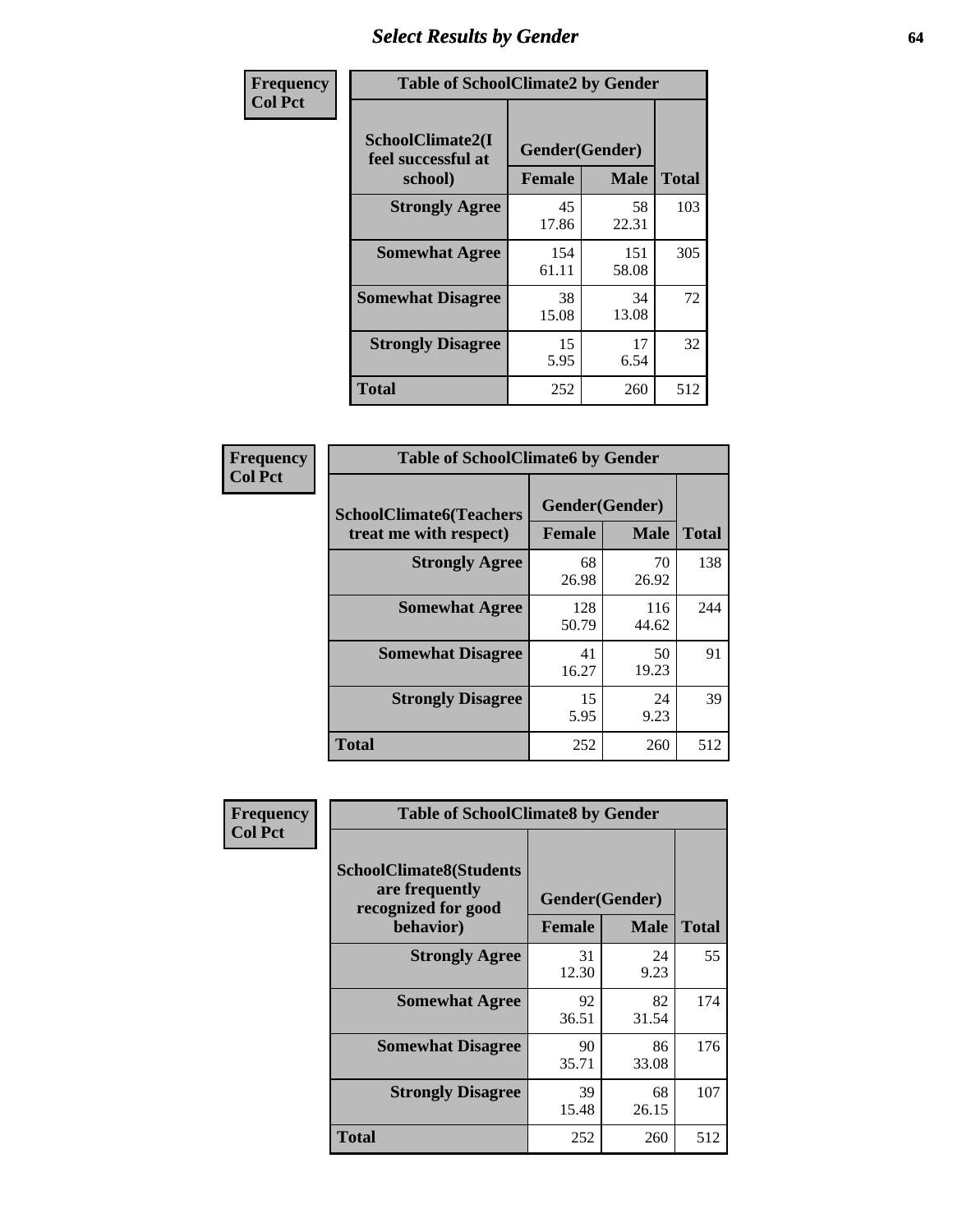# *Select Results by Gender* **65**

| Frequency      | <b>Table of Gender by Dropout</b> |                                                                        |                |              |
|----------------|-----------------------------------|------------------------------------------------------------------------|----------------|--------------|
| <b>Row Pct</b> |                                   | Dropout(I<br>have<br>thought<br>about<br>dropping<br>out of<br>school) |                |              |
|                | Gender(Gender)                    | <b>Yes</b>                                                             | N <sub>0</sub> | <b>Total</b> |
|                | <b>Female</b>                     | 65<br>25.79                                                            | 187<br>74.21   | 252          |
|                | <b>Male</b>                       | 53<br>20.38                                                            | 207<br>79.62   | 260          |
|                | <b>Total</b>                      | 118                                                                    | 394            | 512          |

| Frequency      | <b>Table of Gender by Dropoutreason</b> |                             |              |                                                                    |                                |              |              |
|----------------|-----------------------------------------|-----------------------------|--------------|--------------------------------------------------------------------|--------------------------------|--------------|--------------|
| <b>Row Pct</b> |                                         |                             |              | Dropoutreason(If I dropped out the<br>reason would most likely be) |                                |              |              |
|                | <b>Gender</b> (Gender)                  | Won't<br><b>Drop</b><br>out | <b>Bored</b> | Family<br><b>Reasons</b>                                           | <b>Being</b><br><b>Bullied</b> | <b>Other</b> | <b>Total</b> |
|                | Female                                  | 156<br>61.90                | 37<br>14.68  | 18<br>7.14                                                         | 3<br>1.19                      | 38<br>15.08  | 252          |
|                | <b>Male</b>                             | 162<br>62.31                | 46<br>17.69  | 20<br>7.69                                                         | $\overline{2}$<br>0.77         | 30<br>11.54  | 260          |
|                | <b>Total</b>                            | 318                         | 83           | 38                                                                 | 5                              | 68           | 512          |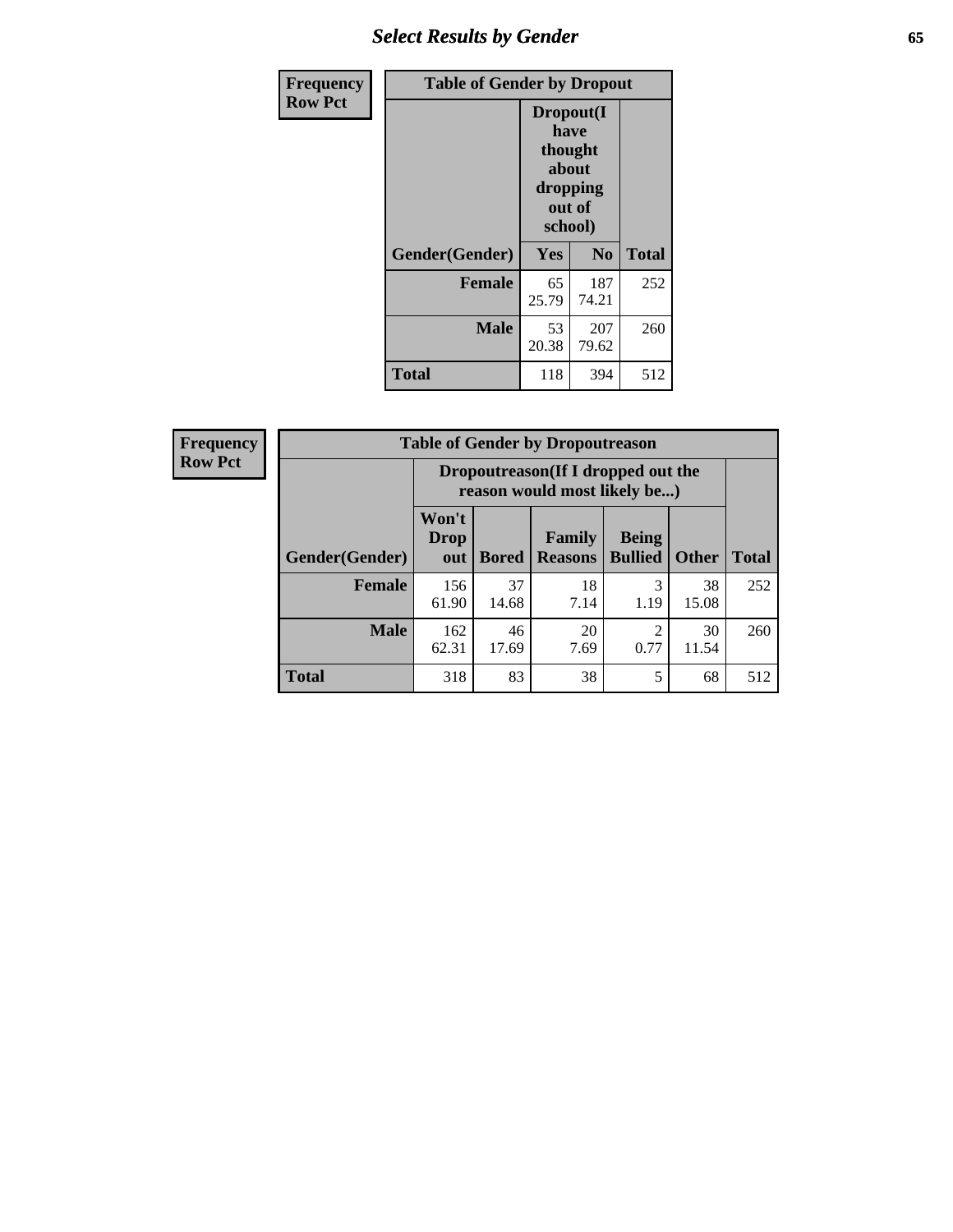*School Safety* **66**

| Frequency      | <b>Table of Gender by Bullied2</b> |                 |                |              |
|----------------|------------------------------------|-----------------|----------------|--------------|
| <b>Row Pct</b> |                                    | <b>Bullied2</b> |                |              |
|                | Gender(Gender)                     | Yes             | N <sub>0</sub> | <b>Total</b> |
|                | <b>Female</b>                      | 22<br>8.73      | 230<br>91.27   | 252          |
|                | <b>Male</b>                        | 33<br>12.69     | 227<br>87.31   | 260          |
|                | <b>Total</b>                       | 55              | 457            | 512          |

| Frequency      | <b>Table of Gender by Bulliedothers2</b> |                       |                |              |
|----------------|------------------------------------------|-----------------------|----------------|--------------|
| <b>Row Pct</b> |                                          | <b>Bulliedothers2</b> |                |              |
|                | Gender(Gender)                           | Yes                   | N <sub>0</sub> | <b>Total</b> |
|                | <b>Female</b>                            | 13<br>5.16            | 239<br>94.84   | 252          |
|                | <b>Male</b>                              | 30<br>11.54           | 230<br>88.46   | 260          |
|                | <b>Total</b>                             | 43                    | 469            | 512          |

| Frequency      | <b>Table of Gender by Weaponschool2</b> |                      |                |              |
|----------------|-----------------------------------------|----------------------|----------------|--------------|
| <b>Row Pct</b> |                                         | <b>Weaponschool2</b> |                |              |
|                | Gender(Gender)                          | Yes                  | N <sub>0</sub> | <b>Total</b> |
|                | Female                                  | 1.59                 | 248<br>98.41   | 252          |
|                | <b>Male</b>                             | q<br>3.46            | 251<br>96.54   | 260          |
|                | <b>Total</b>                            | 13                   | 499            | 512          |

| Frequency      | <b>Table of Gender by Absentunsafe2</b> |               |                |              |
|----------------|-----------------------------------------|---------------|----------------|--------------|
| <b>Row Pct</b> |                                         | Absentunsafe2 |                |              |
|                | Gender(Gender)                          | Yes           | N <sub>0</sub> | <b>Total</b> |
|                | <b>Female</b>                           | 13<br>5.16    | 239<br>94.84   | 252          |
|                | <b>Male</b>                             | 8<br>3.08     | 252<br>96.92   | 260          |
|                | <b>Total</b>                            | 21            | 491            | 512          |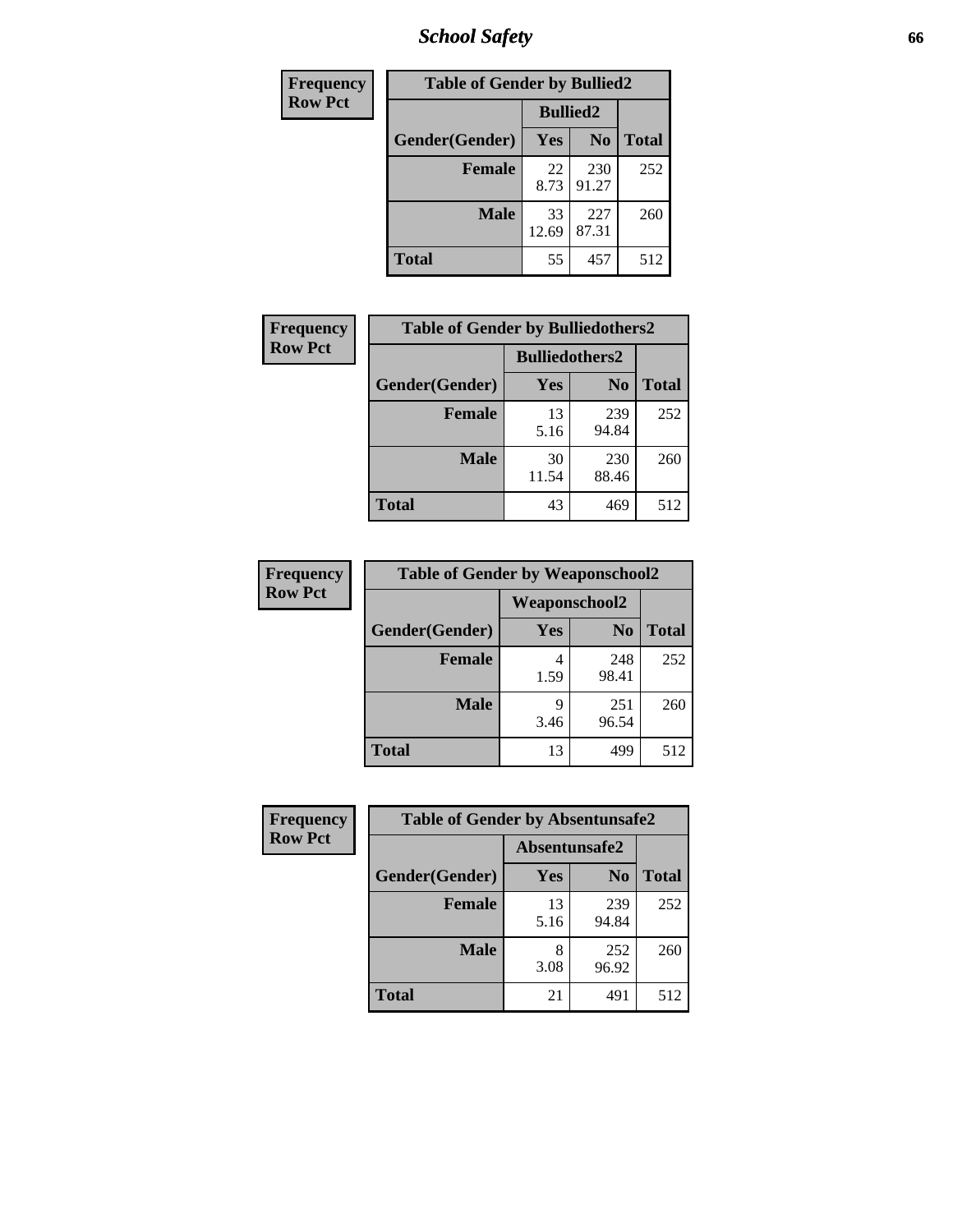*School Safety* **67**

| Frequency      | <b>Table of Gender by Gangself</b> |                                                                                                        |              |              |
|----------------|------------------------------------|--------------------------------------------------------------------------------------------------------|--------------|--------------|
| <b>Row Pct</b> |                                    | <b>Gangself</b> (I<br>have<br>participated<br>in illegal gang<br>activities in<br>the past 30<br>days) |              |              |
|                | Gender(Gender)                     | Yes                                                                                                    | No           | <b>Total</b> |
|                | <b>Female</b>                      | 10<br>3.97                                                                                             | 242<br>96.03 | 252          |
|                | <b>Male</b>                        | 14<br>5.38                                                                                             | 246<br>94.62 | 260          |
|                | <b>Total</b>                       | 24                                                                                                     | 488          | 512          |

| Frequency      | <b>Table of Gender by Gangpeers</b> |                                                                                                                             |                |              |
|----------------|-------------------------------------|-----------------------------------------------------------------------------------------------------------------------------|----------------|--------------|
| <b>Row Pct</b> |                                     | <b>Gangpeers</b> (I<br>have friends<br>who have<br>participated<br>in illegal gang<br>activities in<br>the past 30<br>days) |                |              |
|                | Gender(Gender)                      | Yes                                                                                                                         | N <sub>0</sub> | <b>Total</b> |
|                | <b>Female</b>                       | 36<br>14.29                                                                                                                 | 216<br>85.71   | 252          |
|                | <b>Male</b>                         | 50<br>19.23                                                                                                                 | 210<br>80.77   | 260          |
|                | Total                               | 86                                                                                                                          | 426            | 512          |

| Frequency      | <b>Table of Gender by Pickedon2</b> |             |                |              |
|----------------|-------------------------------------|-------------|----------------|--------------|
| <b>Row Pct</b> |                                     | Pickedon2   |                |              |
|                | Gender(Gender)                      | <b>Yes</b>  | N <sub>0</sub> | <b>Total</b> |
|                | <b>Female</b>                       | 62<br>24.60 | 190<br>75.40   | 252          |
|                | <b>Male</b>                         | 65<br>25.00 | 195<br>75.00   | 260          |
|                | <b>Total</b>                        | 127         | 385            | 512          |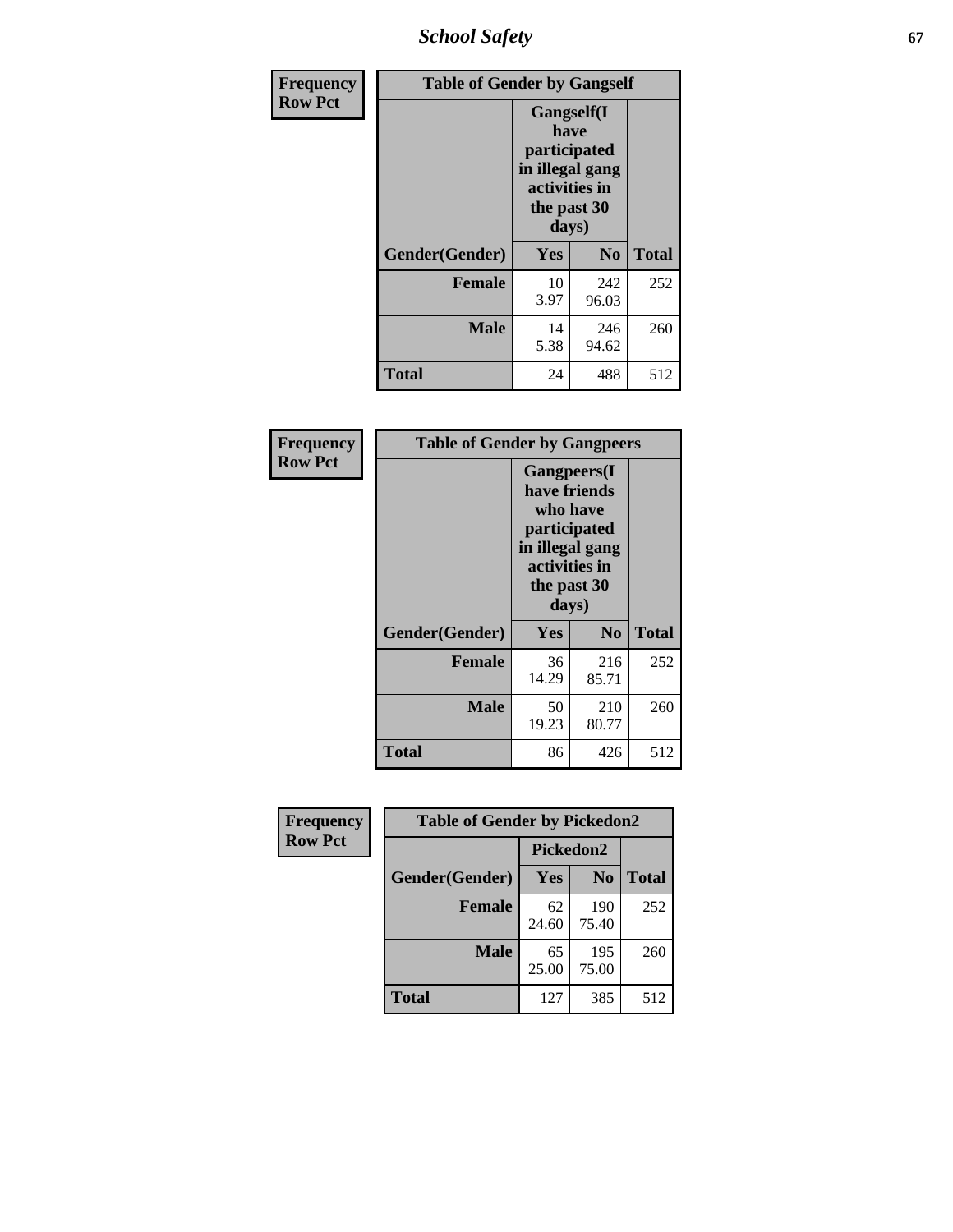*School Safety* **68**

| Frequency      | <b>Table of Gender by Safeschool2</b> |              |                |              |
|----------------|---------------------------------------|--------------|----------------|--------------|
| <b>Row Pct</b> |                                       | Safeschool2  |                |              |
|                | Gender(Gender)                        | <b>Yes</b>   | N <sub>0</sub> | <b>Total</b> |
|                | <b>Female</b>                         | 201<br>79.76 | 51<br>20.24    | 252          |
|                | <b>Male</b>                           | 212<br>81.54 | 48<br>18.46    | 260          |
|                | <b>Total</b>                          | 413          | 99             | 512          |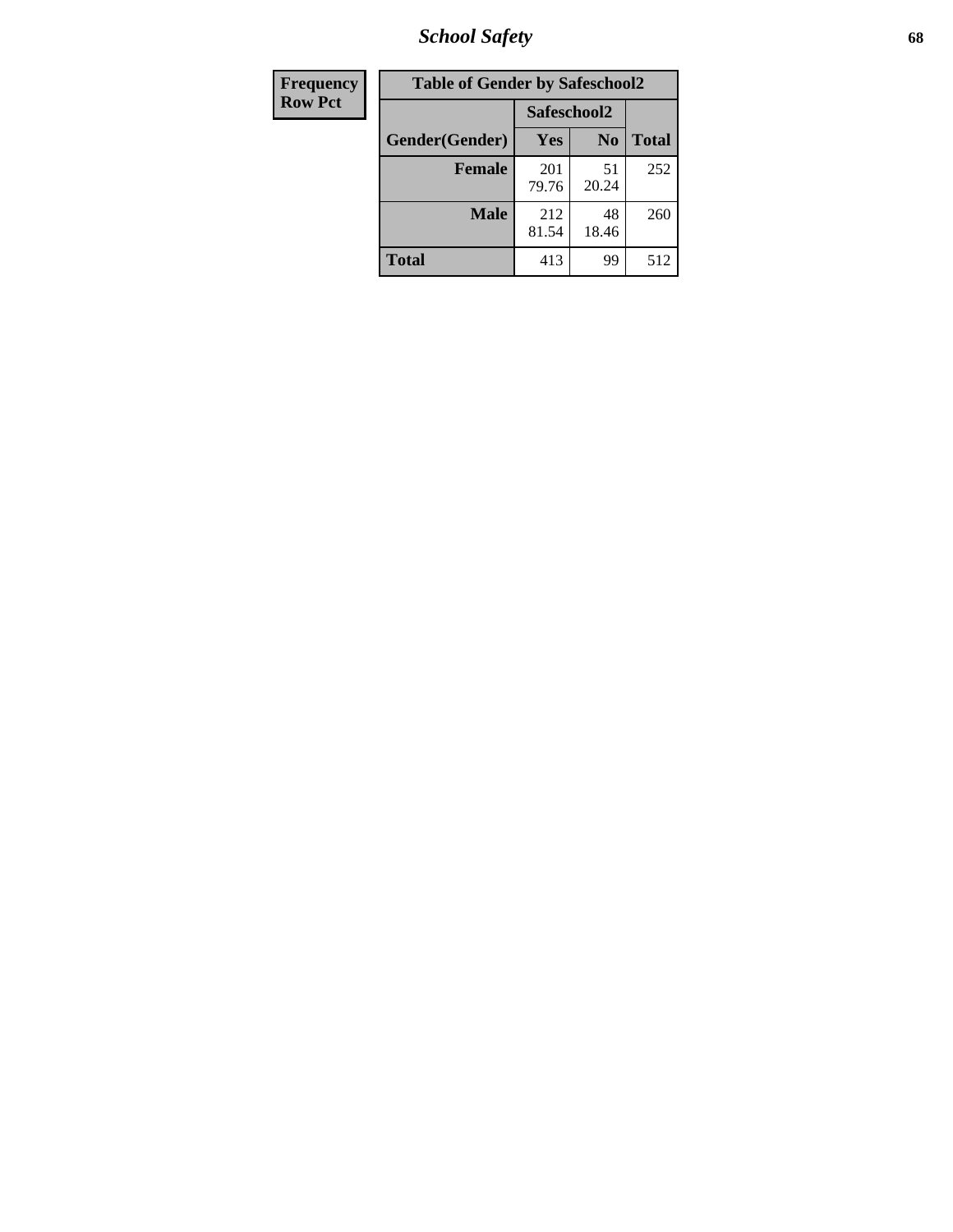# *Incidence of Drug Use* 69

| <b>Frequency</b> | <b>Table of Gender by AlcoholAlt</b> |                                          |                |              |
|------------------|--------------------------------------|------------------------------------------|----------------|--------------|
| <b>Row Pct</b>   |                                      | AlcoholAlt(Alcohol<br>use, past 30 days) |                |              |
|                  | Gender(Gender)                       | Yes                                      | N <sub>0</sub> | <b>Total</b> |
|                  | <b>Female</b>                        | 78<br>30.95                              | 174<br>69.05   | 252          |
|                  | <b>Male</b>                          | 99<br>38.08                              | 161<br>61.92   | 260          |
|                  | <b>Total</b>                         | 177                                      | 335            | 512          |

| Frequency      | <b>Table of Gender by TobaccoAny</b> |                                          |                |              |
|----------------|--------------------------------------|------------------------------------------|----------------|--------------|
| <b>Row Pct</b> |                                      | TobaccoAny(Tobacco<br>use, past 30 days) |                |              |
|                | Gender(Gender)                       | Yes                                      | N <sub>0</sub> | <b>Total</b> |
|                | <b>Female</b>                        | 51<br>20.24                              | 201<br>79.76   | 252          |
|                | <b>Male</b>                          | 70<br>26.92                              | 190<br>73.08   | 260          |
|                | Total                                | 121                                      | 391            | 512          |

| <b>Frequency</b> |                | <b>Table of Gender by MarijuanaAlt</b> |                                              |              |
|------------------|----------------|----------------------------------------|----------------------------------------------|--------------|
| <b>Row Pct</b>   |                |                                        | MarijuanaAlt(Marijuana<br>use, past 30 days) |              |
|                  | Gender(Gender) | <b>Yes</b>                             | N <sub>0</sub>                               | <b>Total</b> |
|                  | <b>Female</b>  | 37<br>14.68                            | 215<br>85.32                                 | 252          |
|                  | <b>Male</b>    | 49<br>18.85                            | 211<br>81.15                                 | 260          |
|                  | <b>Total</b>   | 86                                     | 426                                          | 512          |

| <b>Frequency</b> | <b>Table of Gender by OtherDrugAny</b> |                                                       |                |              |  |
|------------------|----------------------------------------|-------------------------------------------------------|----------------|--------------|--|
| <b>Row Pct</b>   |                                        | <b>OtherDrugAny</b> (Other<br>drug use, past 30 days) |                |              |  |
|                  | Gender(Gender)                         | <b>Yes</b>                                            | N <sub>0</sub> | <b>Total</b> |  |
|                  | <b>Female</b>                          | 28<br>11.11                                           | 224<br>88.89   | 252          |  |
|                  | <b>Male</b>                            | 40<br>15.38                                           | 220<br>84.62   | 260          |  |
|                  | <b>Total</b>                           | 68                                                    | 444            | 512          |  |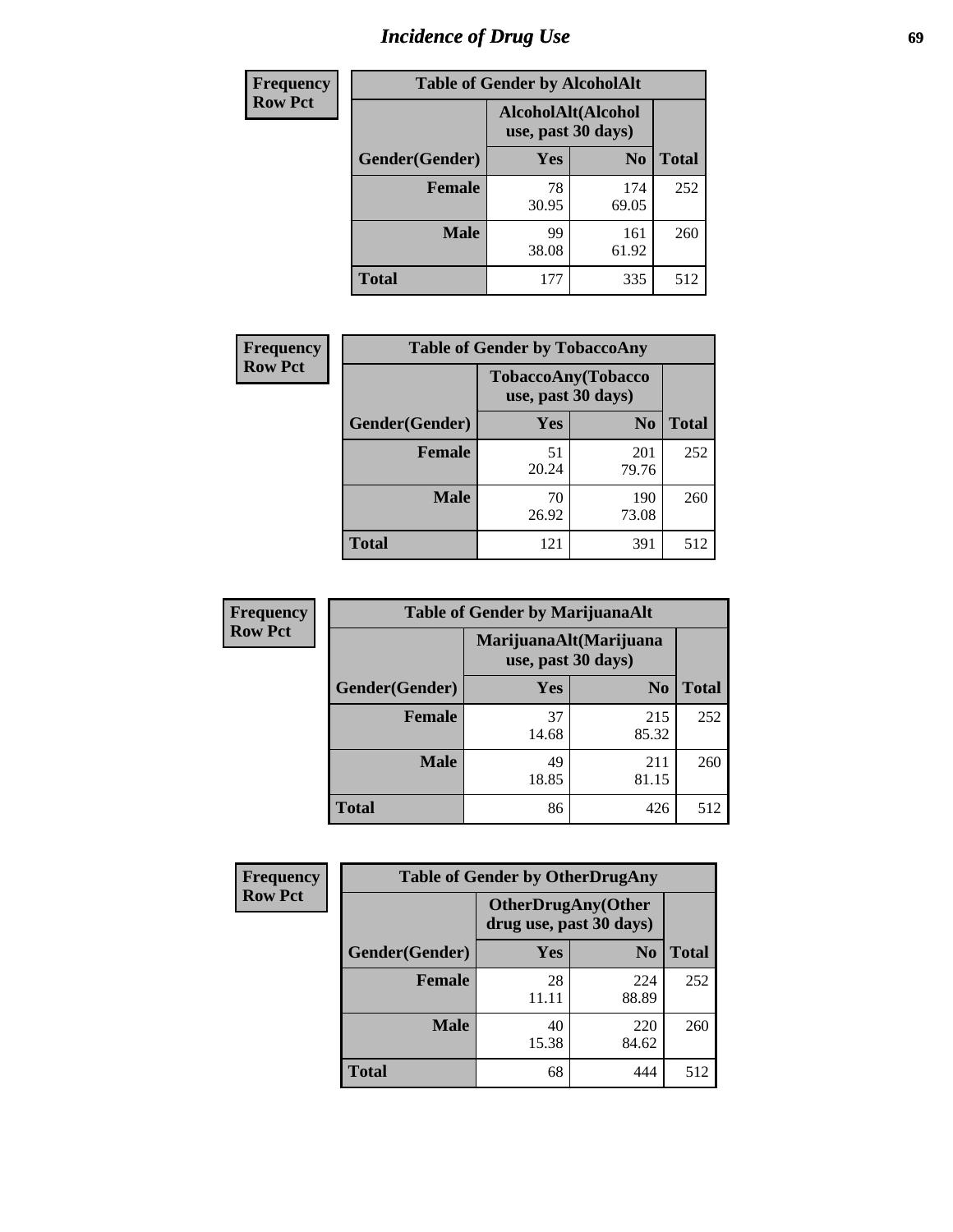### *Average Age at Onset of Use* 70 *Results for "Average Age at Onset of Use" questions exclude students who said they did not use that substance*

#### **Gender=Female**

#### **Gender=Male**

| <b>Variable</b>    | Label                                                              | <b>Mean</b> |
|--------------------|--------------------------------------------------------------------|-------------|
| Alcoholinit2       | I started using alcohol when I was                                 | 13.84       |
| Cigarettesinit2    | I started smoking tobacco when I was                               | 14.15       |
| Smokelessinit2     | I started chewing tobacco when I was                               | 13.55       |
| Marijuanainit2     | I started using marijuana when I was                               | 14.35       |
| Cocaineinit2       | I started using cocaine when I was                                 | 12.75       |
| Inhalantsinit2     | I started using inhalants when I was                               | 12.13       |
| Steroidsinit2      | I started using steroids when I was                                | 11.00       |
| Ecstasyinit2       | I started using ecstasy when I was                                 | 13.25       |
| Methinit2          | I started using methamphetamines when I was                        | 11.77       |
| Hallucinogensinit2 | I started using hallucinogens when I was                           | 13.05       |
| Prescriptioninit2  | I started using prescription drugs not prescribed to me when I was | 14.82       |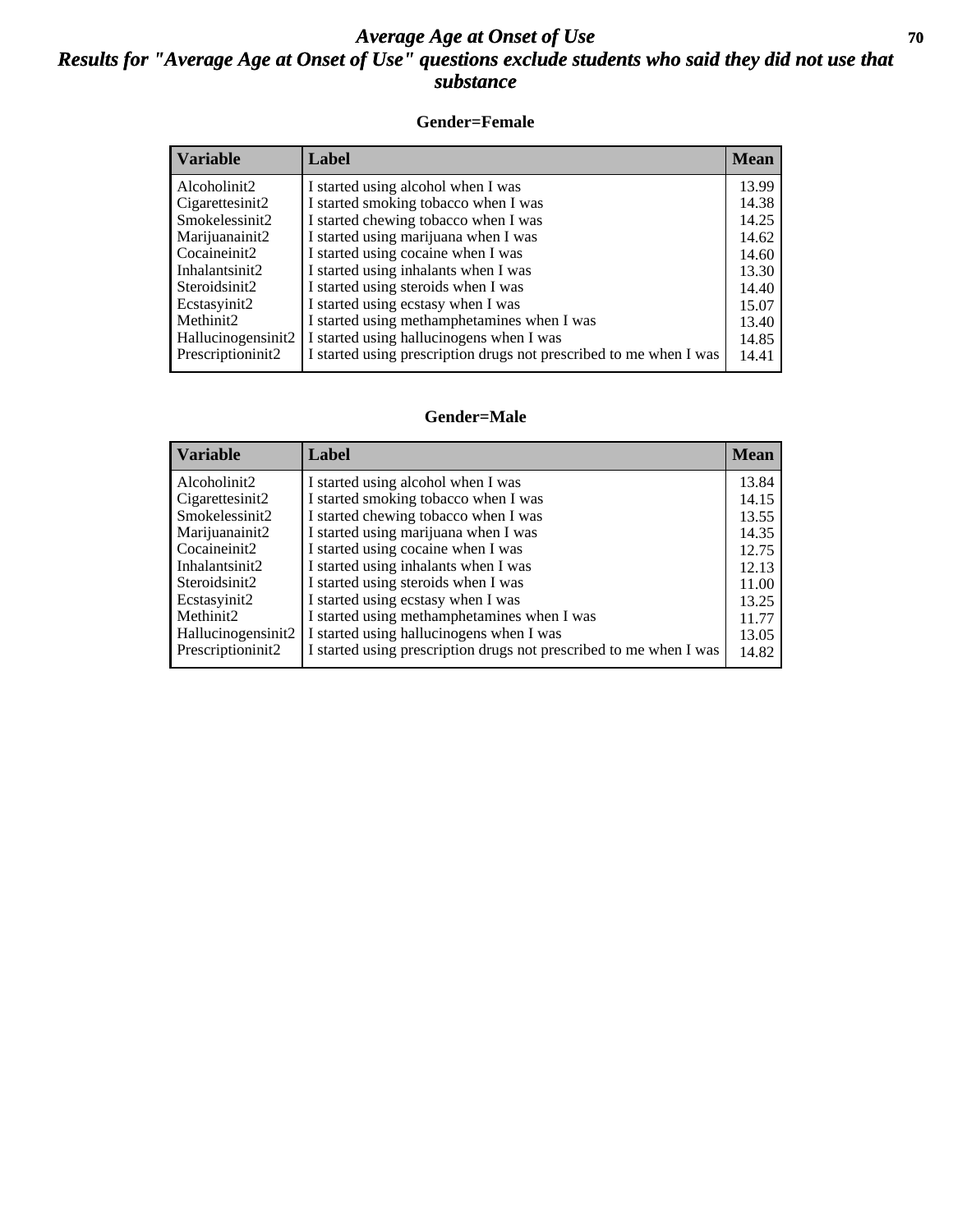# *I Think These Drugs are Harmful* **71**

| <b>Frequency</b> | <b>Table of Gender by Alcoholharmdich</b> |                                                   |                |              |  |
|------------------|-------------------------------------------|---------------------------------------------------|----------------|--------------|--|
| <b>Row Pct</b>   |                                           | Alcoholharmdich(I<br>think alcohol is<br>harmful) |                |              |  |
|                  | Gender(Gender)                            | Yes                                               | N <sub>0</sub> | <b>Total</b> |  |
|                  | <b>Female</b>                             | 190<br>75.40                                      | 62<br>24.60    | 252          |  |
|                  | <b>Male</b>                               | 170<br>65.38                                      | 90<br>34.62    | 260          |  |
|                  | <b>Total</b>                              | 360                                               | 152            | 512          |  |

| Frequency      | <b>Table of Gender by Tobaccoharmdich</b> |                  |                               |              |  |
|----------------|-------------------------------------------|------------------|-------------------------------|--------------|--|
| <b>Row Pct</b> |                                           | think tobacco is | Tobaccoharmdich(I<br>harmful) |              |  |
|                | Gender(Gender)                            | Yes              | N <sub>0</sub>                | <b>Total</b> |  |
|                | <b>Female</b>                             | 241<br>95.63     | 11<br>4.37                    | 252          |  |
|                | <b>Male</b>                               | 241<br>92.69     | 19<br>7.31                    | 260          |  |
|                | <b>Total</b>                              | 482              | 30                            | 512          |  |

| Frequency      | <b>Table of Gender by Marijuanaharmdich</b> |                                |                     |              |
|----------------|---------------------------------------------|--------------------------------|---------------------|--------------|
| <b>Row Pct</b> |                                             | think marijuana is<br>harmful) | Marijuanaharmdich(I |              |
|                | Gender(Gender)                              | <b>Yes</b>                     | N <sub>0</sub>      | <b>Total</b> |
|                | <b>Female</b>                               | 195<br>77.38                   | 57<br>22.62         | 252          |
|                | <b>Male</b>                                 | 197<br>75.77                   | 63<br>24.23         | 260          |
|                | <b>Total</b>                                | 392                            | 120                 | 512          |

| Frequency      | <b>Table of Gender by Otherdrugharmdich</b> |                                                          |                |              |  |
|----------------|---------------------------------------------|----------------------------------------------------------|----------------|--------------|--|
| <b>Row Pct</b> |                                             | Otherdrugharmdich(I<br>think other drugs are<br>harmful) |                |              |  |
|                | Gender(Gender)                              | <b>Yes</b>                                               | N <sub>0</sub> | <b>Total</b> |  |
|                | <b>Female</b>                               | 246<br>97.62                                             | 6<br>2.38      | 252          |  |
|                | <b>Male</b>                                 | 249<br>95.77                                             | 11<br>4.23     | 260          |  |
|                | <b>Total</b>                                | 495                                                      | 17             | 512          |  |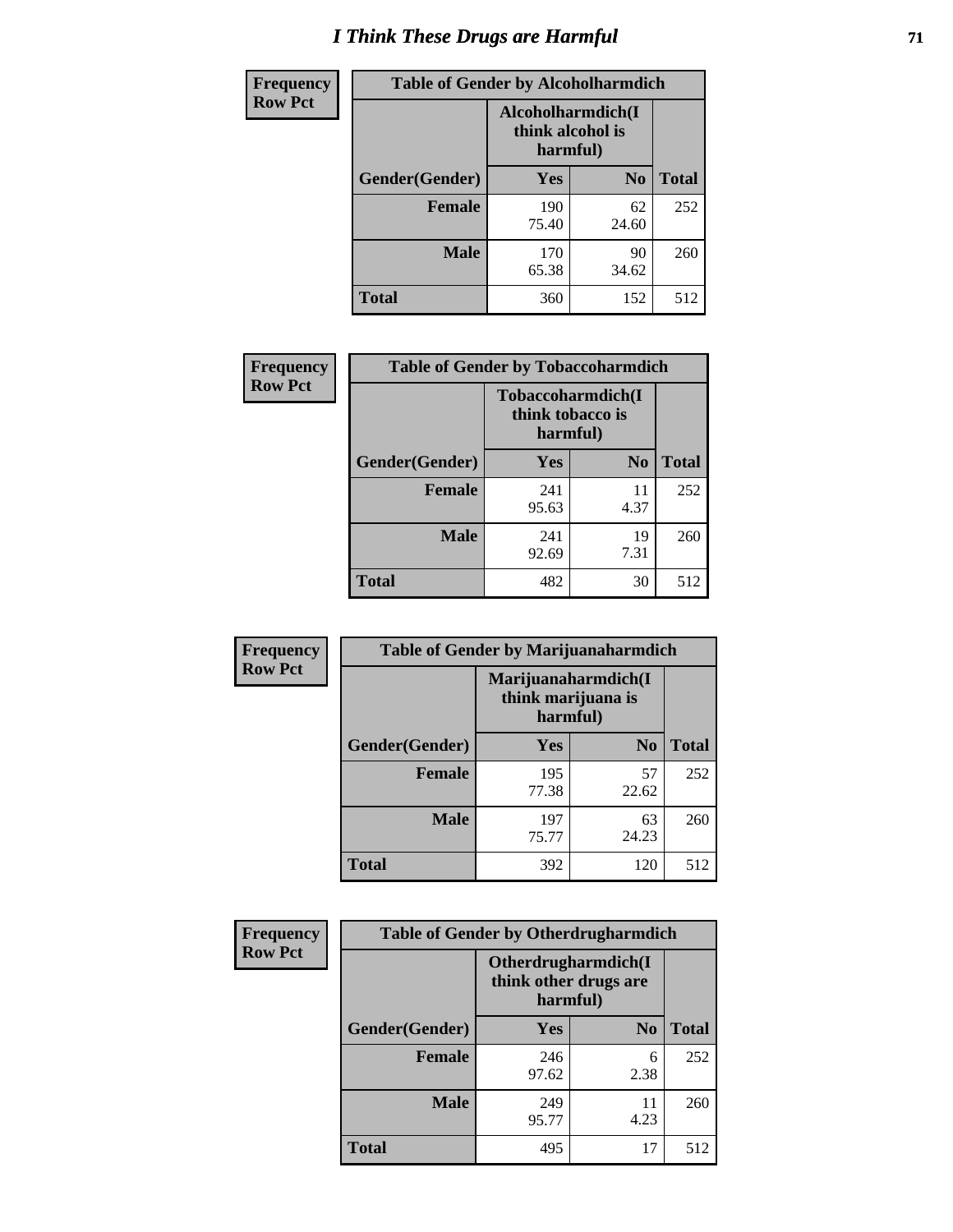| <b>Frequency</b> | <b>Table of Gender by Alcohollocation1</b> |                                                               |             |              |  |
|------------------|--------------------------------------------|---------------------------------------------------------------|-------------|--------------|--|
| <b>Row Pct</b>   |                                            | <b>Alcohollocation1(Places</b><br><b>Friends Use Alcohol)</b> |             |              |  |
|                  | Gender(Gender)                             |                                                               | Do Not Use  | <b>Total</b> |  |
|                  | <b>Female</b>                              | 164<br>65.08                                                  | 88<br>34.92 | 252          |  |
|                  | <b>Male</b>                                | 171<br>65.77                                                  | 89<br>34.23 | 260          |  |
|                  | <b>Total</b>                               | 335                                                           | 177         | 512          |  |

| <b>Frequency</b> | <b>Table of Gender by Alcohollocation2</b> |                                                               |              |              |  |
|------------------|--------------------------------------------|---------------------------------------------------------------|--------------|--------------|--|
| <b>Row Pct</b>   |                                            | <b>Alcohollocation2(Places</b><br><b>Friends Use Alcohol)</b> |              |              |  |
|                  | Gender(Gender)                             |                                                               | Home         | <b>Total</b> |  |
|                  | <b>Female</b>                              | 132<br>52.38                                                  | 120<br>47.62 | 252          |  |
|                  | <b>Male</b>                                | 143<br>55.00                                                  | 117<br>45.00 | 260          |  |
|                  | <b>Total</b>                               | 275                                                           | 237          | 512          |  |

| Frequency      | <b>Table of Gender by Alcohollocation3</b> |                                                               |               |              |
|----------------|--------------------------------------------|---------------------------------------------------------------|---------------|--------------|
| <b>Row Pct</b> |                                            | <b>Alcohollocation3(Places</b><br><b>Friends Use Alcohol)</b> |               |              |
|                | Gender(Gender)                             |                                                               | <b>School</b> | <b>Total</b> |
|                | <b>Female</b>                              | 232<br>92.06                                                  | 20<br>7.94    | 252          |
|                | <b>Male</b>                                | 235<br>90.38                                                  | 25<br>9.62    | 260          |
|                | <b>Total</b>                               | 467                                                           | 45            | 512          |

| Frequency      | <b>Table of Gender by Alcohollocation4</b> |                                                               |             |              |  |
|----------------|--------------------------------------------|---------------------------------------------------------------|-------------|--------------|--|
| <b>Row Pct</b> |                                            | <b>Alcohollocation4(Places</b><br><b>Friends Use Alcohol)</b> |             |              |  |
|                | Gender(Gender)                             |                                                               | Car         | <b>Total</b> |  |
|                | <b>Female</b>                              | 210<br>83.33                                                  | 42<br>16.67 | 252          |  |
|                | <b>Male</b>                                | 216<br>83.08                                                  | 44<br>16.92 | 260          |  |
|                | <b>Total</b>                               | 426                                                           | 86          | 512          |  |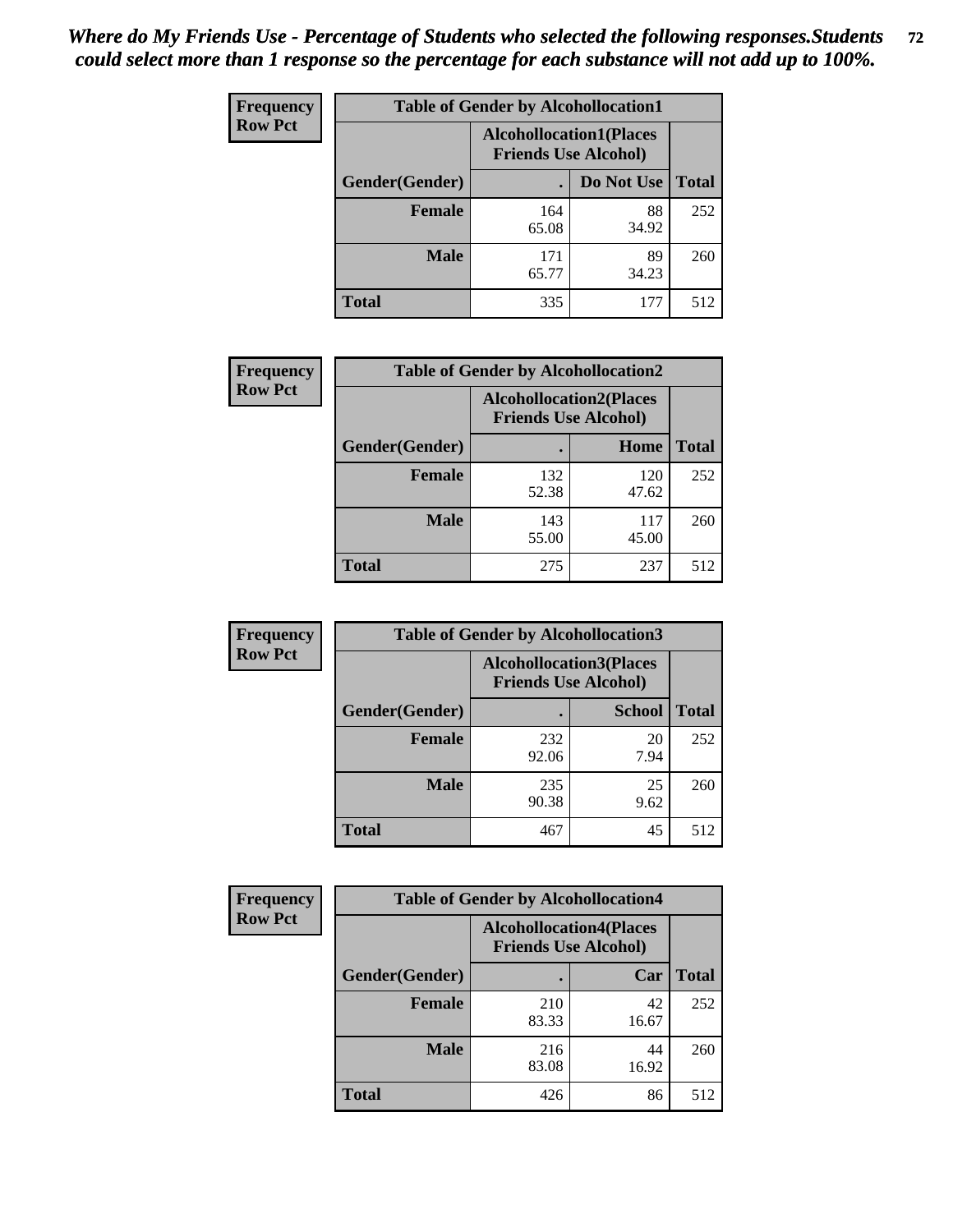| <b>Frequency</b> | <b>Table of Gender by Alcohollocation5</b> |                                                                |                                 |              |
|------------------|--------------------------------------------|----------------------------------------------------------------|---------------------------------|--------------|
| <b>Row Pct</b>   |                                            | <b>Alcohollocation5</b> (Places<br><b>Friends Use Alcohol)</b> |                                 |              |
|                  | Gender(Gender)                             | $\bullet$                                                      | <b>Friend's</b><br><b>House</b> | <b>Total</b> |
|                  | <b>Female</b>                              | 89<br>35.32                                                    | 163<br>64.68                    | 252          |
|                  | <b>Male</b>                                | 104<br>40.00                                                   | 156<br>60.00                    | 260          |
|                  | <b>Total</b>                               | 193                                                            | 319                             | 512          |

| Frequency      | <b>Table of Gender by Alcohollocation6</b> |                                                               |              |              |
|----------------|--------------------------------------------|---------------------------------------------------------------|--------------|--------------|
| <b>Row Pct</b> |                                            | <b>Alcohollocation6(Places</b><br><b>Friends Use Alcohol)</b> |              |              |
|                | <b>Gender</b> (Gender)                     |                                                               | <b>Other</b> | <b>Total</b> |
|                | <b>Female</b>                              | 157<br>62.30                                                  | 95<br>37.70  | 252          |
|                | <b>Male</b>                                | 177<br>68.08                                                  | 83<br>31.92  | 260          |
|                | <b>Total</b>                               | 334                                                           | 178          | 512          |

| Frequency      | <b>Table of Gender by Tobaccolocation1</b> |                                                               |              |              |  |
|----------------|--------------------------------------------|---------------------------------------------------------------|--------------|--------------|--|
| <b>Row Pct</b> |                                            | <b>Tobaccolocation1(Places</b><br><b>Friends Use Tobacco)</b> |              |              |  |
|                | <b>Gender</b> (Gender)                     |                                                               | Do Not Use   | <b>Total</b> |  |
|                | Female                                     | 110<br>43.65                                                  | 142<br>56.35 | 252          |  |
|                | <b>Male</b>                                | 134<br>51.54                                                  | 126<br>48.46 | 260          |  |
|                | <b>Total</b>                               | 244                                                           | 268          | 512          |  |

| <b>Frequency</b> | <b>Table of Gender by Tobaccolocation2</b> |                             |                                |              |
|------------------|--------------------------------------------|-----------------------------|--------------------------------|--------------|
| <b>Row Pct</b>   |                                            | <b>Friends Use Tobacco)</b> | <b>Tobaccolocation2(Places</b> |              |
|                  | Gender(Gender)                             |                             | Home                           | <b>Total</b> |
|                  | Female                                     | 174<br>69.05                | 78<br>30.95                    | 252          |
|                  | <b>Male</b>                                | 172<br>66.15                | 88<br>33.85                    | 260          |
|                  | <b>Total</b>                               | 346                         | 166                            | 512          |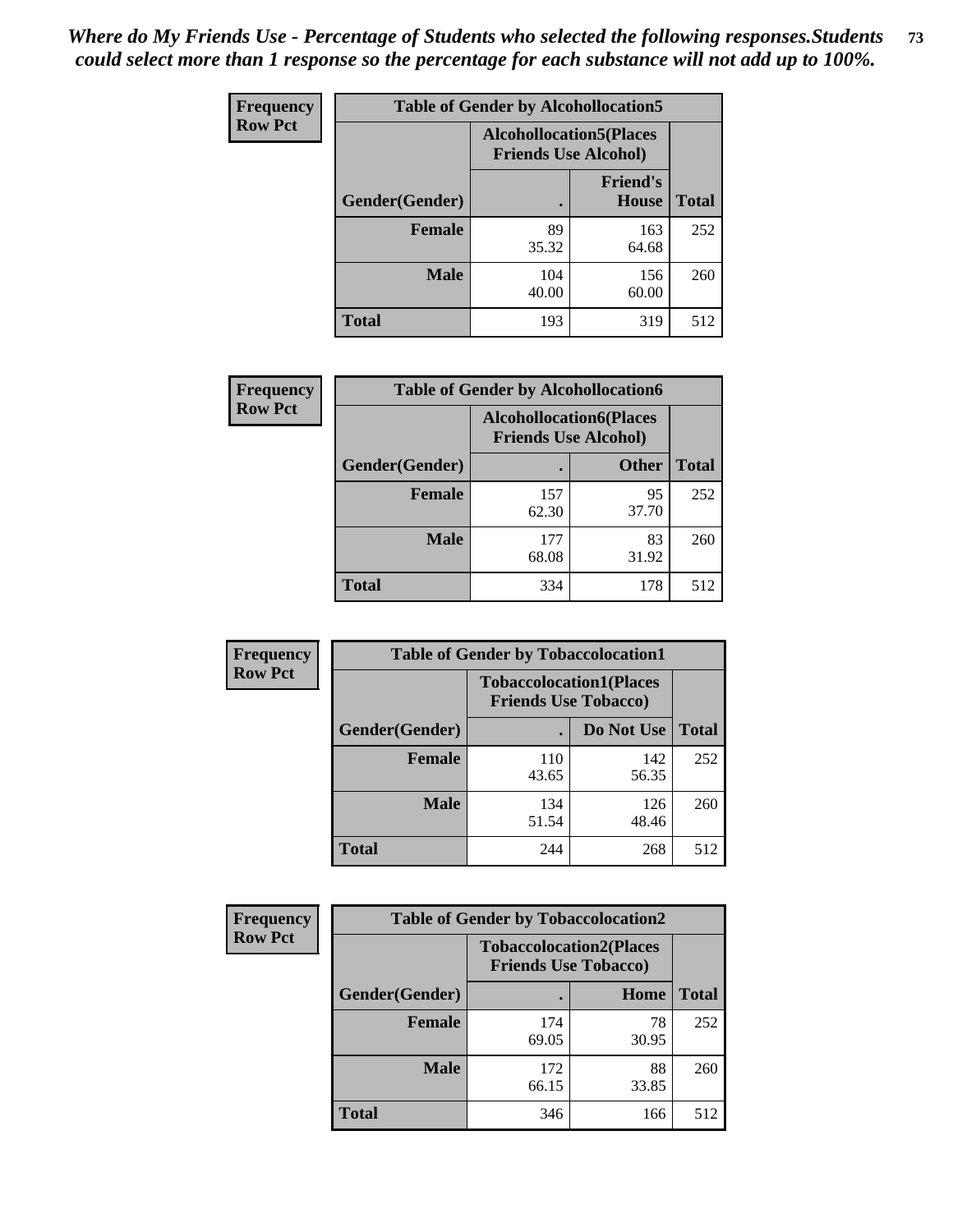| <b>Frequency</b> | <b>Table of Gender by Tobaccolocation3</b> |              |                                                               |              |
|------------------|--------------------------------------------|--------------|---------------------------------------------------------------|--------------|
| <b>Row Pct</b>   |                                            |              | <b>Tobaccolocation3(Places</b><br><b>Friends Use Tobacco)</b> |              |
|                  | Gender(Gender)                             |              | <b>School</b>                                                 | <b>Total</b> |
|                  | <b>Female</b>                              | 228<br>90.48 | 24<br>9.52                                                    | 252          |
|                  | <b>Male</b>                                | 216<br>83.08 | 44<br>16.92                                                   | 260          |
|                  | Total                                      | 444          | 68                                                            | 512          |

| <b>Frequency</b> | <b>Table of Gender by Tobaccolocation4</b> |                                                               |             |              |
|------------------|--------------------------------------------|---------------------------------------------------------------|-------------|--------------|
| <b>Row Pct</b>   |                                            | <b>Tobaccolocation4(Places</b><br><b>Friends Use Tobacco)</b> |             |              |
|                  | Gender(Gender)                             |                                                               | Car         | <b>Total</b> |
|                  | <b>Female</b>                              | 178<br>70.63                                                  | 74<br>29.37 | 252          |
|                  | <b>Male</b>                                | 187<br>71.92                                                  | 73<br>28.08 | 260          |
|                  | <b>Total</b>                               | 365                                                           | 147         | 512          |

| <b>Frequency</b> | <b>Table of Gender by Tobaccolocation5</b> |                                                               |                          |              |
|------------------|--------------------------------------------|---------------------------------------------------------------|--------------------------|--------------|
| <b>Row Pct</b>   |                                            | <b>Tobaccolocation5(Places</b><br><b>Friends Use Tobacco)</b> |                          |              |
|                  | Gender(Gender)                             |                                                               | <b>Friend's</b><br>House | <b>Total</b> |
|                  | <b>Female</b>                              | 158<br>62.70                                                  | 94<br>37.30              | 252          |
|                  | <b>Male</b>                                | 166<br>63.85                                                  | 94<br>36.15              | 260          |
|                  | <b>Total</b>                               | 324                                                           | 188                      | 512          |

| <b>Frequency</b> | <b>Table of Gender by Tobaccolocation6</b> |                                                               |              |              |
|------------------|--------------------------------------------|---------------------------------------------------------------|--------------|--------------|
| <b>Row Pct</b>   |                                            | <b>Tobaccolocation6(Places</b><br><b>Friends Use Tobacco)</b> |              |              |
|                  | Gender(Gender)                             |                                                               | <b>Other</b> | <b>Total</b> |
|                  | Female                                     | 170<br>67.46                                                  | 82<br>32.54  | 252          |
|                  | <b>Male</b>                                | 167<br>64.23                                                  | 93<br>35.77  | 260          |
|                  | <b>Total</b>                               | 337                                                           | 175          | 512          |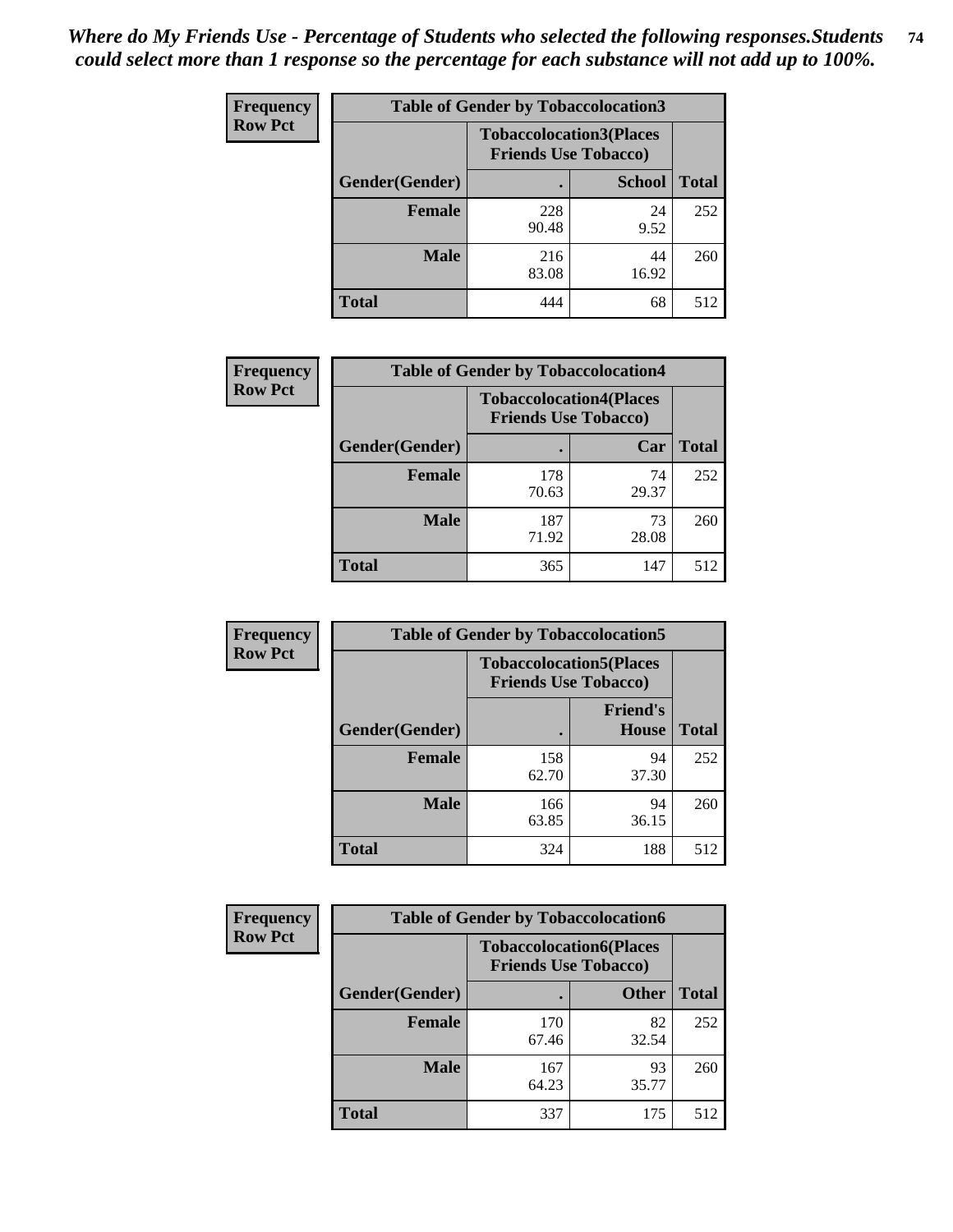| <b>Frequency</b> | <b>Table of Gender by Marijuanalocation1</b> |                                                                    |              |              |
|------------------|----------------------------------------------|--------------------------------------------------------------------|--------------|--------------|
| <b>Row Pct</b>   |                                              | <b>Marijuanalocation1(Places</b><br><b>Friends Use Marijuana</b> ) |              |              |
|                  | Gender(Gender)                               |                                                                    | Do Not Use   | <b>Total</b> |
|                  | <b>Female</b>                                | 117<br>46.43                                                       | 135<br>53.57 | 252          |
|                  | <b>Male</b>                                  | 119<br>45.77                                                       | 141<br>54.23 | 260          |
|                  | <b>Total</b>                                 | 236                                                                | 276          | 512          |

| <b>Frequency</b> | <b>Table of Gender by Marijuanalocation2</b> |                                                                    |             |              |  |
|------------------|----------------------------------------------|--------------------------------------------------------------------|-------------|--------------|--|
| <b>Row Pct</b>   |                                              | <b>Marijuanalocation2(Places</b><br><b>Friends Use Marijuana</b> ) |             |              |  |
|                  | Gender(Gender)                               |                                                                    | Home        | <b>Total</b> |  |
|                  | Female                                       | 168<br>66.67                                                       | 84<br>33.33 | 252          |  |
|                  | <b>Male</b>                                  | 181<br>69.62                                                       | 79<br>30.38 | 260          |  |
|                  | <b>Total</b>                                 | 349                                                                | 163         | 512          |  |

| Frequency      |                | <b>Table of Gender by Marijuanalocation3</b> |                                                                    |              |
|----------------|----------------|----------------------------------------------|--------------------------------------------------------------------|--------------|
| <b>Row Pct</b> |                |                                              | <b>Marijuanalocation3(Places</b><br><b>Friends Use Marijuana</b> ) |              |
|                | Gender(Gender) |                                              | <b>School</b>                                                      | <b>Total</b> |
|                | Female         | 230<br>91.27                                 | 22<br>8.73                                                         | 252          |
|                | <b>Male</b>    | 234<br>90.00                                 | 26<br>10.00                                                        | 260          |
|                | <b>Total</b>   | 464                                          | 48                                                                 | 512          |

| Frequency      | <b>Table of Gender by Marijuanalocation4</b> |                                |                                  |              |
|----------------|----------------------------------------------|--------------------------------|----------------------------------|--------------|
| <b>Row Pct</b> |                                              | <b>Friends Use Marijuana</b> ) | <b>Marijuanalocation4(Places</b> |              |
|                | Gender(Gender)                               |                                | Car                              | <b>Total</b> |
|                | <b>Female</b>                                | 179<br>71.03                   | 73<br>28.97                      | 252          |
|                | <b>Male</b>                                  | 197<br>75.77                   | 63<br>24.23                      | 260          |
|                | <b>Total</b>                                 | 376                            | 136                              | 512          |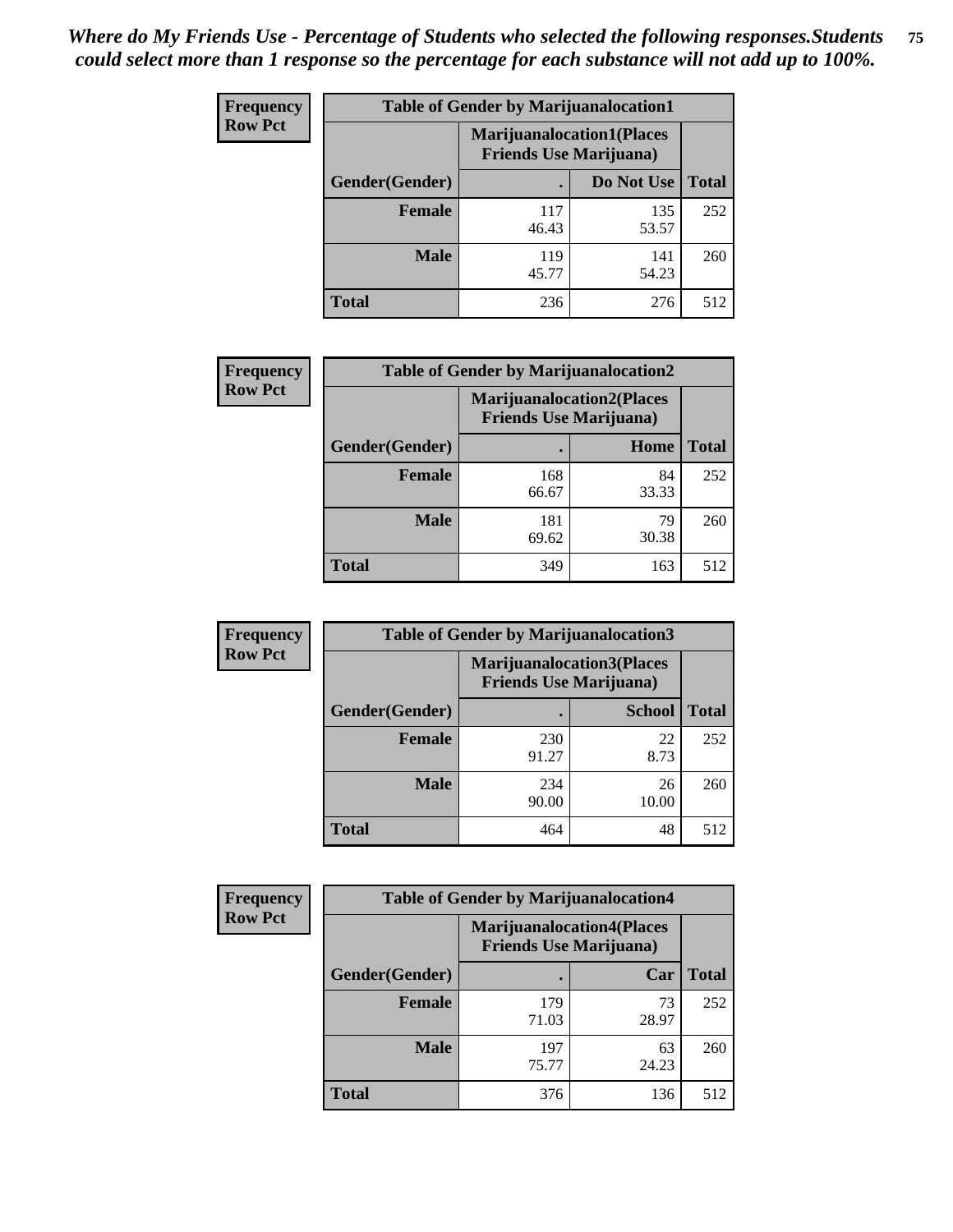| <b>Frequency</b> | <b>Table of Gender by Marijuanalocation5</b> |                                                                     |                          |              |
|------------------|----------------------------------------------|---------------------------------------------------------------------|--------------------------|--------------|
| <b>Row Pct</b>   |                                              | <b>Marijuanalocation5</b> (Places<br><b>Friends Use Marijuana</b> ) |                          |              |
|                  | Gender(Gender)                               |                                                                     | <b>Friend's</b><br>House | <b>Total</b> |
|                  | <b>Female</b>                                | 149<br>59.13                                                        | 103<br>40.87             | 252          |
|                  | <b>Male</b>                                  | 165<br>63.46                                                        | 95<br>36.54              | 260          |
|                  | <b>Total</b>                                 | 314                                                                 | 198                      | 512          |

| <b>Frequency</b> | <b>Table of Gender by Marijuanalocation6</b> |                                                                    |              |              |
|------------------|----------------------------------------------|--------------------------------------------------------------------|--------------|--------------|
| <b>Row Pct</b>   |                                              | <b>Marijuanalocation6(Places</b><br><b>Friends Use Marijuana</b> ) |              |              |
|                  | <b>Gender</b> (Gender)                       |                                                                    | <b>Other</b> | <b>Total</b> |
|                  | Female                                       | 170<br>67.46                                                       | 82<br>32.54  | 252          |
|                  | <b>Male</b>                                  | 179<br>68.85                                                       | 81<br>31.15  | 260          |
|                  | Total                                        | 349                                                                | 163          | 512          |

| Frequency      | <b>Table of Gender by Otherdruglocation1</b> |                                                                                |              |              |
|----------------|----------------------------------------------|--------------------------------------------------------------------------------|--------------|--------------|
| <b>Row Pct</b> |                                              | <b>Otherdruglocation1(Places</b><br><b>Friends Use Other Illegal</b><br>Drugs) |              |              |
|                | Gender(Gender)                               |                                                                                | Do Not Use   | <b>Total</b> |
|                | <b>Female</b>                                | 83<br>32.94                                                                    | 169<br>67.06 | 252          |
|                | <b>Male</b>                                  | 79<br>30.38                                                                    | 181<br>69.62 | 260          |
|                | <b>Total</b>                                 | 162                                                                            | 350          | 512          |

| <b>Frequency</b> | <b>Table of Gender by Otherdruglocation2</b> |                                            |                                  |              |
|------------------|----------------------------------------------|--------------------------------------------|----------------------------------|--------------|
| <b>Row Pct</b>   |                                              | <b>Friends Use Other Illegal</b><br>Drugs) | <b>Otherdruglocation2(Places</b> |              |
|                  | Gender(Gender)                               |                                            | Home                             | <b>Total</b> |
|                  | Female                                       | 203<br>80.56                               | 49<br>19.44                      | 252          |
|                  | <b>Male</b>                                  | 209<br>80.38                               | 51<br>19.62                      | 260          |
|                  | <b>Total</b>                                 | 412                                        | 100                              | 512          |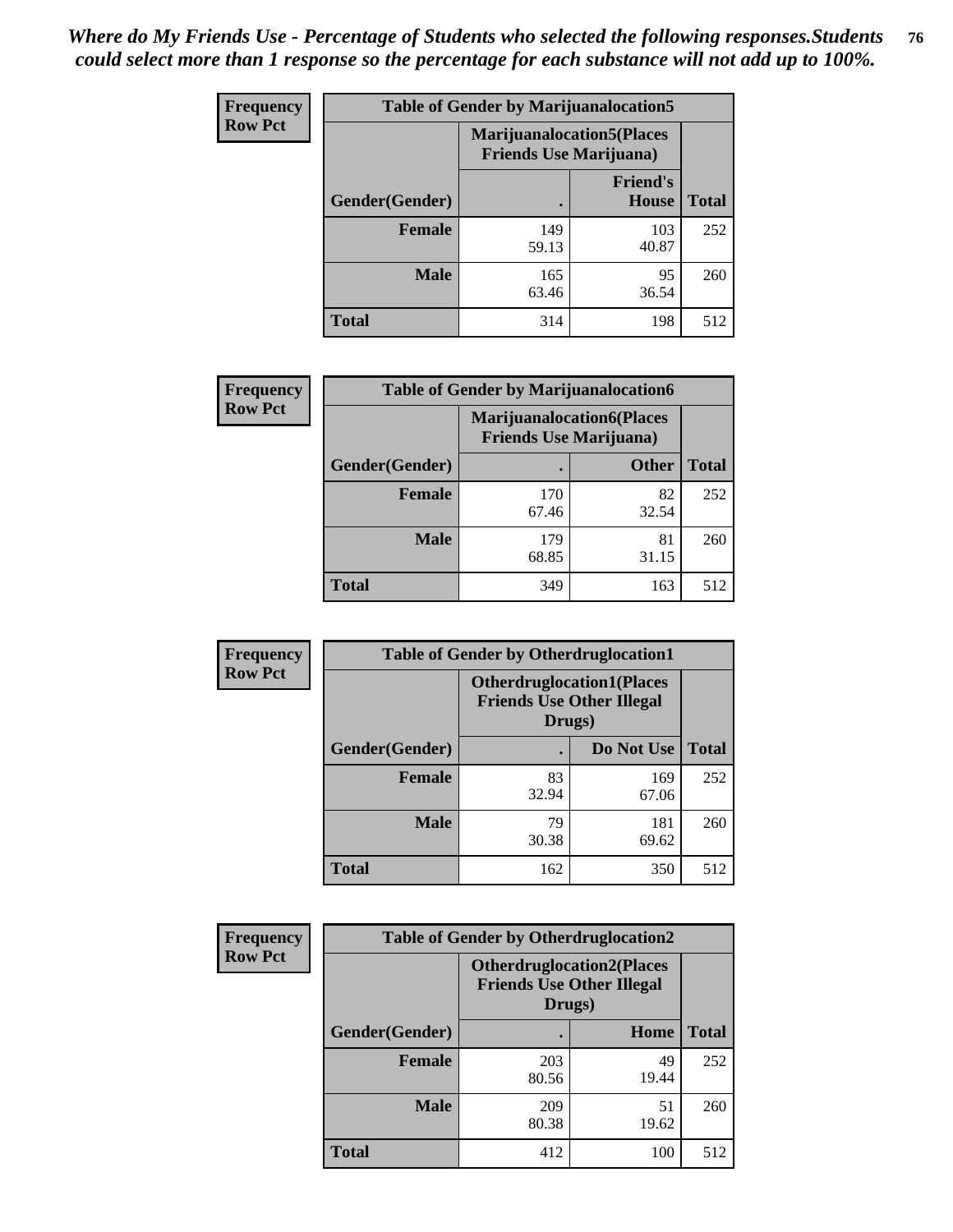| Frequency      | <b>Table of Gender by Otherdruglocation3</b> |                                                                                |               |              |
|----------------|----------------------------------------------|--------------------------------------------------------------------------------|---------------|--------------|
| <b>Row Pct</b> |                                              | <b>Otherdruglocation3(Places</b><br><b>Friends Use Other Illegal</b><br>Drugs) |               |              |
|                | Gender(Gender)                               |                                                                                | <b>School</b> | <b>Total</b> |
|                | <b>Female</b>                                | 235<br>93.25                                                                   | 17<br>6.75    | 252          |
|                | <b>Male</b>                                  | 239<br>91.92                                                                   | 21<br>8.08    | 260          |
|                | <b>Total</b>                                 | 474                                                                            | 38            | 512          |

| Frequency      | <b>Table of Gender by Otherdruglocation4</b> |              |                                                                      |              |
|----------------|----------------------------------------------|--------------|----------------------------------------------------------------------|--------------|
| <b>Row Pct</b> |                                              | Drugs)       | <b>Otherdruglocation4(Places</b><br><b>Friends Use Other Illegal</b> |              |
|                | Gender(Gender)                               |              | Car                                                                  | <b>Total</b> |
|                | Female                                       | 222<br>88.10 | 30<br>11.90                                                          | 252          |
|                | <b>Male</b>                                  | 227<br>87.31 | 33<br>12.69                                                          | 260          |
|                | <b>Total</b>                                 | 449          | 63                                                                   | 512          |

| Frequency      | <b>Table of Gender by Otherdruglocation5</b>                                   |              |                                 |              |
|----------------|--------------------------------------------------------------------------------|--------------|---------------------------------|--------------|
| <b>Row Pct</b> | <b>Otherdruglocation5(Places</b><br><b>Friends Use Other Illegal</b><br>Drugs) |              |                                 |              |
|                | Gender(Gender)                                                                 |              | <b>Friend's</b><br><b>House</b> | <b>Total</b> |
|                | <b>Female</b>                                                                  | 185<br>73.41 | 67<br>26.59                     | 252          |
|                | <b>Male</b>                                                                    | 202<br>77.69 | 58<br>22.31                     | 260          |
|                | <b>Total</b>                                                                   | 387          | 125                             | 512          |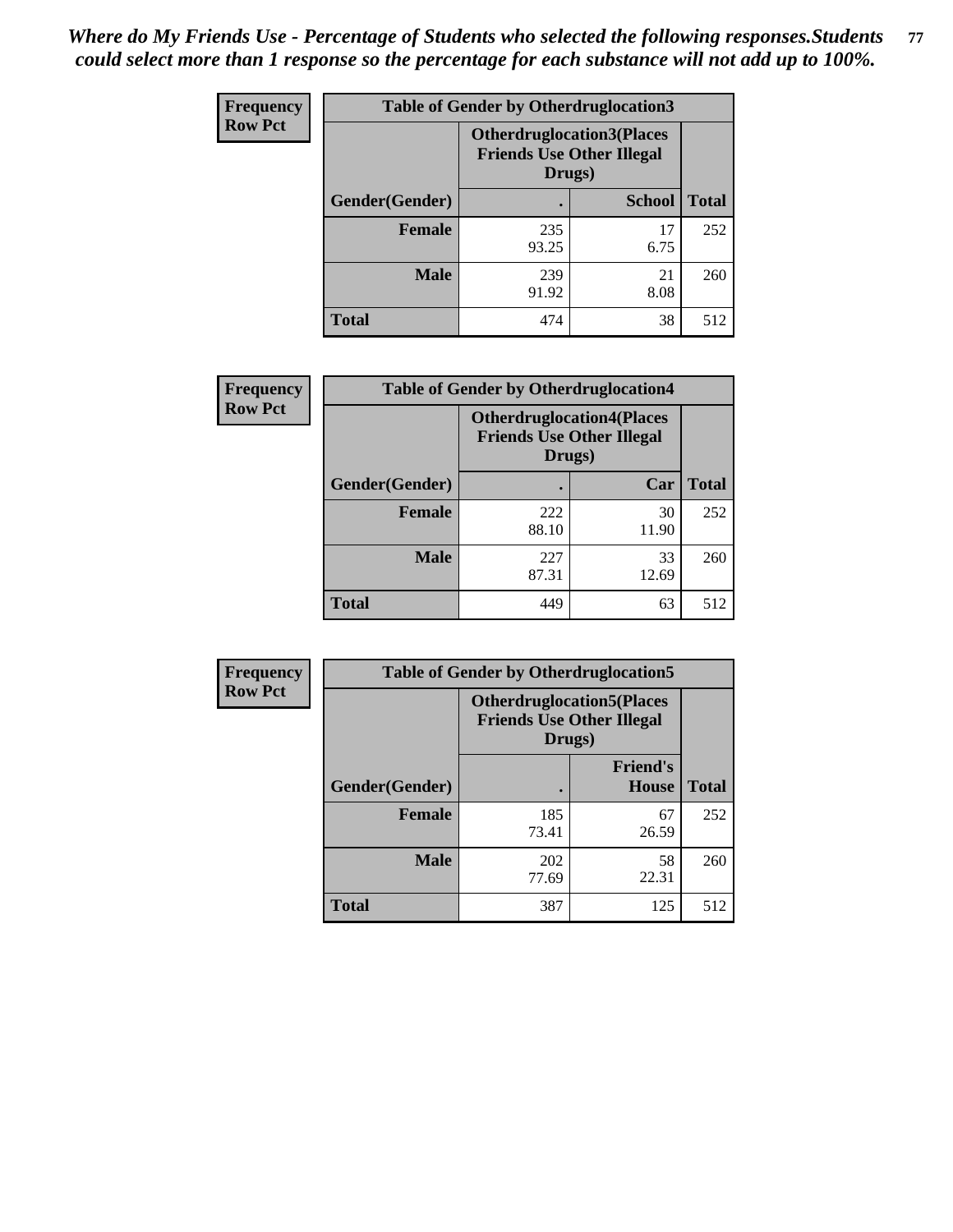| <b>Frequency</b> | <b>Table of Gender by Otherdruglocation6</b> |                                                                                |              |              |
|------------------|----------------------------------------------|--------------------------------------------------------------------------------|--------------|--------------|
| <b>Row Pct</b>   |                                              | <b>Otherdruglocation6(Places</b><br><b>Friends Use Other Illegal</b><br>Drugs) |              |              |
|                  | Gender(Gender)                               |                                                                                | <b>Other</b> | <b>Total</b> |
|                  | Female                                       | 187<br>74.21                                                                   | 65<br>25.79  | 252          |
|                  | <b>Male</b>                                  | 199<br>76.54                                                                   | 61<br>23.46  | 260          |
|                  | <b>Total</b>                                 | 386                                                                            | 126          | 512          |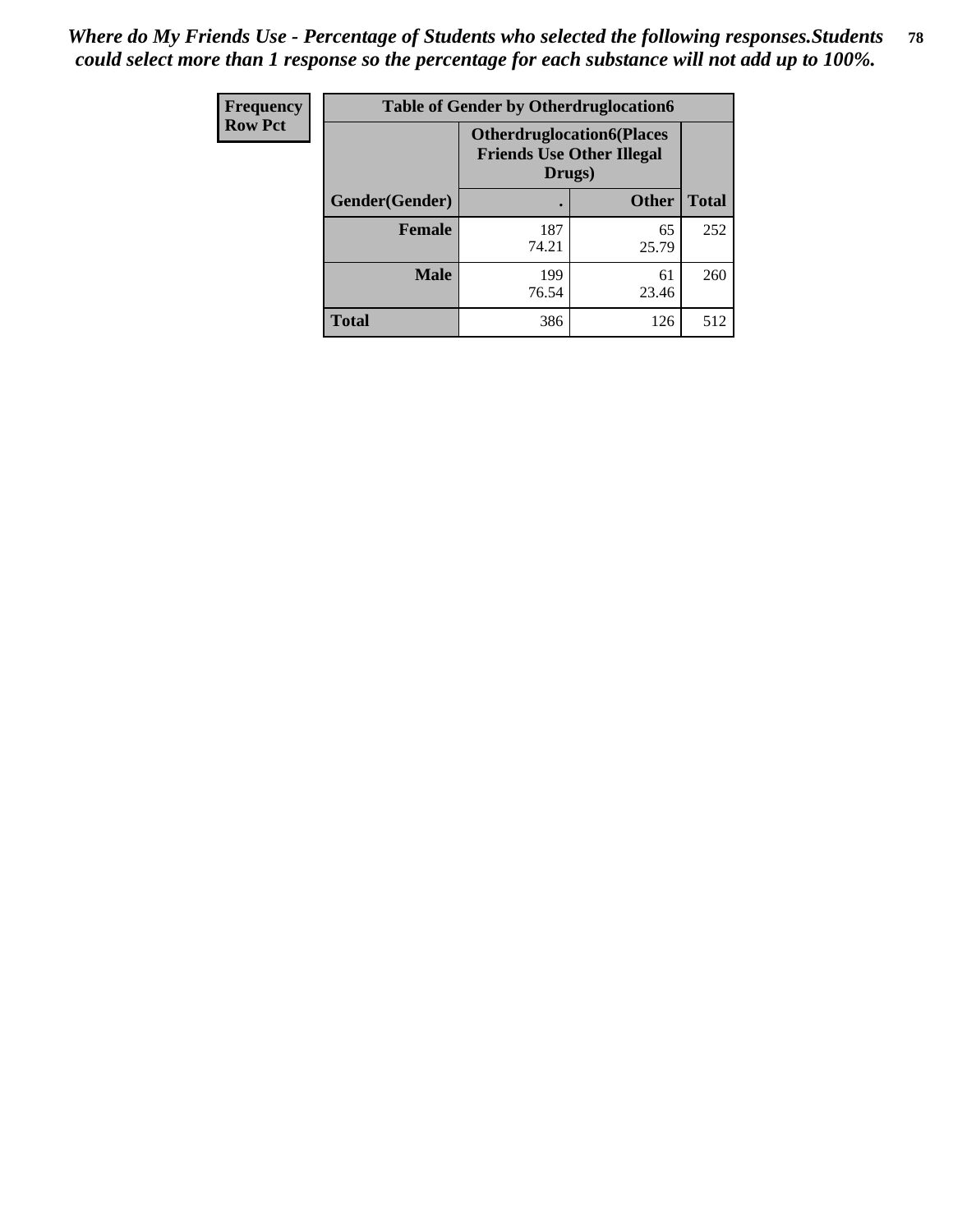| <b>Frequency</b> | <b>Table of Gender by Alcoholtime1</b> |                                                          |                      |              |
|------------------|----------------------------------------|----------------------------------------------------------|----------------------|--------------|
| <b>Row Pct</b>   |                                        | <b>Alcoholtime1(Times</b><br><b>Friends Use Alcohol)</b> |                      |              |
|                  | Gender(Gender)                         | $\bullet$                                                | Do Not<br><b>Use</b> | <b>Total</b> |
|                  | <b>Female</b>                          | 166<br>65.87                                             | 86<br>34.13          | 252          |
|                  | <b>Male</b>                            | 177<br>68.08                                             | 83<br>31.92          | 260          |
|                  | <b>Total</b>                           | 343                                                      | 169                  | 512          |

| Frequency      | <b>Table of Gender by Alcoholtime2</b> |                           |                             |              |
|----------------|----------------------------------------|---------------------------|-----------------------------|--------------|
| <b>Row Pct</b> |                                        | <b>Alcoholtime2(Times</b> | <b>Friends Use Alcohol)</b> |              |
|                | Gender(Gender)                         |                           | <b>On Way</b><br>to School  | <b>Total</b> |
|                | <b>Female</b>                          | 239<br>94.84              | 13<br>5.16                  | 252          |
|                | <b>Male</b>                            | 233<br>89.62              | 27<br>10.38                 | 260          |
|                | <b>Total</b>                           | 472                       | 40                          | 512          |

| Frequency      | <b>Table of Gender by Alcoholtime3</b>            |              |                                |              |
|----------------|---------------------------------------------------|--------------|--------------------------------|--------------|
| <b>Row Pct</b> | Alcoholtime3(Times<br><b>Friends Use Alcohol)</b> |              |                                |              |
|                | Gender(Gender)                                    |              | <b>During</b><br><b>School</b> | <b>Total</b> |
|                | Female                                            | 240<br>95.24 | 12<br>4.76                     | 252          |
|                | <b>Male</b>                                       | 239<br>91.92 | 21<br>8.08                     | 260          |
|                | <b>Total</b>                                      | 479          | 33                             | 512          |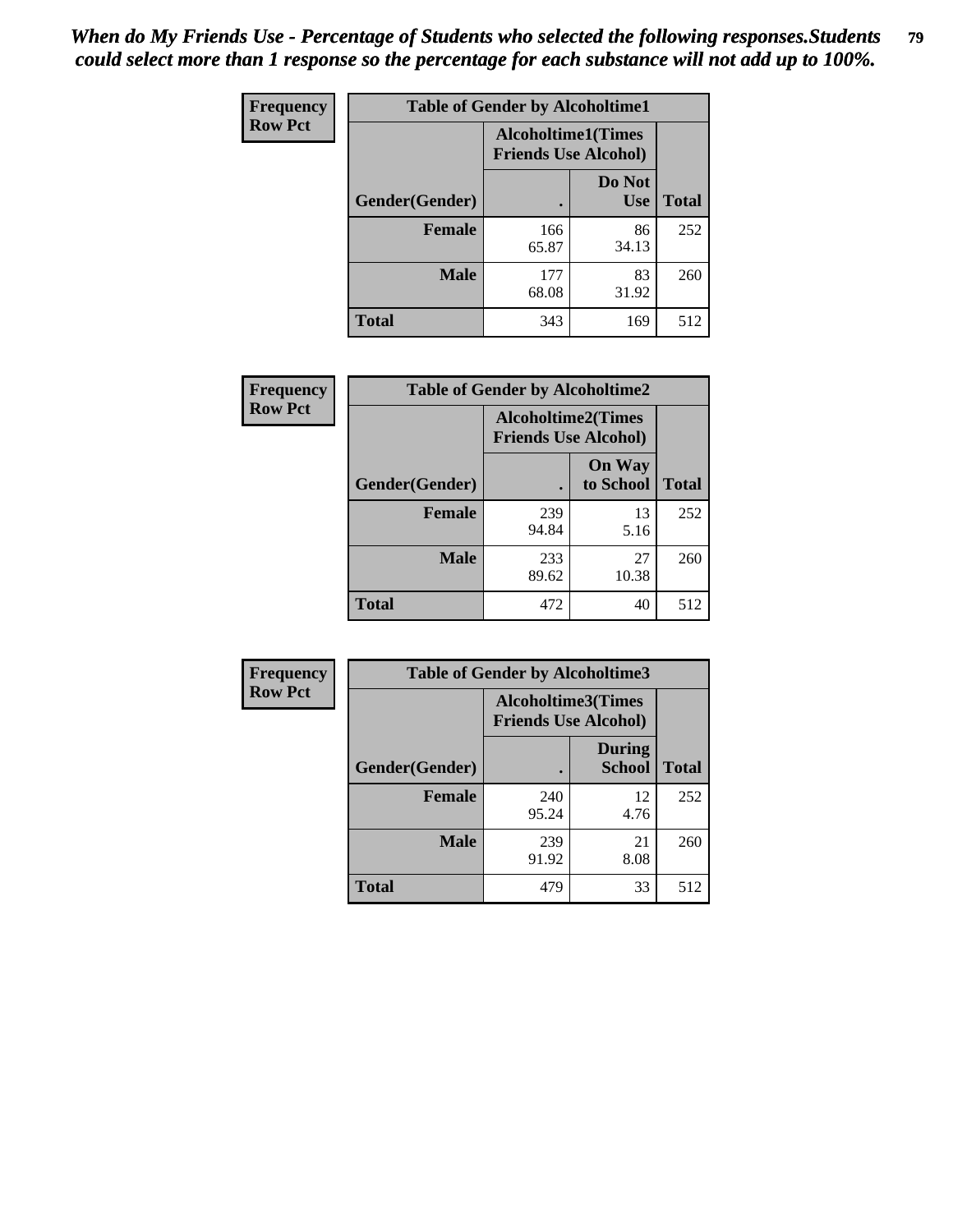*When do My Friends Use - Percentage of Students who selected the following responses.Students could select more than 1 response so the percentage for each substance will not add up to 100%.* **80**

| <b>Frequency</b> | <b>Table of Gender by Alcoholtime4</b> |                           |                                                |              |
|------------------|----------------------------------------|---------------------------|------------------------------------------------|--------------|
| <b>Row Pct</b>   |                                        | <b>Alcoholtime4(Times</b> | <b>Friends Use Alcohol)</b>                    |              |
|                  | Gender(Gender)                         |                           | <b>On Way</b><br>Home<br>From<br><b>School</b> | <b>Total</b> |
|                  | <b>Female</b>                          | 239<br>94.84              | 13<br>5.16                                     | 252          |
|                  | <b>Male</b>                            | 230<br>88.46              | 30<br>11.54                                    | 260          |
|                  | <b>Total</b>                           | 469                       | 43                                             | 512          |

| <b>Frequency</b> | <b>Table of Gender by Alcoholtime5</b> |                                                           |             |              |
|------------------|----------------------------------------|-----------------------------------------------------------|-------------|--------------|
| <b>Row Pct</b>   |                                        | <b>Alcoholtime5</b> (Times<br><b>Friends Use Alcohol)</b> |             |              |
|                  | Gender(Gender)                         |                                                           | Weeknights  | <b>Total</b> |
|                  | <b>Female</b>                          | 184<br>73.02                                              | 68<br>26.98 | 252          |
|                  | <b>Male</b>                            | 194<br>74.62                                              | 66<br>25.38 | 260          |
|                  | <b>Total</b>                           | 378                                                       | 134         | 512          |

| <b>Frequency</b> |                | <b>Table of Gender by Alcoholtime6</b> |                                                           |              |
|------------------|----------------|----------------------------------------|-----------------------------------------------------------|--------------|
| <b>Row Pct</b>   |                |                                        | <b>Alcoholtime6</b> (Times<br><b>Friends Use Alcohol)</b> |              |
|                  | Gender(Gender) |                                        | Weekends                                                  | <b>Total</b> |
|                  | Female         | 77<br>30.56                            | 175<br>69.44                                              | 252          |
|                  | <b>Male</b>    | 82<br>31.54                            | 178<br>68.46                                              | 260          |
|                  | <b>Total</b>   | 159                                    | 353                                                       | 512          |

| Frequency      | <b>Table of Gender by Tobaccotime1</b> |                                                          |                      |              |
|----------------|----------------------------------------|----------------------------------------------------------|----------------------|--------------|
| <b>Row Pct</b> |                                        | <b>Tobaccotime1(Times</b><br><b>Friends Use Tobacco)</b> |                      |              |
|                | Gender(Gender)                         |                                                          | Do Not<br><b>Use</b> | <b>Total</b> |
|                | <b>Female</b>                          | 116<br>46.03                                             | 136<br>53.97         | 252          |
|                | <b>Male</b>                            | 138<br>53.08                                             | 122<br>46.92         | 260          |
|                | <b>Total</b>                           | 254                                                      | 258                  | 512          |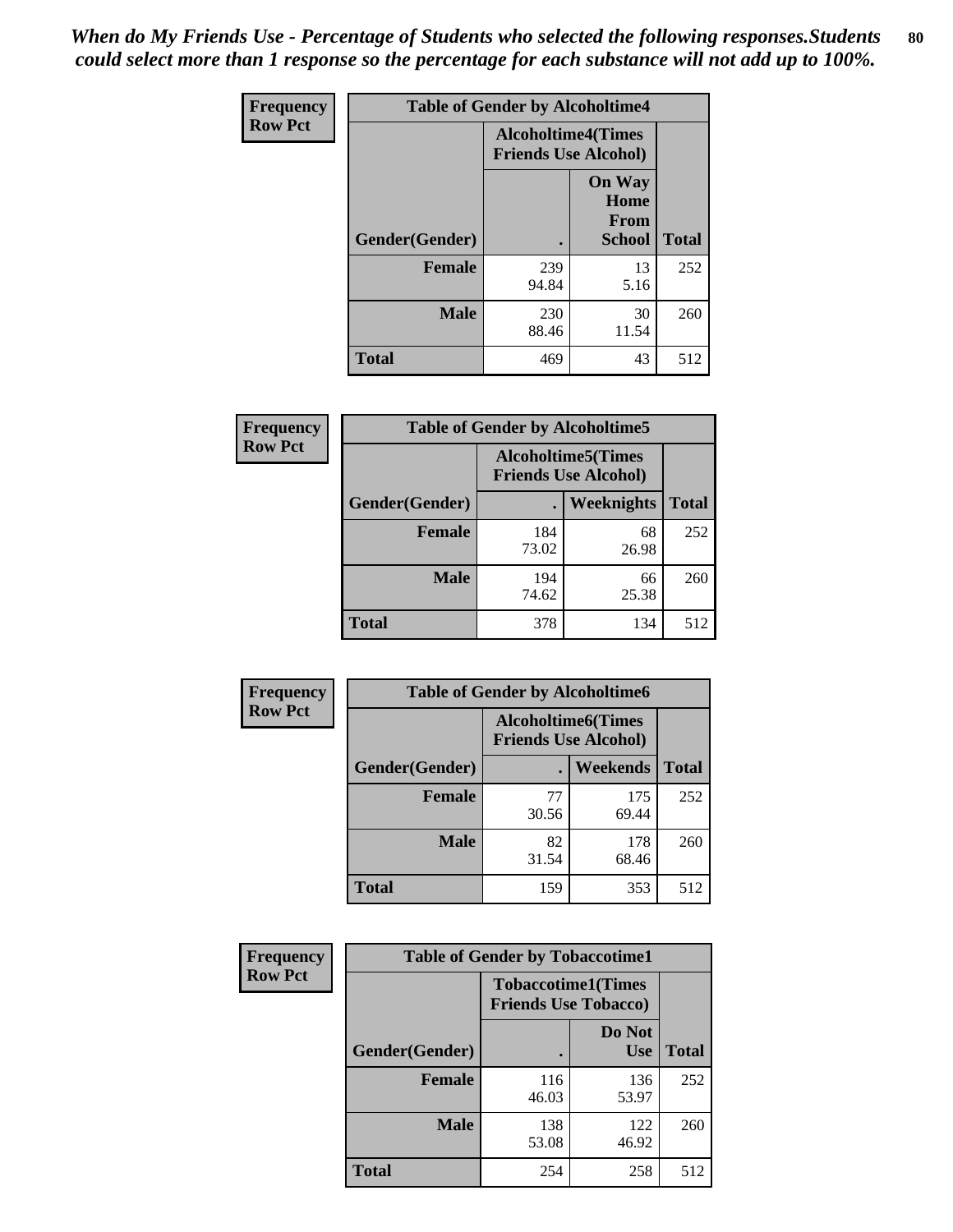| <b>Frequency</b> | <b>Table of Gender by Tobaccotime2</b> |                                                          |                            |              |
|------------------|----------------------------------------|----------------------------------------------------------|----------------------------|--------------|
| <b>Row Pct</b>   |                                        | <b>Tobaccotime2(Times</b><br><b>Friends Use Tobacco)</b> |                            |              |
|                  | Gender(Gender)                         |                                                          | <b>On Way</b><br>to School | <b>Total</b> |
|                  | <b>Female</b>                          | 193<br>76.59                                             | 59<br>23.41                | 252          |
|                  | <b>Male</b>                            | <b>200</b><br>76.92                                      | 60<br>23.08                | 260          |
|                  | <b>Total</b>                           | 393                                                      | 119                        | 512          |

| <b>Frequency</b> | <b>Table of Gender by Tobaccotime3</b> |                                                          |                                |              |
|------------------|----------------------------------------|----------------------------------------------------------|--------------------------------|--------------|
| <b>Row Pct</b>   |                                        | <b>Tobaccotime3(Times</b><br><b>Friends Use Tobacco)</b> |                                |              |
|                  | Gender(Gender)                         |                                                          | <b>During</b><br><b>School</b> | <b>Total</b> |
|                  | <b>Female</b>                          | 238<br>94.44                                             | 14<br>5.56                     | 252          |
|                  | <b>Male</b>                            | 234<br>90.00                                             | 26<br>10.00                    | 260          |
|                  | <b>Total</b>                           | 472                                                      | 40                             | 512          |

| <b>Frequency</b> | <b>Table of Gender by Tobaccotime4</b> |                                                          |                                                |              |
|------------------|----------------------------------------|----------------------------------------------------------|------------------------------------------------|--------------|
| <b>Row Pct</b>   |                                        | <b>Tobaccotime4(Times</b><br><b>Friends Use Tobacco)</b> |                                                |              |
|                  | Gender(Gender)                         |                                                          | <b>On Way</b><br>Home<br>From<br><b>School</b> | <b>Total</b> |
|                  | <b>Female</b>                          | 239                                                      | 13                                             | 252          |
|                  |                                        | 94.84                                                    | 5.16                                           |              |
|                  | <b>Male</b>                            | 230<br>88.46                                             | 30<br>11.54                                    | 260          |
|                  | <b>Total</b>                           | 469                                                      | 43                                             | 512          |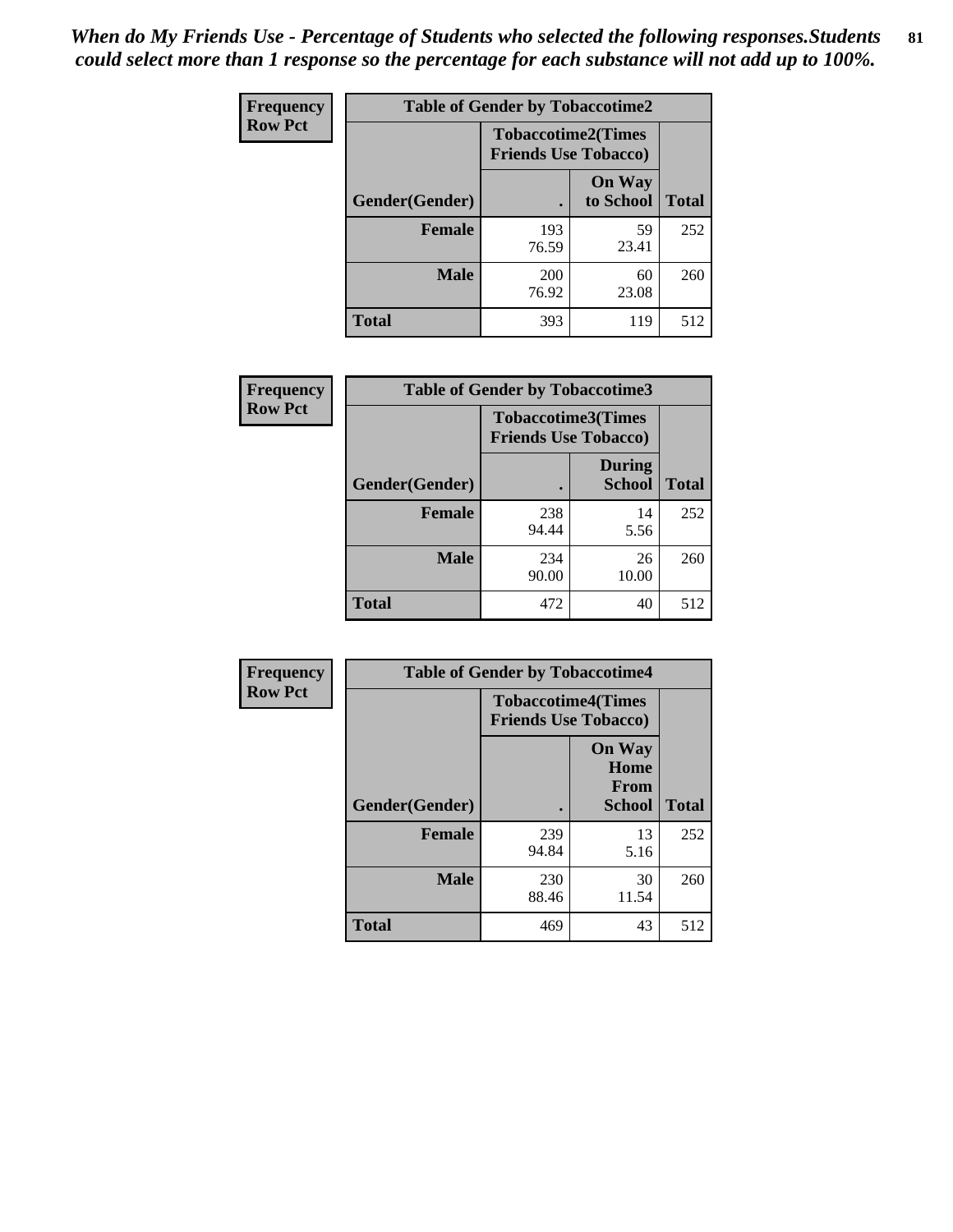| Frequency      | <b>Table of Gender by Tobaccotime5</b> |              |                                                          |              |  |
|----------------|----------------------------------------|--------------|----------------------------------------------------------|--------------|--|
| <b>Row Pct</b> |                                        |              | <b>Tobaccotime5(Times</b><br><b>Friends Use Tobacco)</b> |              |  |
|                | Gender(Gender)                         |              | Weeknights                                               | <b>Total</b> |  |
|                | <b>Female</b>                          | 167<br>66.27 | 85<br>33.73                                              | 252          |  |
|                | <b>Male</b>                            | 174<br>66.92 | 86<br>33.08                                              | 260          |  |
|                | <b>Total</b>                           | 341          | 171                                                      | 512          |  |

| Frequency      |                | <b>Table of Gender by Tobaccotime6</b>                   |              |              |
|----------------|----------------|----------------------------------------------------------|--------------|--------------|
| <b>Row Pct</b> |                | <b>Tobaccotime6(Times</b><br><b>Friends Use Tobacco)</b> |              |              |
|                | Gender(Gender) |                                                          | Weekends     | <b>Total</b> |
|                | Female         | 135<br>53.57                                             | 117<br>46.43 | 252          |
|                | <b>Male</b>    | 128<br>49.23                                             | 132<br>50.77 | 260          |
|                | <b>Total</b>   | 263                                                      | 249          | 512          |

| <b>Frequency</b> | <b>Table of Gender by Marijuanatime1</b> |                                |                             |              |
|------------------|------------------------------------------|--------------------------------|-----------------------------|--------------|
| <b>Row Pct</b>   |                                          | <b>Friends Use Marijuana</b> ) | <b>Marijuanatime1(Times</b> |              |
|                  | Gender(Gender)                           |                                | Do Not Use                  | <b>Total</b> |
|                  | <b>Female</b>                            | 125<br>49.60                   | 127<br>50.40                | 252          |
|                  | <b>Male</b>                              | 121<br>46.54                   | 139<br>53.46                | 260          |
|                  | <b>Total</b>                             | 246                            | 266                         | 512          |

| <b>Frequency</b> | <b>Table of Gender by Marijuanatime2</b> |                                                               |                            |              |
|------------------|------------------------------------------|---------------------------------------------------------------|----------------------------|--------------|
| <b>Row Pct</b>   |                                          | <b>Marijuanatime2(Times</b><br><b>Friends Use Marijuana</b> ) |                            |              |
|                  | Gender(Gender)                           |                                                               | On Way to<br><b>School</b> | <b>Total</b> |
|                  | Female                                   | 201<br>79.76                                                  | 51<br>20.24                | 252          |
|                  | <b>Male</b>                              | 216<br>83.08                                                  | 44<br>16.92                | 260          |
|                  | <b>Total</b>                             | 417                                                           | 95                         | 512          |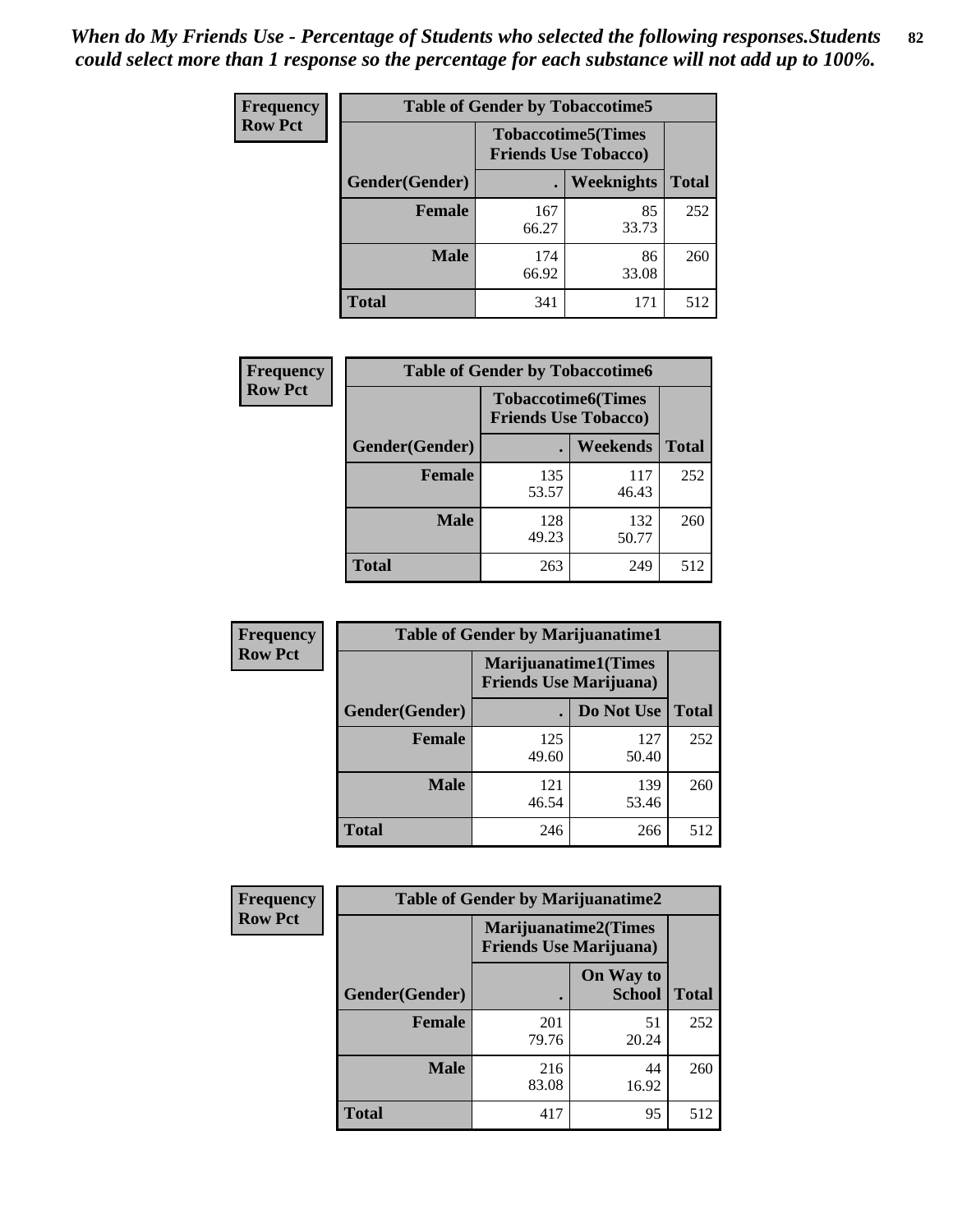| Frequency      | <b>Table of Gender by Marijuanatime3</b> |                                                        |                                |              |
|----------------|------------------------------------------|--------------------------------------------------------|--------------------------------|--------------|
| <b>Row Pct</b> |                                          | Marijuanatime3(Times<br><b>Friends Use Marijuana</b> ) |                                |              |
|                | Gender(Gender)                           |                                                        | <b>During</b><br><b>School</b> | <b>Total</b> |
|                | <b>Female</b>                            | 238<br>94.44                                           | 14<br>5.56                     | 252          |
|                | <b>Male</b>                              | 246<br>94.62                                           | 14<br>5.38                     | 260          |
|                | <b>Total</b>                             | 484                                                    | 28                             | 512          |

| <b>Frequency</b> | <b>Table of Gender by Marijuanatime4</b> |              |                                                               |              |
|------------------|------------------------------------------|--------------|---------------------------------------------------------------|--------------|
| <b>Row Pct</b>   |                                          |              | <b>Marijuanatime4(Times</b><br><b>Friends Use Marijuana</b> ) |              |
|                  |                                          |              | <b>On Way</b><br>Home<br><b>From</b>                          |              |
|                  | Gender(Gender)                           |              | School                                                        | <b>Total</b> |
|                  | <b>Female</b>                            | 206<br>81.75 | 46<br>18.25                                                   | 252          |
|                  | <b>Male</b>                              | 213<br>81.92 | 47<br>18.08                                                   | 260          |
|                  | <b>Total</b>                             | 419          | 93                                                            | 512          |

| Frequency      | <b>Table of Gender by Marijuanatime5</b> |                                                                |             |              |  |
|----------------|------------------------------------------|----------------------------------------------------------------|-------------|--------------|--|
| <b>Row Pct</b> |                                          | <b>Marijuanatime5</b> (Times<br><b>Friends Use Marijuana</b> ) |             |              |  |
|                | Gender(Gender)                           |                                                                | Weeknights  | <b>Total</b> |  |
|                | <b>Female</b>                            | 167<br>66.27                                                   | 85<br>33.73 | 252          |  |
|                | <b>Male</b>                              | 193<br>74.23                                                   | 67<br>25.77 | 260          |  |
|                | <b>Total</b>                             | 360                                                            | 152         | 512          |  |

| <b>Frequency</b> | <b>Table of Gender by Marijuanatime6</b> |                                                               |              |              |  |
|------------------|------------------------------------------|---------------------------------------------------------------|--------------|--------------|--|
| <b>Row Pct</b>   |                                          | <b>Marijuanatime6(Times</b><br><b>Friends Use Marijuana</b> ) |              |              |  |
|                  | Gender(Gender)                           |                                                               | Weekends     | <b>Total</b> |  |
|                  | Female                                   | 123<br>48.81                                                  | 129<br>51.19 | 252          |  |
|                  | <b>Male</b>                              | 137<br>52.69                                                  | 123<br>47.31 | 260          |  |
|                  | <b>Total</b>                             | 260                                                           | 252          | 512          |  |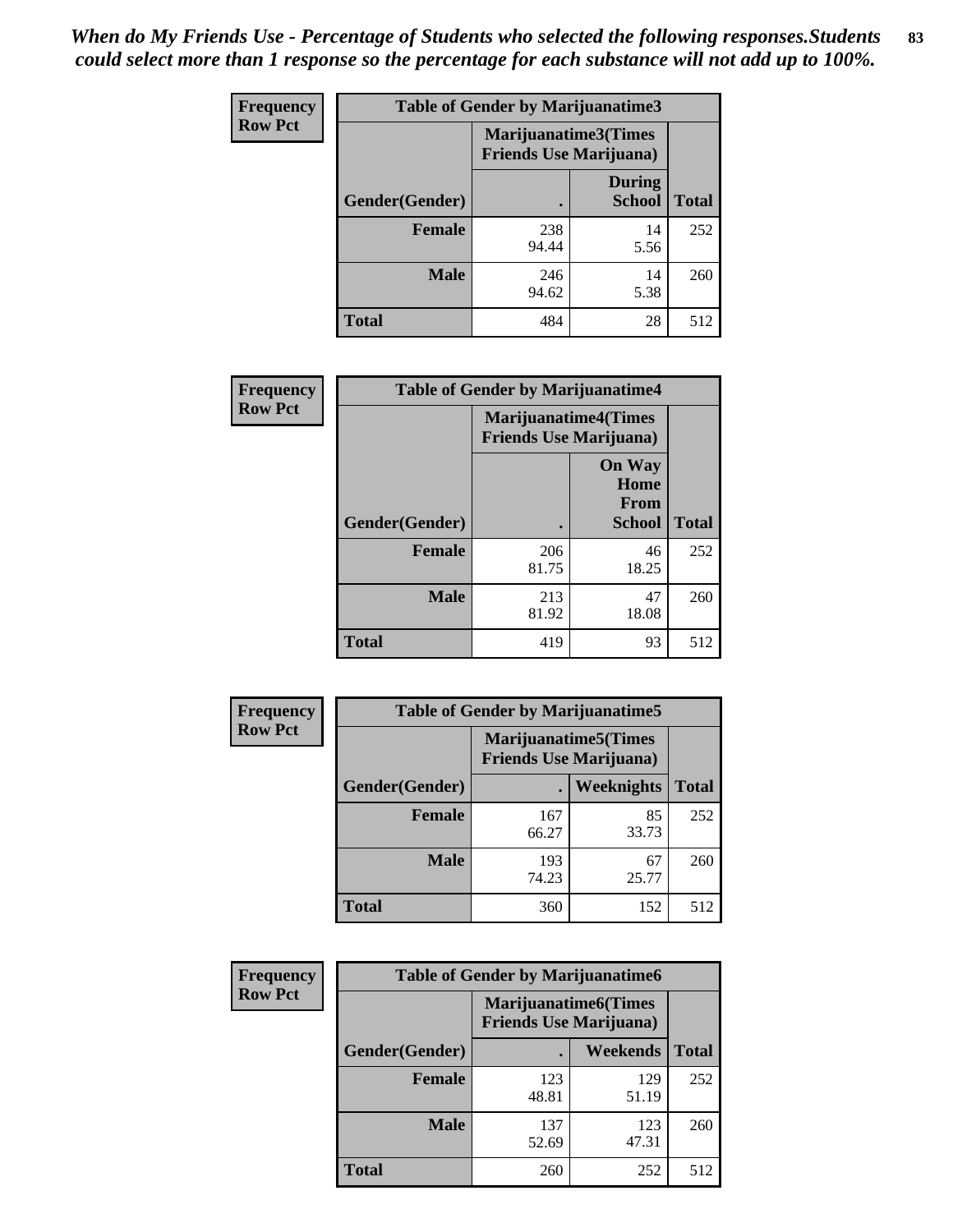*When do My Friends Use - Percentage of Students who selected the following responses.Students could select more than 1 response so the percentage for each substance will not add up to 100%.* **84**

| <b>Frequency</b> | <b>Table of Gender by Otherdrugtime1</b> |                                                                                   |              |              |  |
|------------------|------------------------------------------|-----------------------------------------------------------------------------------|--------------|--------------|--|
| <b>Row Pct</b>   |                                          | <b>Otherdrugtime1</b> (Times<br><b>Friends Use Other</b><br><b>Illegal Drugs)</b> |              |              |  |
|                  | Gender(Gender)                           |                                                                                   | Do Not Use   | <b>Total</b> |  |
|                  | <b>Female</b>                            | 83<br>32.94                                                                       | 169<br>67.06 | 252          |  |
|                  | <b>Male</b>                              | 76<br>29.23                                                                       | 184<br>70.77 | 260          |  |
|                  | <b>Total</b>                             | 159                                                                               | 353          | 512          |  |

| <b>Frequency</b> | <b>Table of Gender by Otherdrugtime2</b> |              |                                                                                   |              |  |
|------------------|------------------------------------------|--------------|-----------------------------------------------------------------------------------|--------------|--|
| <b>Row Pct</b>   |                                          |              | <b>Otherdrugtime2(Times</b><br><b>Friends Use Other</b><br><b>Illegal Drugs</b> ) |              |  |
|                  | <b>Gender</b> (Gender)                   |              | On Way to<br><b>School</b>                                                        | <b>Total</b> |  |
|                  | <b>Female</b>                            | 233<br>92.46 | 19<br>7.54                                                                        | 252          |  |
|                  | <b>Male</b>                              | 237<br>91.15 | 23<br>8.85                                                                        | 260          |  |
|                  | <b>Total</b>                             | 470          | 42                                                                                | 512          |  |

| Frequency      | <b>Table of Gender by Otherdrugtime3</b> |                                                                            |                                |              |  |
|----------------|------------------------------------------|----------------------------------------------------------------------------|--------------------------------|--------------|--|
| <b>Row Pct</b> |                                          | Otherdrugtime3(Times<br><b>Friends Use Other</b><br><b>Illegal Drugs</b> ) |                                |              |  |
|                | Gender(Gender)                           |                                                                            | <b>During</b><br><b>School</b> | <b>Total</b> |  |
|                | <b>Female</b>                            | 238<br>94.44                                                               | 14<br>5.56                     | 252          |  |
|                | <b>Male</b>                              | 243<br>93.46                                                               | 17<br>6.54                     | 260          |  |
|                | <b>Total</b>                             | 481                                                                        | 31                             | 512          |  |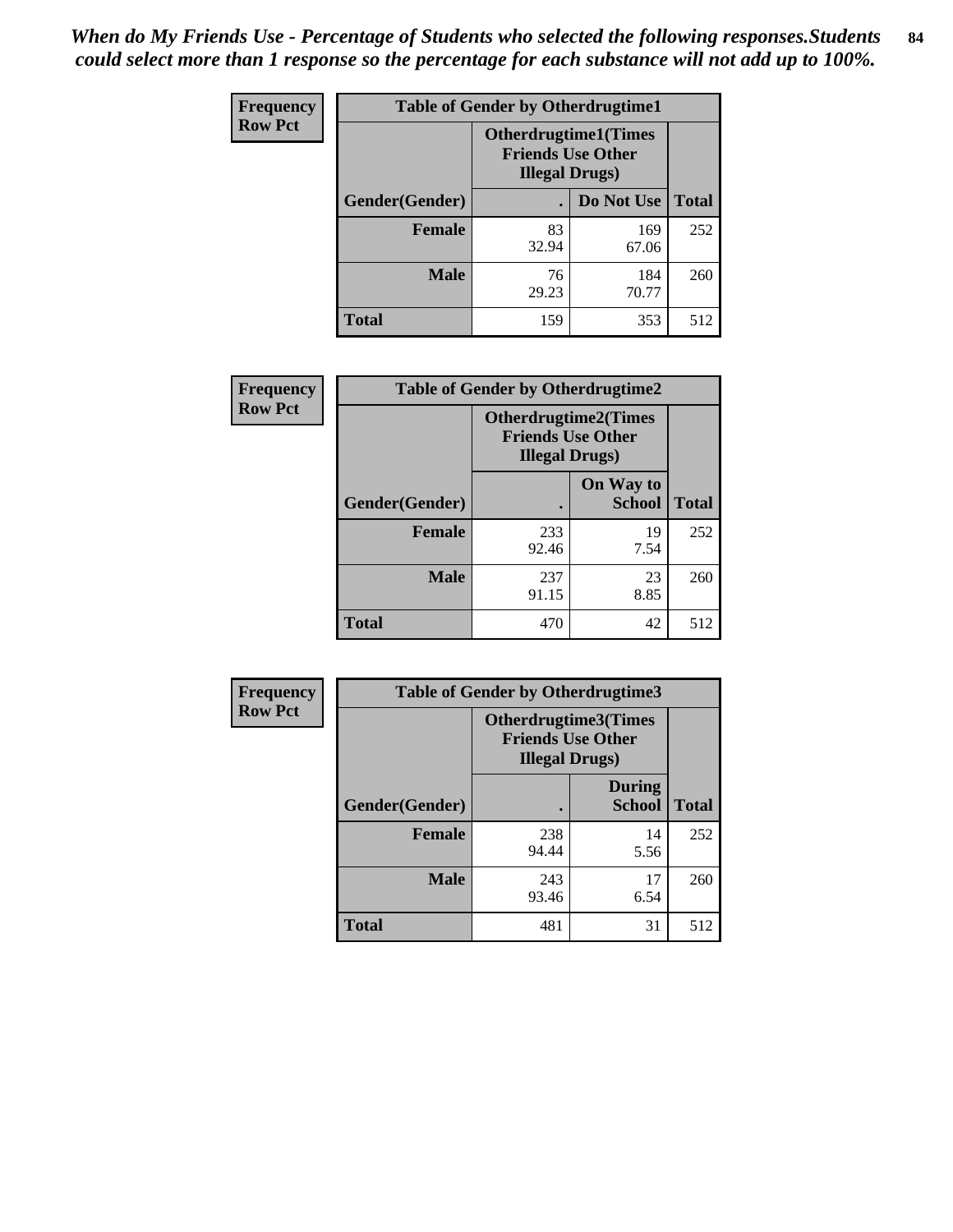*When do My Friends Use - Percentage of Students who selected the following responses.Students could select more than 1 response so the percentage for each substance will not add up to 100%.* **85**

| <b>Frequency</b> | <b>Table of Gender by Otherdrugtime4</b> |                                                                                   |                                                       |              |
|------------------|------------------------------------------|-----------------------------------------------------------------------------------|-------------------------------------------------------|--------------|
| <b>Row Pct</b>   |                                          | <b>Otherdrugtime4(Times</b><br><b>Friends Use Other</b><br><b>Illegal Drugs</b> ) |                                                       |              |
|                  | <b>Gender</b> (Gender)                   |                                                                                   | <b>On Way</b><br>Home<br><b>From</b><br><b>School</b> | <b>Total</b> |
|                  | <b>Female</b>                            | 228<br>90.48                                                                      | 24<br>9.52                                            | 252          |
|                  | <b>Male</b>                              | 236<br>90.77                                                                      | 24<br>9.23                                            | 260          |
|                  | Total                                    | 464                                                                               | 48                                                    | 512          |

| Frequency      | <b>Table of Gender by Otherdrugtime5</b> |                                                                                    |             |              |  |
|----------------|------------------------------------------|------------------------------------------------------------------------------------|-------------|--------------|--|
| <b>Row Pct</b> |                                          | <b>Otherdrugtime5</b> (Times<br><b>Friends Use Other</b><br><b>Illegal Drugs</b> ) |             |              |  |
|                | Gender(Gender)                           |                                                                                    | Weeknights  | <b>Total</b> |  |
|                | <b>Female</b>                            | 211<br>83.73                                                                       | 41<br>16.27 | 252          |  |
|                | <b>Male</b>                              | 216<br>83.08                                                                       | 44<br>16.92 | 260          |  |
|                | <b>Total</b>                             | 427                                                                                | 85          | 512          |  |

| <b>Frequency</b> | <b>Table of Gender by Otherdrugtime6</b> |                                                                                   |             |              |  |
|------------------|------------------------------------------|-----------------------------------------------------------------------------------|-------------|--------------|--|
| <b>Row Pct</b>   |                                          | <b>Otherdrugtime6(Times</b><br><b>Friends Use Other</b><br><b>Illegal Drugs</b> ) |             |              |  |
|                  | Gender(Gender)                           |                                                                                   | Weekends    | <b>Total</b> |  |
|                  | <b>Female</b>                            | 167<br>66.27                                                                      | 85<br>33.73 | 252          |  |
|                  | <b>Male</b>                              | 182<br>70.00                                                                      | 78<br>30.00 | 260          |  |
|                  | <b>Total</b>                             | 349                                                                               | 163         | 512          |  |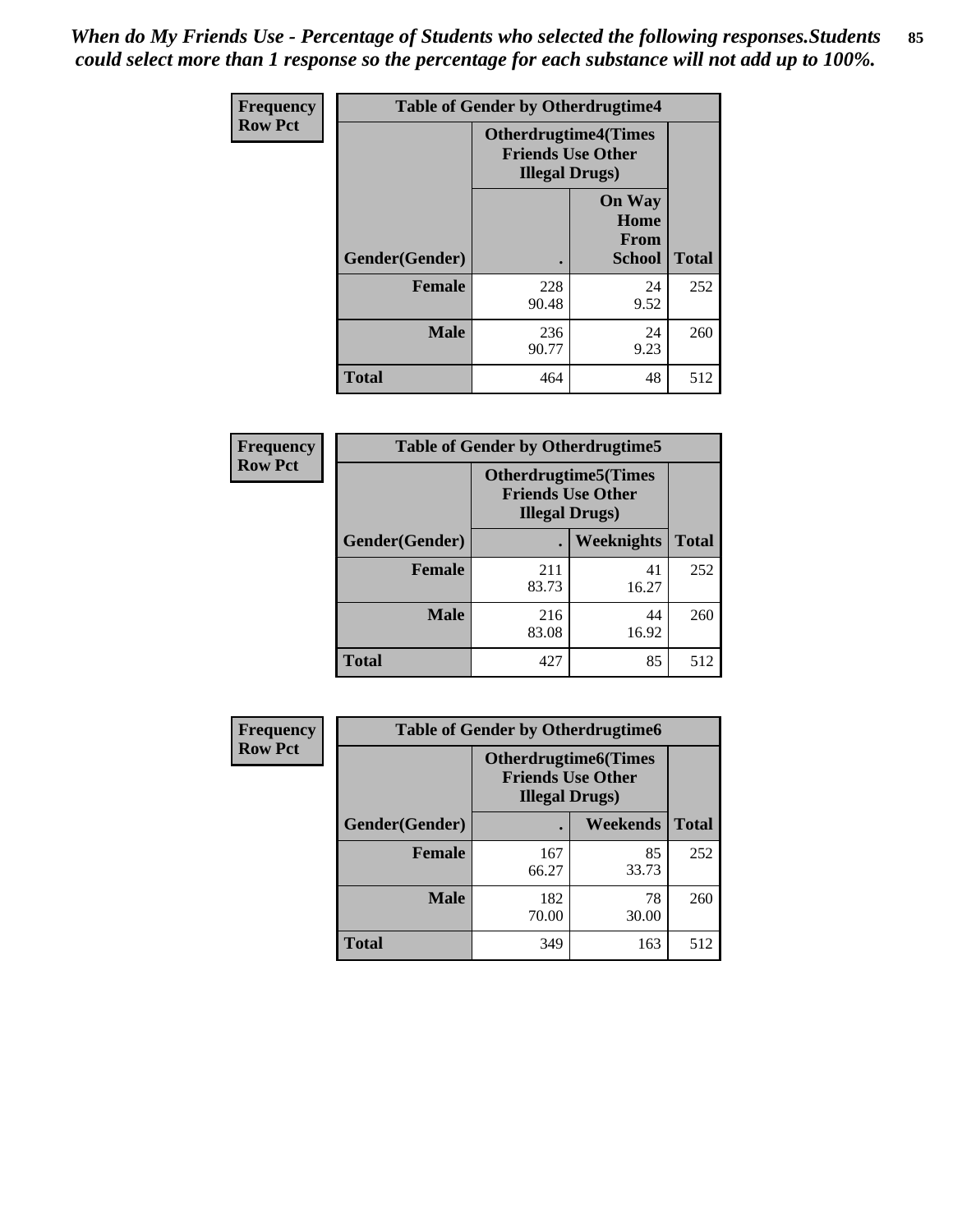# *Other Questions* **86**

| <b>Frequency</b> | <b>Table of Gender by Educationalcohol</b> |                                                                                                                                       |                |              |
|------------------|--------------------------------------------|---------------------------------------------------------------------------------------------------------------------------------------|----------------|--------------|
| <b>Row Pct</b>   |                                            | <b>Educationalcohol</b> (I<br>have been taught<br>about alcohol,<br>tobacco,<br>and other drugs<br>within the last year<br>at school) |                |              |
|                  | Gender(Gender)                             | <b>Yes</b>                                                                                                                            | N <sub>0</sub> | <b>Total</b> |
|                  | <b>Female</b>                              | 184<br>73.02                                                                                                                          | 68<br>26.98    | 252          |
|                  | <b>Male</b>                                | 182<br>70.00                                                                                                                          | 78<br>30.00    | 260          |
|                  | <b>Total</b>                               | 366                                                                                                                                   | 146            | 512          |

| Frequency      | <b>Table of Gender by Rodedrinking</b> |                                                                                                                     |                |              |
|----------------|----------------------------------------|---------------------------------------------------------------------------------------------------------------------|----------------|--------------|
| <b>Row Pct</b> |                                        | Rodedrinking(In<br>the past 30 days I<br>have ridden in a<br>car with a driver<br>who had been<br>drinking alcohol) |                |              |
|                | Gender(Gender)                         | Yes                                                                                                                 | N <sub>0</sub> | <b>Total</b> |
|                | <b>Female</b>                          | 45<br>17.86                                                                                                         | 207<br>82.14   | 252          |
|                | <b>Male</b>                            | 46<br>17.69                                                                                                         | 214<br>82.31   | 260          |
|                | <b>Total</b>                           | 91                                                                                                                  | 421            | 512          |

| Frequency      | <b>Table of Gender by Drugsschool</b> |                                                                                                                                     |                |              |
|----------------|---------------------------------------|-------------------------------------------------------------------------------------------------------------------------------------|----------------|--------------|
| <b>Row Pct</b> |                                       | <b>Drugsschool</b> (During<br>the past 12 months,<br>I have been offered,<br>sold,<br>or given illegal drugs<br>on school property) |                |              |
|                | Gender(Gender)                        | Yes                                                                                                                                 | N <sub>0</sub> | <b>Total</b> |
|                | <b>Female</b>                         | 50<br>19.84                                                                                                                         | 202<br>80.16   | 252          |
|                | <b>Male</b>                           | 62<br>23.85                                                                                                                         | 198<br>76.15   | 260          |
|                | <b>Total</b>                          | 112                                                                                                                                 | 400            | 512          |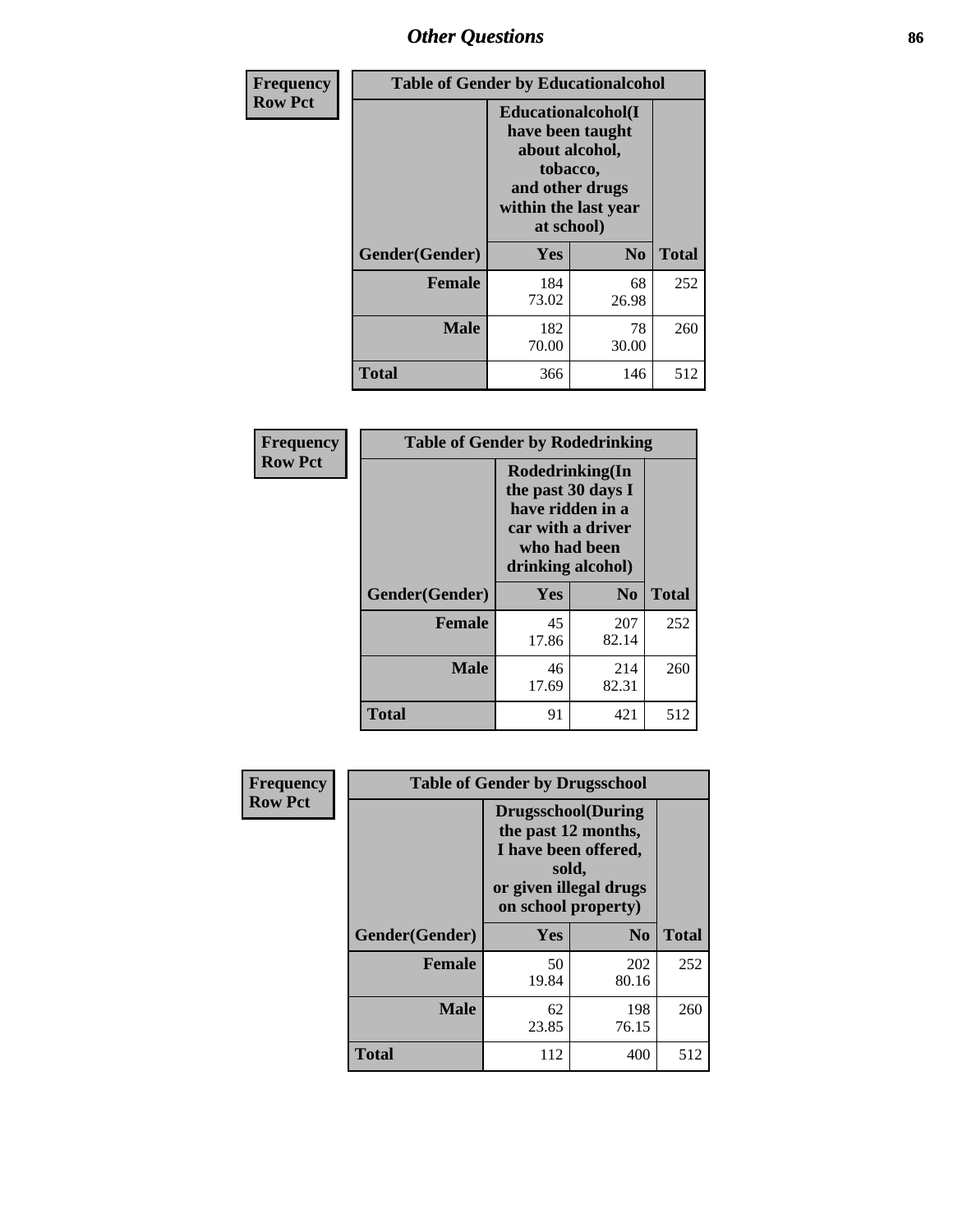## *Other Questions* **87**

**Frequency Row Pct**

| <b>Table of Gender by Bingedrinking</b> |                         |                                                                                                         |                   |                   |                        |                               |                   |              |
|-----------------------------------------|-------------------------|---------------------------------------------------------------------------------------------------------|-------------------|-------------------|------------------------|-------------------------------|-------------------|--------------|
|                                         |                         | Bingedrinking(I have drunk five or more<br>drinks of alcohol at one sitting during the<br>last 30 days) |                   |                   |                        |                               |                   |              |
| <b>Gender</b> (Gender)                  | $\bf{0}$<br><b>Days</b> | $1$ or<br>days                                                                                          | 3 to<br>5<br>days | 6 to<br>9<br>days | 10<br>to<br>19<br>days | <b>20</b><br>to<br>29<br>days | All<br>30<br>days | <b>Total</b> |
| <b>Female</b>                           | 196<br>77.78            | 18<br>7.14                                                                                              | 15<br>5.95        | 8<br>3.17         | 7<br>2.78              | 6<br>2.38                     | 2<br>0.79         | 252          |
|                                         |                         |                                                                                                         |                   |                   |                        |                               |                   |              |
| <b>Male</b>                             | 191<br>73.46            | 14<br>5.38                                                                                              | 21<br>8.08        | 13<br>5.00        | 10<br>3.85             | 8<br>3.08                     | 3<br>1.15         | 260          |

| Frequency      | <b>Table of Gender by Educationaids</b> |                                                                                                 |             |              |
|----------------|-----------------------------------------|-------------------------------------------------------------------------------------------------|-------------|--------------|
| <b>Row Pct</b> |                                         | <b>Educationaids</b> (I<br>have been taught<br>about HIV/AIDS<br>at school in the<br>past year) |             |              |
|                | Gender(Gender)                          | Yes                                                                                             | $\bf N_0$   | <b>Total</b> |
|                | <b>Female</b>                           | 188<br>74.60                                                                                    | 64<br>25.40 | 252          |
|                | <b>Male</b>                             | 180<br>69.23                                                                                    | 80<br>30.77 | 260          |
|                | <b>Total</b>                            | 368                                                                                             | 144         | 512          |

| <b>Frequency</b> | <b>Table of Gender by Suicideconsider</b> |                 |                |              |
|------------------|-------------------------------------------|-----------------|----------------|--------------|
| <b>Row Pct</b>   |                                           | Suicideconsider |                |              |
|                  | Gender(Gender)                            | Yes             | N <sub>0</sub> | <b>Total</b> |
|                  | <b>Female</b>                             | 34<br>13.49     | 218<br>86.51   | 252          |
|                  | <b>Male</b>                               | 18<br>6.92      | 242<br>93.08   | 260          |
|                  | Total                                     | 52              | 460            | 512          |